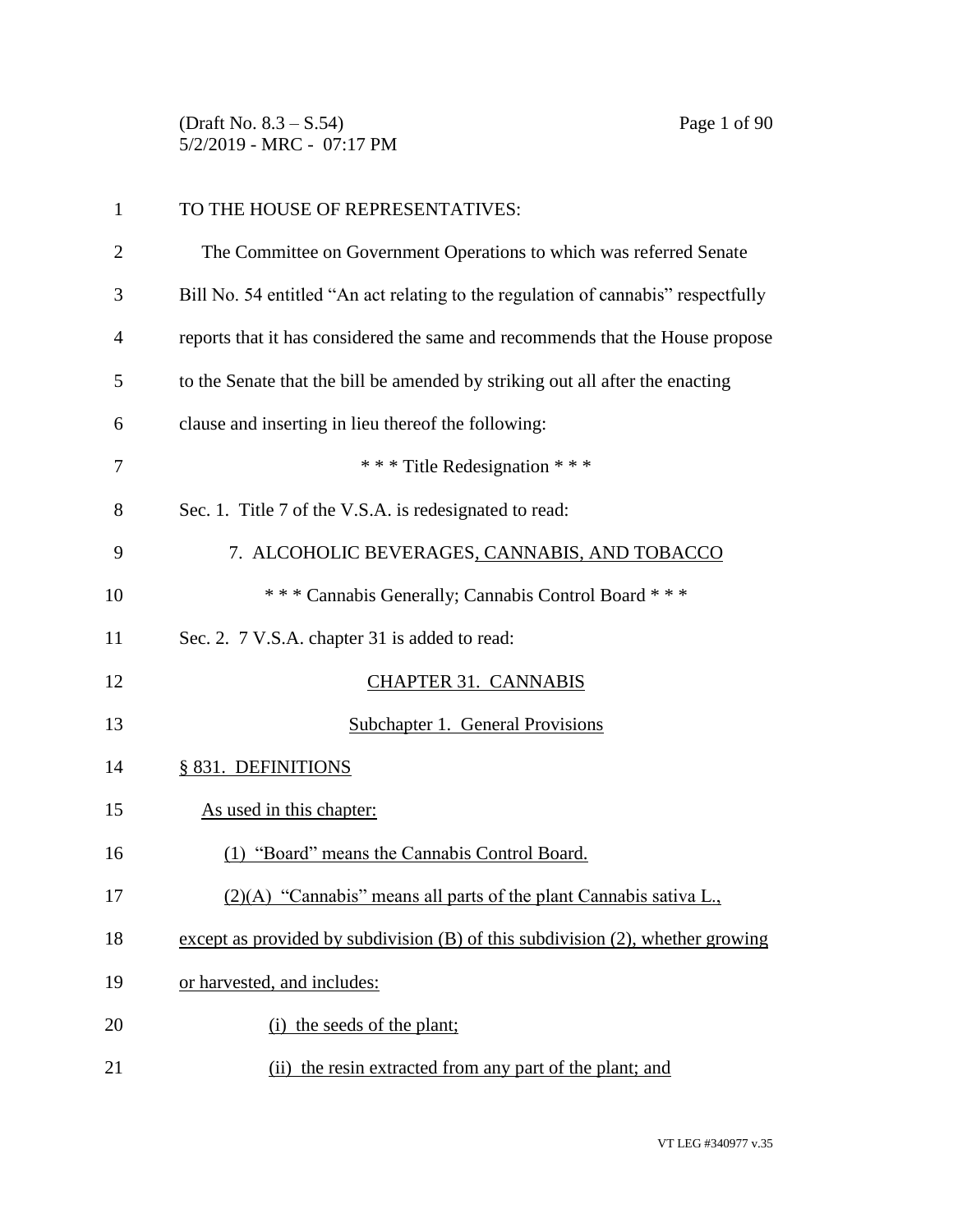(Draft No. 8.3 – S.54) Page 2 of 90 5/2/2019 - MRC - 07:17 PM

| $\mathbf{1}$   | (iii) any compound, manufacture, salt, derivative, mixture, or              |
|----------------|-----------------------------------------------------------------------------|
| $\overline{2}$ | preparation of the plant, its seeds, or resin.                              |
| 3              | (B) "Cannabis" does not include:                                            |
| 4              | (i) the mature stalks of the plant and fiber produced from the              |
| 5              | stalks;                                                                     |
| 6              | (ii) oil or cake made from the seeds of the plant;                          |
| 7              | (iii) any compound, manufacture, salt, derivative, mixture, or              |
| 8              | preparation of the mature stalks, fiber, oil, or cake;                      |
| 9              | (iv) the sterilized seed of the plant that is incapable of                  |
| 10             | germination; or                                                             |
| 11             | (v) hemp or hemp products, as defined in $6$ V.S.A. $\S$ 562.               |
| 12             | (3) "Cannabis product" means concentrated cannabis and a product that       |
| 13             | is composed of cannabis and other ingredients and is intended for use or    |
| 14             | consumption, including an edible product, ointment, and tincture. Cannabis  |
| 15             | product shall include a vaporizer cartridge containing cannabis oil that is |
| 16             | intended for use with a battery-powered device.                             |
| 17             | (4) "Chair" means the chair of the Cannabis Control Board.                  |
| 18             | (5) "Criminal history record" shall have the same meaning as in             |
| 19             | <u>20 V.S.A. § 2056a(a).</u>                                                |
| 20             | (6) "Public place" means any street, alley, park, sidewalk, public          |
| 21             | building other than individual dwellings, any place of public accommodation |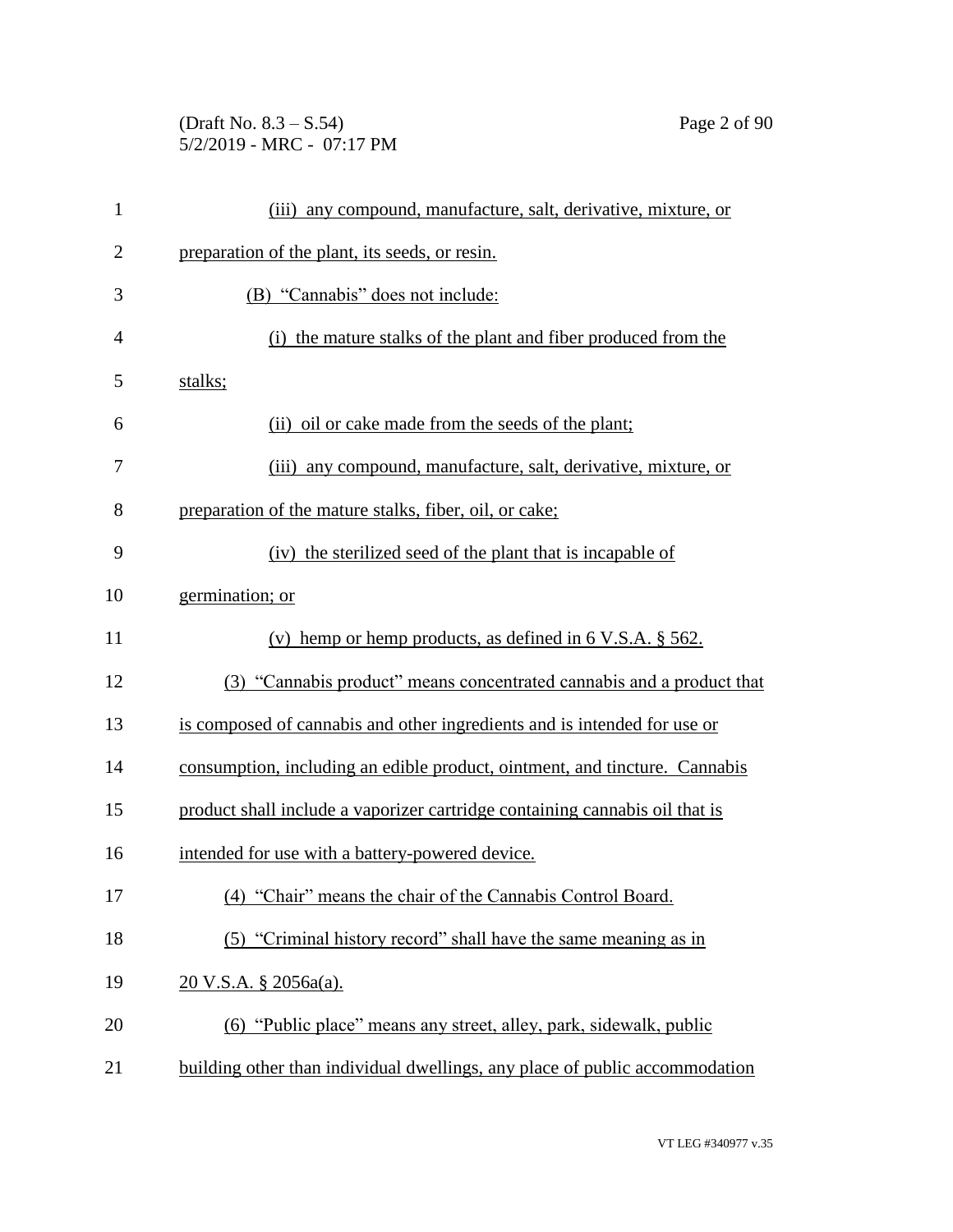(Draft No. 8.3 – S.54) Page 3 of 90 5/2/2019 - MRC - 07:17 PM

| $\mathbf{1}$   | as defined in 9 V.S.A. § 4501, and any place where the use or possession of a    |
|----------------|----------------------------------------------------------------------------------|
| $\overline{2}$ | lighted tobacco product, tobacco product, or tobacco substitute is prohibited by |
| 3              | law pursuant to 18 VSA chapter 37.                                               |
| 4              | § 832. CANNABIS POSSESSED UNLAWFULLY SUBJECT TO                                  |
| 5              | SEIZURE AND FORFEITURE                                                           |
| 6              | Cannabis possessed unlawfully in violation of this title may be seized by        |
| 7              | law enforcement and is subject to forfeiture.                                    |
| 8              | § 833. CONSUMPTION OF CANNABIS IN A PUBLIC PLACE                                 |
| 9              | No person shall consume cannabis in a public place unless specifically           |
| 10             | authorized by law. Violations shall be punished in accordance with 18 V.S.A.     |
| 11             | § 4230a.                                                                         |
| 12             | Subchapter 2. Cannabis Control Board                                             |
| 13             | § 841. CANNABIS CONTROL BOARD; DUTIES; MEMBERS                                   |
| 14             | (a) Creation. There is created within the Executive Branch an independent        |
| 15             | commission named the Cannabis Control Board for the purpose of safely,           |
| 16             | equitably, and effectively implementing and administering the laws enabling      |
| 17             | access to adult-use cannabis in Vermont.                                         |
| 18             | (b) Duties. The duties of the Board shall be:                                    |
| 19             | (1) rulemaking in accordance with this chapter, chapter 33 of this title,        |
| 20             | and 3 V.S.A. chapter 25;                                                         |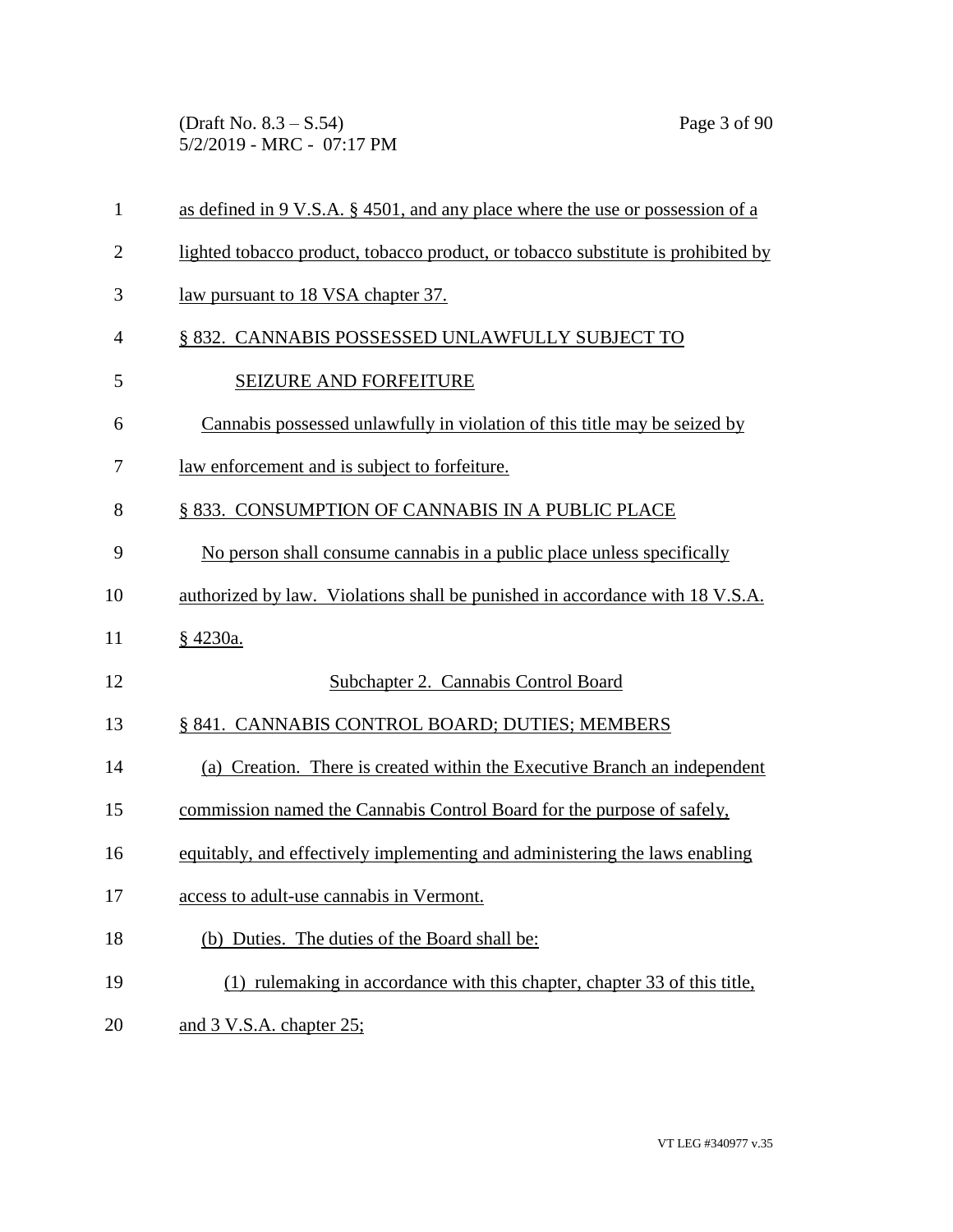(Draft No. 8.3 – S.54) Page 4 of 90 5/2/2019 - MRC - 07:17 PM

| $\mathbf{1}$   | (2) administration of a program for licensed cannabis establishments,            |
|----------------|----------------------------------------------------------------------------------|
| $\overline{2}$ | which shall include compliance and enforcement; and                              |
| 3              | (3) submission of an annual budget to the Governor.                              |
| $\overline{4}$ | (c) Membership.                                                                  |
| 5              | (1) The Board shall consist of five members who shall be appointed as            |
| 6              | follows:                                                                         |
| 7              | (A) one member to serve as chair who shall be appointed by the                   |
| 8              | Governor;                                                                        |
| 9              | one member who shall be appointed by the Senate Committee on<br>(B)              |
| 10             | Committees;                                                                      |
| 11             | (C) one member who shall be appointed by the Speaker of the House;               |
| 12             | (D) one member who shall be appointed by the Treasurer; and                      |
| 13             | one member who shall be appointed by the Attorney General.<br>(E)                |
| 14             | (2) Board members shall serve for a term of three years or until a               |
| 15             | successor is appointed and shall be eligible for reappointment, provided that no |
| 16             | member may serve more than nine years.                                           |
| 17             | (3) A vacancy created before the expiration of a term shall be filled in         |
| 18             | the same manner as the original appointment for the unexpired portion of the     |
| 19             | term. A member appointed to fill a vacancy created before the expiration of a    |
| 20             | term shall not be deemed to have served a term for the purpose of subdivision    |
| 21             | (2) of this subsection.                                                          |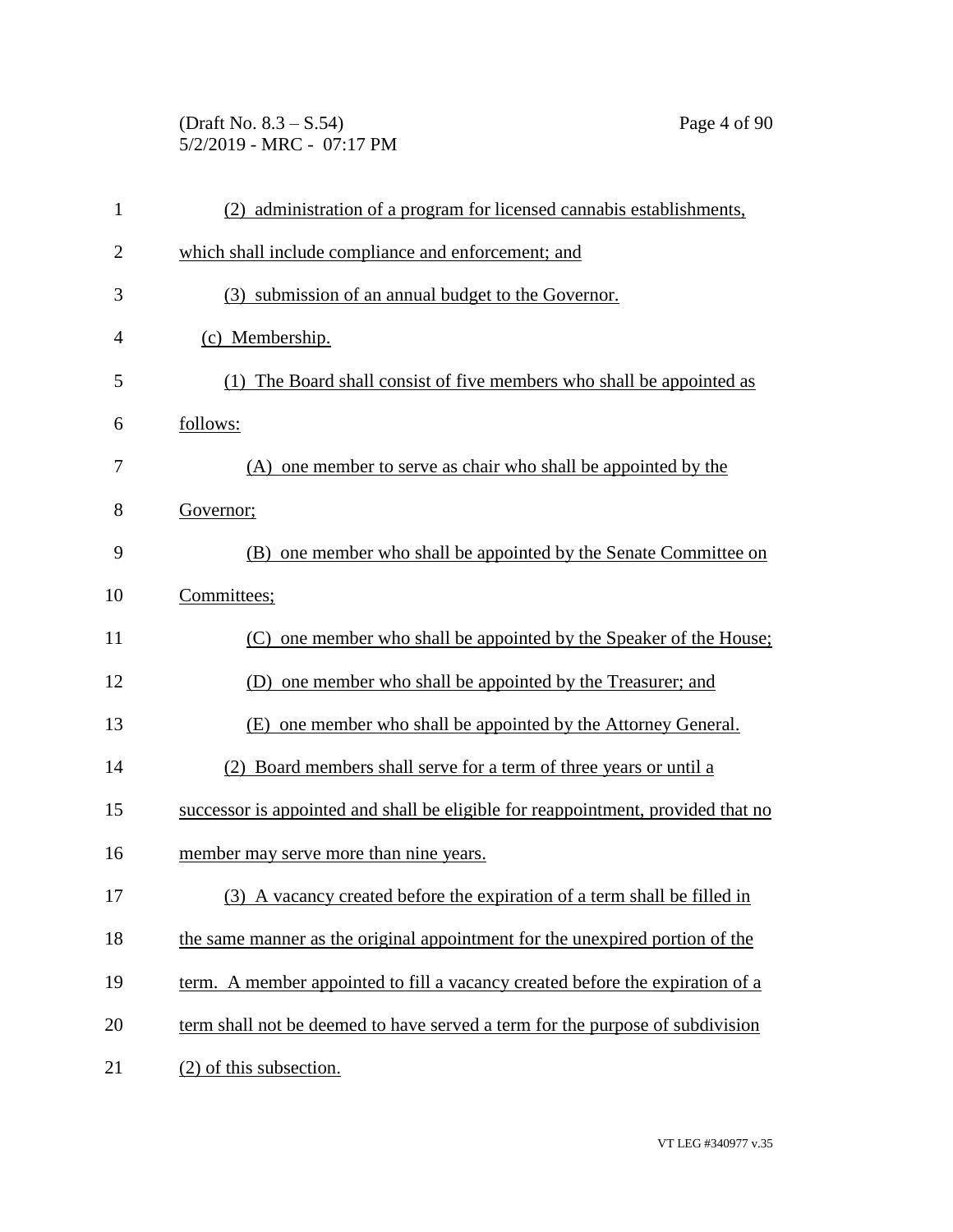(Draft No. 8.3 – S.54) Page 5 of 90 5/2/2019 - MRC - 07:17 PM

| $\mathbf{1}$   | (4) A member may be removed only for cause by the remaining                      |
|----------------|----------------------------------------------------------------------------------|
| $\overline{2}$ | members of the Commission in accordance with the Vermont Administrative          |
| 3              | Procedure Act.                                                                   |
| $\overline{4}$ | $(d)(1)$ Conflicts of interest. No Board member shall, during his or her term    |
| 5              | or terms on the Board, be an officer of, director of, organizer of, employee of, |
| 6              | consultant to, or attorney for any person subject to regulation by the Board.    |
| 7              | (2) No Board member shall participate in creating or applying any law,           |
| 8              | rule, or policy or in making any other determination if the Board member,        |
| 9              | individually or as a fiduciary, or the Board member's spouse, parent, or child   |
| 10             | wherever residing or any other member of the Board member's family residing      |
| 11             | in his or her household has an economic interest in the matter before the Board  |
| 12             | or has any more than a de minimus interest that could be substantially affected  |
| 13             | by the proceeding.                                                               |
| 14             | (3) No Board member shall, during his or her term or terms on the                |
| 15             | Board, solicit, engage in negotiations for, or otherwise discuss future          |
| 16             | employment or a future business relationship of any kind with any person         |
| 17             | subject to supervision or regulation by the Board.                               |
| 18             | (4) No Board member may appear before the Board or any other State               |
| 19             | agency on behalf of a person subject to supervision or regulation by the Board   |
| 20             | for a period of one year following his or her last day as a member of the        |
| 21             | Cannabis Control Board.                                                          |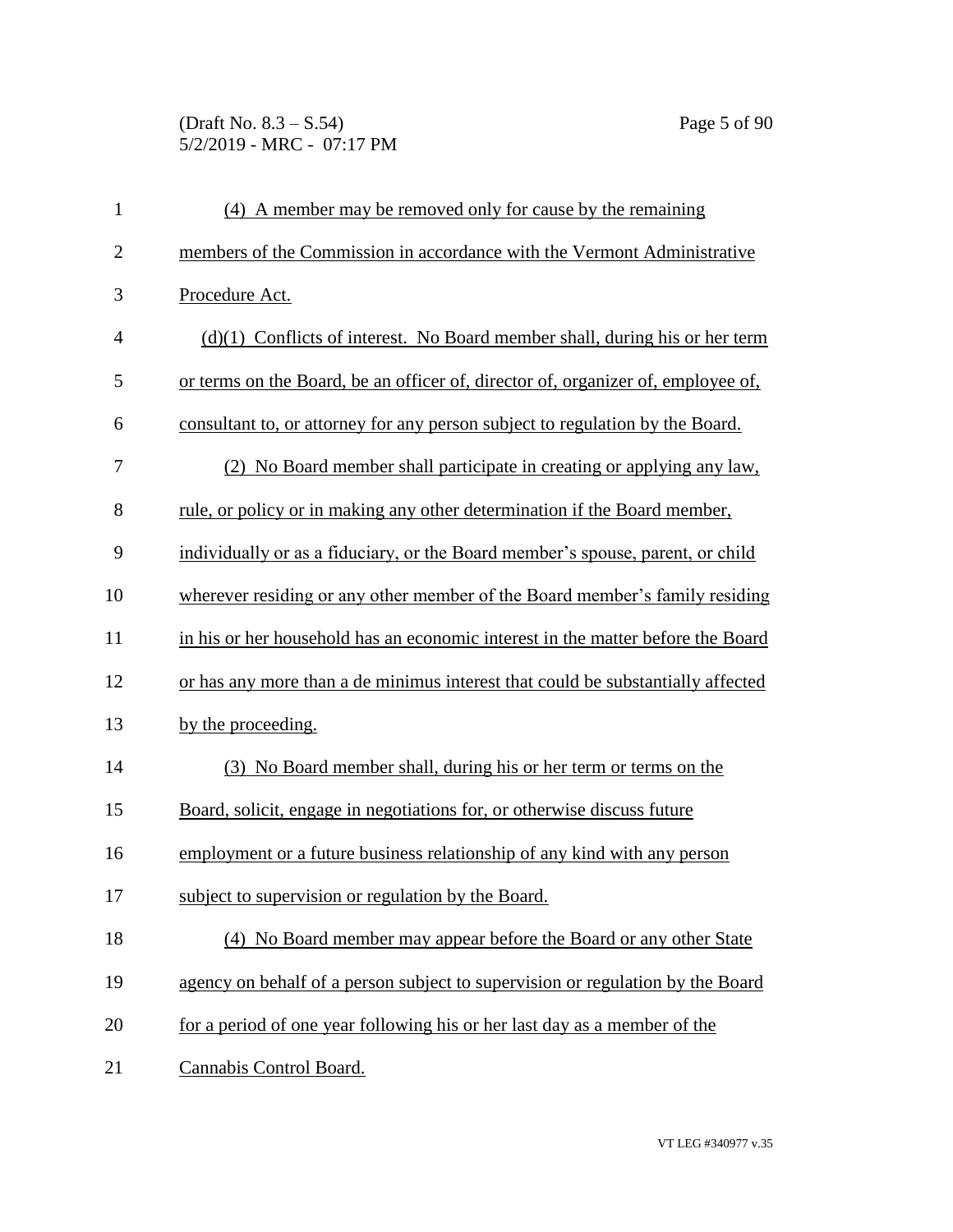(Draft No. 8.3 – S.54) Page 6 of 90 5/2/2019 - MRC - 07:17 PM

| $\mathbf{1}$   | (e) Salaries. The Chair and all members of the Board shall be full-time        |
|----------------|--------------------------------------------------------------------------------|
| $\mathbf{2}$   | State employees and shall be exempt from the State classified system. The      |
| 3              | Chair shall receive compensation equal to two-thirds that of a Superior Court  |
| $\overline{4}$ | Judge and other members shall receive compensation equal to one-half that of   |
| 5              | a Superior Court Judge.                                                        |
| 6              | (f) Executive Director. The Board shall appoint an Executive Director who      |
| 7              | shall be an attorney with experience in legislative or regulatory matters. The |
| 8              | Director shall be a full-time State employee, shall be exempt from the State   |
| 9              | classified system, and shall serve at the pleasure of the Board. The Director  |
| 10             | shall be responsible for:                                                      |
| 11             | (1) supervising and administering the operation and implementation of          |
| 12             | this chapter and the rules adopted by the Board as directed by the Board;      |
| 13             | (2) assisting the Board in its duties and administering the licensing          |
| 14             | requirements of this chapter;                                                  |
| 15             | acting as Secretary to the Board, but as a nonvoting member of the<br>(3)      |
| 16             | Board;                                                                         |
| 17             | (4) employing such staff as may be required to carry out the functions of      |
| 18             | the Board; and                                                                 |
| 19             | (5) preparing an annual budget for submission to the Board.                    |
| 20             | (g) Consultant. The Board is authorized to hire a consultant as needed to      |
| 21             | assist with its duties under this section.                                     |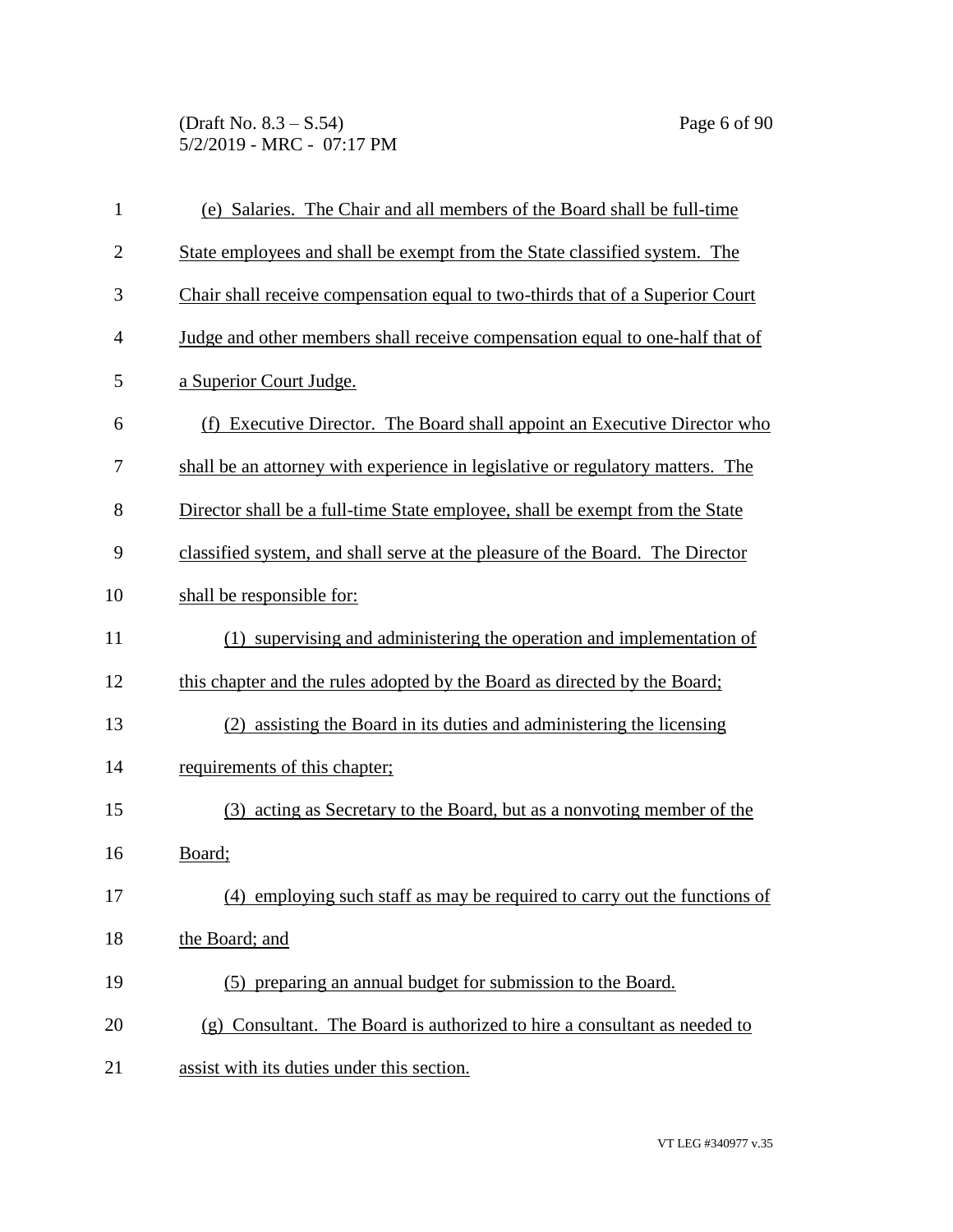(Draft No. 8.3 – S.54) Page 7 of 90 5/2/2019 - MRC - 07:17 PM

| $\mathbf{1}$   | (h) Advisory committee.                                                    |
|----------------|----------------------------------------------------------------------------|
| $\overline{2}$ | (1) There is an advisory committee established within the Board that       |
| 3              | shall be comprised of members with expertise and knowledge relevant to the |
| $\overline{4}$ | Board's mission. The advisory committee shall include, at a minimum:       |
| 5              | (A) one member with an expertise in public health appointed by the         |
| 6              | Governor;                                                                  |
| 7              | (B) one member with an expertise in agriculture, horticulture, or          |
| 8              | plant science appointed by the Governor;                                   |
| 9              | (C) one member with an expertise in laboratory science or toxicology       |
| 10             | appointed by the Governor;                                                 |
| 11             | (D) one member with an expertise in systemic social justice and            |
| 12             | equity issues appointed by the Speaker of the House;                       |
| 13             | (E) one member with an expertise in women and minority-owned               |
| 14             | business ownership appointed by the Speaker of the House;                  |
| 15             | (F) one member with an expertise in substance misuse prevention            |
| 16             | appointed by the Senate Committee on Committees;                           |
| 17             | (G) one member with an expertise in the cannabis industry appointed        |
| 18             | by the Senate Committee on Committees;                                     |
| 19             | (H) one member with an expertise in business management or                 |
| 20             | regulatory compliance appointed by the Treasurer;                          |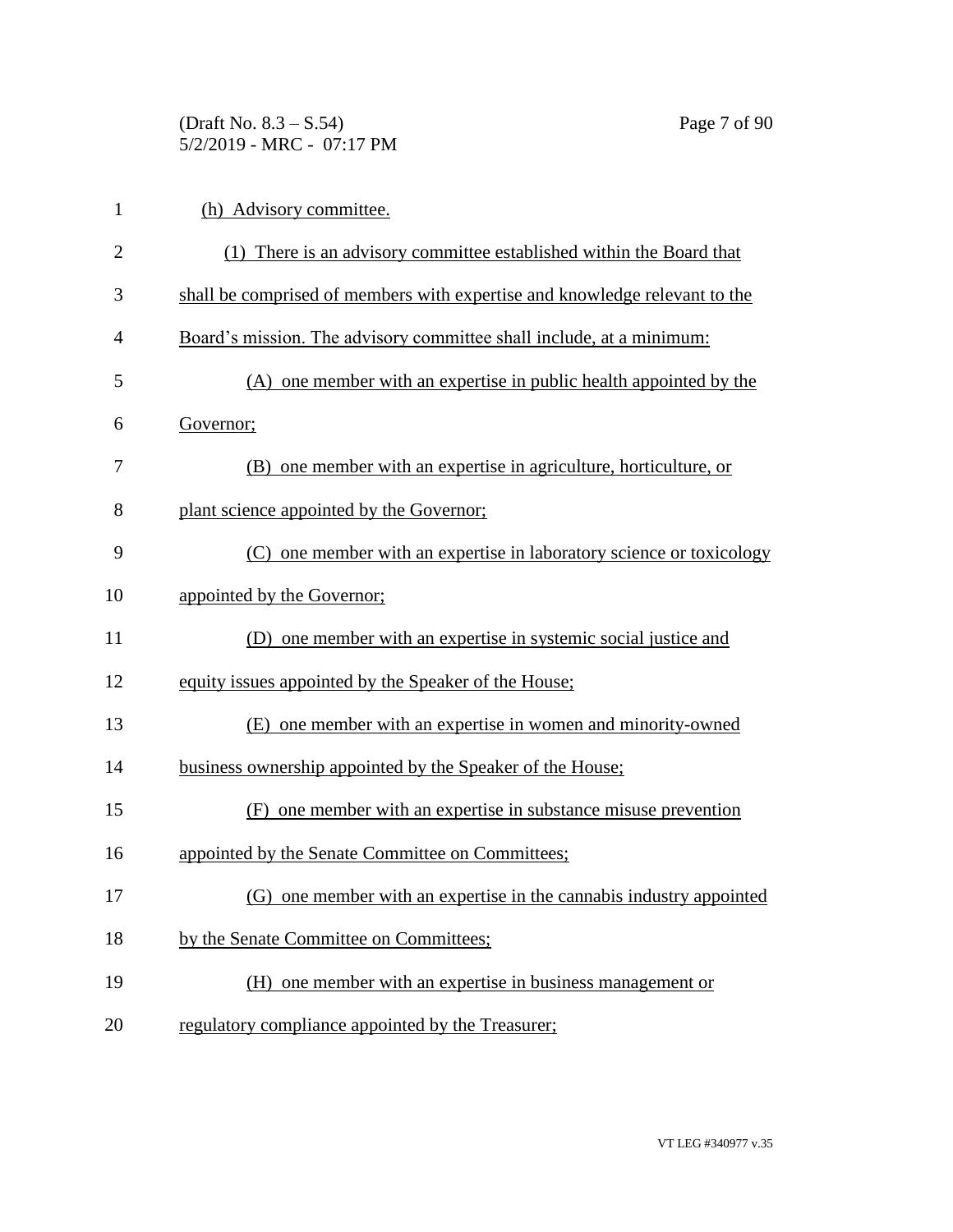## (Draft No. 8.3 – S.54) Page 8 of 90 5/2/2019 - MRC - 07:17 PM

| $\mathbf{1}$   | (I) one member with an expertise in municipal issues appointed by               |
|----------------|---------------------------------------------------------------------------------|
| $\overline{c}$ | the Treasurer;                                                                  |
| 3              | (J) one member with an expertise in public safety appointed by the              |
| 4              | <b>Attorney General; and</b>                                                    |
| 5              | (K) one member with an expertise in criminal justice reform                     |
| 6              | appointed by the Attorney General.                                              |
| 7              | (2) Initial appointments to the advisory committee as provided in               |
| 8              | subdivision (1) of this subsection (h) shall be made on or before December 1,   |
| 9              | 2019.                                                                           |
| 10             | The Board may appoint members to the advisory committee in<br>(3)               |
| 11             | addition to those identified in subdivision (1) of this subsection (h) and this |
| 12             | subsection shall not be construed to limit the Board in any way regarding       |
| 13             | whom it may consult with in an effort to execute its duties.                    |
| 14             | (4) The Board may establish subcommittees within the advisory                   |
| 15             | committee to accomplish its work.                                               |
| 16             | § 842. AUTHORITY FOR CRIMINAL BACKGROUND CHECKS                                 |
| 17             | The Board shall establish a user agreement with the Vermont Crime               |
| 18             | Information Center in accordance with 20 V.S.A. chapter 117 for the purpose     |
| 19             | of obtaining Vermont criminal history records, out-of-state criminal history    |
| 20             | records, and criminal history records from the Federal Bureau of Investigation  |
| 21             | as required by chapter 33 of this title.                                        |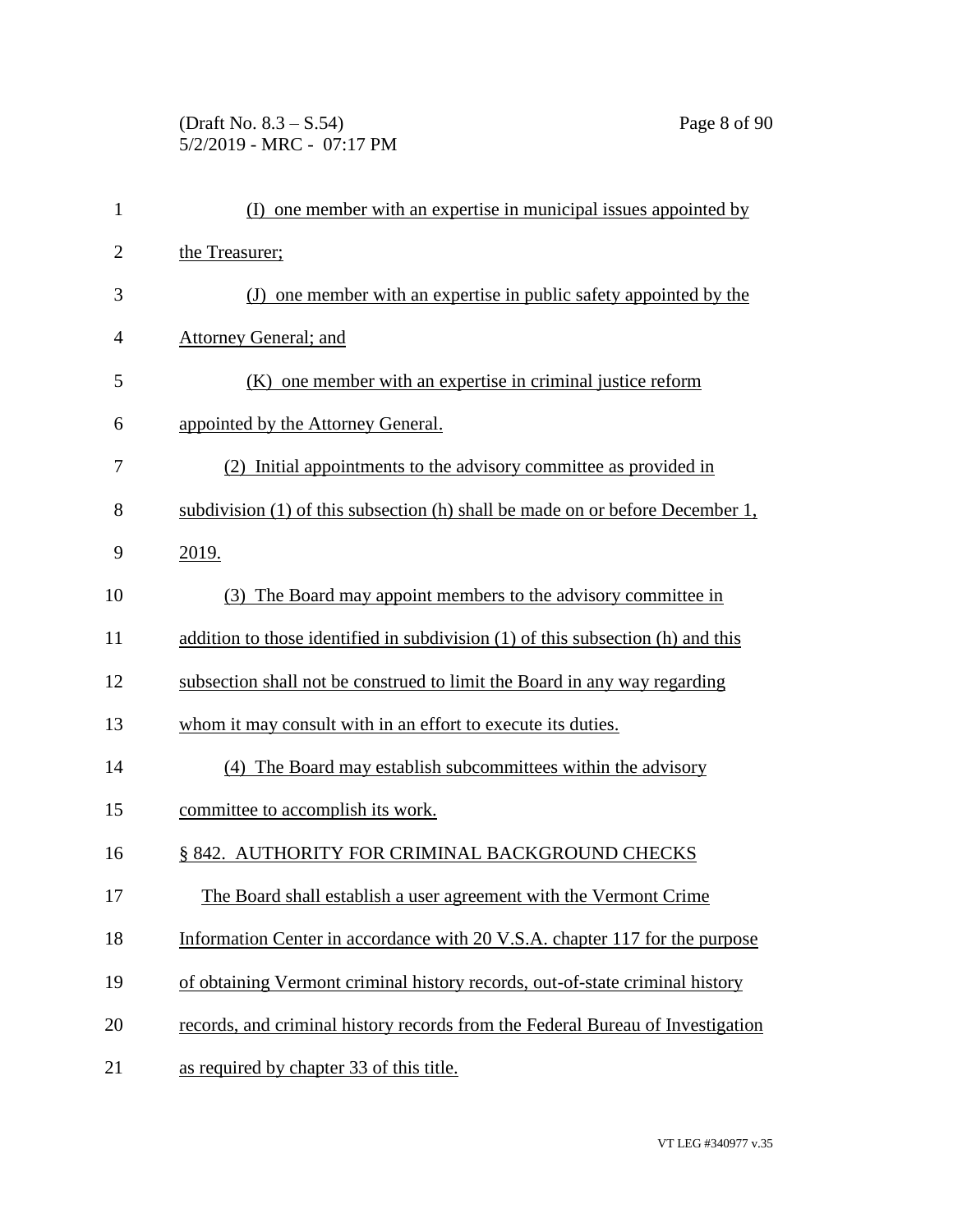(Draft No. 8.3 – S.54) Page 9 of 90 5/2/2019 - MRC - 07:17 PM

| $\mathbf{1}$   | § 843. CANNABIS REGULATION FUND                                                  |
|----------------|----------------------------------------------------------------------------------|
| $\overline{2}$ | (a) There is established the Cannabis Regulation Fund, which shall be            |
| 3              | managed in accordance with 32 V.S.A. chapter 7, subchapter 5. The Fund           |
| 4              | shall be maintained by the Cannabis Control Board.                               |
| 5              | (b) The Fund shall be composed of all application fees, annual license fees,     |
| 6              | renewal fees, advertising review fees, and civil penalties collected by the      |
| 7              | Board pursuant to chapter 33 of this title.                                      |
| 8              | (c) Monies from the fund shall only be appropriated for the purposes of          |
| 9              | implementation, administration, and enforcement of this chapter and chapter      |
| 10             | 33 of this title.                                                                |
| 11             | § 844. FEES                                                                      |
| 12             | (a) The Board shall have the authority to charge and collect fees as             |
| 13             | provided by this chapter and chapter 33 of this title.                           |
| 14             | (b) Fees shall be deposited in the Cannabis Regulation Fund.                     |
| 15             | § 845. APPEALS                                                                   |
| 16             | $(a)(1)$ A party aggrieved by a final decision of the Board may, within 30       |
| 17             | days of the decision, appeal that decision by filing a notice of appeal with the |
| 18             | Executive Director who shall assign the case to an appellate officer.            |
| 19             | $(2)(A)$ The review shall be conducted on the basis of the record created        |
| 20             | before the Board.                                                                |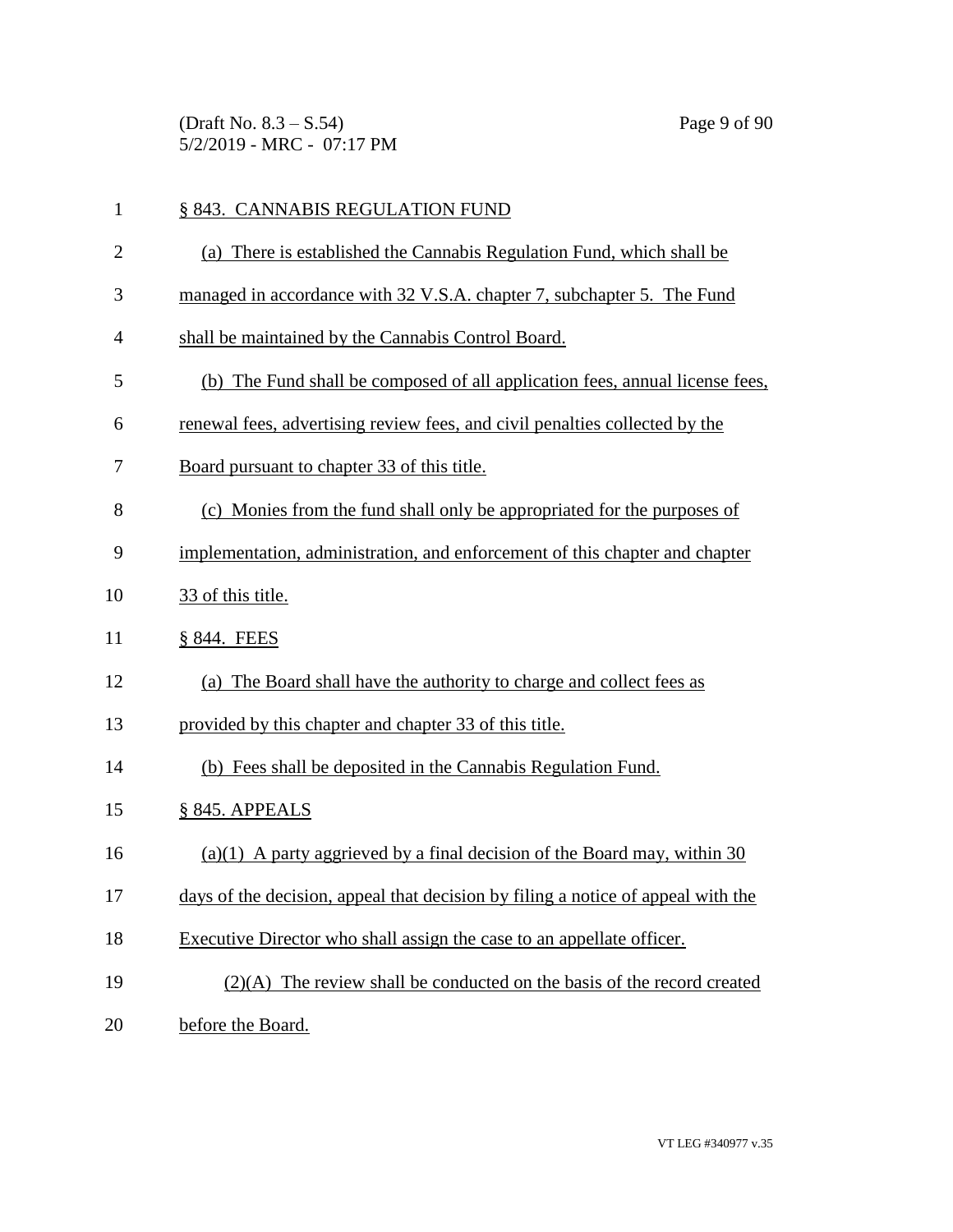(Draft No. 8.3 – S.54) Page 10 of 90 5/2/2019 - MRC - 07:17 PM

| $\mathbf{1}$   | (B) In cases of alleged irregularities in procedure before the Board,          |
|----------------|--------------------------------------------------------------------------------|
| $\overline{2}$ | not shown in the record, proof on that issue may be taken by the appellate     |
| 3              | officer.                                                                       |
| 4              | (b) The appellate officer shall not substitute his or her judgment for that of |
| 5              | the Board as to the weight of the evidence on questions of fact. The appellate |
| 6              | officer may affirm the decision, or may reverse and remand the matter with     |
| 7              | recommendations if substantial rights of the appellant have been prejudiced    |
| 8              | because the Board's finding, inferences, conclusions, or decisions are:        |
| 9              | (1) in violation of constitutional or statutory provisions;                    |
| 10             | (2) in excess of the statutory authority of the Board;                         |
| 11             | (3) made upon unlawful procedure;                                              |
| 12             | (4) affected by other error of law;                                            |
| 13             | (5) clearly erroneous in view of the evidence on the record as a whole;        |
| 14             | (6) arbitrary or capricious; or                                                |
| 15             | characterized by abuse of discretion or clearly unwarranted exercise           |
| 16             | of discretion.                                                                 |
| 17             | A party aggrieved by a decision of the appellate officer may appeal to<br>(c)  |
| 18             | the Supreme Court, which shall review the matter on the basis of the records   |
| 19             | created before the Board.                                                      |
| 20             | (d) The Board shall have the authority to contract for the services of an      |
| 21             | appellate officer.                                                             |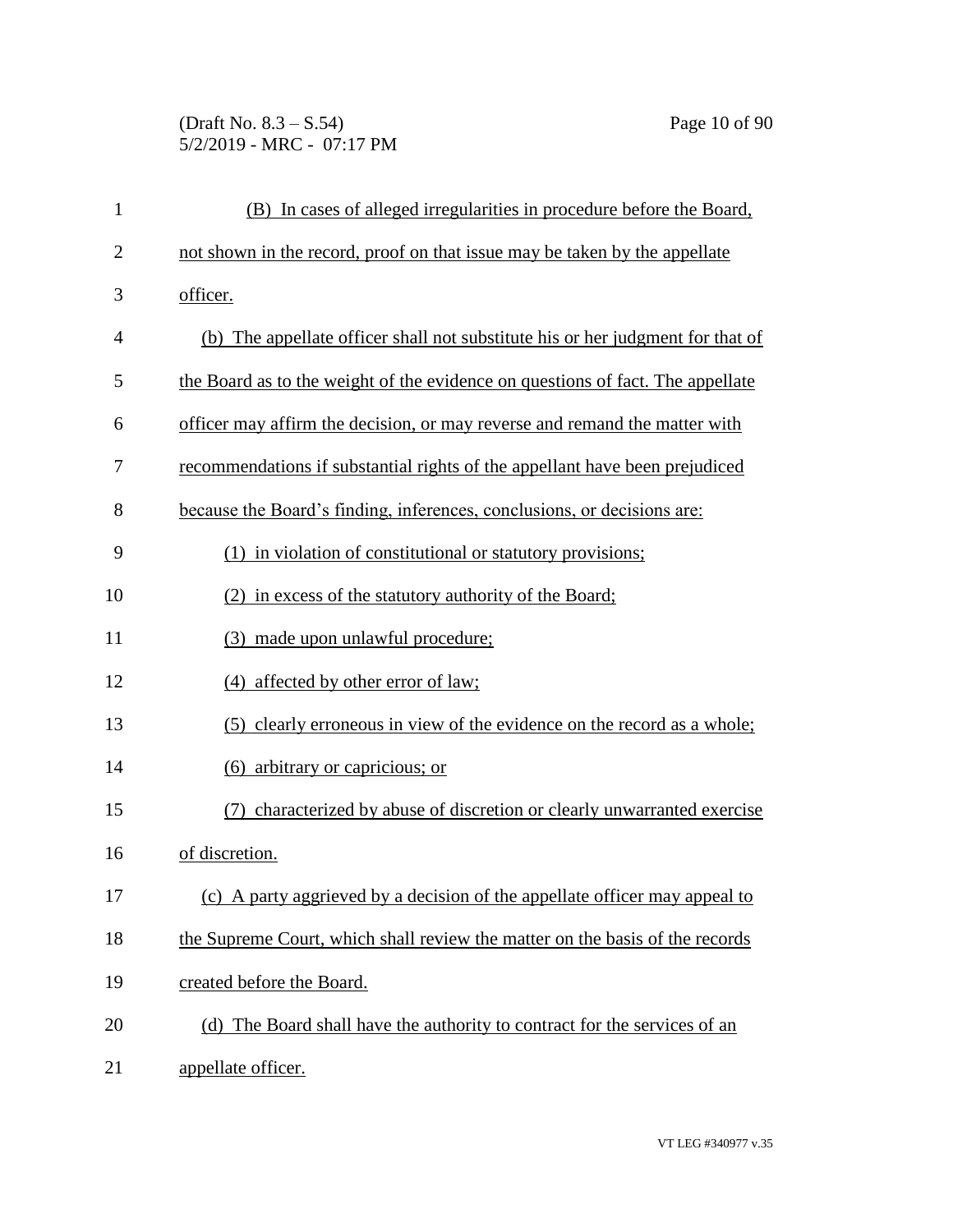(Draft No. 8.3 – S.54) Page 11 of 90 5/2/2019 - MRC - 07:17 PM

| $\mathbf{1}$   | Sec. 3. IMPLEMENTATION OF THE CANNABIS CONTROL BOARD                            |
|----------------|---------------------------------------------------------------------------------|
| $\overline{2}$ | (a) The Cannabis Control Board, created in Sec. 2 of this act, is established   |
| 3              | on July 1, 2019.                                                                |
| 4              | (b) Members of the Board shall be appointed on or before                        |
| 5              | September 1, 2019 and terms of members shall officially begin on such date.     |
| 6              | $(c)(1)$ In order to stagger the terms of the members of the Board, the initial |
| 7              | terms of those members shall be as follows:                                     |
| 8              | (A) the Governor shall appoint the Chair for a three-year term;                 |
| 9              | (B) the Senate Committee on Committees shall appoint one member                 |
| 10             | for a two-year term;                                                            |
| 11             | (C) the Speaker of the House shall appoint one member for a two-                |
| 12             | year term;                                                                      |
| 13             | (D) the Treasurer shall appoint one member for a one-year term; and             |
| 14             | (E) the Attorney General shall appoint one member for a one-year                |
| 15             | term.                                                                           |
| 16             | (2) After the expiration of the initial terms set forth in subdivision (1) of   |
| 17             | this subsection, Board member terms shall be as set forth in 7 V.S.A. § 841.    |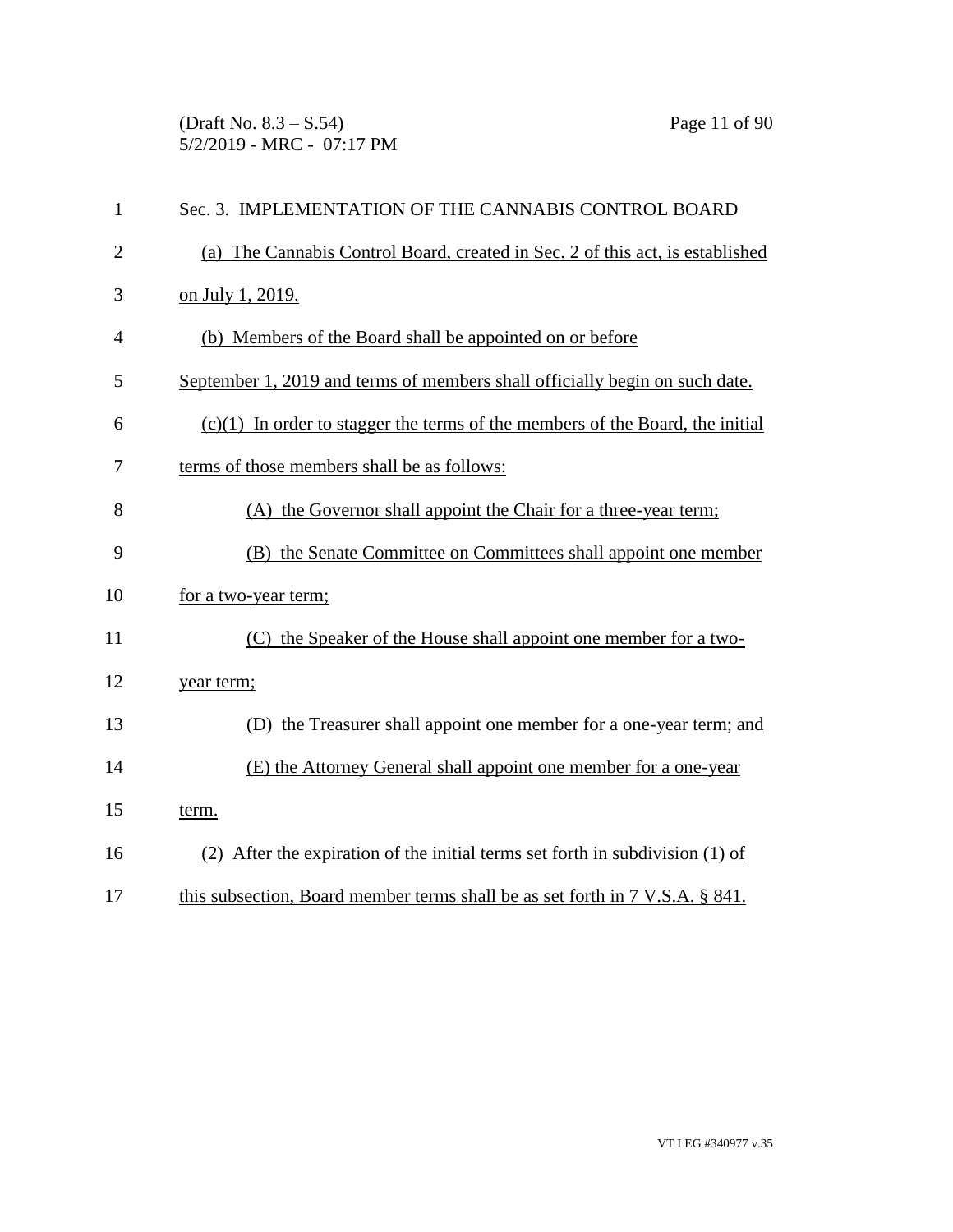(Draft No. 8.3 – S.54) Page 12 of 90 5/2/2019 - MRC - 07:17 PM

| $\mathbf{1}$   | Sec. 4. IMPLEMENTATION OF RULEMAKING BY THE CANNABIS                           |
|----------------|--------------------------------------------------------------------------------|
| $\overline{2}$ | <b>CONTROL BOARD</b>                                                           |
| 3              | On or before March 1, 2020 the Cannabis Control Board shall initiate           |
| 4              | rulemaking for cannabis establishments pursuant to chapter 33 of this title as |
| 5              | provided in Sec. 7 of this act.                                                |
| 6              | Sec. 5. CANNABIS CONTROL BOARD REPORT TO THE GENERAL                           |
| 7              | ASSEMBLY; PROPOSAL FOR POSITIONS, FEES, AND                                    |
| 8              | APPROPRIATIONS FOR FISCAL YEARS 2021 AND 2022; LAND                            |
| 9              | USE, ENVIRONMENTAL, ENERGY, AND EFFICIENCY                                     |
| 10             | REQUIREMENTS OR STANDARDS; OUTREACH, TRAINING,                                 |
| 11             | AND EMPLOYMENT PROGRAMS; ONLINE ORDERING AND                                   |
| 12             | DELIVERY; ADDITIONAL TYPES OF LICENSES                                         |
| 13             | (a) On or before January 15, 2020, the Executive Director of the Cannabis      |
| 14             | Control Board shall provide recommendations to the General Assembly on the     |
| 15             | following:                                                                     |
| 16             | Resources necessary for implementation of this act for fiscal years            |
| 17             | 2021 and 2022, including positions and funding. The Board shall consider       |
| 18             | utilization of current expertise and resources within State government and     |
| 19             | cooperation with other State departments and agencies where there may be an    |
| 20             | overlap in duties.                                                             |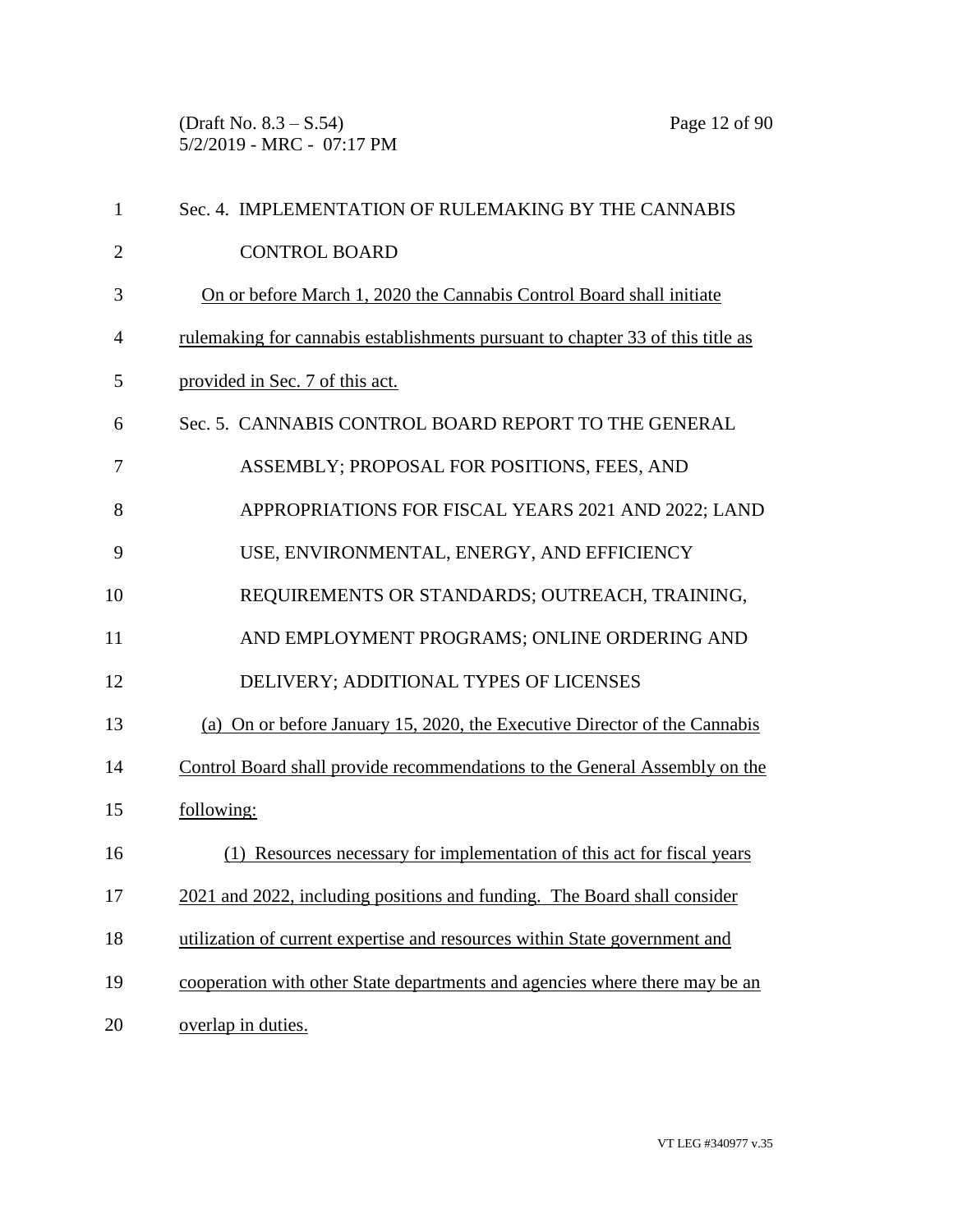(Draft No. 8.3 – S.54) Page 13 of 90 5/2/2019 - MRC - 07:17 PM

| $\mathbf{1}$   | (2) Fees to be charged and collected in accordance with the Board's               |
|----------------|-----------------------------------------------------------------------------------|
| $\overline{2}$ | authority pursuant to 7 V.S.A. § 844. The recommendations shall be                |
| 3              | accompanied by information justifying the recommended rate as required by         |
| $\overline{4}$ | $32$ V.S.A. § 605(d). The fees submitted in accordance with this subdivision      |
| 5              | are projected, at a minimum, to equal the cost of application and license fees    |
| 6              | for marijuana establishments in the Commonwealth of Massachusetts that are        |
| 7              | collected by the Cannabis Control Commission. The Board may recommend             |
| 8              | fees that are lower or higher provided they are designed to provide sufficient    |
| 9              | funding to meet the duties of the Cannabis Control Board as provided in 7         |
| 10             | V.S.A. $§ 841(b)$ .                                                               |
| 11             | (A) Application fees, initial annual license fees, and annual license             |
| 12             | renewal fees for each type of cannabis establishment license as provided in       |
| 13             | 7 V.S.A. § 910: cultivator, product manufacturer, wholesaler, retailer, testing   |
| 14             | laboratory, and integrated. If the Board establishes tiers within a licensing     |
| 15             | category, it shall provide a fee recommendation for each tier.                    |
| 16             | (B) Fee for a cannabis establishment identification card as provided              |
| 17             | in 7 V.S.A. § 884.                                                                |
| 18             | (C) Fee for advertisement review for a cannabis establishment                     |
| 19             | licensee as provided in 7 V.S.A. § 865.                                           |
| 20             | (3) Whether monies expected to be generated by fees identified in                 |
| 21             | subdivision (2) of this subsection are sufficient to support the statutory duties |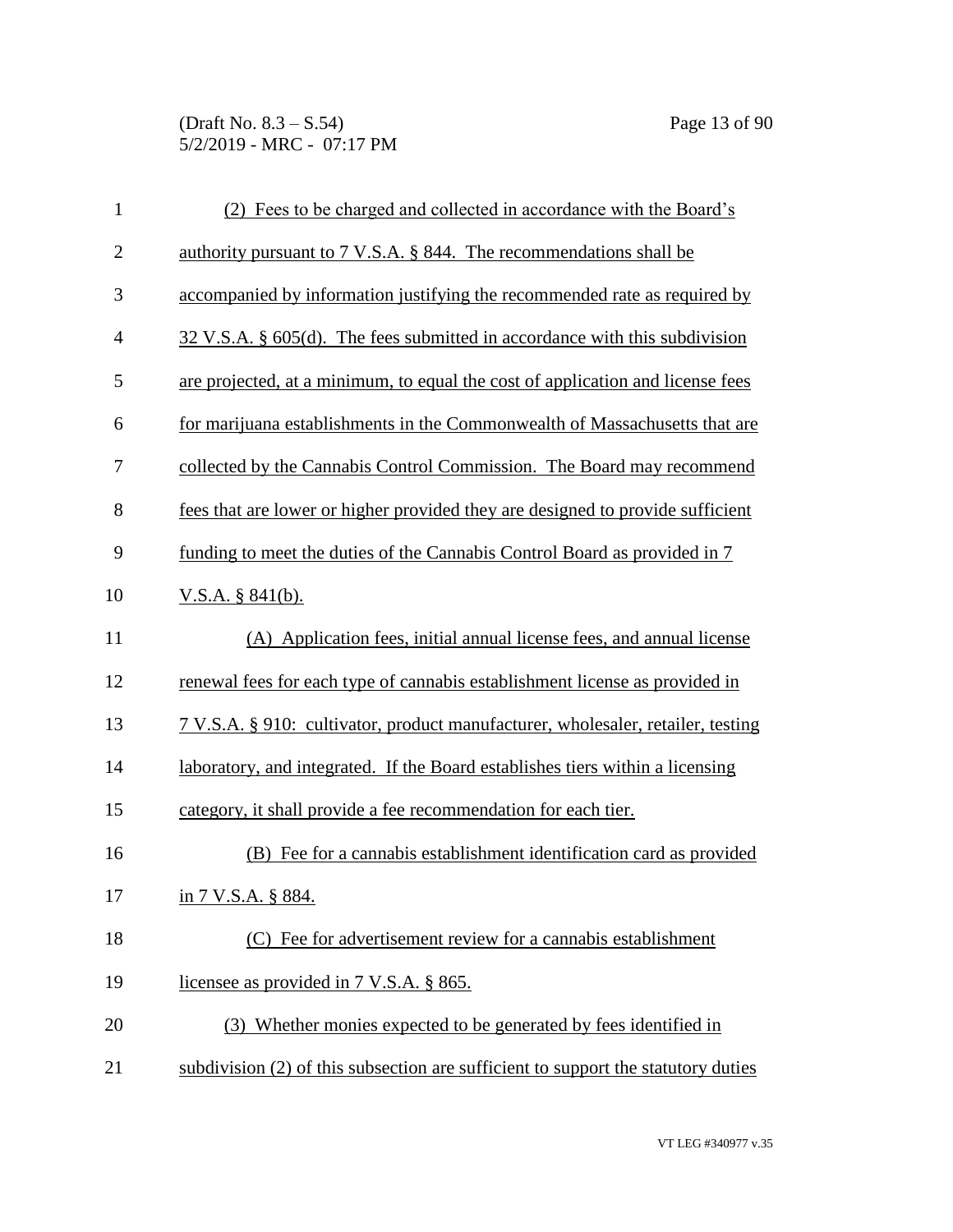(Draft No. 8.3 – S.54) Page 14 of 90 5/2/2019 - MRC - 07:17 PM

| $\mathbf{1}$   | of the Board and whether any portion of the tax established pursuant to 32     |
|----------------|--------------------------------------------------------------------------------|
| $\overline{2}$ | V.S.A. § 7901 should be allocated to the Cannabis Regulation Fund to ensure    |
| 3              | these duties are met.                                                          |
| $\overline{4}$ | (4) Whether monies collected pursuant to a local option tax should be          |
| 5              | shared with municipalities that host a cannabis establishment that is not a    |
| 6              | licensed retailer or integrated licensee and, if so, a recommended formula for |
| 7              | sharing the revenue.                                                           |
| 8              | (b) On or before January 15, 2020, the Executive Director of the Cannabis      |
| 9              | Control Board, after consultation with the Secretary of Natural Resource, the  |
| 10             | Chair of the Natural Resources Board, and the Secretary of Agriculture, Food   |
| 11             | and Markets, shall recommend to the General Assembly land use or               |
| 12             | environmental regulatory requirements or standards applicable to cannabis      |
| 13             | establishments. The Executive Director may provide the recommendations         |
| 14             | based on the tier or category of cannabis establishment. The recommendations   |
| 15             | shall address:                                                                 |
| 16             | (1) the State and local land use requirements for cannabis                     |
| 17             | establishments, including if and how cannabis establishments shall be          |
| 18             | regulated under 10 V.S.A. chapter 151;                                         |
| 19             | (2) whether certain cannabis establishments should be regulated by the         |
| 20             | Secretary of Agriculture as farming:                                           |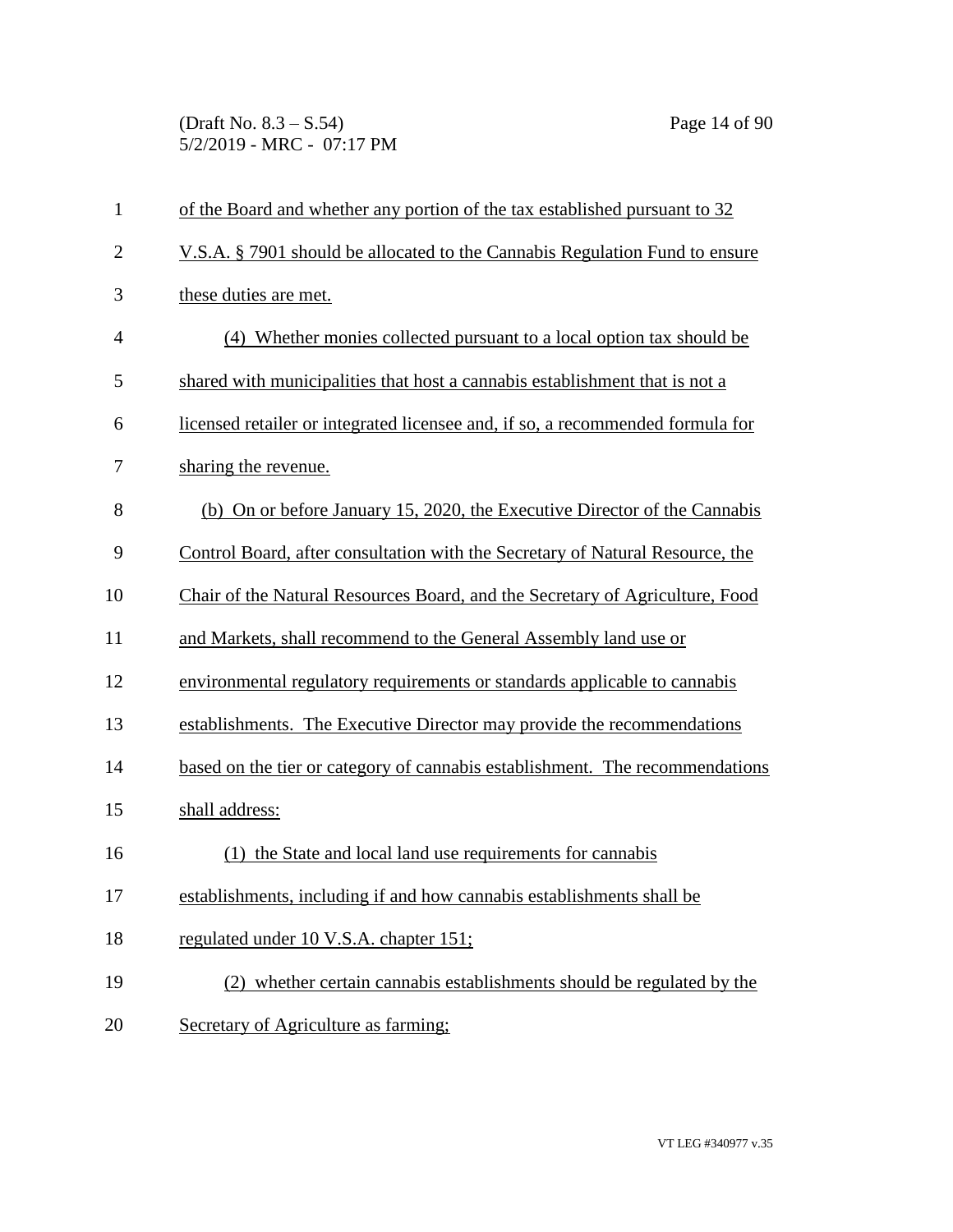(Draft No. 8.3 – S.54) Page 15 of 90 5/2/2019 - MRC - 07:17 PM

| $\mathbf{1}$   | (3) the water quality requirements for cannabis establishments,               |
|----------------|-------------------------------------------------------------------------------|
| $\overline{c}$ | including whether cannabis establishment shall be required to obtain, where   |
| 3              | applicable, direct discharge permits, indirect discharge permits, stormwater  |
| 4              | permits, groundwater withdrawal permits, or other relevant water quality      |
| 5              | permits;                                                                      |
| 6              | (4) the solid waste and hazardous waste handling requirements for             |
| 7              | cannabis establishments, including any requirements for the management or     |
| 8              | reporting of the use of toxic substances; and                                 |
| 9              | (5) any additional permitting or licensing recommendations.                   |
| 10             | (c) On or before January 15, 2020, the Executive Director of the Cannabis     |
| 11             | Control Board, after consultation with the Commissioner of Public Service and |
| 12             | the Chair of the Public Utility Commission, shall recommend to the General    |
| 13             | Assembly energy or efficiency requirements or standards for the operation of  |
| 14             | cannabis establishments in the State. The recommendations shall include:      |
| 15             | (1) recommended building energy standards for cannabis establishment          |
| 16             | if different form existing commercial building standards;                     |
| 17             | (2) recommended energy audits for cannabis establishments, including          |
| 18             | the recommended frequency of audits and who should perform the audits; and    |
| 19             | (3) energy efficiency and conservation measures applicable to cannabis        |
| 20             | establishments.                                                               |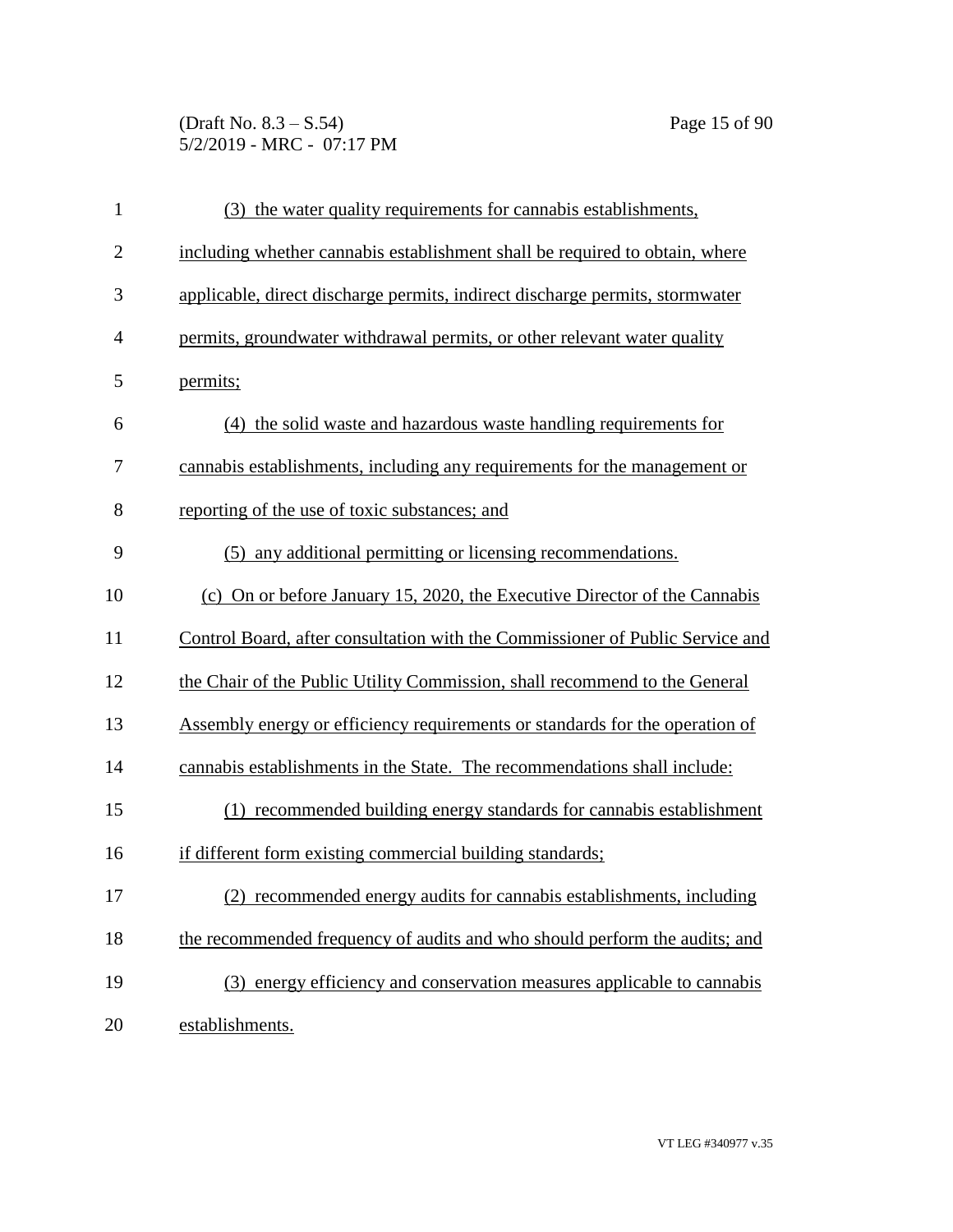(Draft No. 8.3 – S.54) Page 16 of 90 5/2/2019 - MRC - 07:17 PM

| $\mathbf{1}$   | (d) In making the recommendations required under subsections (b) and (c)        |
|----------------|---------------------------------------------------------------------------------|
| $\overline{c}$ | of this section, the Executive Director of the Cannabis Control Board, shall    |
| 3              | recommend the permits, licenses, or standards that a licensed cannabis          |
| $\overline{4}$ | cultivator or cannabis product manufacturer shall demonstrate, as a condition   |
| 5              | of licensure, or as a condition for licensure renewal if such standards are not |
| 6              | established prior to initial licensure.                                         |
| 7              | (e) On or before March 1, 2020, the Executive Director of the Cannabis          |
| 8              | Control Board shall submit to the General Assembly the Board's                  |
| 9              | recommendation whether licensed cannabis product manufacturers should be        |
| 10             | considered a food manufacturing establishment or food processor pursuant to     |
| 11             | 18 V.S.A. § 4301(7) for the purpose of licensing and regulation by the          |
| 12             | Department of Health.                                                           |
| 13             | (f) On or before November 15, 2020, the Executive Director of the               |
| 14             | Cannabis Control Board shall submit to the General Assembly:                    |
| 15             | (1) a proposal to work with the Department of Labor, Agency of                  |
| 16             | Commerce and Community Development, and the Department of Corrections           |
| 17             | to develop outreach, training, and employment programs focused on providing     |
| 18             | economic opportunities to individuals who historically have been                |
| 19             | disproportionately impacted by cannabis prohibition.                            |
| 20             | (2) regarding the experience of other jurisdictions with regulated              |
| 21             | cannabis markets that allow licensed retail cannabis establishments to accept   |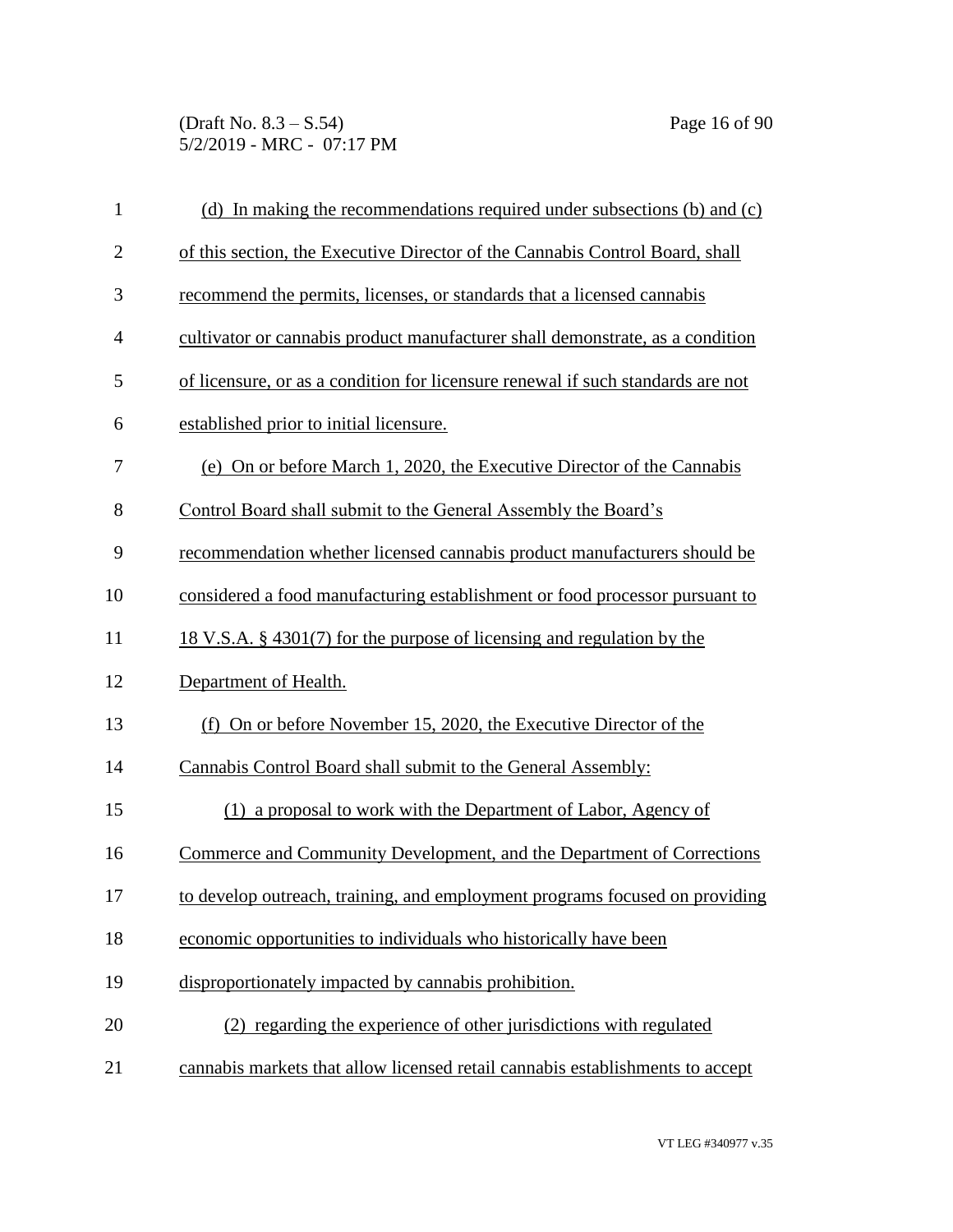(Draft No. 8.3 – S.54) Page 17 of 90 5/2/2019 - MRC - 07:17 PM

| $\mathbf{1}$   | online ordering for in-store pick-up of items and to deliver to customers and |
|----------------|-------------------------------------------------------------------------------|
| $\overline{2}$ | the advantages and disadvantages of allowing such services in Vermont; and    |
| 3              | (3) recommendations as to whether the General Assembly should                 |
| 4              | consider adding additional types of cannabis licenses including a craft       |
| 5              | cooperative license, delivery license, or special event license.              |
| 6              | (4) recommendations as to whether cannabis and cannabis products              |
| 7              | should have a minimum amount of cannabidiol to aid in the prevention of the   |
| 8              | cannabis-induced psychosis that occurs in some users of cannabis and cannabis |
| 9              | products.                                                                     |
| 10             | Sec. 6. CANNABIS CONTROL BOARD; POSITIONS                                     |
| 11             | The following new permanent positions are created in the Cannabis Control     |
| 12             | Board:                                                                        |
| 13             | (1) five full-time, exempt members of the Board;                              |
| 14             | (2) one full-time, exempt Executive Director of the Board; and                |
| 15             | (3) one full-time, classified Administrative Assistant.                       |
| 16             | Sec. 6a. BUILDINGS AND GENERAL SERVICES; SPACE ALLOCATION                     |
| 17             | The Commissioner of Buildings and General Services shall allocate space       |
| 18             | for the Cannabis Control Board established in Sec. 2 of this act. This space  |
| 19             | shall be allocated on or before September 1, 2019.                            |
| 20             | Sec. 6b. APPROPRIATION                                                        |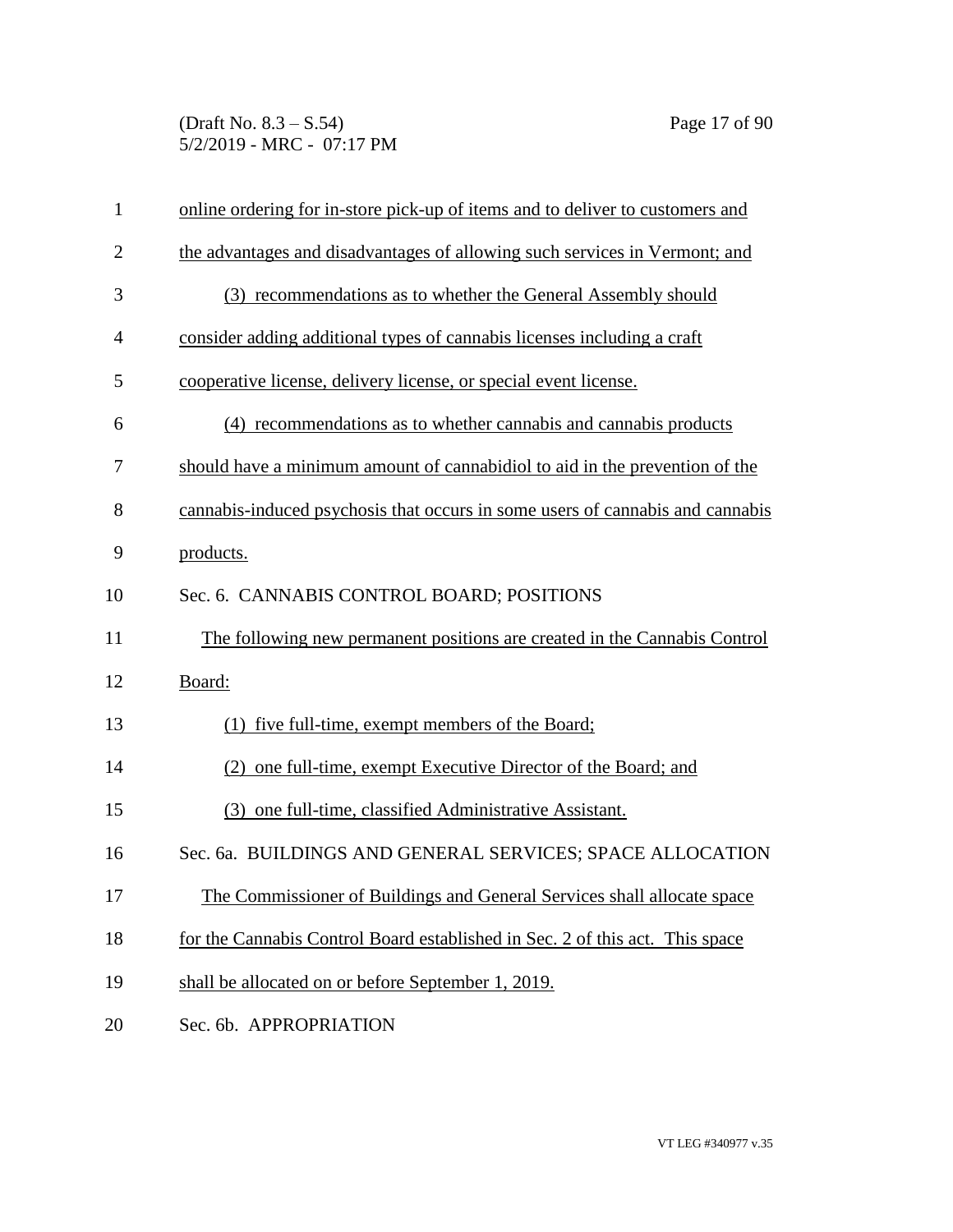(Draft No. 8.3 – S.54) Page 18 of 90 5/2/2019 - MRC - 07:17 PM

| $\mathbf{1}$   | In fiscal year 2020, \$810,000.00 is appropriated from the Cannabis          |
|----------------|------------------------------------------------------------------------------|
| $\overline{2}$ | Regulation Fund to the Cannabis Control Board. This appropriation is made in |
| 3              | anticipation of receipts in the Fund.                                        |
| $\overline{4}$ | Sec. 6c. CONTINGENT CANNABIS REGULATION FUND DEFICIT                         |
| 5              | <b>OFFSET</b>                                                                |
| 6              | To the extent that the Cannabis Regulation Fund has a negative balance at    |
| 7              | the close of the fiscal year 2022, proceeds in that amount from the tax      |
| 8              | established 32 V.S.A. § 7901 in fiscal year 2023 shall be deposited into the |
| 9              | <b>Cannabis Regulation Fund.</b>                                             |
| 10             | Sec. 6d. AUDITOR OF ACCOUNTS REPORT                                          |
| 11             | On or before November 15, 2023, the Auditor of Accounts shall report to      |
| 12             | the General Assembly regarding the organizational structure and membership   |
| 13             | of the Cannabis Control Board and whether the structure continues to be the  |
| 14             | most efficient for carrying out the statutory duties of the Board.           |
| 15             | * * * Cannabis Establishments * * *                                          |
| 16             | Sec. 7. 7 V.S.A. chapter 33 is added to read:                                |
| 17             | <b>CHAPTER 33. CANNABIS ESTABLISHMENTS</b>                                   |
| 18             | Subchapter 1. General Provisions                                             |
| 19             | § 861. DEFINITIONS                                                           |
| 20             | As used in this chapter:                                                     |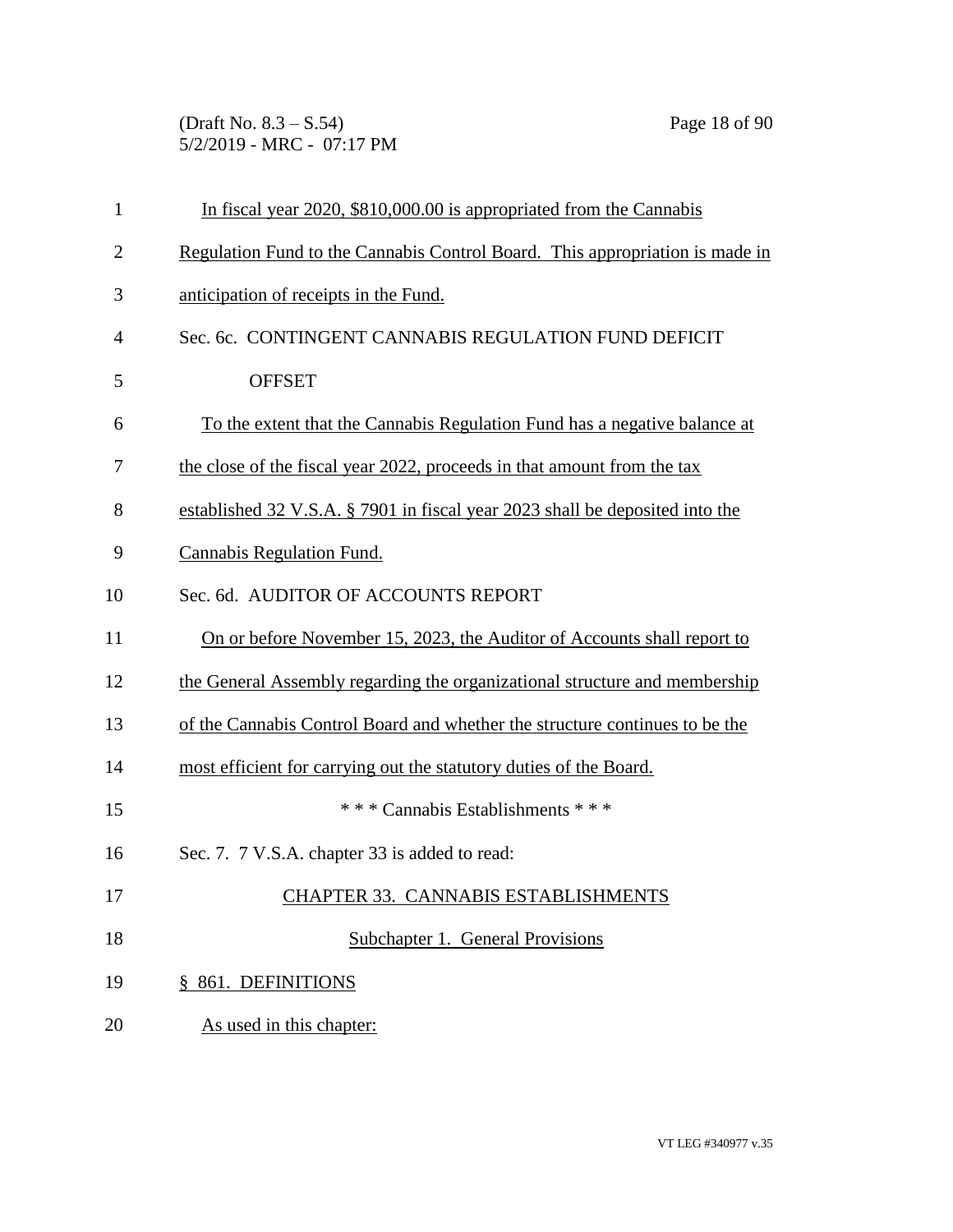## (Draft No. 8.3 – S.54) Page 19 of 90 5/2/2019 - MRC - 07:17 PM

| $\mathbf{1}$   | (1) "Advertise" means the publication or dissemination of an                       |
|----------------|------------------------------------------------------------------------------------|
| $\overline{2}$ | advertisement.                                                                     |
| 3              | (2) "Advertisement" means any written or verbal statement, illustration,           |
| $\overline{4}$ | or depiction that is calculated to induce sales of cannabis or cannabis products,  |
| 5              | including any written, printed, graphic, or other material, billboard, sign, or    |
| 6              | other outdoor display, other periodical literature, publication, or in a radio or  |
| 7              | television broadcast, the Internet, or in any other media. The term does not       |
| 8              | include:                                                                           |
| 9              | (A) any label affixed to any cannabis or cannabis product, or any                  |
| 10             | individual covering, carton, or other wrapper of that container that constitutes a |
| 11             | part of the labeling under provisions of these standards;                          |
| 12             | (B) any editorial or other reading material, such as a news release, in            |
| 13             | any periodical or publication or newspaper for the publication of which no         |
| 14             | money or valuable consideration is paid or promised, directly or indirectly, by    |
| 15             | any cannabis establishment, and which is not written by or at the direction of     |
| 16             | the licensee;                                                                      |
| 17             | (C) any educational, instructional, or otherwise noncommercial                     |
| 18             | material that is not intended to induce sales and that does not propose an         |
| 19             | economic transaction, but which merely provides information to the public in       |
| 20             | an unbiased manner; or                                                             |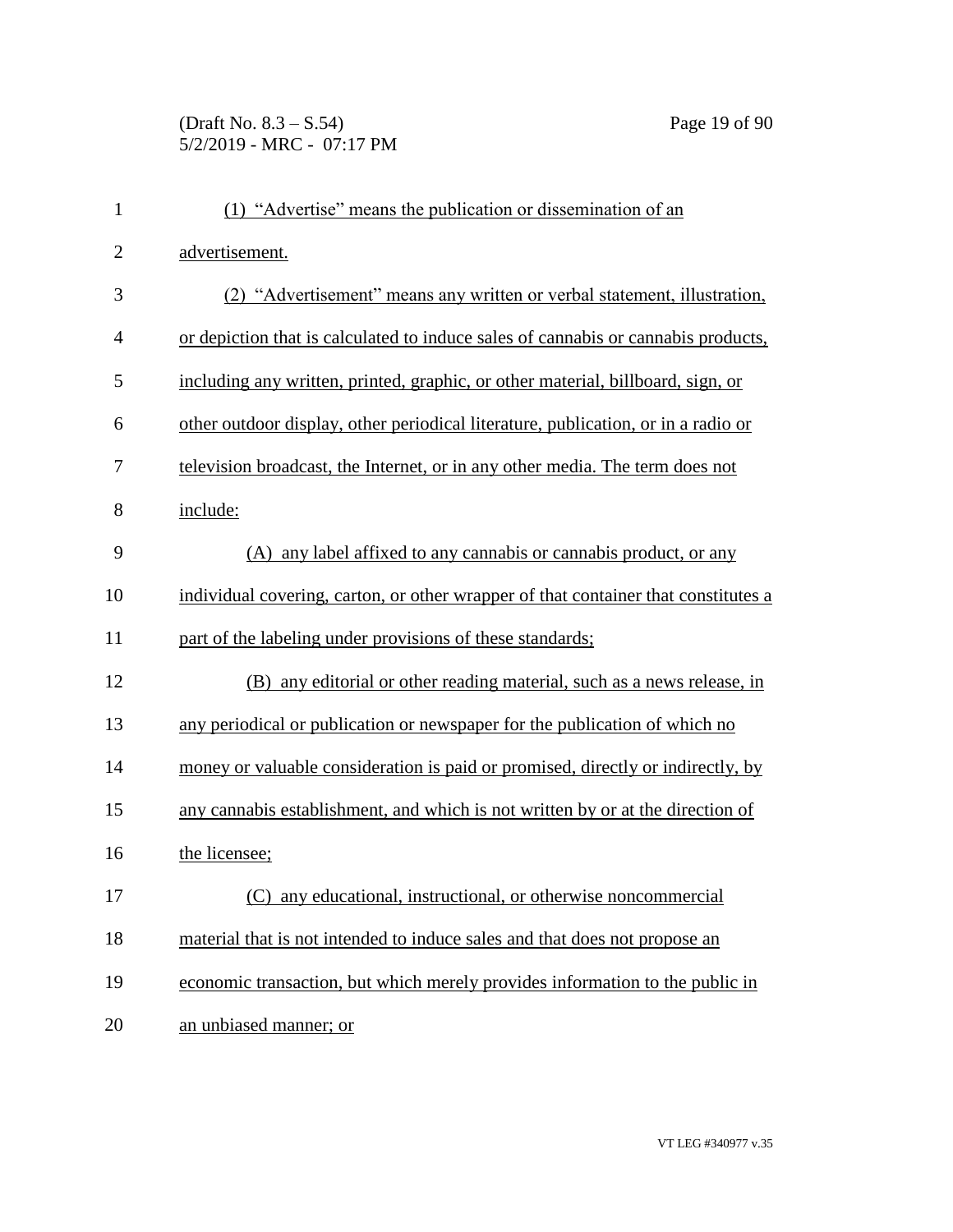(Draft No. 8.3 – S.54) Page 20 of 90 5/2/2019 - MRC - 07:17 PM

| $\mathbf{1}$   | (D) a sign attached to the premises of a cannabis establishment that            |
|----------------|---------------------------------------------------------------------------------|
| $\overline{2}$ | merely identifies the location of the cannabis establishment.                   |
| 3              | (3) "Affiliate" means a person that directly or indirectly owns or              |
| 4              | controls, is owned or controlled by, or is under common ownership or control    |
| 5              | with another person.                                                            |
| 6              | (4) "Applicant" means a person that applies for a license to operate a          |
| 7              | cannabis establishment pursuant to this chapter.                                |
| 8              | (5) "Board" means the Cannabis Control Board.                                   |
| 9              | (6) "Cannabis" shall have the same meaning as provided in section 831           |
| 10             | of this title.                                                                  |
| 11             | "Cannabis cultivator" or "cultivator" means a person licensed by the            |
| 12             | Board to engage in the cultivation of cannabis in accordance with this chapter. |
| 13             | (8) "Cannabis establishment" means a cannabis cultivator, wholesaler,           |
| 14             | product manufacturer, retailer, or testing laboratory licensed by the Board to  |
| 15             | engage in commercial cannabis activity in accordance with this chapter.         |
| 16             | (9) "Cannabis product" shall have the same meaning as provided in               |
| 17             | section 831 of this title.                                                      |
| 18             | (10) "Cannabis product manufacturer" or "product manufacturer" means            |
| 19             | a person licensed by the Board to manufacture cannabis products in accordance   |
| 20             | with this chapter.                                                              |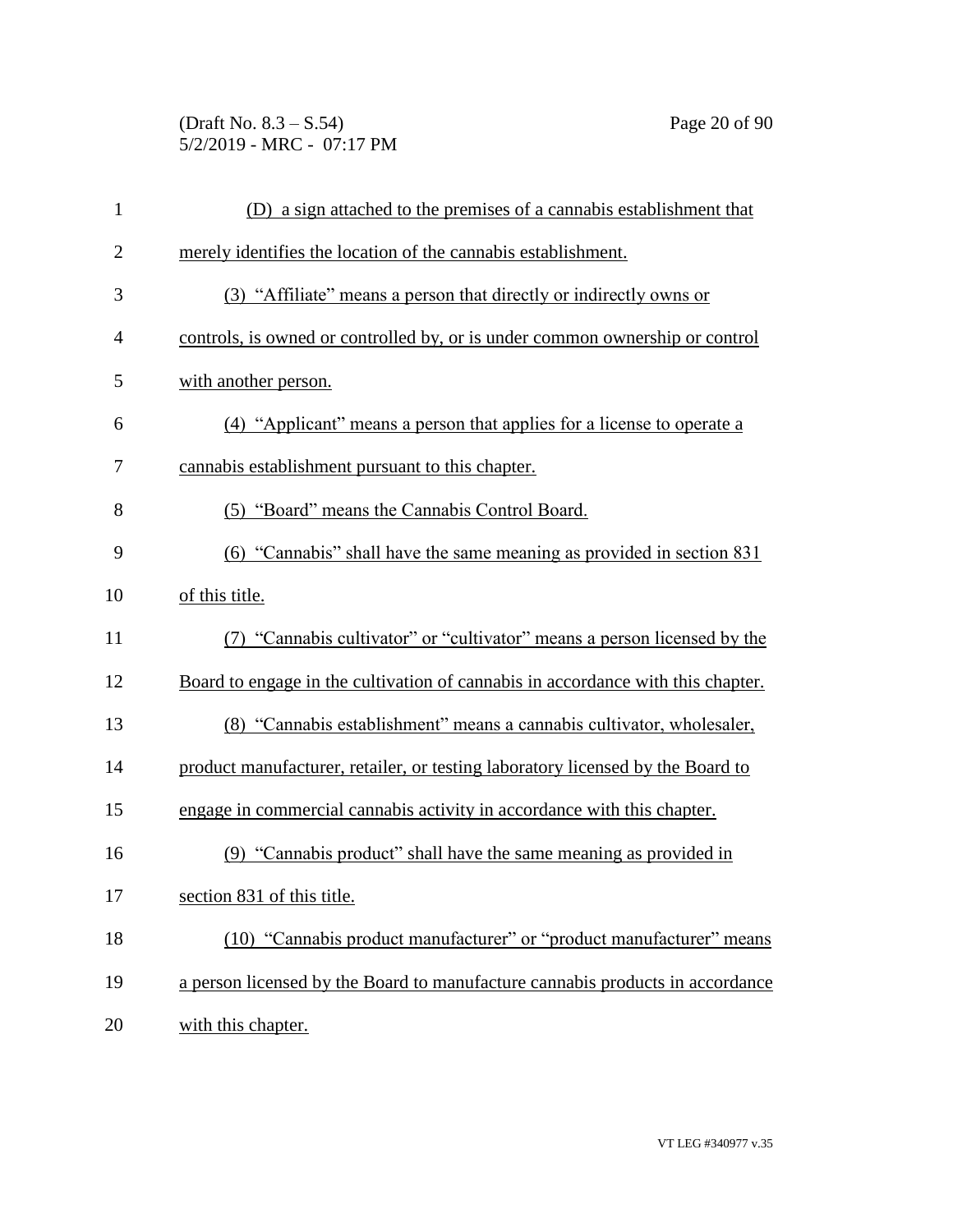(Draft No. 8.3 – S.54) Page 21 of 90 5/2/2019 - MRC - 07:17 PM

| $\mathbf{1}$   | (11) "Cannabis retailer" or "retailer" means a person licensed by the             |
|----------------|-----------------------------------------------------------------------------------|
| $\overline{2}$ | Board to sell cannabis and cannabis products to adults 21 years of age and        |
| 3              | older for off-site consumption in accordance with this chapter.                   |
| $\overline{4}$ | (12) "Cannabis testing laboratory" or "testing laboratory" means a                |
| 5              | person licensed by the Board to test cannabis and cannabis products in            |
| 6              | accordance with this chapter.                                                     |
| 7              | (13) "Cannabis wholesaler" or "wholesaler" means a person licensed by             |
| 8              | the Board to purchase, process, transport, and sell cannabis and cannabis         |
| 9              | products in accordance with this chapter.                                         |
| 10             | (14) "Chair" means the Chair of the Cannabis Control Board.                       |
| 11             | (15) "Child-resistant packaging" means packaging that is designed or              |
| 12             | constructed to be significantly difficult for children under five years of age to |
| 13             | open or obtain a toxic or harmful amount of the substance in the container        |
| 14             | within a reasonable time and not difficult for normal adults to use properly, but |
| 15             | does not mean packaging that all children under five years of age cannot open     |
| 16             | or obtain a toxic or harmful amount of the substance in the container within a    |
| 17             | reasonable time.                                                                  |
| 18             | (16) "Controls," "is controlled by," and "under common control" mean              |
| 19             | the power to direct, or cause the direction or management and policies of a       |
| 20             | person, whether through the direct or beneficial ownership of voting securities,  |
| 21             | by contract, or otherwise. A person who directly or beneficially owns             |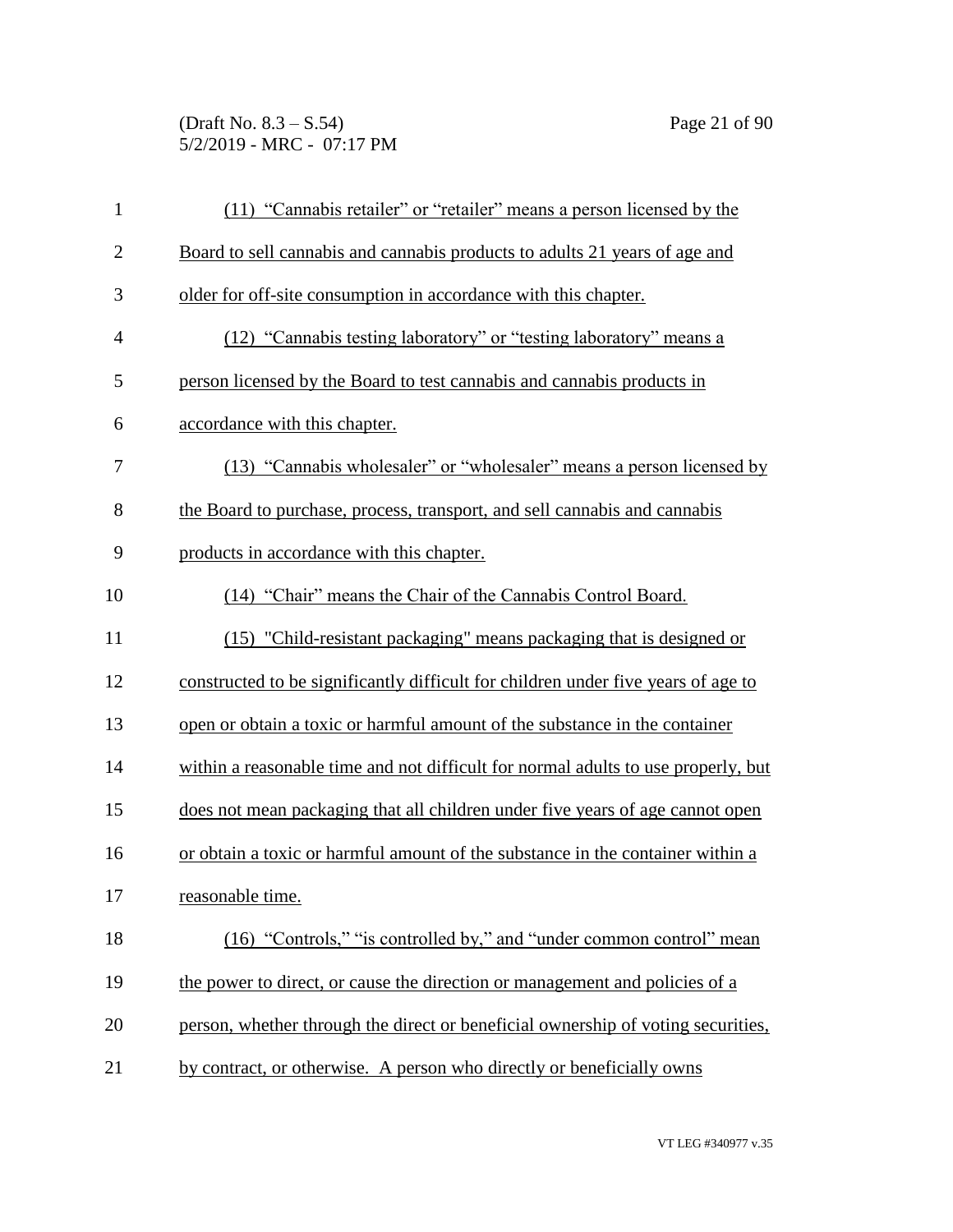(Draft No. 8.3 – S.54) Page 22 of 90 5/2/2019 - MRC - 07:17 PM

| $\mathbf{1}$   | 10 percent or more equity interest, or the equivalent thereof, of another person  |
|----------------|-----------------------------------------------------------------------------------|
| $\overline{2}$ | shall be deemed to control the person.                                            |
| 3              | (17) "Dispensary" means a business organization licensed pursuant to              |
| $\overline{4}$ | 18 V.S.A. chapter 86.                                                             |
| 5              | (18) "Enclosed, locked facility" means a building, room, greenhouse,              |
| 6              | outdoor fenced-in area, or other location that is enclosed on all sides and       |
| 7              | prevents cannabis from easily being viewed by the public. The facility shall be   |
| 8              | equipped with locks or other security devices that permit access only by:         |
| 9              | (A) Employees, agents, or owners of the cultivator, all of whom shall             |
| 10             | be 21 years of age or older.                                                      |
| 11             | (B) Government employees performing their official duties.                        |
| 12             | (C) Contractors performing labor that does not include cannabis                   |
| 13             | cultivation, packaging, or processing. Contractors shall be accompanied by an     |
| 14             | employee, agent, or owner of the cultivator when they are in areas where          |
| 15             | cannabis is being grown, processed, packaged, or stored.                          |
| 16             | (D) Registered employees of other cultivators, members of the                     |
| 17             | media, elected officials, and other individuals 21 years of age or older visiting |
| 18             | the facility, provided they are accompanied by an employee, agent, or owner of    |
| 19             | the cultivator.                                                                   |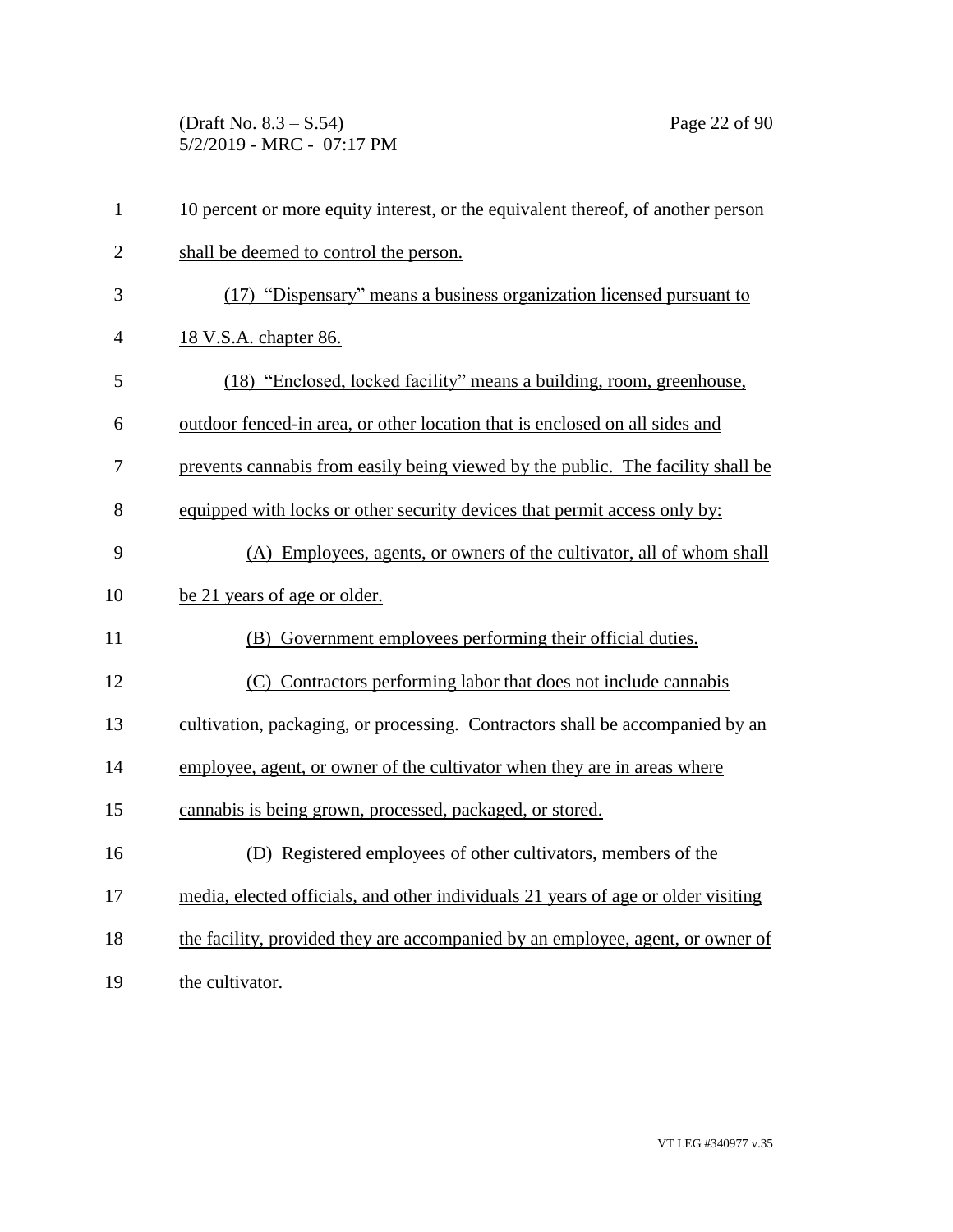(Draft No. 8.3 – S.54) Page 23 of 90 5/2/2019 - MRC - 07:17 PM

| $\mathbf{1}$   | (19) "Integrated licensee" means a person licensed by the Board to               |
|----------------|----------------------------------------------------------------------------------|
| $\overline{2}$ | engage in the activities of a cultivator, wholesaler, product manufacturer,      |
| 3              | retailer, and testing laboratory in accordance with this chapter.                |
| $\overline{4}$ | (20) "Municipality" means a town, city, or incorporated village.                 |
| 5              | (21) "Person" shall include any natural person; corporation;                     |
| 6              | municipality; the State of Vermont or any department, agency, or subdivision     |
| 7              | of the State; and any partnership, unincorporated association, or other legal    |
| 8              | entity.                                                                          |
| 9              | (22) "Plant canopy" means the square footage dedicated to live plant             |
| 10             | production and does not include areas such as office space or areas used for the |
| 11             | storage of fertilizers, pesticides, or other products.                           |
| 12             | (23) "Principal" means an individual vested with the authority to                |
| 13             | conduct, manage, or supervise the business affairs of a person, and may          |
| 14             | include the president, vice president, secretary, treasurer, manager, or similar |
| 15             | executive officer of a business; a director of a corporation, nonprofit          |
| 16             | corporation, or mutual benefit enterprise; a member of a nonprofit corporation,  |
| 17             | cooperative, or member-managed limited liability company; and a partner of a     |
| 18             | partnership.                                                                     |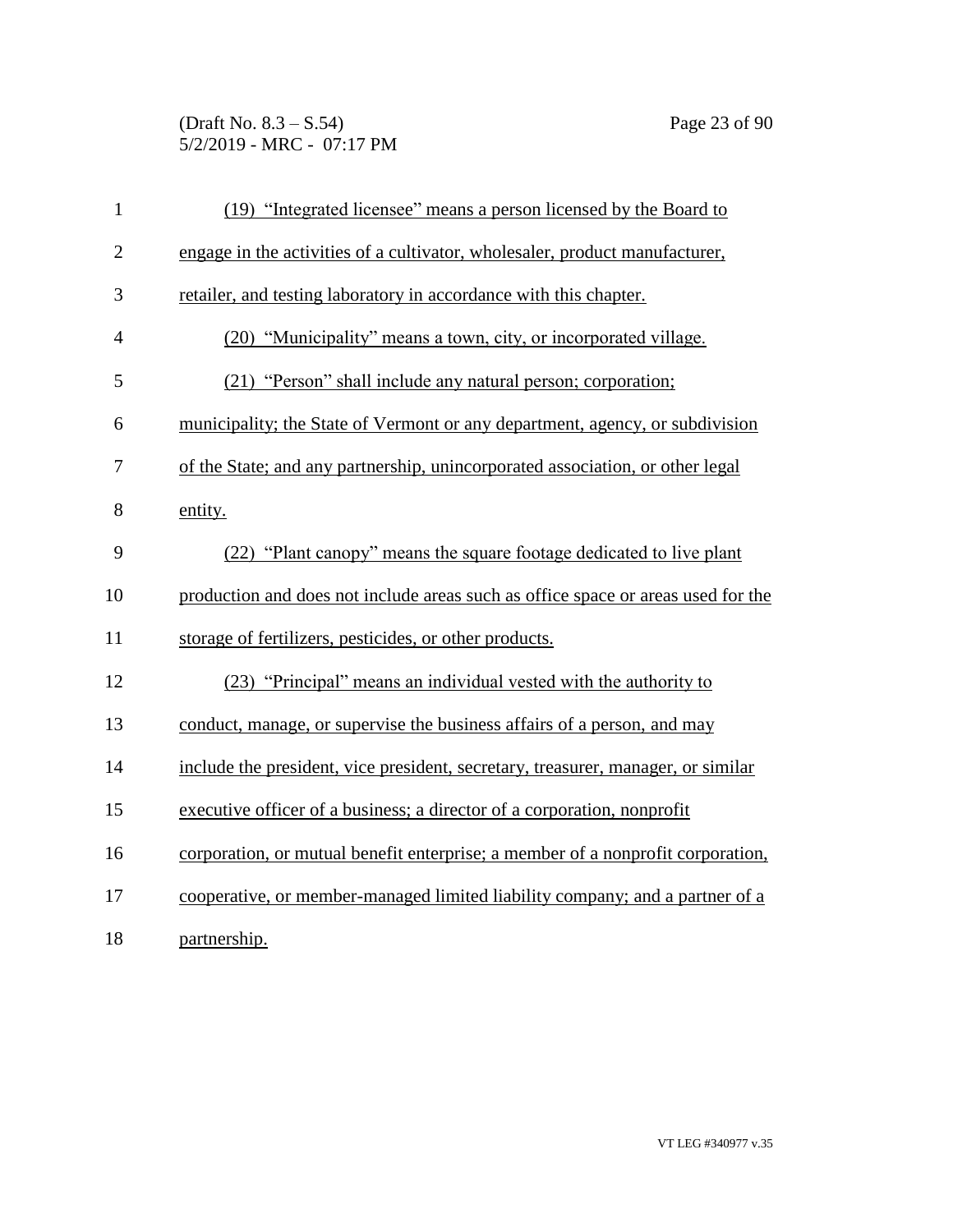(Draft No. 8.3 – S.54) Page 24 of 90 5/2/2019 - MRC - 07:17 PM

| $\mathbf{1}$   | § 862. NOT APPLICABLE TO HEMP OR MEDICAL USE OF                                   |
|----------------|-----------------------------------------------------------------------------------|
| $\overline{2}$ | <b>CANNABIS</b>                                                                   |
| 3              | This chapter applies to the regulation of cannabis establishments by the          |
| 4              | Board and shall not apply to activities regulated by 6 V.S.A. chapter 34 (hemp)   |
| 5              | or 18 V.S.A. chapter 86 (therapeutic use of cannabis).                            |
| 6              | § 863. REGULATION BY LOCAL GOVERNMENT                                             |
| 7              | $(a)(1)$ Prior to a cannabis retailer operating within a municipality, the        |
| 8              | municipality shall affirmatively permit the operation of such retailers by        |
| 9              | majority vote of those present and voting by Australian ballot at an annual or    |
| 10             | special meeting warned for that purpose.                                          |
| 11             | (2) A vote to permit the operation of a licensed cannabis retailer within         |
| 12             | the municipality shall remain in effect until rescinded by majority vote of those |
| 13             | present and voting by Australian ballot at a subsequent annual or special         |
| 14             | meeting warned for that purpose. A rescission of the permission to operate a      |
| 15             | licensed cannabis retailer within the municipality under this subdivision shall   |
| 16             | not apply to a licensed cannabis retailer that is operating within the            |
| 17             | municipality at the time of the vote.                                             |
| 18             | (b) A municipality that hosts a cannabis establishment may establish a            |
| 19             | cannabis control commission composed of commissioners who may be                  |
| 20             | members of the municipal legislative body. The local cannabis control             |
| 21             | commission may issue and administer local control licenses under this             |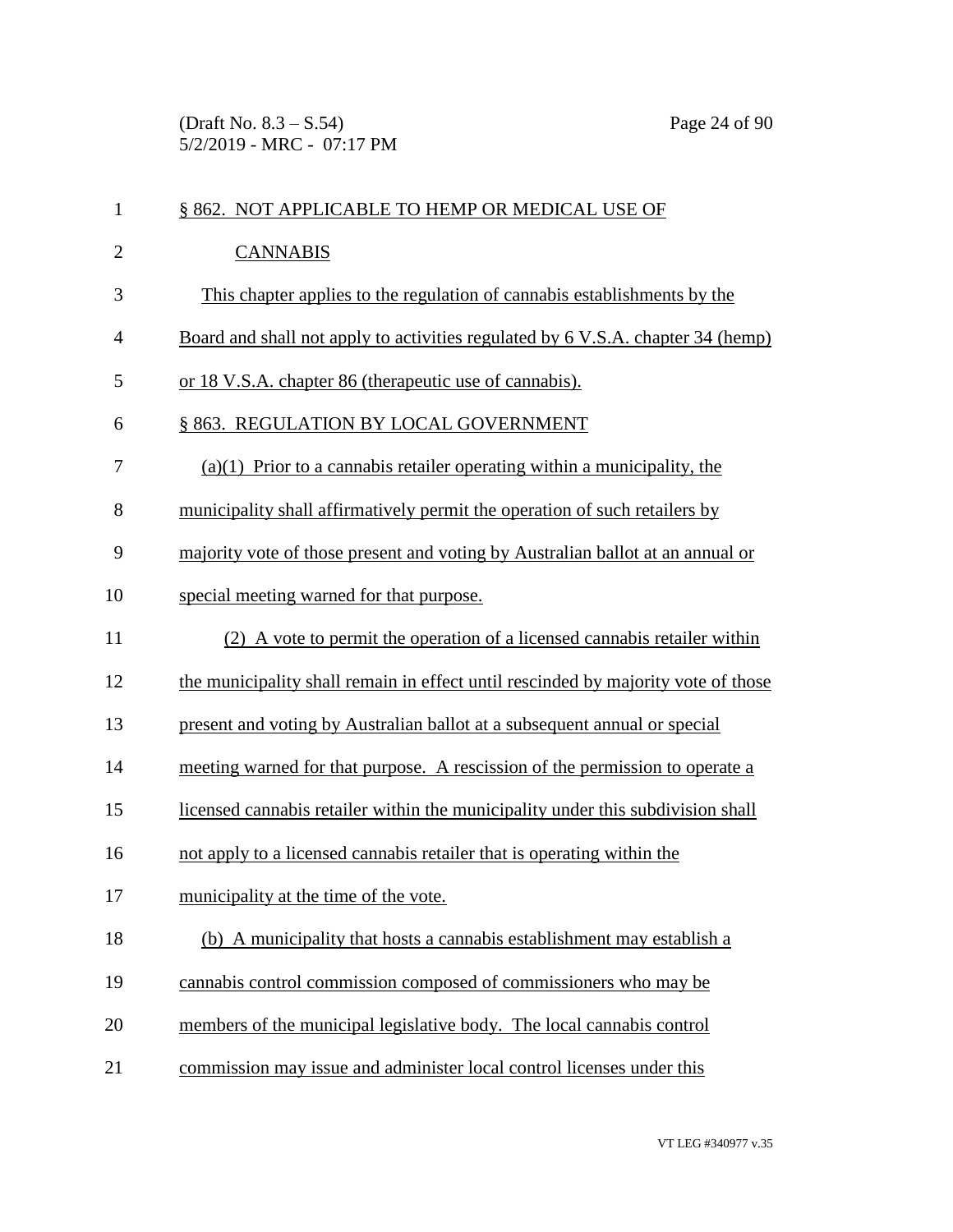(Draft No. 8.3 – S.54) Page 25 of 90 5/2/2019 - MRC - 07:17 PM

| $\mathbf{1}$   | subsection for cannabis establishments within the municipality. The             |
|----------------|---------------------------------------------------------------------------------|
| $\overline{2}$ | commissioners may condition the issuance of a local control license upon        |
| 3              | compliance with any bylaw adopted pursuant to 24 V.S.A. § 4414 or               |
| $\overline{4}$ | ordinances regulating signs or public nuisances adopted pursuant to 24 V.S.A.   |
| 5              | § 2291. The commission may suspend or revoke a local control license for a      |
| 6              | violation of any condition placed upon the license. The Board shall adopt rules |
| 7              | relating to a municipality's issuance of a local control license in accordance  |
| 8              | with this subsection and the local commissioners shall administer the rules     |
| 9              | furnished to them by the Board as necessary to carry out the purposes of this   |
| 10             | section.                                                                        |
| 11             | (c) Prior to issuing a license to a cannabis establishment under this chapter,  |
| 12             | the Board shall ensure that the applicant has obtained a local control license  |
| 13             | from the municipality, if required.                                             |
| 14             | (d) A municipality shall not:                                                   |
| 15             | (1) prohibit the operation of a cannabis establishment within the               |
| 16             | municipality through an ordinance adopted pursuant to 24 V.S.A. § 2291 or a     |
| 17             | bylaw adopted pursuant to $24$ V.S.A. § 4414;                                   |
| 18             | (2) condition the operation of a cannabis establishment, or the issuance        |
| 19             | or renewal of a municipal permit to operate a cannabis establishment, on any    |
| 20             | basis other than the conditions in subsection (b) of this section; and          |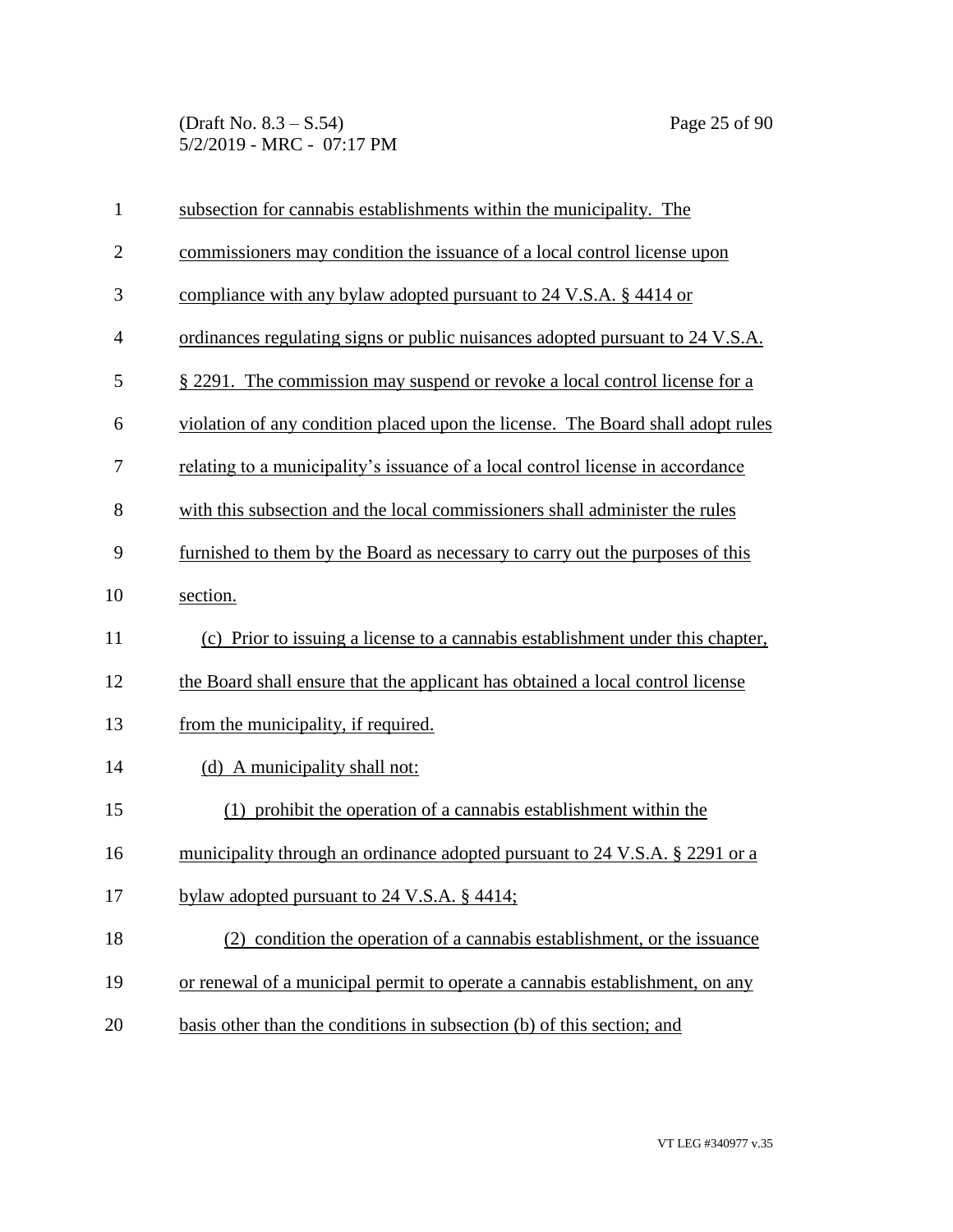(Draft No. 8.3 – S.54) Page 26 of 90 5/2/2019 - MRC - 07:17 PM

| $\mathbf{1}$   | (3) exceed the authority granted to it by law to regulate a cannabis       |
|----------------|----------------------------------------------------------------------------|
| $\overline{2}$ | establishment.                                                             |
| 3              | § 864. ADVERTISING                                                         |
| $\overline{4}$ | (a) "Advertise" and "advertisement" have the same meaning as in section    |
| 5              | 831 of this title.                                                         |
| 6              | (b) A cannabis establishment advertisement shall not contain any statement |
| 7              | or illustration that:                                                      |
| 8              | (1) is deceptive, false or misleading;                                     |
| 9              | (2) promotes overconsumption;                                              |
| 10             | (3) represents that the use of cannabis has curative effects;              |
| 11             | (4) offers a prize, award, or inducement for purchasing cannabis or a      |
| 12             | cannabis product, except that price discounts are allowed;                 |
| 13             | (5) offers free samples of cannabis or cannabis products;                  |
| 14             | (6) depicts a person under 21 years of age consuming cannabis or           |
| 15             | cannabis products; or                                                      |
| 16             | (7) is designed to be or has the effect of being particularly appealing to |
| 17             | persons under 21 years of age.                                             |
| 18             | (c) Cannabis establishments shall not advertise their products via any     |
| 19             | medium unless the licensee can show that not more than 15 percent of the   |
| 20             | audience is reasonably expected to be under 21 years of age.               |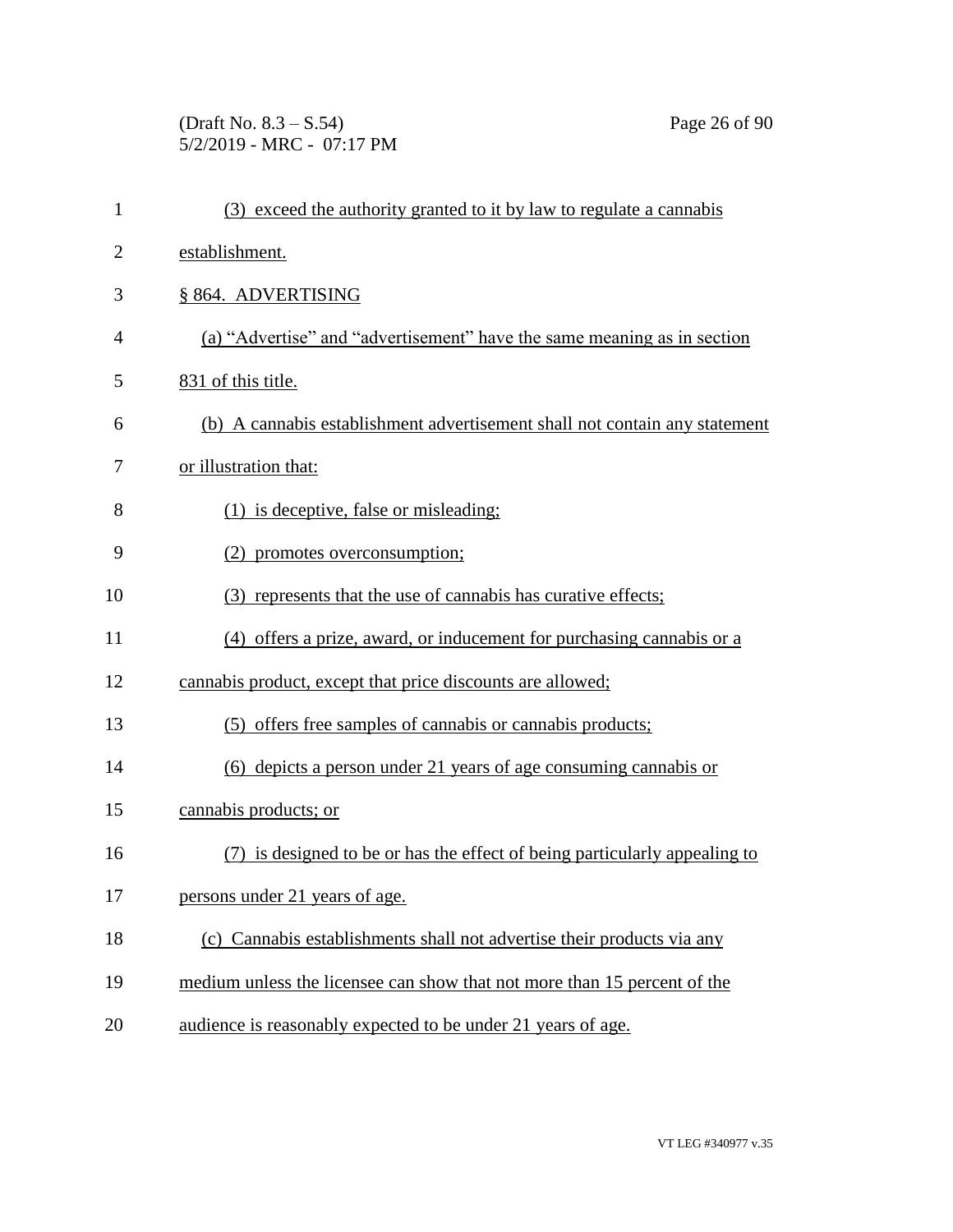(Draft No. 8.3 – S.54) Page 27 of 90 5/2/2019 - MRC - 07:17 PM

| $\mathbf{1}$   | (d) All advertisements shall contain the following warnings:                 |
|----------------|------------------------------------------------------------------------------|
| $\overline{2}$ | (1) For use only by adults 21 years of age or older. Keep out of the         |
| 3              | reach of children.                                                           |
| $\overline{4}$ | (2) Cannabis has intoxicating effects and may impair concentration,          |
| 5              | coordination, and judgment.                                                  |
| 6              | (3) Cannabis should not be used by women who are pregnant or                 |
| 7              | breastfeeding.                                                               |
| 8              | (4) Use of cannabis may cause dependence in some individuals.                |
| 9              | (e) All advertisements shall be submitted to the Board on a form or in a     |
| 10             | format prescribed by the Board, prior to the dissemination of the            |
| 11             | advertisement. The Board shall:                                              |
| 12             | (1) require a specific disclosure be made in the advertisement in a clear    |
| 13             | and conspicuous manner if the Board determines that the advertisement would  |
| 14             | be false or misleading without such a disclosure; or                         |
| 15             | (2) make recommendations with respect to changes that are necessary to       |
| 16             | protect the public health, safety, and welfare or consistent with dispensing |
| 17             | information for the product under review.                                    |
| 18             | (f) The Board may charge and collect fees for review of advertisements.      |
| 19             | § 865. EDUCATION                                                             |
| 20             | (a) A licensee shall complete an enforcement seminar every three years       |
| 21             | conducted by the Board. A license shall not be renewed unless the records of |
|                |                                                                              |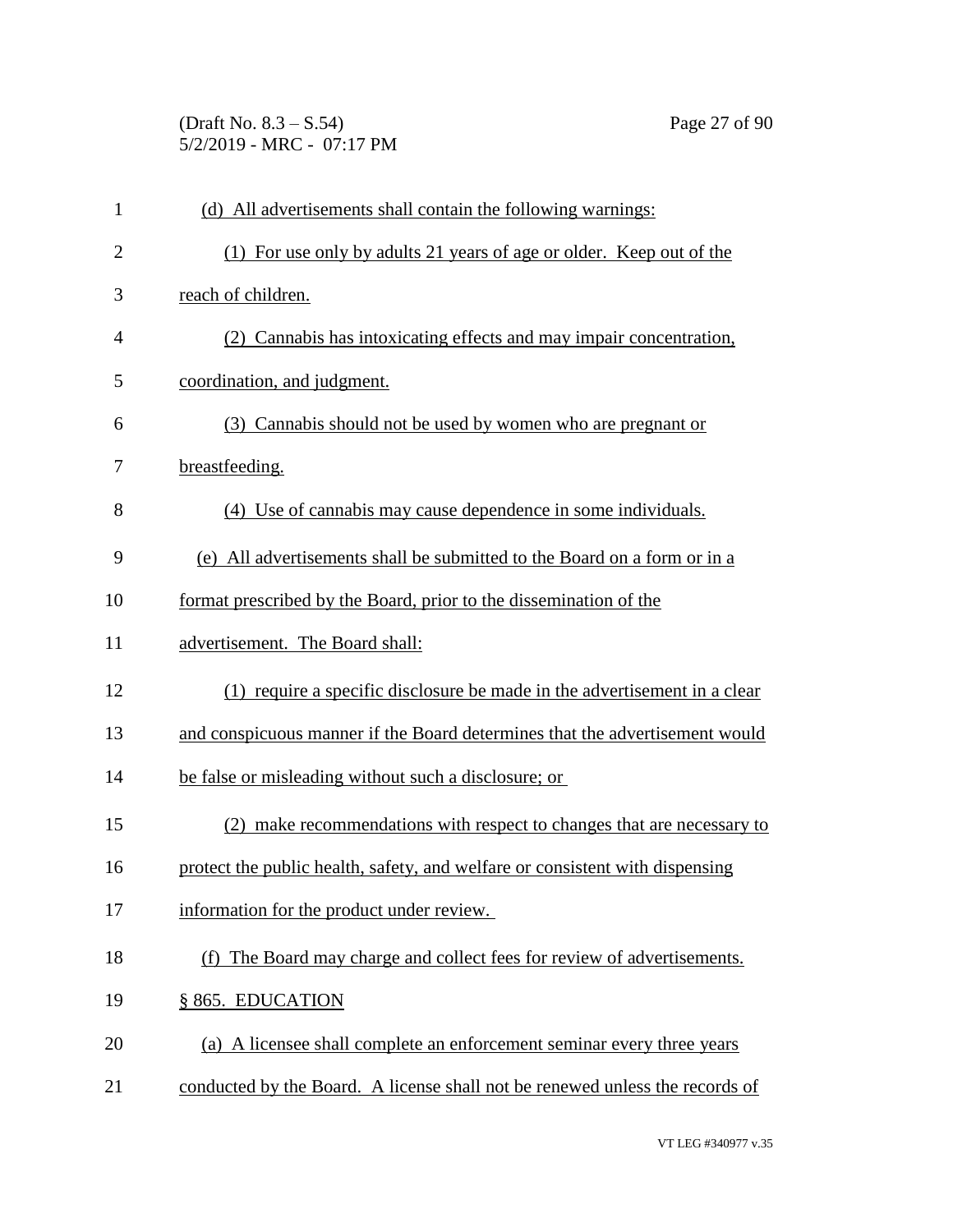| $\mathbf{1}$   | the Board show that the licensee has complied with the terms of this            |
|----------------|---------------------------------------------------------------------------------|
| $\overline{2}$ | subsection.                                                                     |
| 3              | (b) A licensee shall ensure that each employee involved in the sale of          |
| $\overline{4}$ | cannabis or cannabis products completes a training program approved by the      |
| 5              | Board prior to selling cannabis or cannabis products and at least once every 24 |
| 6              | months thereafter. A licensee shall keep a written record of the type and date  |
| 7              | of training for each employee, which shall be signed by each employee. A        |
| 8              | licensee may comply with this requirement by conducting its own training        |
| 9              | program on its premises, using information and materials furnished by the       |
| 10             | Board. A licensee who fails to comply with the requirements of this section     |
| 11             | shall be subject to a suspension of not less than one day of the license issued |
| 12             | under this chapter.                                                             |
| 13             | § 866. YOUTH                                                                    |
| 14             | (a) A cannabis establishment licensed pursuant to this chapter shall not        |
| 15             | dispense or sell cannabis to a person under 21 years of age or employ a person  |
| 16             | under 21 years of age. The Board may assess civil penalties against or suspend  |
| 17             | or revoke the license of a cannabis establishment that dispenses or sells       |
| 18             | cannabis or cannabis products to a person under 21 years of age.                |
| 19             | (b) A cannabis establishment shall not permit a person under 21 years of        |
| 20             | age to enter a building or enclosure on the premises where cannabis is located. |
| 21             | This subsection shall not apply to a registered patient visiting a dispensary   |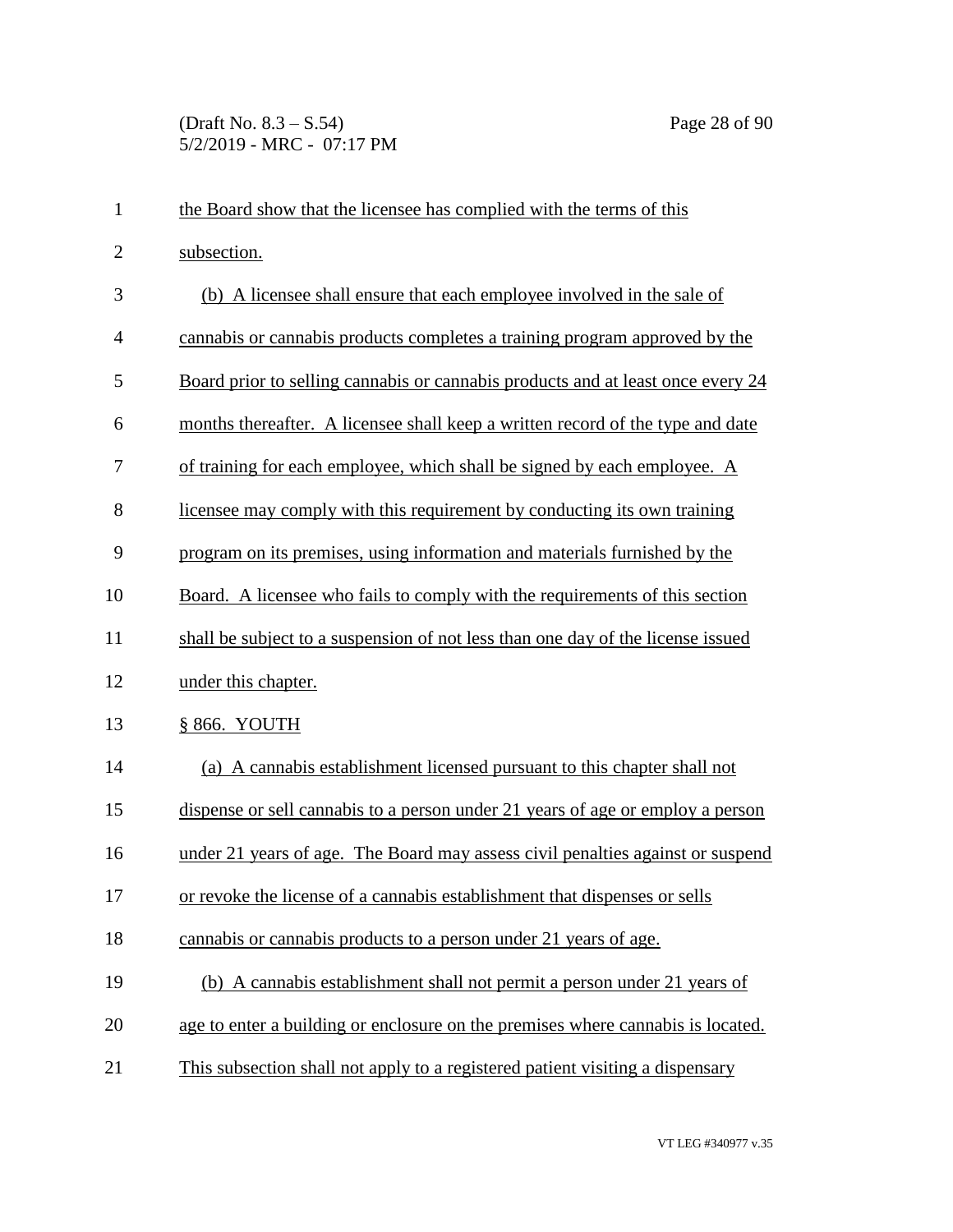(Draft No. 8.3 – S.54) Page 29 of 90 5/2/2019 - MRC - 07:17 PM

| $\mathbf{1}$   | even if that dispensary is located in a building that is located on the same     |
|----------------|----------------------------------------------------------------------------------|
| $\overline{2}$ | premises of a cannabis establishment.                                            |
| 3              | (c) In accordance with section 864 of this title, advertising by a cannabis      |
| $\overline{4}$ | establishment shall not depict a person under 21 years of age consuming          |
| 5              | cannabis or cannabis products or be designed to be or has the effect of being    |
| 6              | particularly appealing to persons under 21 years of age. Cannabis                |
| 7              | establishments shall not advertise their products via any medium unless the      |
| 8              | licensee can show that not more than 15 percent of the audience is reasonably    |
| 9              | expected to be under 21 years of age. All advertising shall contain a warning    |
| 10             | that cannabis and cannabis products are for use only by adults 21 years of age   |
| 11             | or older and shall be kept out of the reach of children.                         |
| 12             | (d) The Board shall adopt rules in accordance with section 881 of this title     |
| 13             | <u>to:</u>                                                                       |
| 14             | (1) prohibit cannabis products or the packaging of such products that are        |
| 15             | designed to make the product more appealing to persons under 21 years of age;    |
| 16             | (2) prohibit the packaging of cannabis that is designed to make the              |
| 17             | product more appealing to persons under 21 years of age;                         |
| 18             | (3) require that cannabis products sold by licensed retailers and                |
| 19             | integrated licensees are contained in child-resistant packaging; and             |
| 20             | (4) require that cannabis and cannabis products sold by licensed retailers       |
| 21             | and integrated licensees are packaged with labels that clearly indicate that the |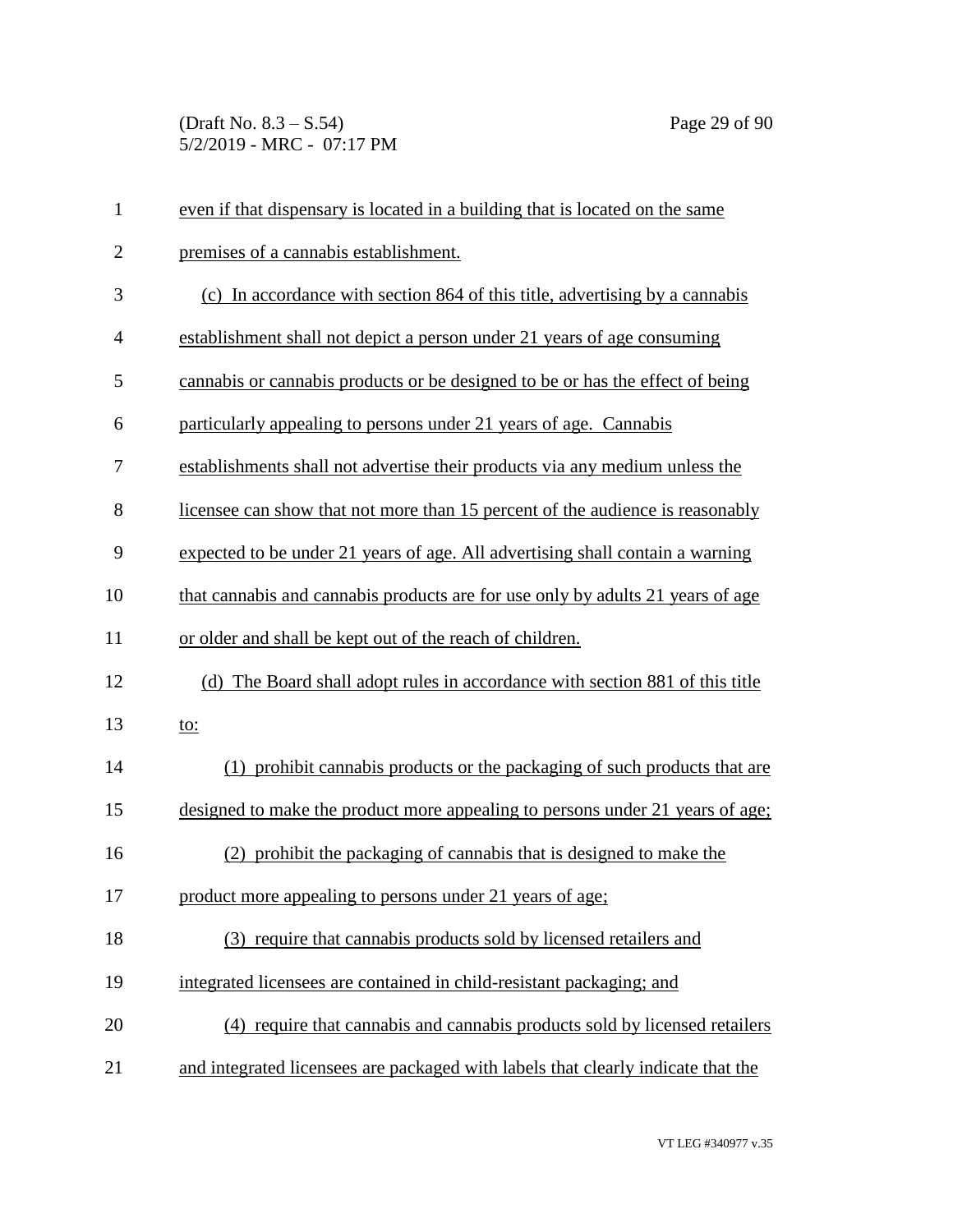(Draft No. 8.3 – S.54) Page 30 of 90 5/2/2019 - MRC - 07:17 PM

| $\mathbf{1}$   | contents of the package contains cannabis and should be kept away from          |
|----------------|---------------------------------------------------------------------------------|
| $\overline{2}$ | persons under 21 years of age.                                                  |
| 3              | § 867. STANDARD SYMBOL FOR CANNABIS                                             |
| $\overline{4}$ | The Board shall create a standard symbol that shall be used on all              |
| 5              | cannabis and cannabis products sold by a licensed cannabis retailer to indicate |
| 6              | that the contents of a package contains cannabis.                               |
| 7              | §868. PROHIBITED PRODUCTS                                                       |
| 8              | (a) The following are prohibited products and may not be cultivated,            |
| 9              | produced or sold pursuant to a license issued under this chapter:               |
| 10             | (1) cannabis flower with greater than 30 percent tetrahydrocannabinol;          |
| 11             | (2) solid concentrate cannabis products with greater than 60 percent            |
| 12             | tetrahydrocannabinol;                                                           |
| 13             | (3) oil cannabis products except for those that are sold prepackaged for        |
| 14             | use with battery-powered devices; and                                           |
| 15             | (4) cannabis products that contain delta-9 tetrahydrocannabinol and             |
| 16             | nicotine or alcoholic beverages.                                                |
| 17             | Subchapter 2. Administration                                                    |
| 18             | § 881. RULEMAKING; CANNABIS ESTABLISHMENTS                                      |
| 19             | (a) The Board shall adopt rules to implement and administer this chapter in     |
| 20             | accordance with subdivisions $(1)$ – $(7)$ of this subsection.                  |
| 21             | (1) Rules concerning any cannabis establishment shall include:                  |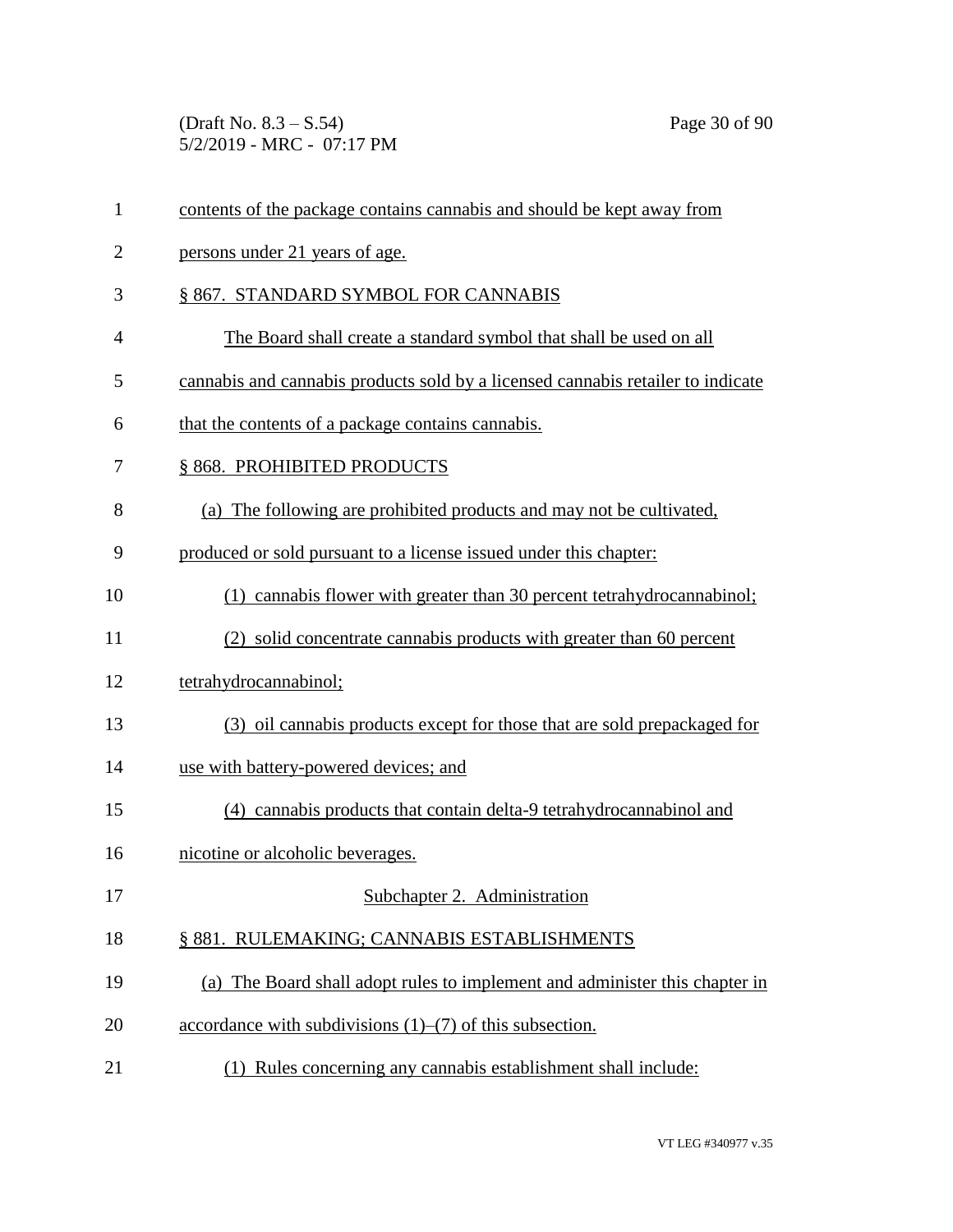(Draft No. 8.3 – S.54) Page 31 of 90 5/2/2019 - MRC - 07:17 PM

| $\mathbf{1}$   | (A) the form and content of license and renewal applications;                  |
|----------------|--------------------------------------------------------------------------------|
| $\overline{2}$ | (B) qualifications for licensure that are directly and demonstrably            |
| 3              | related to the operation of a cannabis establishment, including:               |
| $\overline{4}$ | (i) a requirement to submit an operating plan, which shall include             |
| 5              | information concerning:                                                        |
| 6              | (I) the type of business organization; the identity of its                     |
| 7              | controlling owners and principals; and the identity of the controlling owners  |
| 8              | and principals of its affiliates; and                                          |
| 9              | (II) the sources, amount, and nature of its capital, assets, and               |
| 10             | financing; the identity of its financiers; and the identity of the controlling |
| 11             | owners and principals of its financiers;                                       |
| 12             | (ii) a requirement to file an amendment to its operating plan in the           |
| 13             | event of a significant change in organization, operation, or financing; and    |
| 14             | (iii) the requirement for a fingerprint-based criminal history record          |
| 15             | check and regulatory record check pursuant to section 883 of this title;       |
| 16             | (C) oversight requirements, including provisions to ensure that a              |
| 17             | licensed establishment complies with State and federal regulatory requirements |
| 18             | governing insurance, securities, workers' compensation, unemployment           |
| 19             | insurance, and occupational health and safety;                                 |
| 20             | (D) inspection requirements;                                                   |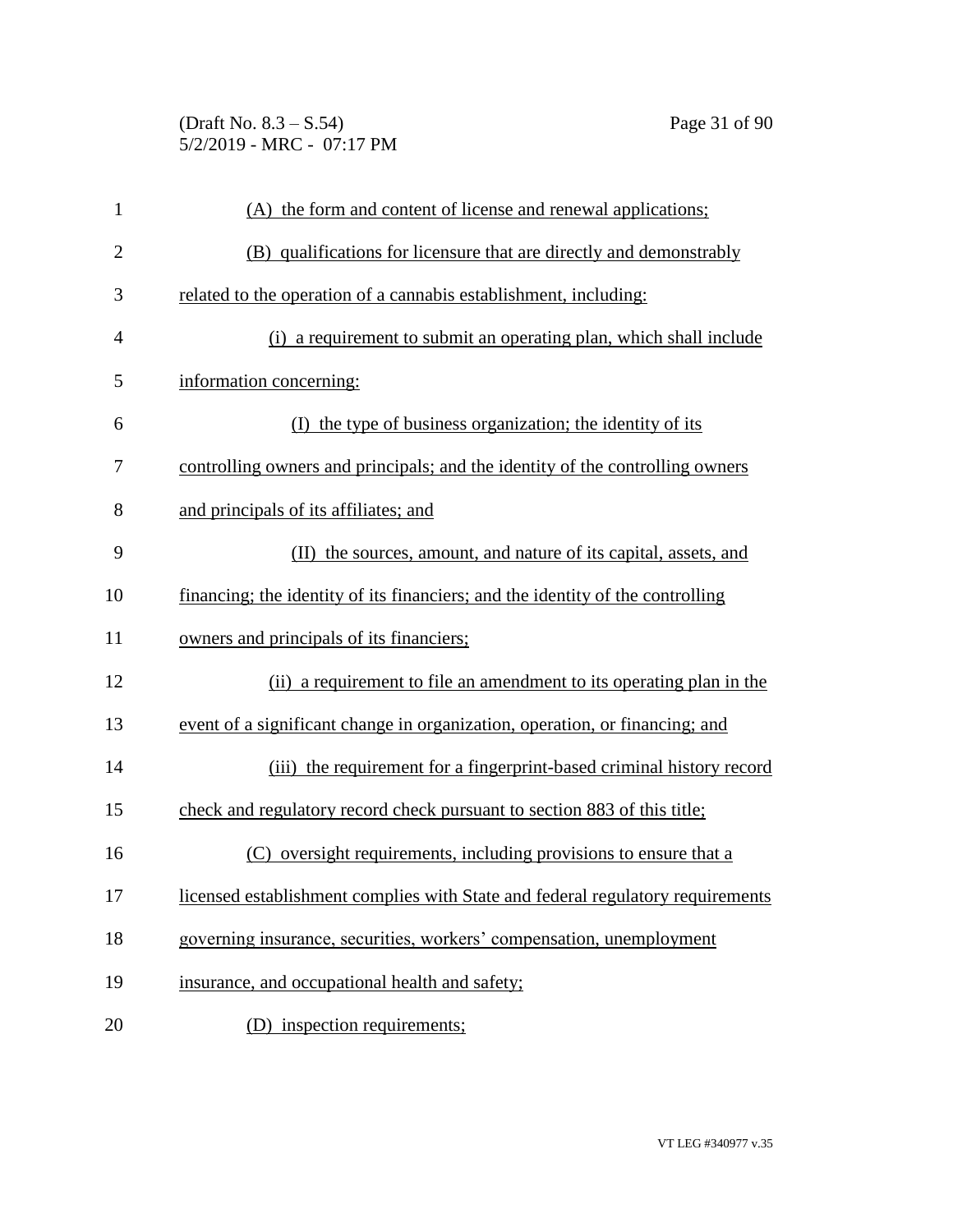(Draft No. 8.3 – S.54) Page 32 of 90 5/2/2019 - MRC - 07:17 PM

| $\mathbf{1}$   | (E) records to be kept by licensees and the required availability of the       |
|----------------|--------------------------------------------------------------------------------|
| $\overline{2}$ | records;                                                                       |
| 3              | (F) employment and training requirements;                                      |
| 4              | (G) security requirements, including any appropriate lighting.                 |
| 5              | physical security, video, and alarm requirements;                              |
| 6              | (H) restrictions on advertising, marketing, and signage;                       |
| 7              | (I) health and safety requirements;                                            |
| 8              | (J) regulation of additives to cannabis and cannabis products,                 |
| 9              | including those that are toxic or designed to make the product more addictive, |
| 10             | more appealing to persons under 21 years of age, or to mislead consumers;      |
| 11             | (K) procedures for seed-to-sale traceability of cannabis, including            |
| 12             | any requirements for tracking software;                                        |
| 13             | (L) regulation of the storage and transportation of cannabis;                  |
| 14             | (M) sanitary requirements;                                                     |
| 15             | (N) procedures for the renewal of a license, which shall allow                 |
| 16             | renewal applications to be submitted up to 90 days prior to the expiration of  |
| 17             | the cannabis establishment's license;                                          |
| 18             | (O) procedures for suspension and revocation of a license;                     |
| 19             | (P) requirements for banking and financial transactions, including             |
| 20             | provisions to ensure that the Board, the Department of Financial Regulation,   |
| 21             | and financial institutions have access to relevant information concerning      |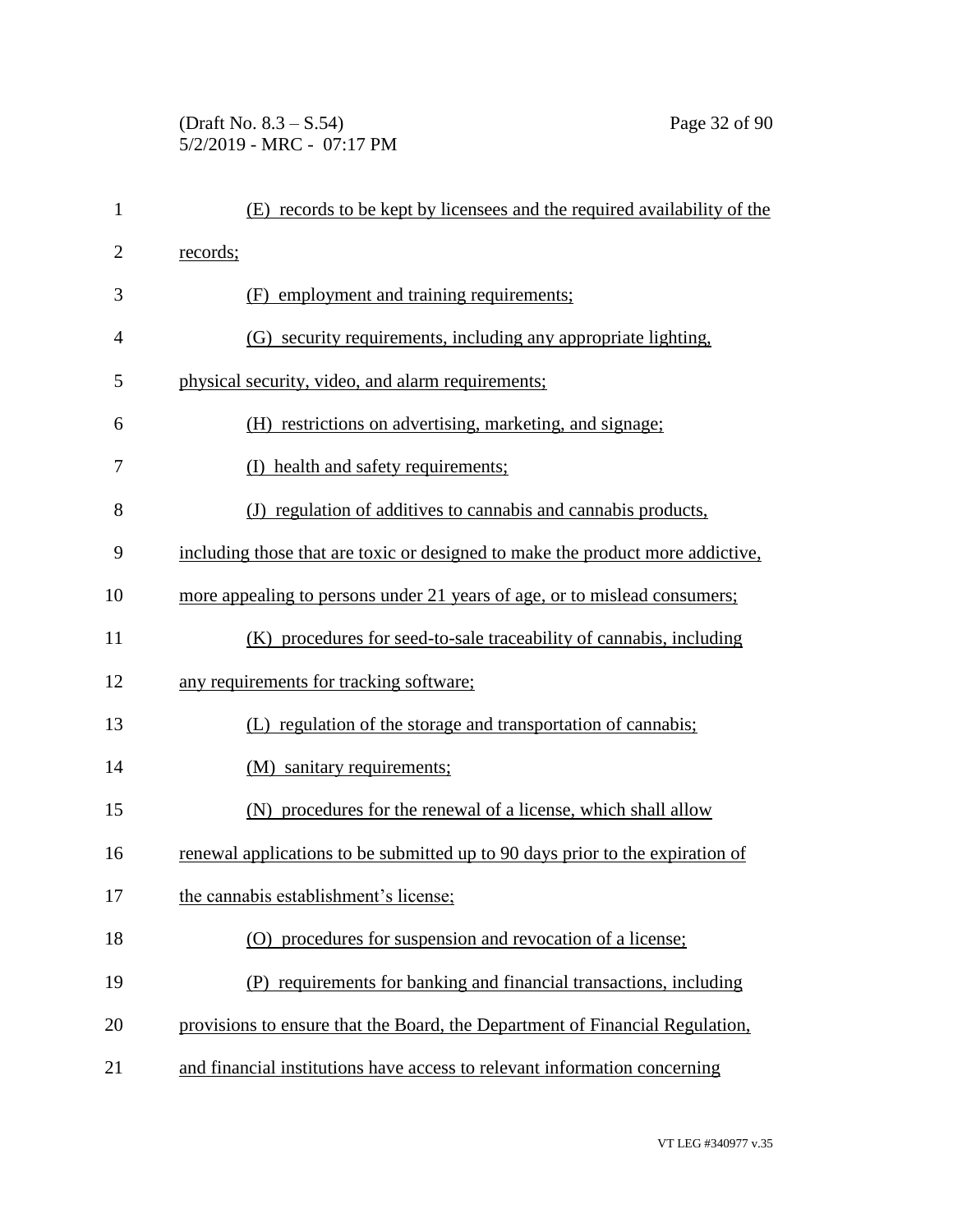(Draft No. 8.3 – S.54) Page 33 of 90 5/2/2019 - MRC - 07:17 PM

| $\mathbf{1}$   | licensed establishments to comply with State and federal regulatory              |
|----------------|----------------------------------------------------------------------------------|
| $\overline{2}$ | requirements;                                                                    |
| 3              | (Q) disclosure or eligibility requirements for a financier, its owners           |
| 4              | and principals, and its affiliates, which may include:                           |
| 5              | (i) requirements to disclose information to a licensed                           |
| 6              | establishment, the Board, or the Department of Financial Regulation;             |
| 7              | (ii) a minimum age requirement and a requirement to conduct a                    |
| 8              | background check for natural persons;                                            |
| 9              | (iii) requirements to ensure that a financier complies with                      |
| 10             | applicable State and federal laws governing financial institutions, licensed     |
| 11             | lenders, and other financial service providers; and                              |
| 12             | (iv) any other requirements, conditions, or limitations on the type              |
| 13             | or amount of loans or capital investments made by a financier or its affiliates, |
| 14             | which the Board, in consultation with the Department of Financial Regulation,    |
| 15             | determines is necessary to protect the public health, safety, and general        |
| 16             | welfare; and                                                                     |
| 17             | (R) policies and procedures for conducting outreach and promoting                |
| 18             | participation in the regulated cannabis market by diverse groups of individuals, |
| 19             | including those who have been disproportionately harmed by cannabis              |
| 20             | prohibition.                                                                     |
| 21             | $(2)(A)$ Rules concerning cultivators shall include:                             |
|                |                                                                                  |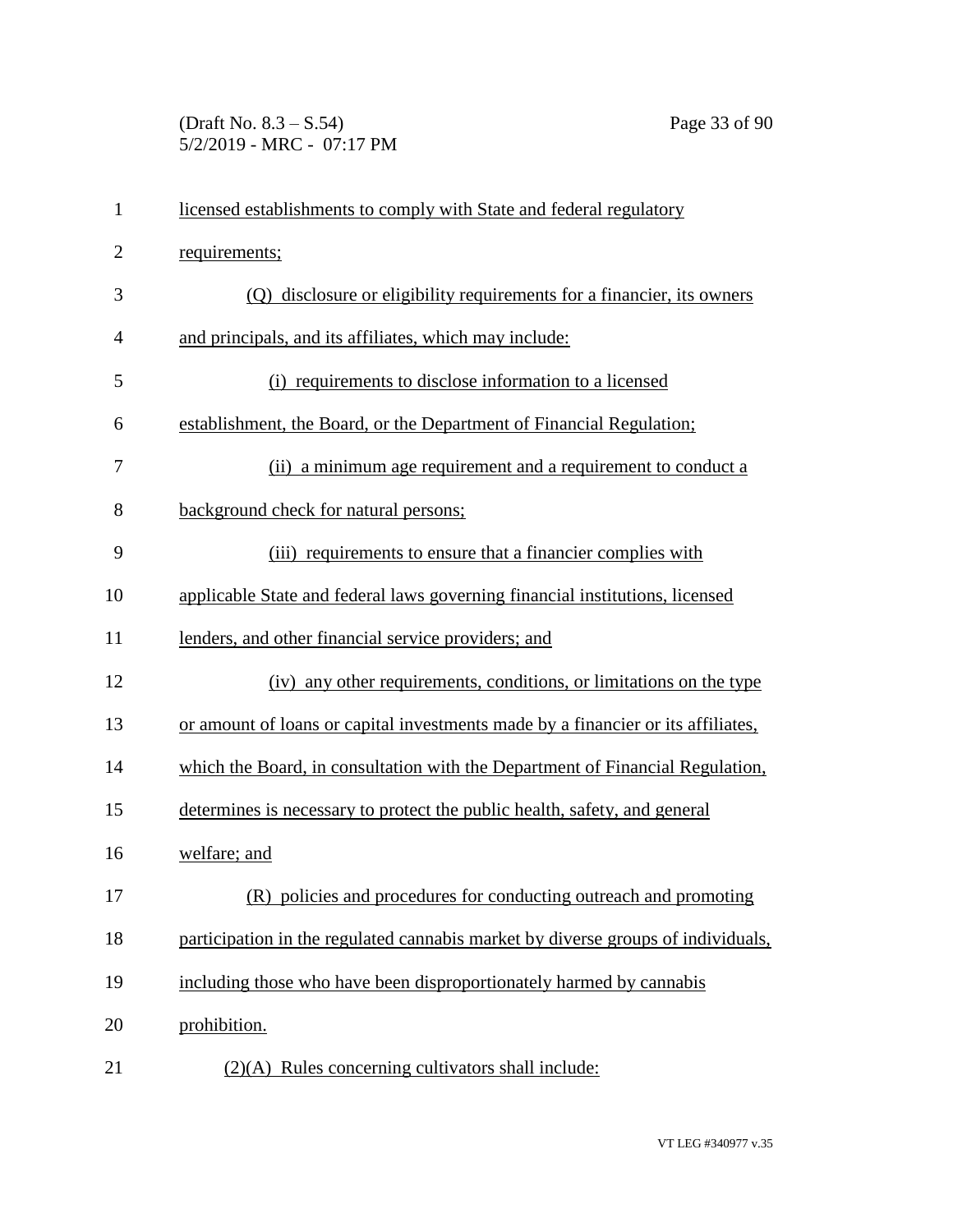## (Draft No. 8.3 – S.54) Page 34 of 90 5/2/2019 - MRC - 07:17 PM

| $\mathbf{1}$   | (i) creation of a tiered system of licensing based on the plant                |
|----------------|--------------------------------------------------------------------------------|
| $\overline{2}$ | canopy size of the cultivation operation or plant count for breeding stock;    |
| 3              | (ii) restrictions on the use by cultivators of pesticides that are             |
| 4              | injurious to human health;                                                     |
| 5              | (iii) standards for both the indoor and outdoor cultivation of                 |
| 6              | cannabis, including environmental protection requirements;                     |
| 7              | (iv) procedures and standards for testing cannabis for                         |
| 8              | contaminants, potency, and quality assurance and control;                      |
| 9              | (v) labeling requirements for products sold to retailers that include          |
| 10             | appropriate warnings concerning the potential risks of consuming cannabis, the |
| 11             | need to keep the product away from persons under 21 years of age, that         |
| 12             | cannabis should not be used by women who are pregnant or breastfeeding, and    |
| 13             | that use of cannabis may cause dependence in some individuals;                 |
| 14             | (vi) regulation of visits to the establishments, including the                 |
| 15             | number of visitors allowed at any one time and record keeping concerning       |
| 16             | visitors; and                                                                  |
| 17             | (vii) facility inspection requirements and procedures.                         |
| 18             | The Board shall consider the different needs and risks of small<br>(B)         |
| 19             | cultivators when adopting rules and shall make an exception or                 |
| 20             | accommodation to such rules for cultivators of this size where appropriate.    |
| 21             | (3) Rules concerning product manufacturers shall include:                      |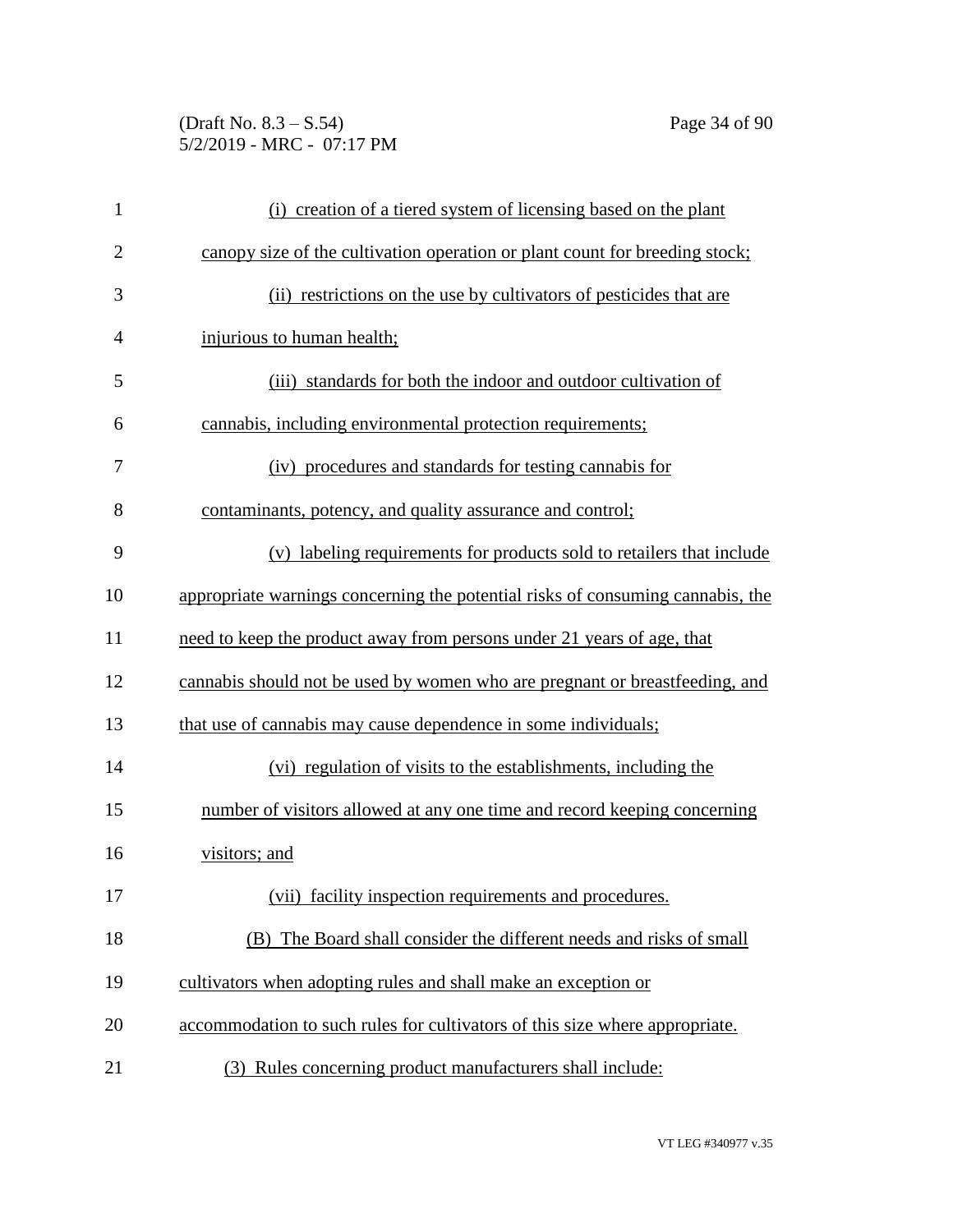(Draft No. 8.3 – S.54) Page 35 of 90 5/2/2019 - MRC - 07:17 PM

| $\mathbf{1}$   | (A) requirements that a single package of a cannabis product shall               |
|----------------|----------------------------------------------------------------------------------|
| $\overline{2}$ | not contain more than 100 milligrams of THC, except in the case of:              |
| 3              | (i) cannabis products that are not consumable, including topical                 |
| $\overline{4}$ | preparations; and                                                                |
| 5              | (ii) cannabis products sold to a dispensary pursuant to 18 V.S.A.                |
| 6              | chapter 86 and regulations issued pursuant to that chapter;                      |
| 7              | (B) requirements that cannabis products are labeled in a manner that             |
| 8              | states the number of servings of tetrahydrocannabinol in the product, measured   |
| 9              | in servings of a maximum of 5 milligrams per serving, except:                    |
| 10             | (i) cannabis products that are not consumable, including topical                 |
| 11             | preparations; and                                                                |
| 12             | (ii) cannabis products sold to a dispensary pursuant to 18 V.S.A.                |
| 13             | chapter 86 and regulations issued pursuant to that chapter;                      |
| 14             | (C) requirements that cannabis products are labeled with a date the              |
| 15             | product was manufactured, the date the product is best used by, and the          |
| 16             | ingredients contained in the product;                                            |
| 17             | (D) requirements that cannabis products are labeled with                         |
| 18             | information on the length of time it typically takes for products to take effect |
| 19             | and appropriate warnings concerning the potential risks of consuming             |
| 20             | cannabis, the need to keep the product away from persons under 21 years of       |
| 21             | age, and that cannabis should not be used by women who are pregnant or           |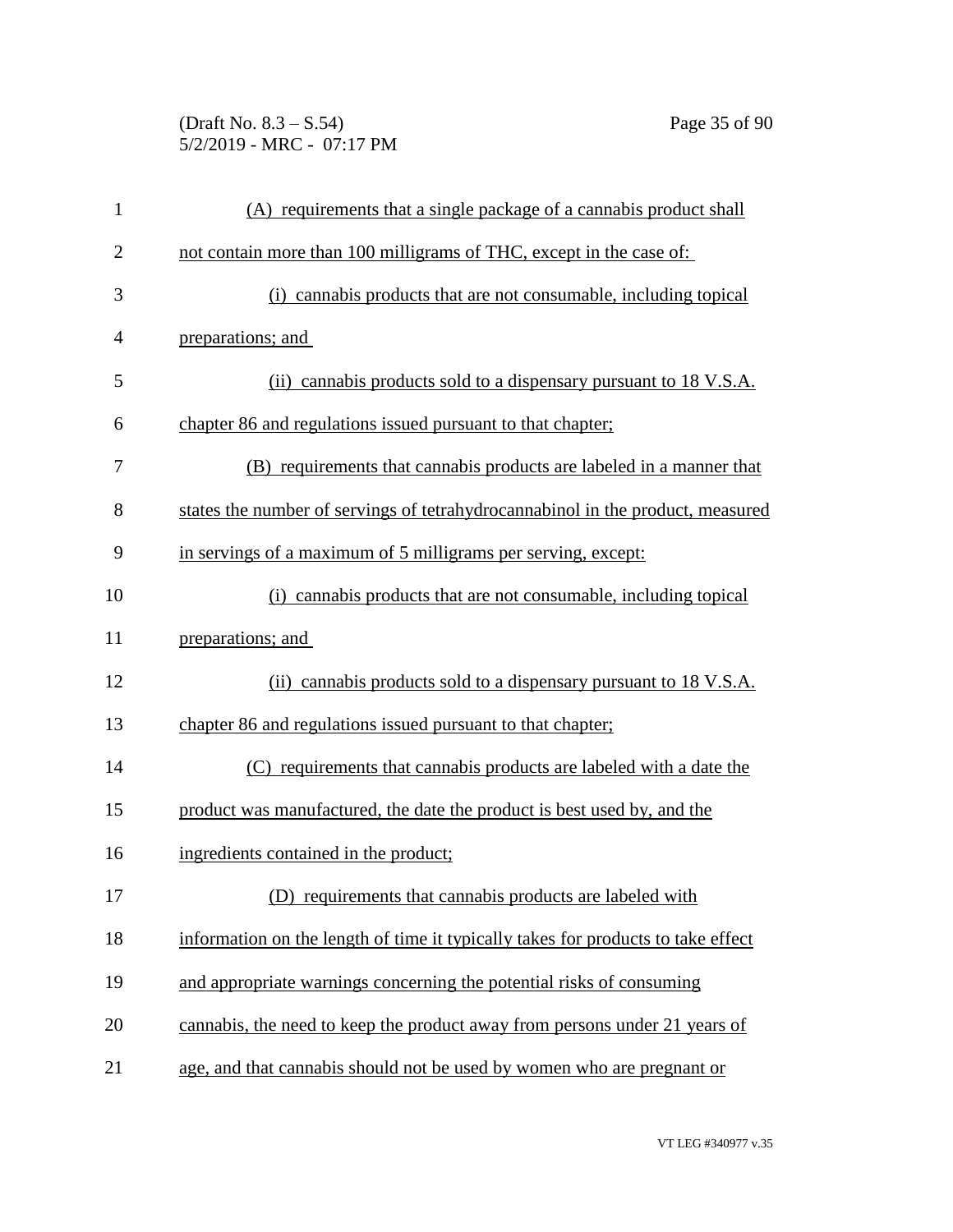## (Draft No. 8.3 – S.54) Page 36 of 90 5/2/2019 - MRC - 07:17 PM

| $\mathbf{1}$   | breastfeeding, and that use of cannabis may cause dependence in some               |
|----------------|------------------------------------------------------------------------------------|
| $\overline{2}$ | individuals;                                                                       |
| 3              | (E) requirements that a cannabis product is clearly identifiable with a            |
| $\overline{4}$ | standard symbol adopted by the Board indicating that it contains cannabis;         |
| 5              | (F) procedures and standards for testing cannabis products for                     |
| 6              | contaminants, potency, and quality assurance and control;                          |
| 7              | (G) requirements for opaque, child-resistant packaging; and                        |
| 8              | (H) a prohibition on:                                                              |
| 9              | (i) products or packaging that are designed to make the product                    |
| 10             | more appealing to persons under 21 years of age; and                               |
| 11             | (ii) the inclusion of nicotine or alcoholic beverages in a cannabis                |
| 12             | product.                                                                           |
| 13             | (4) Rules concerning wholesalers shall include any provisions the Board            |
| 14             | has not addressed in subdivision $(a)(1)$ of this section that are appropriate for |
| 15             | safe regulation of wholesalers in accordance with this chapter.                    |
| 16             | (5) Rules concerning retailers shall include:                                      |
| 17             | (A) requirements for proper verification of age of customers;                      |
| 18             | (B) restrictions that cannabis shall be stored behind a counter or other           |
| 19             | barrier to ensure a customer does not have direct access to the cannabis;          |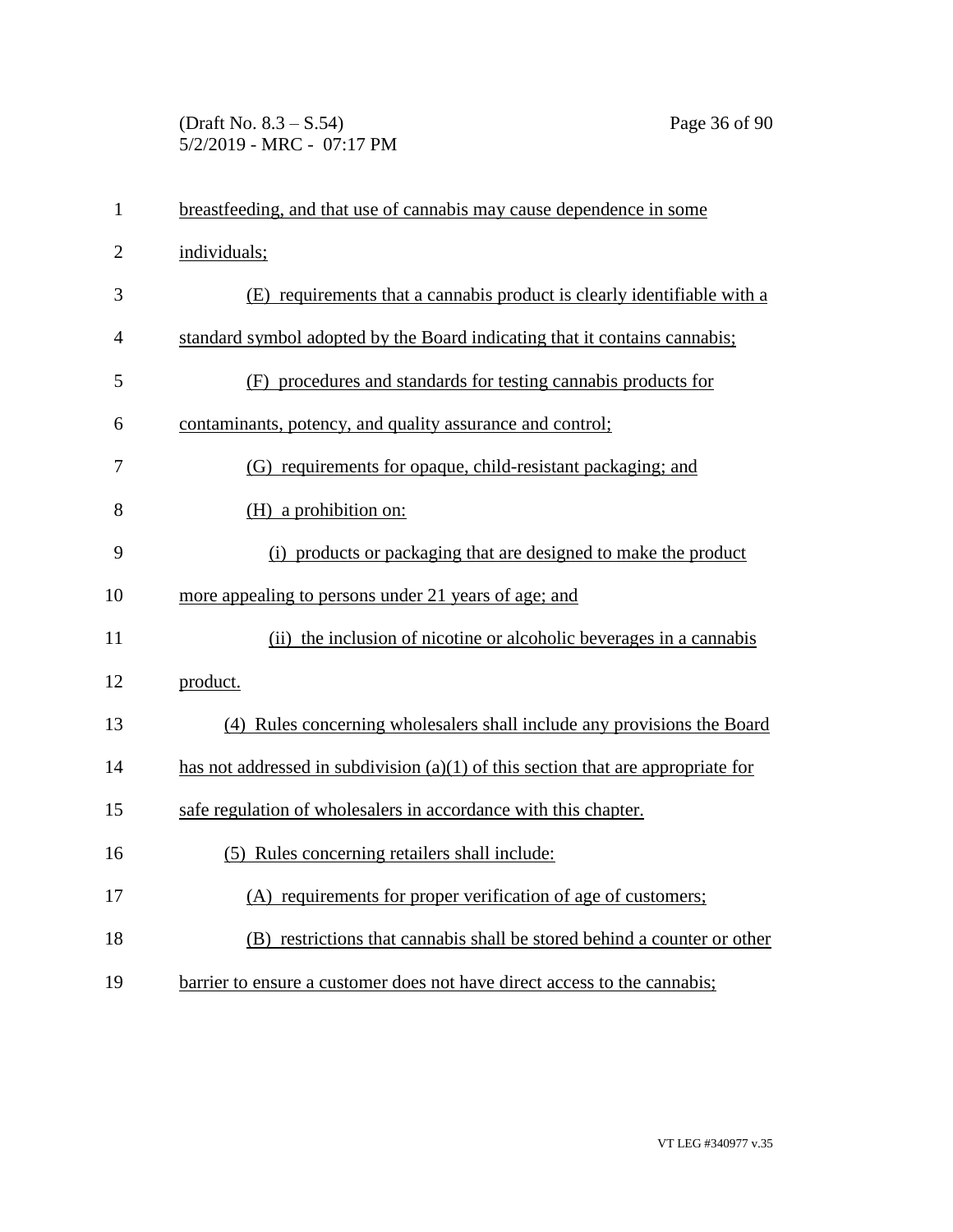(Draft No. 8.3 – S.54) Page 37 of 90 5/2/2019 - MRC - 07:17 PM

| $\mathbf{1}$   | (C) requirements that if the retailer sells hemp or hemp products, the      |
|----------------|-----------------------------------------------------------------------------|
| $\overline{2}$ | hemp and hemp products are clearly labeled as such and displayed separately |
| 3              | from cannabis and cannabis products;                                        |
| 4              | (D) requirements for opaque, child-resistant packaging of cannabis          |
| 5              | and cannabis products at point of sale to customer; and                     |
| 6              | (E) facility inspection requirements and procedures.                        |
| 7              | (6) Rules concerning testing laboratories shall include:                    |
| 8              | (A) procedures and standards for testing cannabis and cannabis              |
| 9              | products for contaminants, potency, and quality assurance and control;      |
| 10             | (B) reporting requirements, including requirements for chain-of-            |
| 11             | custody record keeping; and                                                 |
| 12             | (C) procedures for destruction of all cannabis and cannabis products        |
| 13             | samples.                                                                    |
| 14             | Rules concerning integrated licensees shall include the provisions          |
| 15             | provided in subdivisions (a)(1)–(6) of this section and any additional      |
| 16             | provisions the Board deems appropriate for safe regulation of integrated    |
| 17             | licensees in accordance with this chapter.                                  |
| 18             | (b) The Board shall consult with other State agencies and departments as    |
| 19             | necessary in the development and adoption of rules where there is shared    |
| 20             | expertise and duties.                                                       |
| 21             | § 882. SUSPENSION AND REVOCATION OF LICENSES; CIVIL                         |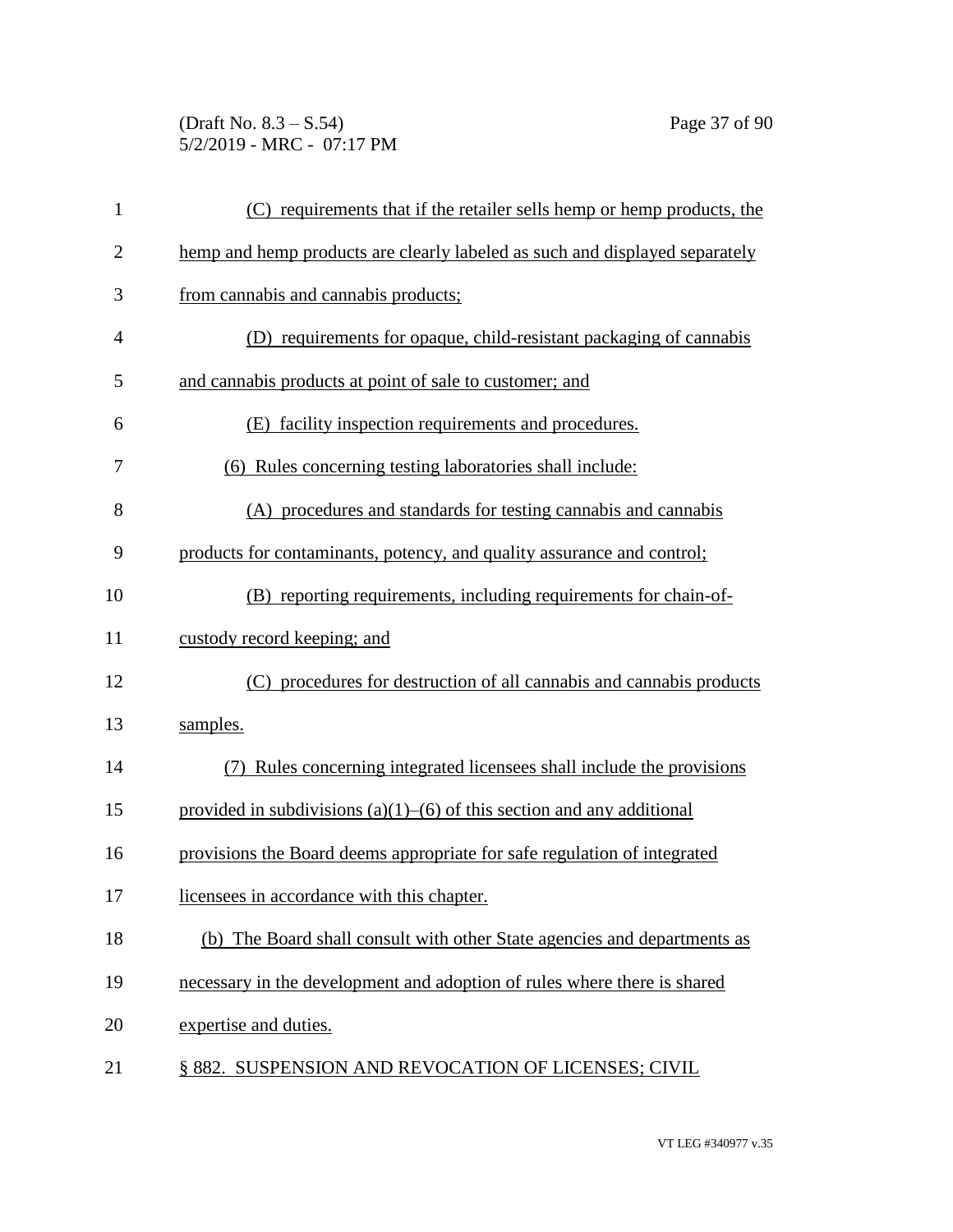(Draft No. 8.3 – S.54) Page 38 of 90 5/2/2019 - MRC - 07:17 PM

| $\mathbf{1}$   | <b>PENALTIES</b>                                                                  |
|----------------|-----------------------------------------------------------------------------------|
| $\overline{2}$ | (a) The Board shall have the authority to suspend or revoke a cannabis            |
| 3              | establishment license for violations of this chapter in accordance with rules     |
| $\overline{4}$ | adopted pursuant to this chapter.                                                 |
| 5              | (b) The Board shall have authority to issue civil citations for violations of     |
| 6              | this chapter in accordance with rules adopted pursuant to this chapter. Any       |
| 7              | proposed rule under this section shall include the full, minimum, and waiver      |
| 8              | penalty amounts for each violation.                                               |
| 9              | § 883. CRIMINAL BACKGROUND RECORD CHECKS; APPLICANTS                              |
| 10             | (a) The Board shall obtain from the Vermont Crime Information Center a            |
| 11             | copy of a license applicant's fingerprint-based Vermont criminal history          |
| 12             | records, out-of-state criminal history records, and criminal history records from |
| 13             | the Federal Bureau of Investigation.                                              |
| 14             | (b) The Board shall adopt rules that set forth standards for determining          |
| 15             | whether an applicant should be denied a cannabis establishment license            |
| 16             | because of his or her criminal history record based on factors that demonstrate   |
| 17             | whether the applicant presently poses a threat to public safety or the proper     |
| 18             | functioning of the regulated market. Nonviolent drug offenses shall not           |
| 19             | automatically disqualify an applicant.                                            |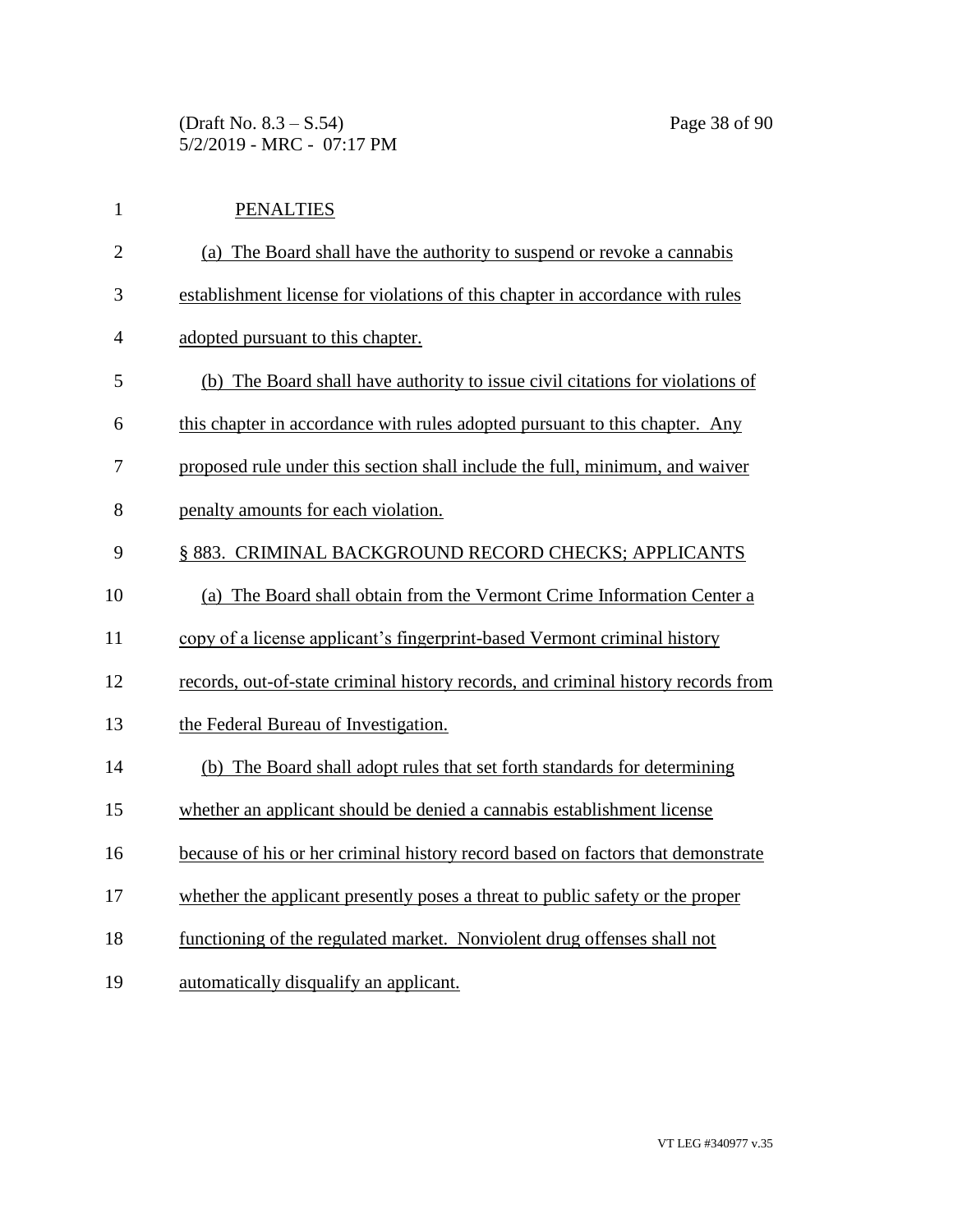(Draft No. 8.3 – S.54) Page 39 of 90 5/2/2019 - MRC - 07:17 PM

| $\mathbf{1}$   | § 884. CANNABIS ESTABLISHMENT IDENTIFICATION CARD                                |
|----------------|----------------------------------------------------------------------------------|
| $\overline{2}$ | (a) Every owner, principal, and employee of a cannabis establishment shall       |
| $\mathfrak{Z}$ | obtain an identification card issued by the Board.                               |
| $\overline{4}$ | $(b)(1)$ Prior to issuing the identification card, the Board shall obtain from   |
| 5              | the Vermont Crime Information Center a copy of the person's Vermont              |
| 6              | fingerprint-based criminal history records, out-of-state criminal history        |
| 7              | records, and criminal history records from the Federal Bureau of Investigation.  |
| 8              | The Board shall adopt rules that set forth standards for determining<br>(2)      |
| 9              | whether a person should be denied a cannabis establishment identification card   |
| 10             | because of his or her criminal history record based on factors that demonstrate  |
| 11             | whether the applicant presently poses a threat to public safety or the proper    |
| 12             | functioning of the regulated market. Nonviolent drug offenses shall not          |
| 13             | automatically disqualify an applicant.                                           |
| 14             | (c) Once an identification card application has been submitted, a person         |
| 15             | may serve as an employee of a cannabis establishment pending the background      |
| 16             | check, provided the person is supervised in his or her duties by someone who     |
| 17             | is a cardholder. The Board shall issue a temporary permit to the person for this |
| 18             | purpose, which shall expire upon the issuance of the identification card or      |
| 19             | disqualification of the person in accordance with this section.                  |
| 20             | (d) An identification card shall expire one year after its issuance or upon      |
| 21             | the expiration of the cannabis establishment's license, whichever occurs first.  |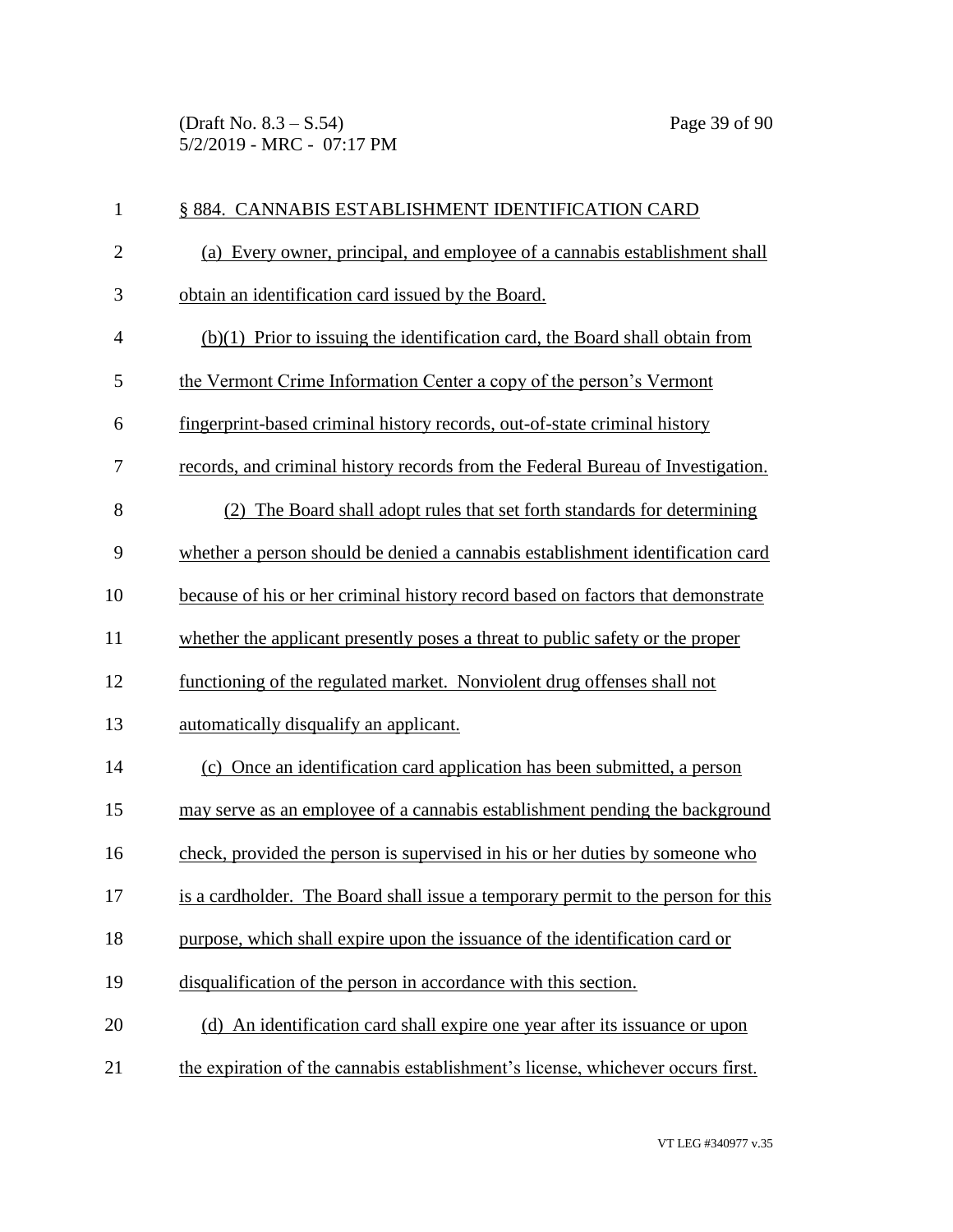(Draft No. 8.3 – S.54) Page 40 of 90 5/2/2019 - MRC - 07:17 PM

| $\mathbf{1}$   | Subchapter 3. Licenses                                                            |
|----------------|-----------------------------------------------------------------------------------|
| $\overline{2}$ | § 901. GENERAL PROVISIONS                                                         |
| 3              | (a) Except as otherwise permitted by law, a person shall not engage in the        |
| $\overline{4}$ | cultivation, preparation, processing, packaging, transportation, testing, or sale |
| 5              | of cannabis or cannabis products without obtaining a license from the Board.      |
| 6              | (b) All licenses shall be valid for one year and expire at midnight on the        |
| 7              | eve of the anniversary of the date the license was issued. A licensee may apply   |
| 8              | to renew the license annually.                                                    |
| 9              | (c) Applications for licenses and renewals shall be submitted on forms            |
| 10             | provided by the Board and shall be accompanied by the fees provided for in        |
| 11             | section 909 of this title.                                                        |
| 12             | $(d)(1)$ There shall be six types of licenses available:                          |
| 13             | (A) a cultivator license;                                                         |
| 14             | (B) a wholesaler license;                                                         |
| 15             | (C) a product manufacturer license;                                               |
| 16             | (D) a retailer license;                                                           |
| 17             | (E) a testing laboratory license; and                                             |
| 18             | (F) integrated license.                                                           |
| 19             | $(2)(A)$ The Board shall develop tiers for:                                       |
| 20             | (i) cultivator licenses based on the plant canopy size of the                     |
| 21             | cultivation operation or plant count for breeding stock.                          |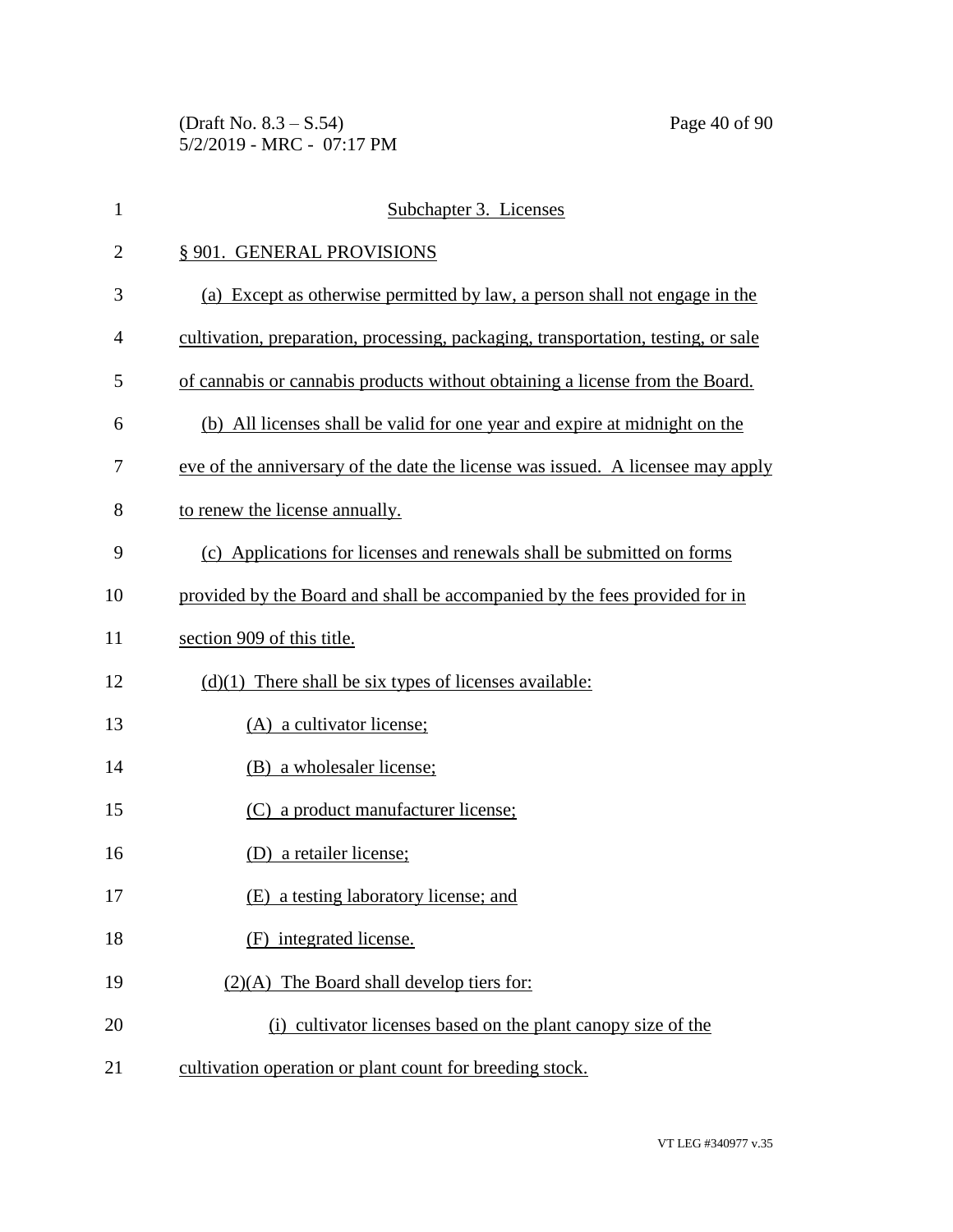| $\mathbf{1}$   | (ii) retailer licenses.                                                               |
|----------------|---------------------------------------------------------------------------------------|
| $\overline{2}$ | (B) The Board may develop tiers for other types of licenses.                          |
| 3              | $(3)(A)$ Except as provided in subdivision $(3)(B)$ of this subsection (d),           |
| $\overline{4}$ | an applicant and its affiliates may obtain a maximum of one type of each type         |
| 5              | of license as provided in subdivision $(d)(1)(A)$ – $(E)$ of this title. Each license |
| 6              | shall permit only one location of the establishment.                                  |
| 7              | (B) An applicant and its affiliates that are a dispensary registered                  |
| 8              | pursuant to 18 V.S.A. chapter 86 may obtain one integrated license provided in        |
| 9              | subdivision $(d)(1)(F)$ of this title or a maximum of one of each type of license     |
| 10             | provided in subdivision $(d)(1)(A)$ – $(E)$ of this title. An integrated licensee may |
| 11             | not hold a separate cultivator, wholesaler, product manufacturer, retailer, or        |
| 12             | testing laboratory license. An integrated license shall permit only one location      |
| 13             | for each of the types of activities permitted by the license: cultivation,            |
| 14             | wholesale operations, product manufacturing, retail sales, and testing.               |
| 15             | (e) A dispensary that obtains a retailer license or an integrated license             |
| 16             | pursuant to this chapter shall maintain the dispensary and retail operations in a     |
| 17             | manner that protects patient and caregiver privacy in accordance with rules           |
| 18             | adopted by the Board.                                                                 |
| 19             | (f) Each licensee shall obtain and maintain commercial general liability              |
| 20             | insurance in accordance with rules adopted by the Board. Failure to provide           |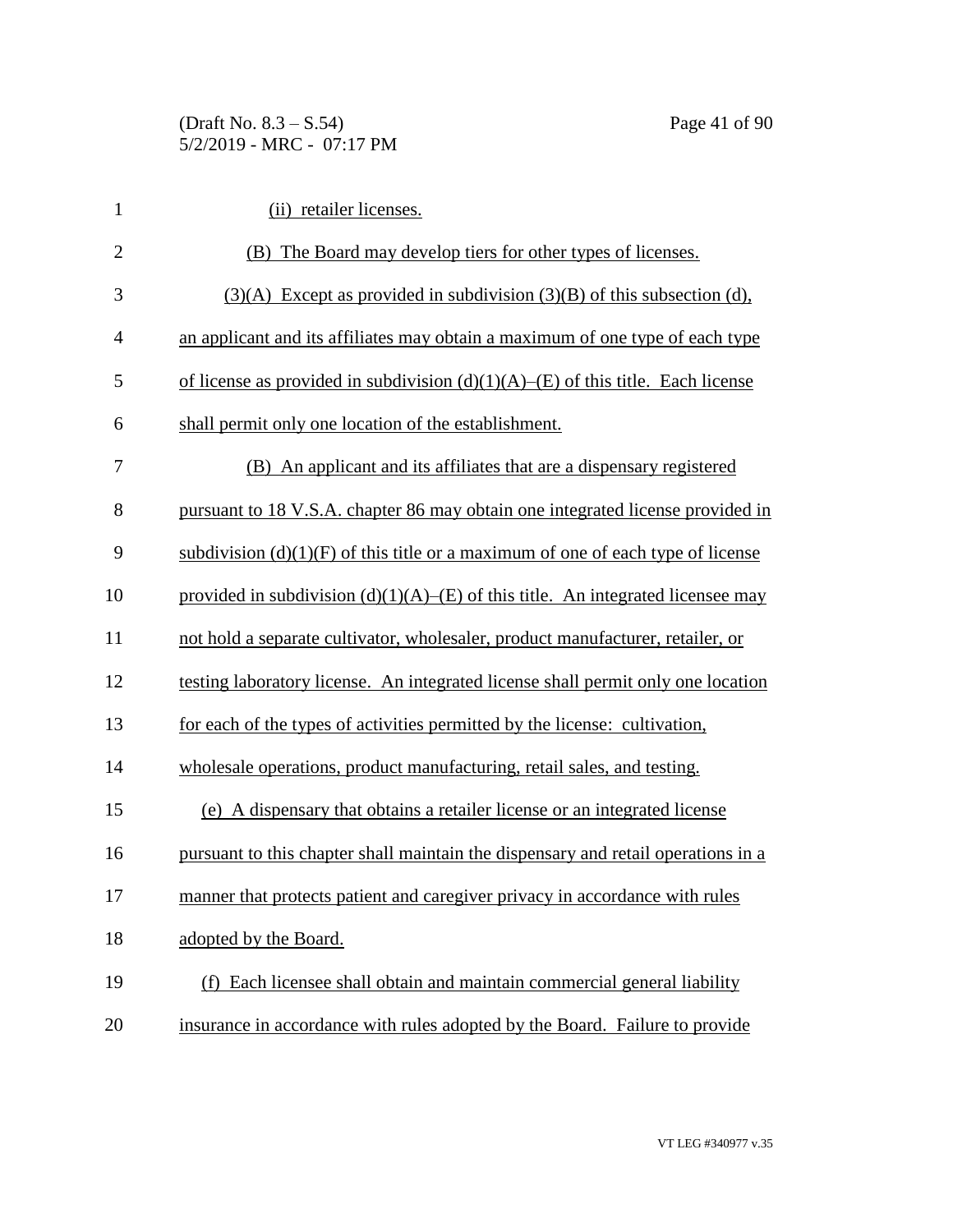| $\mathbf{1}$   | proof of insurance to the Board, as required, may result in revocation of the   |
|----------------|---------------------------------------------------------------------------------|
| $\overline{2}$ | license.                                                                        |
| 3              | (g) All licenses may be renewed according to procedures adopted through         |
| $\overline{4}$ | rulemaking by the Board.                                                        |
| 5              | $(h)(1)$ The following records shall be exempt from public inspection and       |
| 6              | copying under the Public Records Act and shall be confidential:                 |
| 7              | (A) any record in an application for a license relating to security,            |
| 8              | public safety, transportation, or trade secrets, including information provided |
| 9              | in an operating plan pursuant to subdivision $881(a)(1)(B)$ of this title; and  |
| 10             | (B) any licensee record relating to security, public safety,                    |
| 11             | transportation, trade secrets, or employees.                                    |
| 12             | (2) Notwithstanding 1 V.S.A. § 317(e), the Public Records Act                   |
| 13             | exemption created in this subsection shall continue in effect and shall not be  |
| 14             | repealed through operation of 1 V.S.A. § 317(e).                                |
| 15             | § 902. LICENSE QUALIFICATIONS AND APPLICATION PROCESS                           |
| 16             | (a) An applicant, principal of an applicant, and person who owns or             |
| 17             | controls an applicant, who is a natural person:                                 |
| 18             | (1) shall be 21 years of age or older; and                                      |
| 19             | (2) shall consent to the release of his or her criminal and administrative      |
| 20             | history records.                                                                |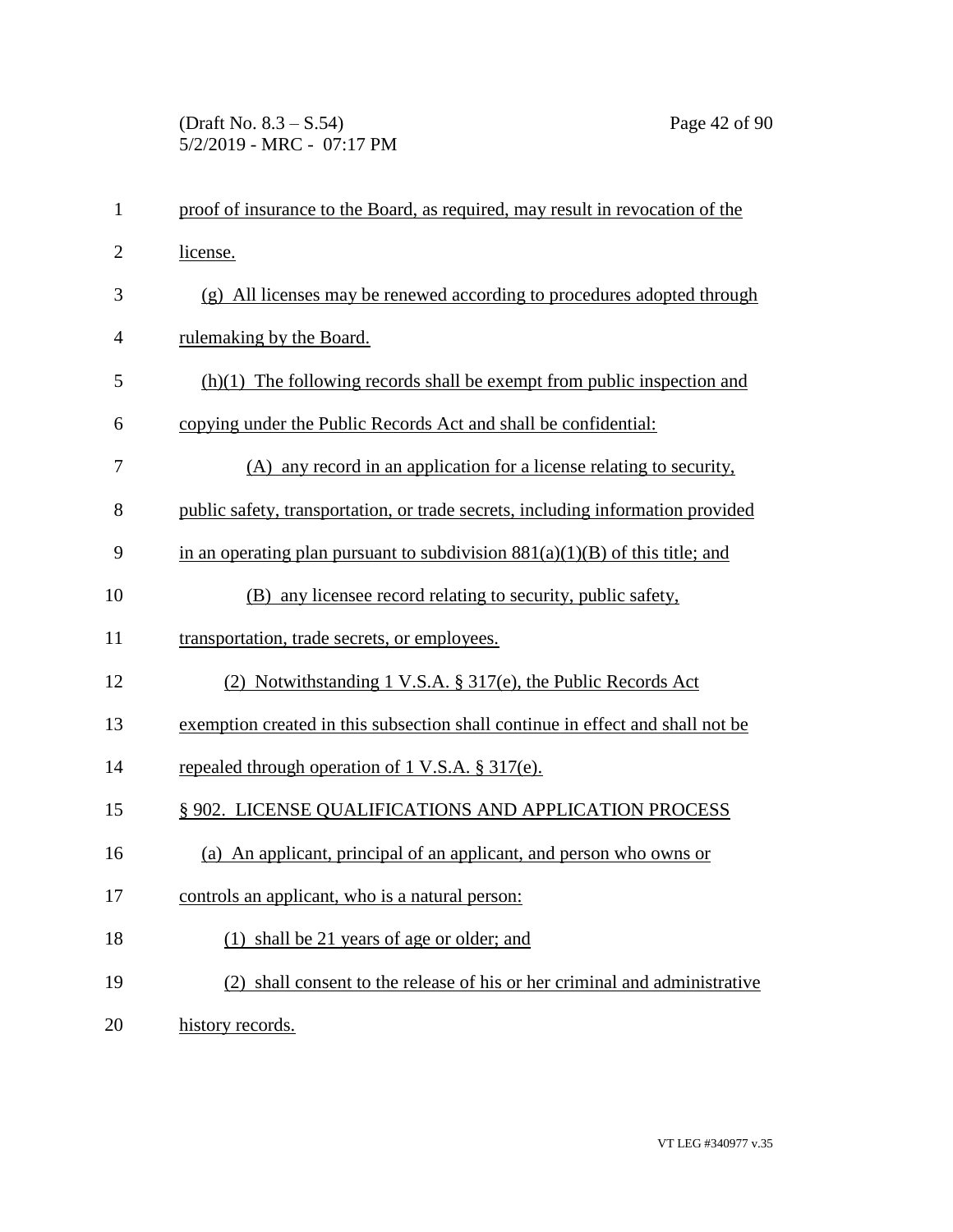(Draft No. 8.3 – S.54) Page 43 of 90 5/2/2019 - MRC - 07:17 PM

| $\mathbf{1}$   | (b) As part of the application process, each applicant shall submit, in a       |
|----------------|---------------------------------------------------------------------------------|
| $\overline{2}$ | format prescribed by the Board, an operating plan. The Board shall adopt rules  |
| 3              | regarding the required components of an application for each type of license.   |
| $\overline{4}$ | (c) The Board shall obtain a fingerprint-based Vermont criminal history         |
| 5              | record, an out-of-state criminal history record, a criminal history record from |
| 6              | the Federal Bureau of Investigation, and any regulatory records relating to the |
| 7              | operation of a business in this State or any other jurisdiction for each of the |
| 8              | following who is a natural person:                                              |
| 9              | $(1)$ the applicant;                                                            |
| 10             | each proposed principal;<br>(2)                                                 |
| 11             | (3) each individual who would control the business.                             |
| 12             | (d) An applicant who is denied a license may appeal the Board's                 |
| 13             | determination in accordance with section 845 of this title.                     |
| 14             | § 903. PRIORITIES; BUSINESS AND TECHNICAL ASSISTANCE                            |
| 15             | (a) The Board shall issue licenses pursuant to this chapter as determined       |
| 16             | according to a system of priorities adopted by rule by the Board. The system    |
| 17             | of priorities shall require consideration of criteria, including:               |
| 18             | (1) whether the applicants have an existing medical cannabis dispensary         |
| 19             | license in good standing;                                                       |
| 20             | (2) whether the applicants would foster social justice and equity in the        |
| 21             | cannabis industry by being a minority or women-owned business;                  |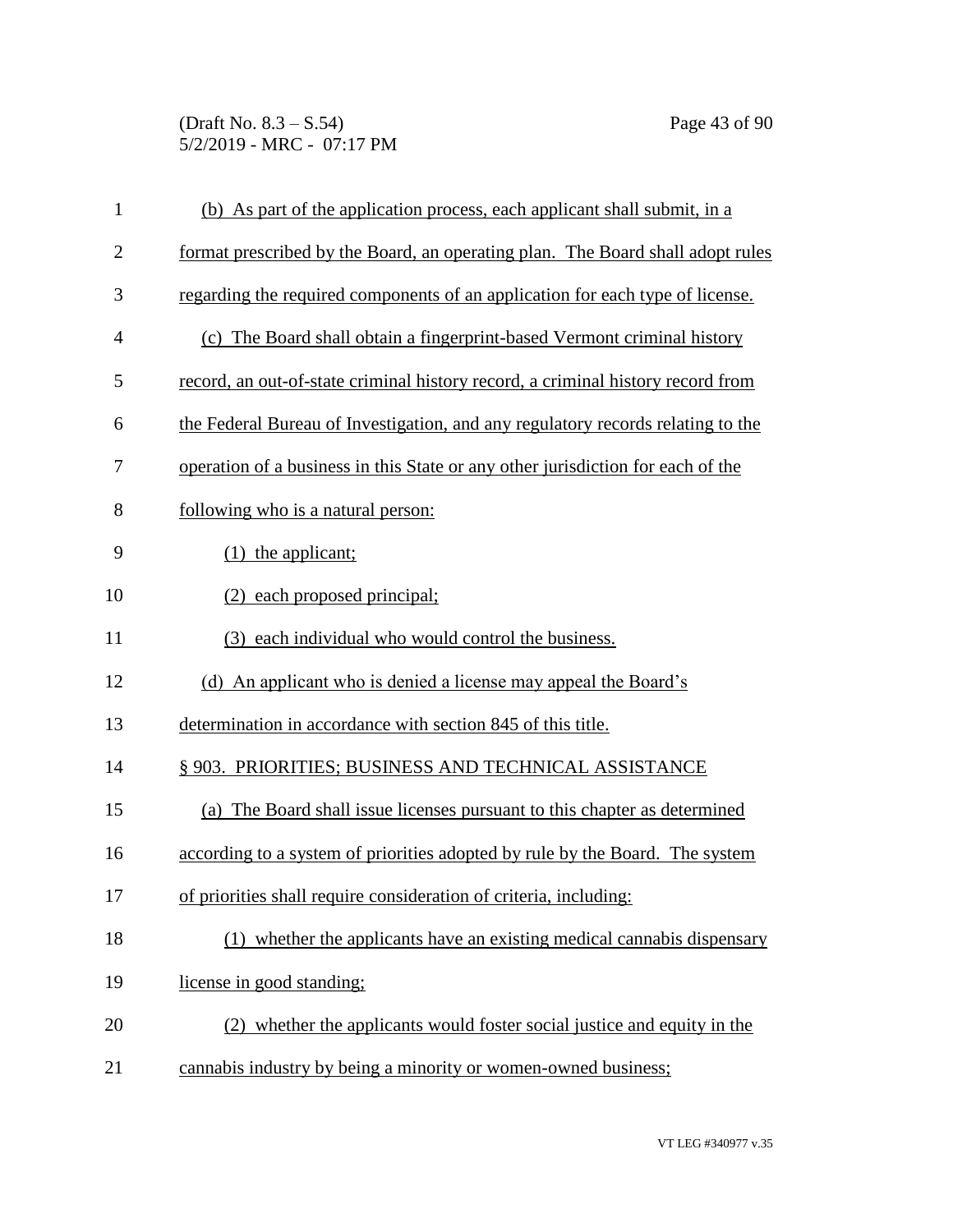(Draft No. 8.3 – S.54) Page 44 of 90 5/2/2019 - MRC - 07:17 PM

| $\mathbf{1}$   | (3) whether the applicants propose specific plans to recruit, hire, and       |
|----------------|-------------------------------------------------------------------------------|
| $\overline{2}$ | implement a development ladder for minorities, women, or individuals who      |
| 3              | have historically been disproportionately impacted by cannabis prohibition;   |
| $\overline{4}$ | (4) whether applicants propose specific plans to pay employees a living       |
| 5              | wage and offer benefits;                                                      |
| 6              | (5) whether the project incorporates principles of environmental              |
| 7              | resiliency or sustainability, including energy efficiency; and                |
| 8              | (6) the geographic distribution of cannabis establishments based on           |
| 9              | population and market needs.                                                  |
| 10             | (b) The Agency of Commerce and Community Development, in                      |
| 11             | collaboration with the Agency of Agriculture, Food and Markets, shall provide |
| 12             | business and technical assistance to Vermont applicants with priority for     |
| 13             | services based on criteria adopted by the Board in accordance with subsection |
| 14             | (a) of this section.                                                          |
| 15             | § 904. CULTIVATOR LICENSE                                                     |
| 16             | (a) A cultivator licensed under this chapter may cultivate, process, package, |
| 17             | label, transport, test, and sell cannabis to a licensed wholesaler, product   |
| 18             | manufacturer, retailer, integrated licensee, and dispensary.                  |
| 19             | (b) Cultivation of cannabis shall occur only in an enclosed, locked facility. |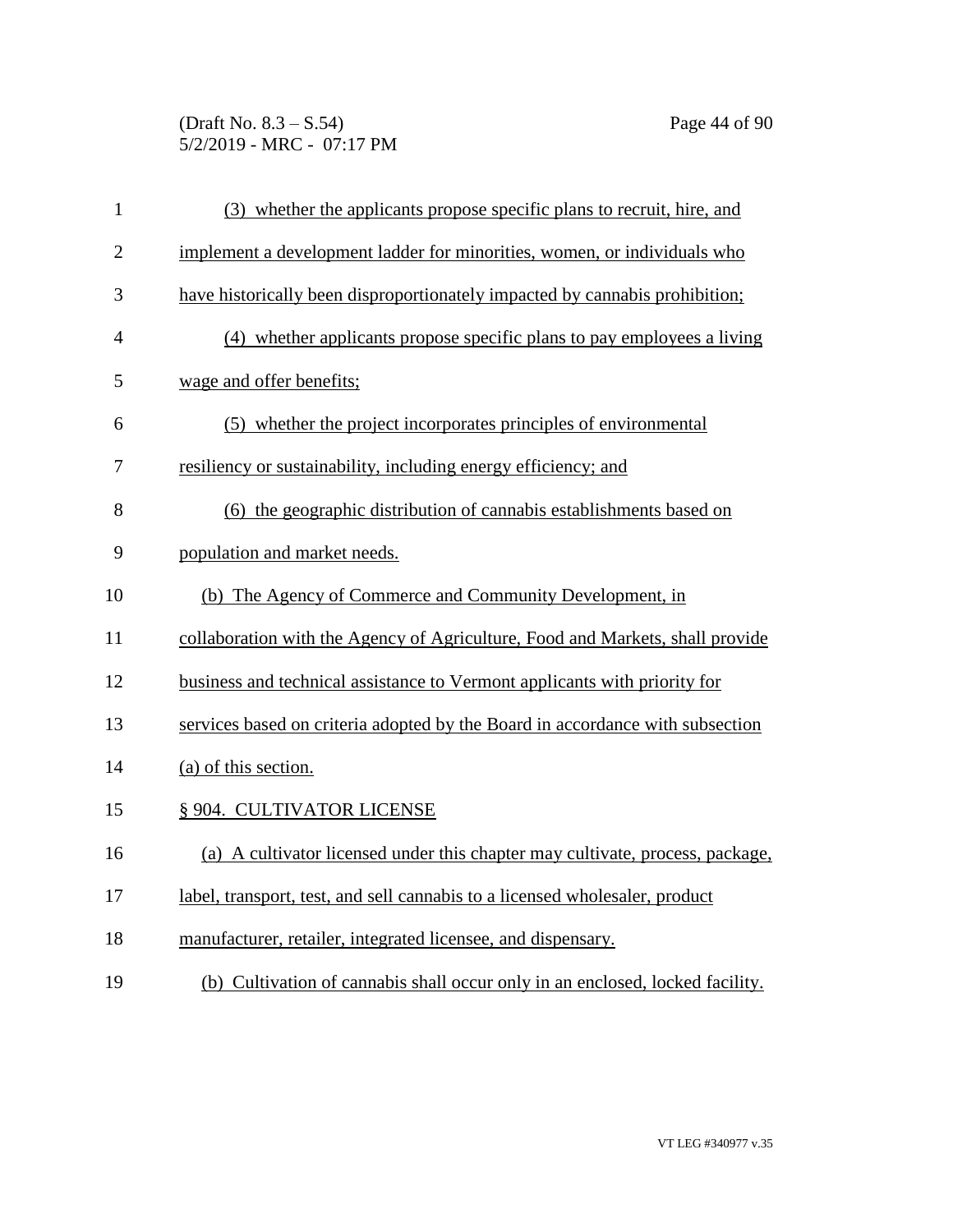(Draft No. 8.3 – S.54) Page 45 of 90 5/2/2019 - MRC - 07:17 PM

| $\mathbf{1}$   | (c) Representative samples of each lot or batch of cannabis intended for        |
|----------------|---------------------------------------------------------------------------------|
| $\overline{c}$ | human consumption shall be tested for safety and potency in accordance with     |
| 3              | rules adopted by the Board.                                                     |
| $\overline{4}$ | (d) Each cultivator shall create packaging for its cannabis.                    |
| 5              | (1) Packaging shall include:                                                    |
| 6              | (A) The name and registration number of the cultivator.                         |
| 7              | (B) The strain and variety of cannabis contained.                               |
| 8              | (C) The potency of the cannabis represented by the amount of                    |
| 9              | tetrahydrocannabinol and cannabidiol in milligrams total and per serving        |
| 10             | (D) A "produced on" date reflecting the date that the cultivator                |
| 11             | finished producing the cannabis.                                                |
| 12             | (E) Appropriate warnings as prescribed by the Board in rule.                    |
| 13             | Any additional requirements contained in rules adopted by the<br>(F)            |
| 14             | Board in accordance with this chapter. Rules shall take into consideration that |
| 15             | different labeling requirements may be appropriate depending on whether the     |
| 16             | cannabis is sold to a wholesaler, product manufacturer, or retailer.            |
| 17             | (2) Packaging shall not be designed to appeal to persons under 21 years         |
| 18             | of age.                                                                         |
| 19             | $(e)(1)$ Only unadulterated cannabis shall be offered for sale. If, upon        |
| 20             | inspection, the Board finds any violative pesticide residue or other            |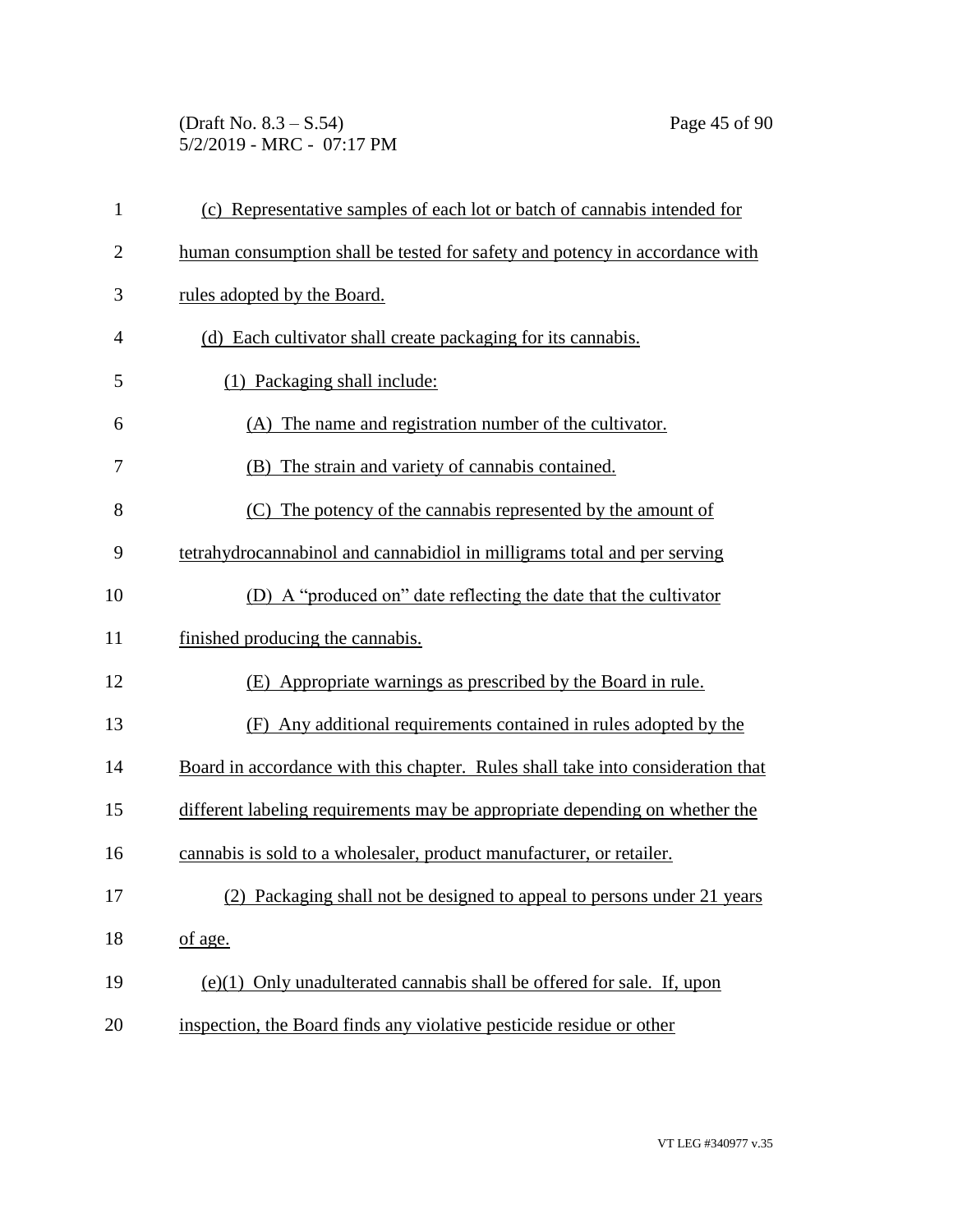(Draft No. 8.3 – S.54) Page 46 of 90 5/2/2019 - MRC - 07:17 PM

| $\mathbf{1}$   | contaminants of concern, the Board shall order the cannabis, either               |
|----------------|-----------------------------------------------------------------------------------|
| $\overline{2}$ | individually or in blocks, to be:                                                 |
| 3              | (A) put on stop-sale;                                                             |
| $\overline{4}$ | (B) treated in a particular manner; or                                            |
| 5              | (C) destroyed according to the Board's instructions.                              |
| 6              | (2) Cannabis ordered destroyed or placed on stop-sale shall be clearly            |
| 7              | separable from salable cannabis. Any order shall be confirmed in writing          |
| 8              | within seven days. The order shall include the reason for action, a description   |
| 9              | of the cannabis affected, and any recommended treatment.                          |
| 10             | (3) A person may appeal an order issued pursuant to this section within           |
| 11             | 15 days after receiving the order. The appeal shall be made in writing to in      |
| 12             | accordance with section 845 of this title and shall clearly identify the cannabis |
| 13             | affected and the basis for the appeal.                                            |
| 14             | § 904a. SMALL CULTIVATORS                                                         |
| 15             | (a) It is the intent of the General Assembly to move as much of the illegal       |
| 16             | cannabis market as possible into the regulated market for the purposes of         |
| 17             | consumer protection and public safety. It is also the intent of the General       |
| 18             | Assembly to encourage participation in the regulated cannabis market by           |
| 19             | small, local farmers. In furtherance of these goals, the Board shall consider     |
| 20             | policies to promote small cultivators. As used in this section, "small            |
| 21             | cultivator" means a cultivator of not more than 500 square feet.                  |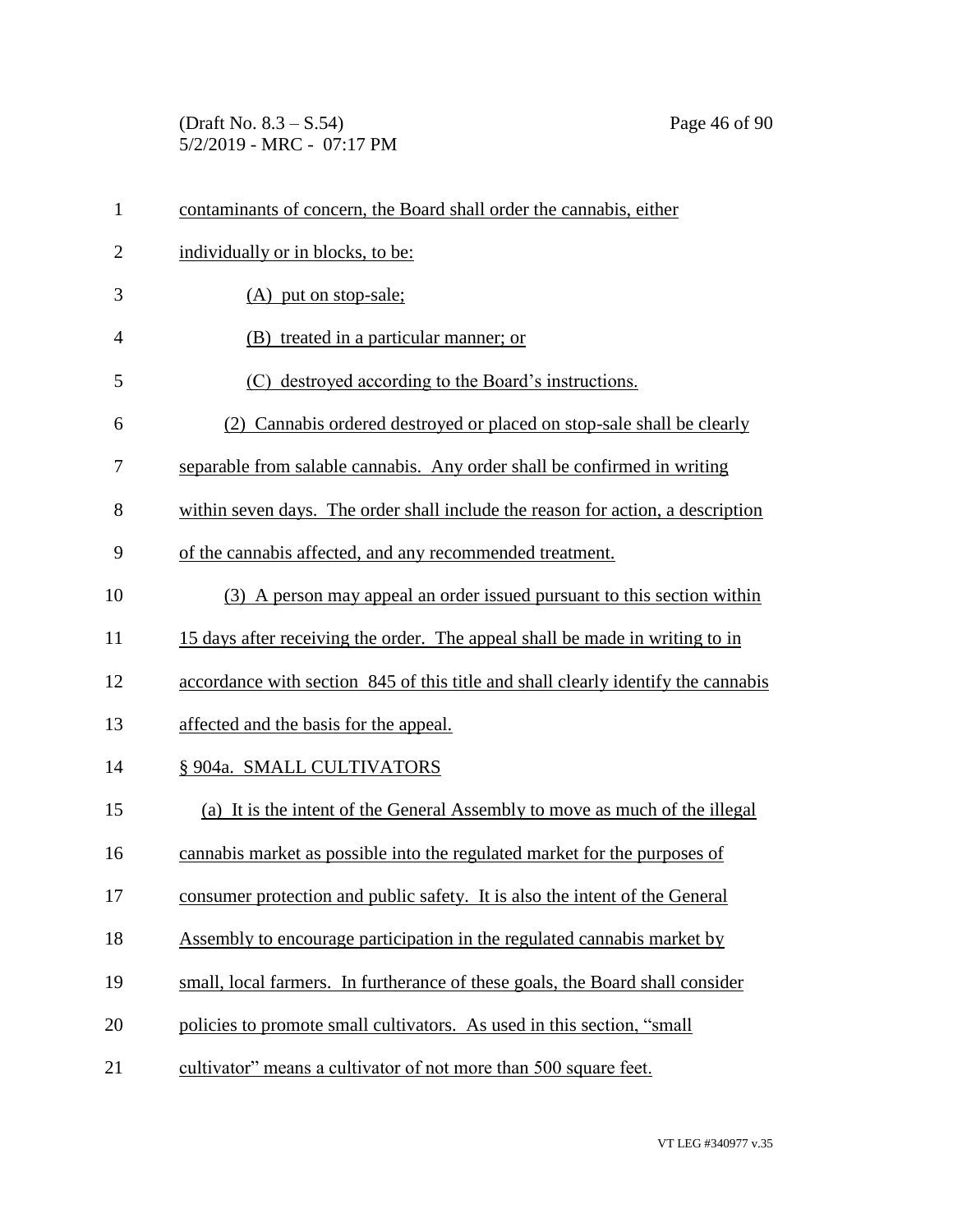(Draft No. 8.3 – S.54) Page 47 of 90 5/2/2019 - MRC - 07:17 PM

| $\mathbf{1}$   | (b) During the initial application period for cultivator licenses, the             |
|----------------|------------------------------------------------------------------------------------|
| $\overline{2}$ | Board shall prioritize licenses for small cultivators.                             |
| 3              | (c) In accordance with subdivision $881(a)(2)(B)$ of this chapter, the Board       |
| $\overline{4}$ | shall consider the different needs and risks of small cultivators when adopting    |
| 5              | rules and shall make an exception or accommodation to such rules for               |
| 6              | cultivators of this size where appropriate.                                        |
| 7              | (d) Upon licensing, a small cultivator may sell cannabis to a licensed             |
| 8              | dispensary at any time, for sale to patients and caregivers pursuant to the        |
| 9              | dispensary license or to the public pursuant to an integrated license, including   |
| 10             | the time period before retail sales are permitted for licensed cannabis retailers. |
| 11             | § 905. WHOLESALER LICENSE                                                          |
| 12             | A wholesaler licensed under this chapter may:                                      |
| 13             | (1) purchase cannabis from a licensed cultivator and integrated licensee,          |
| 14             | and cannabis products from a licensed product manufacturer, integrated             |
| 15             | licensee, and dispensary;                                                          |
| 16             | (2) transport, process, package, and sell cannabis and cannabis products           |
| 17             | to a licensed product manufacturer, retailer, integrated licensee, and             |
| 18             | dispensary.                                                                        |
| 19             | § 906. PRODUCT MANUFACTURER LICENSE                                                |
| 20             | A product manufacturer licensed under this chapter may:                            |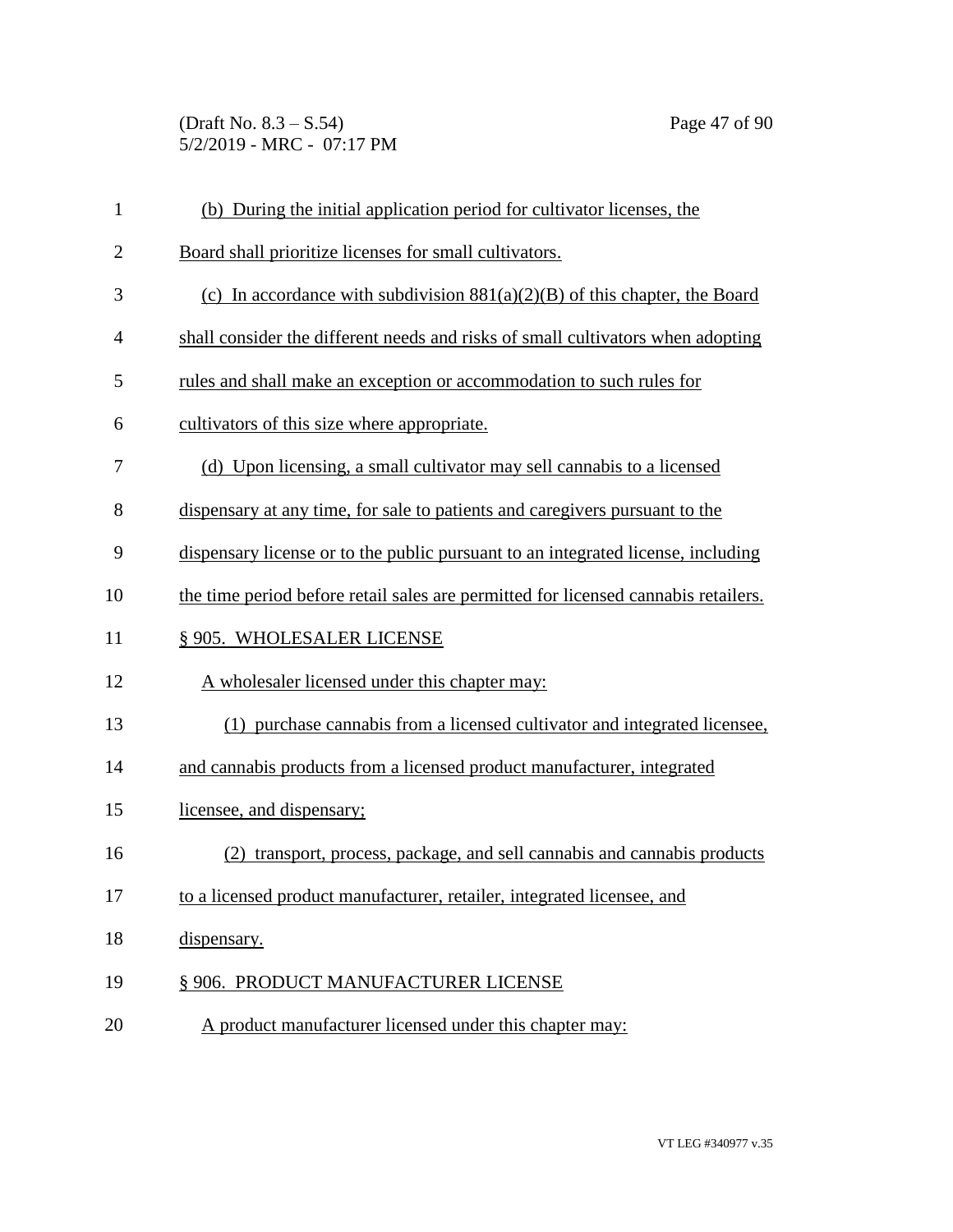(Draft No. 8.3 – S.54) Page 48 of 90 5/2/2019 - MRC - 07:17 PM

| $\mathbf{1}$   | (1) purchase cannabis from a licensed cultivator, wholesalers, or                |
|----------------|----------------------------------------------------------------------------------|
| $\overline{2}$ | integrated licensee, and cannabis products from a licensed wholesaler, product   |
| 3              | manufacturer, integrated licensee, and dispensary;                               |
| $\overline{4}$ | (2) use cannabis and cannabis products to produce cannabis products;             |
| 5              | and                                                                              |
| 6              | (3) transport, process, package, and sell cannabis products to a licensed        |
| 7              | wholesaler, product manufacturer, retailer, integrated licensee, and dispensary. |
| 8              | § 907. RETAILER LICENSE                                                          |
| 9              | (a) A retailer licensed under this chapter may:                                  |
| 10             | (1) purchase cannabis from a licensed cultivator, wholesaler, or                 |
| 11             | integrated licensee, and cannabis products from a licensed wholesaler, product   |
| 12             | manufacturer, integrated licensee, and dispensary; and                           |
| 13             | (2) transport, possess, and sell cannabis and cannabis products to the           |
| 14             | public for consumption off the registered premises.                              |
| 15             | (b) In a single transaction, a retailer may provide one ounce of cannabis or     |
| 16             | the equivalent in cannabis products, or a combination thereof, to a person 21    |
| 17             | years of age or older upon verification of a valid government-issued             |
| 18             | photograph identification card.                                                  |
| 19             | $(c)(1)$ Packaging shall include:                                                |
| 20             | (A) The strain and variety of cannabis contained.                                |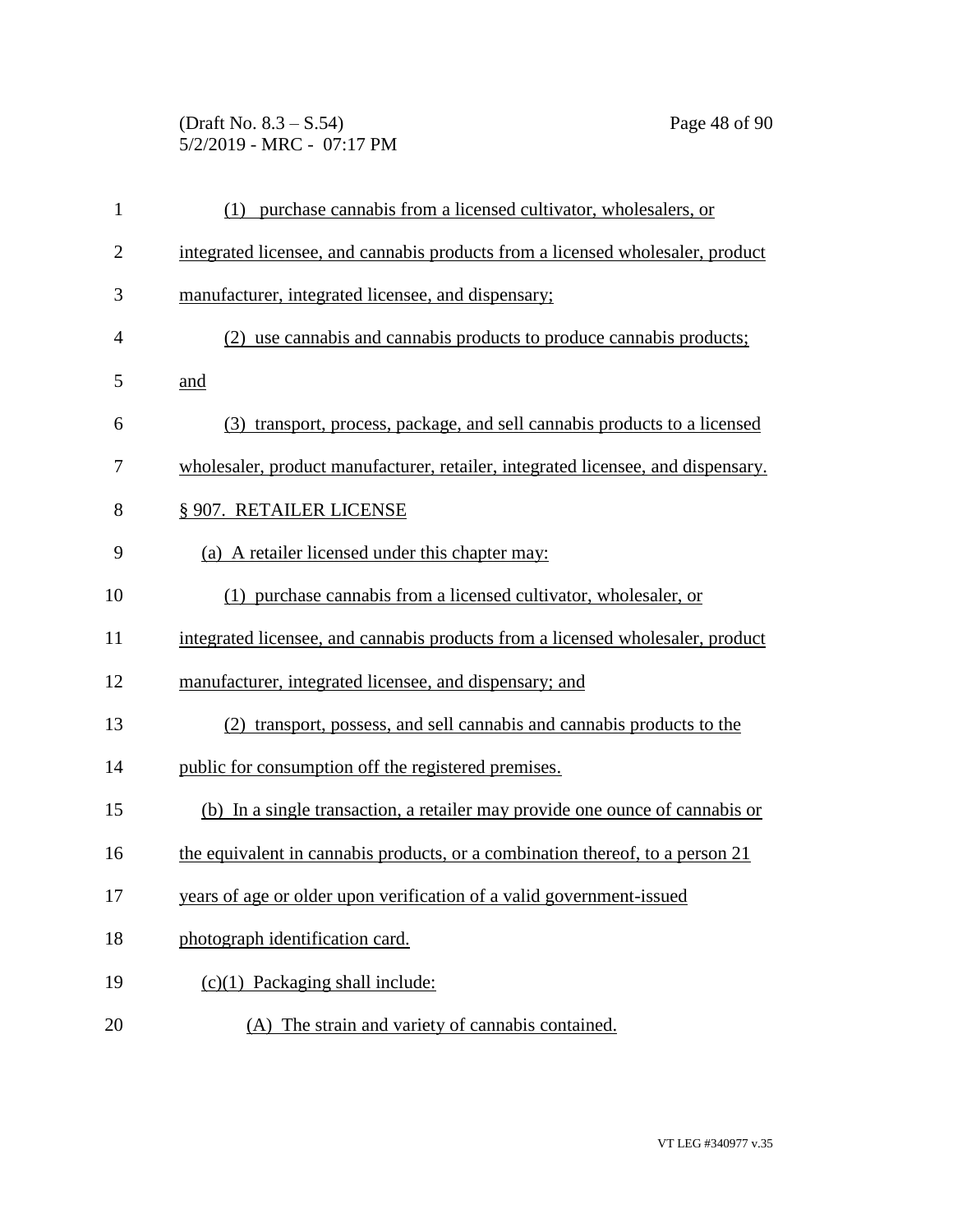(Draft No. 8.3 – S.54) Page 49 of 90 5/2/2019 - MRC - 07:17 PM

| $\mathbf{1}$   | (B) The potency of the cannabis represented by the amount of                    |
|----------------|---------------------------------------------------------------------------------|
| $\overline{2}$ | tetrahydrocannabinol and cannabidiol in milligrams total and per serving.       |
| 3              | (C) A "produced on" date reflecting the date that the cultivator                |
| $\overline{4}$ | finished producing the cannabis.                                                |
| 5              | (D) Appropriate warnings as prescribed by the Board in rule.                    |
| 6              | Any additional requirements contained in rules adopted by the<br>(E)            |
| 7              | Board in accordance with this chapter.                                          |
| 8              | Packaging shall not be designed to appeal to persons under 21 years<br>(2)      |
| 9              | of age.                                                                         |
| 10             | (d) A retailer shall display a safety information flyer or flyers developed or  |
| 11             | approved by the Board and supplied to the retailer free of charge. The flyer or |
| 12             | flyers shall contain information concerning the methods for administering       |
| 13             | cannabis, the amount of time it may take for cannabis products to take effect,  |
| 14             | the risks of driving under the influence of cannabis, the potential risks of    |
| 15             | cannabis use, the symptoms of problematic usage, and how to receive help for    |
| 16             | cannabis abuse.                                                                 |
| 17             | (e) Internet ordering and delivery of cannabis to customers are prohibited.     |
| 18             | § 908. TESTING LABORATORY LICENSE                                               |
| 19             | (a) A testing laboratory licensed under this chapter may acquire, possess,      |
| 20             | analyze, test, and transport cannabis and cannabis products obtained from a     |
| 21             | licensed cannabis establishment, dispensary, or a member of the public.         |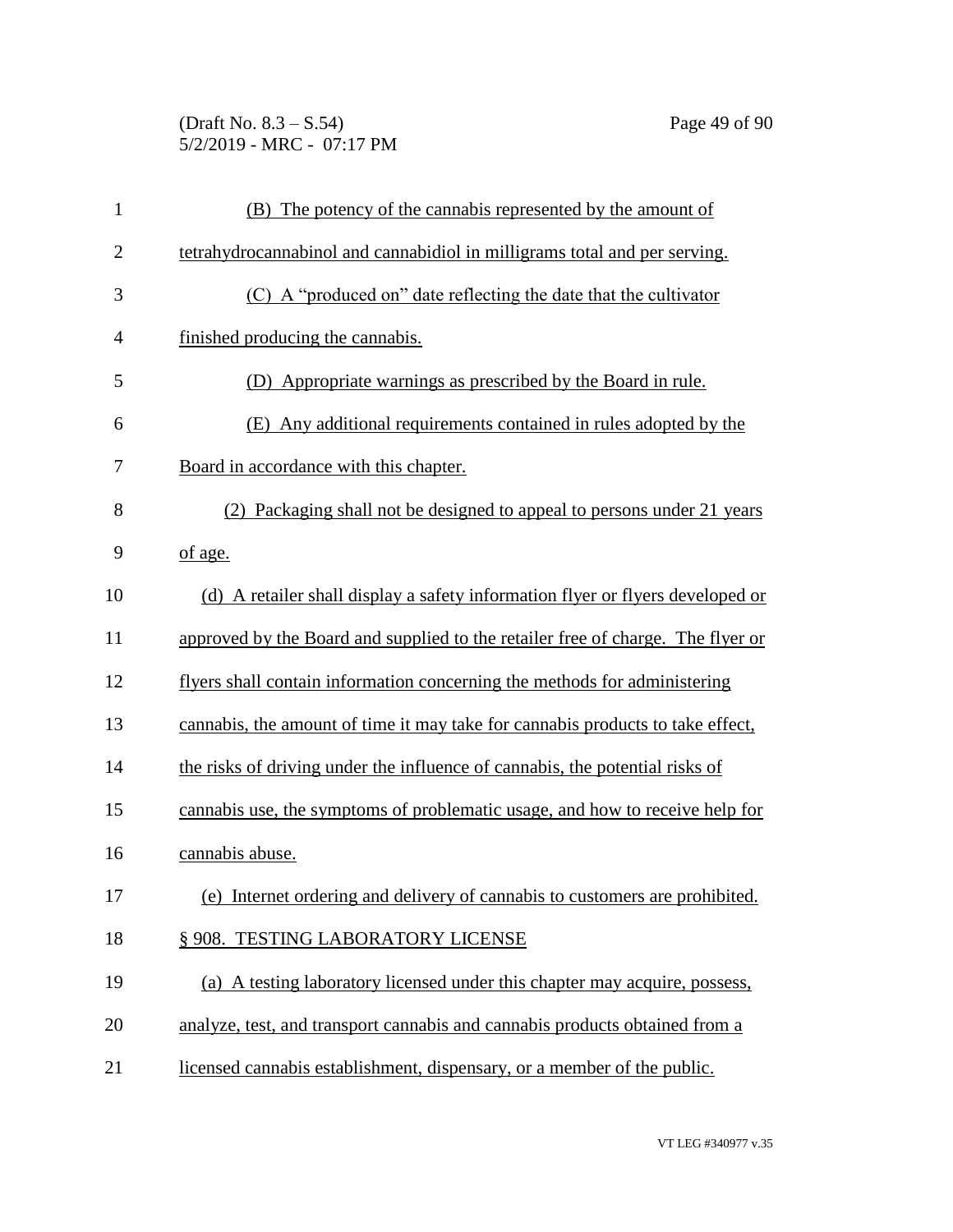(Draft No.  $8.3 - S.54$ ) Page 50 of 90 5/2/2019 - MRC - 07:17 PM

| $\mathbf{1}$ | (b) Testing may address the following:                                            |
|--------------|-----------------------------------------------------------------------------------|
| 2            | (1) residual solvents;                                                            |
| 3            | (2) poisons or toxins;                                                            |
| 4            | (3) harmful chemicals;                                                            |
| 5            | (4) dangerous molds, mildew, or filth;                                            |
| 6            | harmful microbials, such as E. coli or salmonella;<br>(5)                         |
| 7            | (6) pesticides; and                                                               |
| 8            | tetrahydrocannabinol and cannabidiol potency.                                     |
| 9            | (c) A testing laboratory shall have a written procedural manual made              |
| 10           | available to employees to follow meeting the minimum standards set forth in       |
| 11           | rules detailing the performance of all methods employed by the facility used to   |
| 12           | test the analytes it reports.                                                     |
| 13           | (d) In accordance with rules adopted pursuant to this chapter, a testing          |
| 14           | laboratory shall establish a protocol for recording the chain of custody of all   |
| 15           | cannabis samples.                                                                 |
| 16           | (e) A testing laboratory shall establish, monitor, and document the ongoing       |
| 17           | review of a quality assurance program that is sufficient to identify problems in  |
| 18           | the laboratory systems when they occur.                                           |
| 19           | (f) A cannabis establishment that is subject to testing requirements under        |
| 20           | this chapter or rules adopted pursuant to this chapter shall have its cannabis or |
| 21           | cannabis products tested by an independent licensed testing laboratory and not    |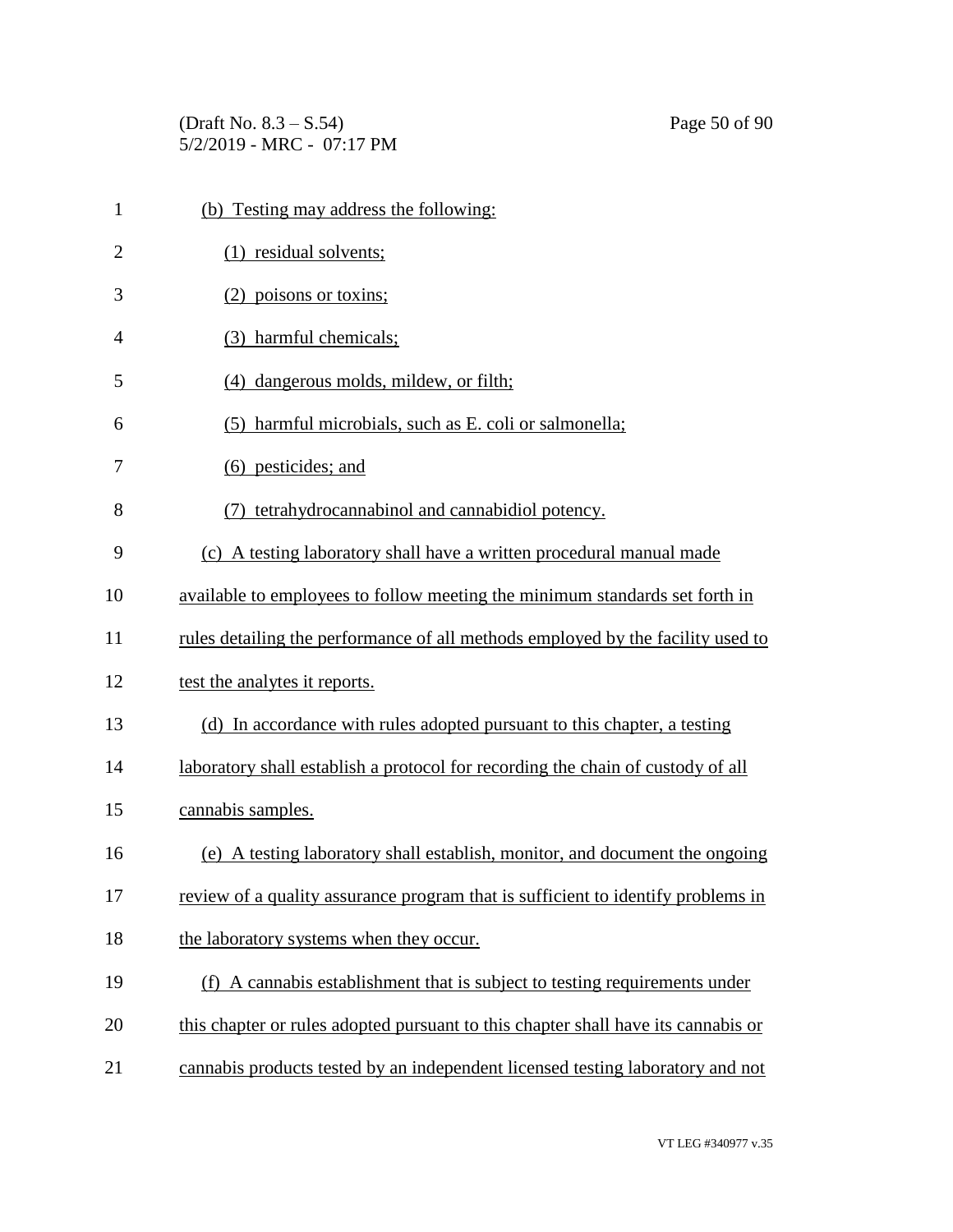(Draft No. 8.3 – S.54) Page 51 of 90 5/2/2019 - MRC - 07:17 PM

| $\mathbf{1}$   | a licensed testing laboratory owned or controlled by the license holder of the  |
|----------------|---------------------------------------------------------------------------------|
| $\mathbf{2}$   | cannabis establishment.                                                         |
| 3              | § 909. INTEGRATED LICENSE                                                       |
| $\overline{4}$ | (a) An integrated license shall allow the licensee to engage in the activities  |
| 5              | of a cultivator, wholesaler, product manufacturer, retailer, and testing        |
| 6              | laboratory as provided in sections 904–908 of this title.                       |
| 7              | (b) An integrated license is only available to an applicant and its affiliates  |
| 8              | that hold a dispensary registration pursuant 18 V.S.A. chapter 86 on July 1,    |
| 9              | 2020. There shall be nor more than five total integrated licenses, one for each |
| 10             | registered dispensary. Upon compliance with all application procedures and      |
| 11             | requirements, the Board shall issue an integrated license to the applicant. The |
| 12             | licensee shall have the right to renew the license in accordance with rules     |
| 13             | adopted by the Board.                                                           |
| 14             | § 910. FEES                                                                     |
| 15             | (a) The Board shall charge and collect license application fees, initial        |
| 16             | annual license fees, and annual license renewal fees for each type of cannabis  |
| 17             | establishment license under this chapter. Fees shall be due and payable at the  |
| 18             | time of license application, annual license, or renewal.                        |
| 19             | (b) Fees shall be deposited in the Cannabis Regulation Fund.                    |
| 20             | Sec. 8. IMPLEMENTATION OF LICENSING CANNABIS                                    |
| 21             | <b>ESTABLISHMENTS</b>                                                           |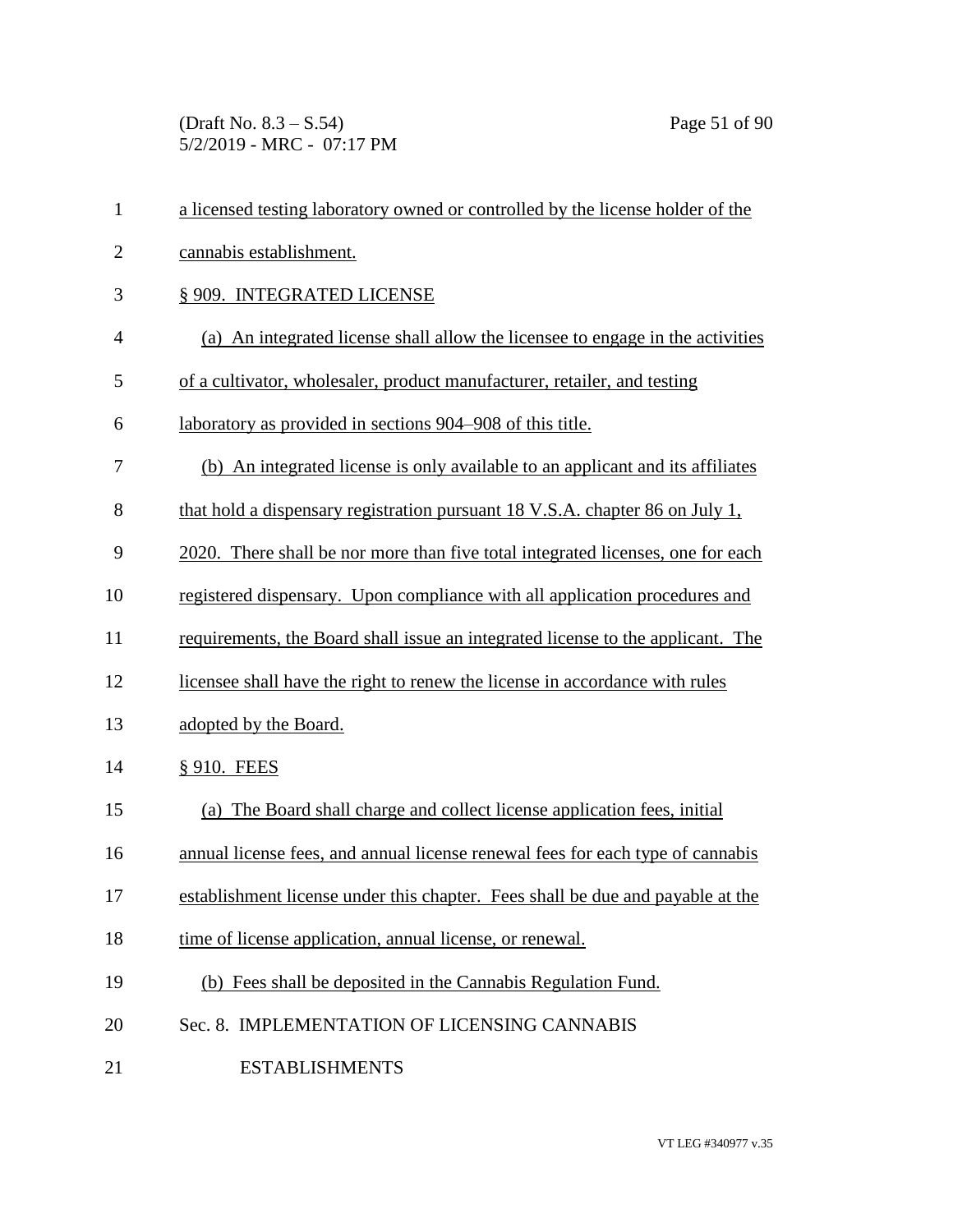(Draft No. 8.3 – S.54) Page 52 of 90 5/2/2019 - MRC - 07:17 PM

| $\mathbf{1}$   | $(a)(1)$ The cannabis plant, cannabis product, and useable cannabis               |
|----------------|-----------------------------------------------------------------------------------|
| $\overline{2}$ | possession limits for a registered dispensary set forth in 18 V.S.A. chapter 86   |
| 3              | shall no longer apply on and after September 1, 2020. A dispensary shall be       |
| $\overline{4}$ | permitted to cultivate cannabis and manufacture cannabis products for the         |
| 5              | purpose of transferring or selling them to an integrated licensee on or after     |
| 6              | January 15, 2021 and engaging in the activities permitted by 7 V.S.A. chapter     |
| 7              | <u>33.</u>                                                                        |
| 8              | (2) On or before January 15, 2021, the Board shall begin accepting                |
| 9              | applications for integrated licenses.                                             |
| 10             | (3) On or before February 15, 2021, the Board shall begin is suing                |
| 11             | integrated licenses to qualified applicants. An integrated licensee may begin     |
| 12             | selling cannabis and cannabis products transferred or purchased from a            |
| 13             | dispensary immediately.                                                           |
| 14             | $(b)(1)$ On or before January 15, 2021, the Board shall begin accepting           |
| 15             | applications for cultivator licenses. During this initial application period, the |
| 16             | Board shall give priority to applications for small cultivator licenses. The      |
| 17             | initial application period shall remain open for 30 days. The Board may           |
| 18             | reopen the application process for any period of time at its discretion.          |
| 19             | (2) On or before February 15, 2021, the Board shall begin issuing                 |
| 20             | cultivator licenses to qualified applicants. Upon licensing, cultivators shall be |
| 21             | permitted to sell cannabis to an integrated licensee and a dispensary licensed    |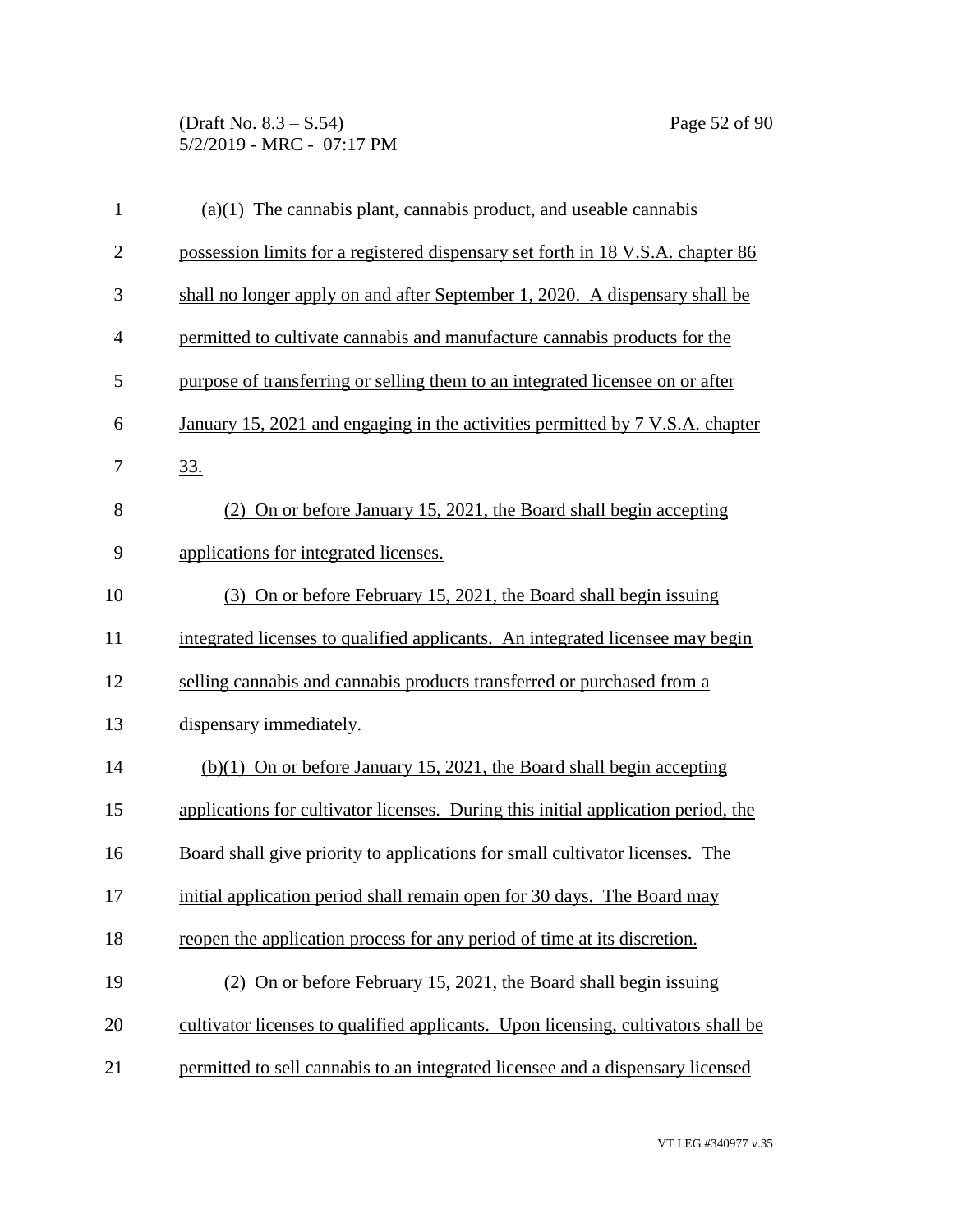(Draft No. 8.3 – S.54) Page 53 of 90 5/2/2019 - MRC - 07:17 PM

| $\mathbf{1}$   | pursuant to 18 V.S.A. chapter 86 prior to other types of cannabis establishment    |
|----------------|------------------------------------------------------------------------------------|
| $\mathbf{2}$   | licensees beginning operations.                                                    |
| 3              | $(c)(1)$ On or before February 15, 2021, the Board shall begin accepting           |
| $\overline{4}$ | applications for testing laboratory licenses. The initial application period shall |
| 5              | remain open for 30 days. The Board may reopen the application process for          |
| 6              | any period of time at its discretion.                                              |
| 7              | (2) On or before April 1, 2021, the Board shall begin issuing testing              |
| 8              | laboratory licenses to qualified applicants.                                       |
| 9              | $(d)(1)$ On or before April 1, 2021, the Board shall begin accepting               |
| 10             | applications for product manufacturer licenses and wholesaler licenses. The        |
| 11             | initial application period shall remain open for 30 days. The Board may            |
| 12             | reopen the application process for any period of time at its discretion.           |
| 13             | (2) On or before May 15, 2021, the Board shall begin issuing product               |
| 14             | manufacturer and wholesaler licenses to qualified applicants.                      |
| 15             | $(c)(1)$ On or before June 1, 2021, the Board shall begin accepting                |
| 16             | applications for retailer licenses. The initial application period shall remain    |
| 17             | open for 30 days. The Board may reopen the application process for any             |
| 18             | period of time at its discretion.                                                  |
| 19             | (2) On or before July 15, 2021, the Board shall begin issuing retailer             |
| 20             | licenses to qualified applicants and sales of cannabis and cannabis products by    |
| 21             | licensed retailers to the public shall be allowed immediately.                     |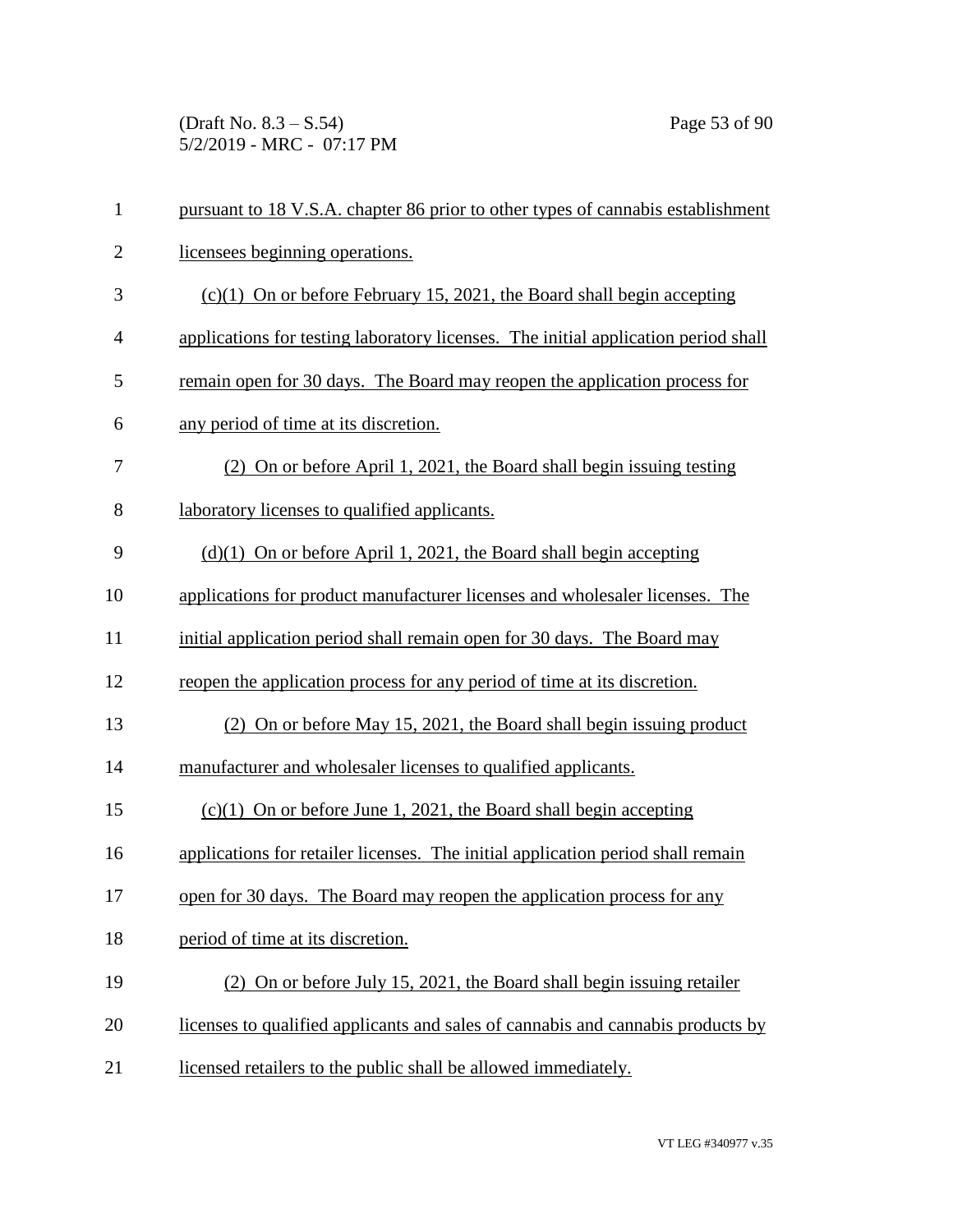(Draft No. 8.3 – S.54) Page 54 of 90 5/2/2019 - MRC - 07:17 PM

| $\mathbf{1}$ | *** Medical Cannabis Registry ***                                                  |
|--------------|------------------------------------------------------------------------------------|
| 2            | Sec. 9. [Deleted.]                                                                 |
| 3            | Sec. 10. [Deleted.]                                                                |
| 4            | Sec. 11. [Deleted.]                                                                |
| 5            | *** Medical Cannabis Dispensaries ***                                              |
| 6            | Sec. 12. [Deleted.]                                                                |
| 7            | Sec. 13. [Deleted.]                                                                |
| 8            | *** Creation of Excise and Local Option Tax ***                                    |
| 9            | Sec. 14. 32 V.S.A. chapter 207 is added to read:                                   |
| 10           | <b>CHAPTER 207. CANNABIS TAXES</b>                                                 |
| 11           | §7900. DEFINITIONS                                                                 |
| 12           | As used in this chapter:                                                           |
| 13           | (1) "Cannabis" has the same meaning as in $7 \text{ V.S.A. }$ \$ 831.              |
| 14           | (2) "Cannabis cultivator" has the same meaning as in 7 V.S.A. § 861.               |
| 15           | (3) "Cannabis product" has the same meaning as in 7 V.S.A. § 831.                  |
| 16           | "Cannabis product manufacturer" has the same meaning as in 7                       |
| 17           | <u>V.S.A. § 831.</u>                                                               |
| 18           | (5) "Cannabis retailer" has the same meaning as in $7 \text{ V.S.A. }$ \$861.      |
| 19           | (6) "Cannabis wholesaler" has the same meaning as in 7 V.S.A. § 861.               |
| 20           | "Integrated licensee" has the same meaning as in $7 \text{ V.S.A. }$ \$861.<br>(7) |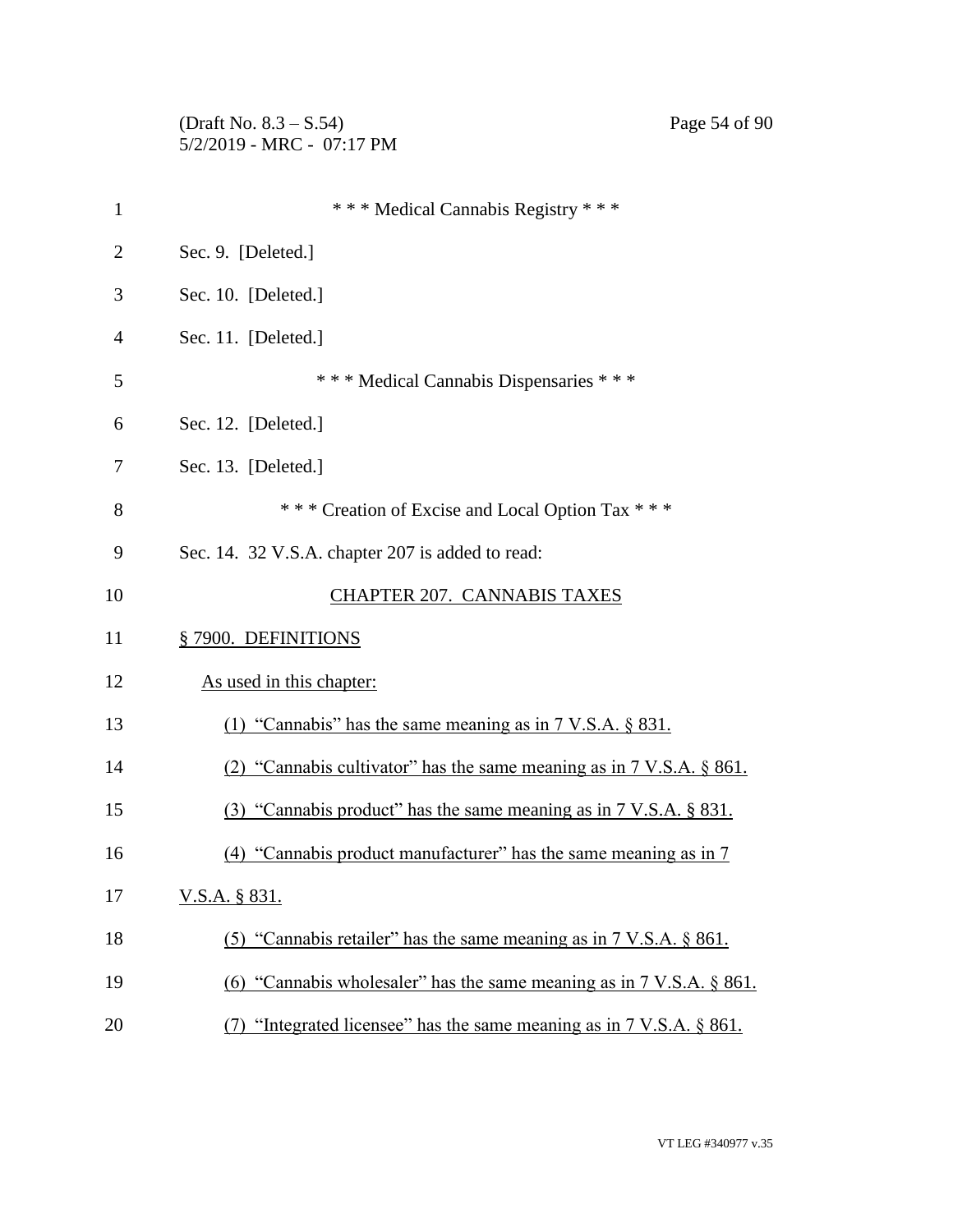(Draft No. 8.3 – S.54) Page 55 of 90 5/2/2019 - MRC - 07:17 PM

| $\mathbf{1}$   | (8) "Retail sale" or "sold at retail" means any sale, lease, or rental for          |
|----------------|-------------------------------------------------------------------------------------|
| $\overline{2}$ | any purpose other than for resale by a cannabis retailer or integrated licensee.    |
| 3              | (9) "Sales price" has the same meaning as in section 9701 of this title.            |
| $\overline{4}$ | §7901. CANNABIS EXCISE TAX                                                          |
| 5              | (a) There is imposed a cannabis excise tax equal to 16 percent of the sales         |
| 6              | price of each retail sale in this State of cannabis and cannabis products,          |
| 7              | including food or beverages.                                                        |
| 8              | (b) The tax imposed by this section shall be paid by the purchaser to the           |
| 9              | retailer or integrated licensee. Each retailer or integrated licensee shall collect |
| 10             | from the purchaser the full amount of the tax payable on each taxable sale.         |
| 11             | (c) The tax imposed by this section is separate from and in addition to the         |
| 12             | cannabis local option tax authorized under section 7902 of this title. The tax      |
| 13             | imposed by this section shall not be part of the sales price to which the           |
| 14             | cannabis local option tax applies. The cannabis excise tax shall be separately      |
| 15             | itemized from the cannabis local option tax on the receipt provided to the          |
| 16             | purchaser.                                                                          |
| 17             | (d) The following sales shall be exempt from the tax imposed under this             |
| 18             | section:                                                                            |
| 19             | (1) sales under any circumstances in which the State is without power to            |
| 20             | impose the tax;                                                                     |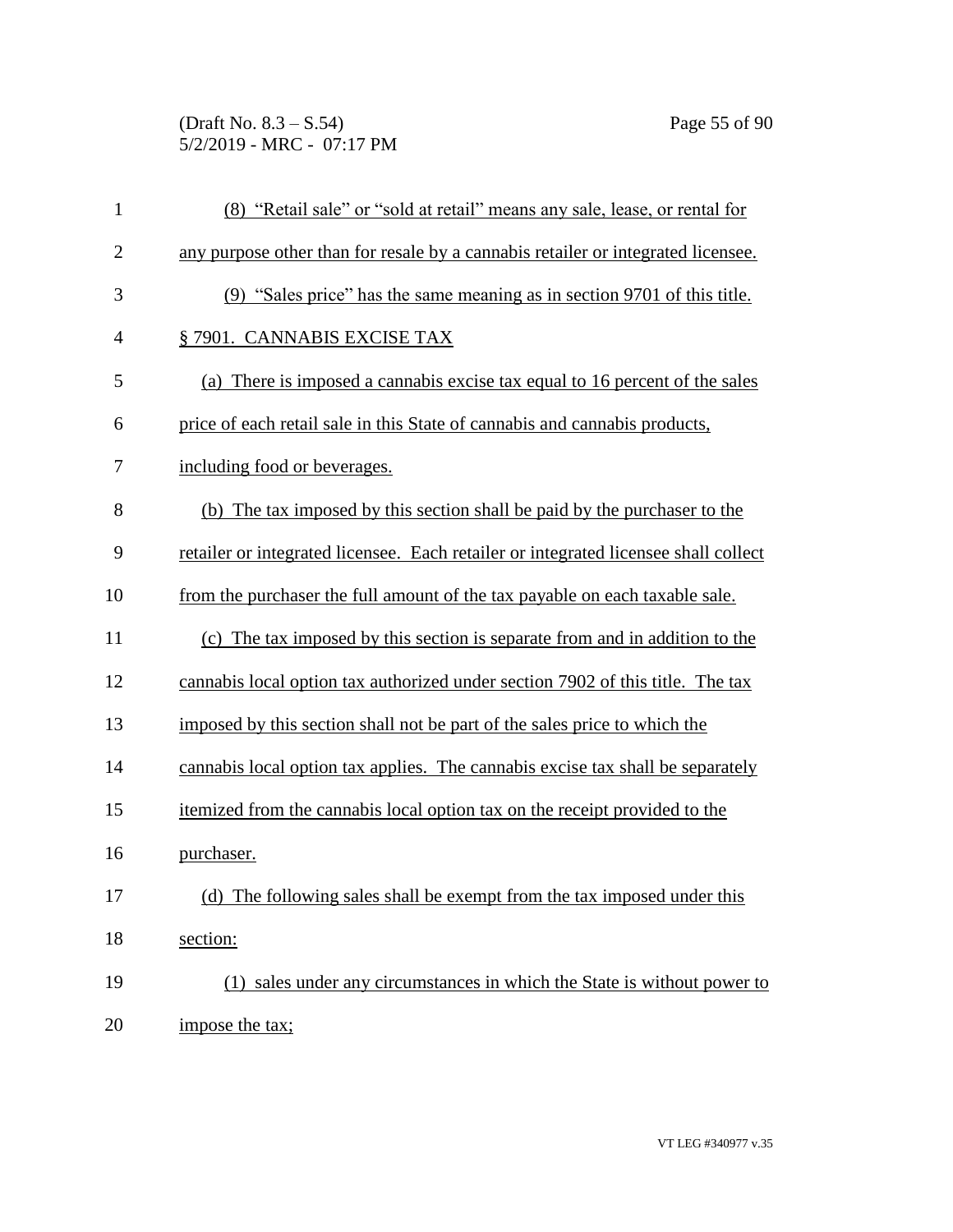(Draft No. 8.3 – S.54) Page 56 of 90 5/2/2019 - MRC - 07:17 PM

| $\mathbf{1}$   | (2) sales made by any dispensary as authorized under 18 V.S.A.                      |
|----------------|-------------------------------------------------------------------------------------|
| $\overline{2}$ | chapter 86, provided that the cannabis or cannabis product is sold only to          |
| 3              | registered qualifying patients directly or through their registered caregivers;     |
| $\overline{4}$ | and                                                                                 |
| 5              | (3) sales from a cannabis cultivator, cannabis product manufacturer,                |
| 6              | cannabis wholesaler, or integrated licensee to a cannabis product manufacturer,     |
| 7              | cannabis retailer, cannabis wholesaler, or integrated licensee.                     |
| 8              | § 7902. CANNABIS LOCAL OPTION TAX                                                   |
| 9              | (a) Notwithstanding 24 V.S.A. § 138, any municipality may collect a                 |
| 10             | cannabis local option tax of two percent of the sales price on each retail sale in  |
| 11             | the municipality of cannabis and cannabis products, including food and              |
| 12             | beverages.                                                                          |
| 13             | (b) The cannabis local option tax may be adopted by a municipality that:            |
| 14             | (1) does not currently prohibit the retail sale of cannabis and cannabis            |
| 15             | products within the municipality; and                                               |
| 16             | (2) provided notice of the imposition and the amount to the Department              |
| 17             | of Taxes at least 90 days prior to the first day of the tax quarter when the        |
| 18             | cannabis local option tax will be collected.                                        |
| 19             | (c) The tax imposed by this section shall be paid by the purchaser to the           |
| 20             | retailer or integrated licensee. Each retailer or integrated licensee shall collect |
| 21             | from the purchaser the full amount of the tax payable on each taxable sale.         |
|                |                                                                                     |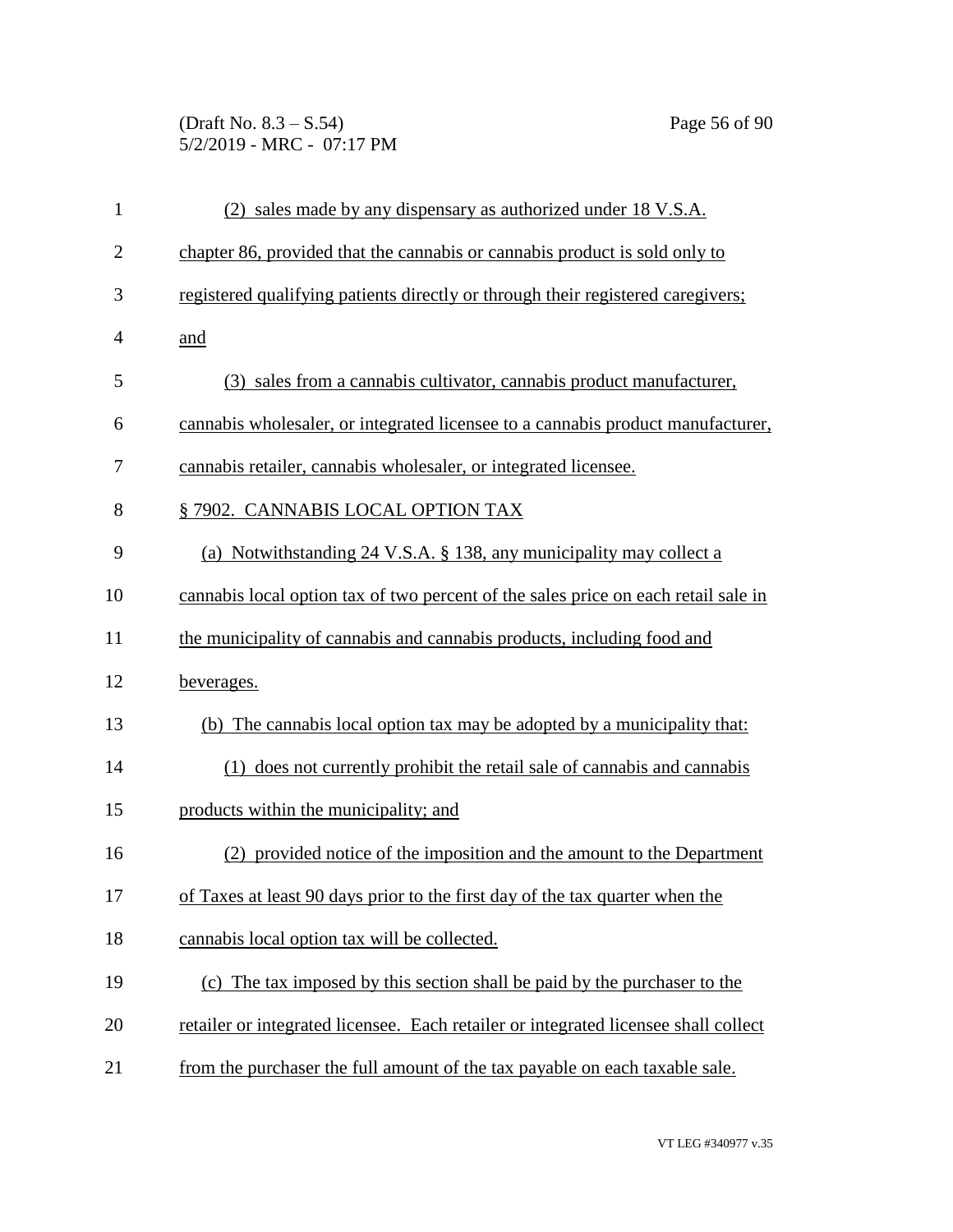(Draft No. 8.3 – S.54) Page 57 of 90 5/2/2019 - MRC - 07:17 PM

| $\mathbf{1}$   | (d) The tax imposed by this section is separate from and in addition to the        |
|----------------|------------------------------------------------------------------------------------|
| $\overline{2}$ | cannabis excise tax authorized under section 7901 of this title. The tax           |
| 3              | imposed by this section shall not be part of the sales price to which the          |
| $\overline{4}$ | cannabis excise tax applies. The cannabis local option tax shall be separately     |
| 5              | itemized from the cannabis excise tax on the receipt provided to the purchaser.    |
| 6              | (e) The following sales shall be exempt from the tax imposed under this            |
| 7              | section:                                                                           |
| 8              | (1) sales under any circumstances in which the State is without power to           |
| 9              | impose the tax;                                                                    |
| 10             | (2) sales made by any dispensary as authorized under 18 V.S.A. chapter             |
| 11             | 86, provided that the cannabis or cannabis product is sold only to registered      |
| 12             | qualifying patients directly or through their registered caregivers; and           |
| 13             | (3) sales from a cannabis cultivator, cannabis product manufacturer,               |
| 14             | cannabis wholesaler, or integrated licensee to a cannabis product manufacturer,    |
| 15             | cannabis retailer, cannabis wholesaler, or integrated licensee.                    |
| 16             | (f) Any tax imposed under the authority of this section shall be collected         |
| 17             | and administered by the Department of Taxes, in accordance with State law          |
| 18             | governing the cannabis excise and cannabis local option taxes imposed under        |
| 19             | chapter 207 of this title, and provided to the municipality in which they were     |
| 20             | collected on a quarterly basis after reduction for the costs of administration and |
| 21             | collection. A tax imposed under this section shall be collected using a            |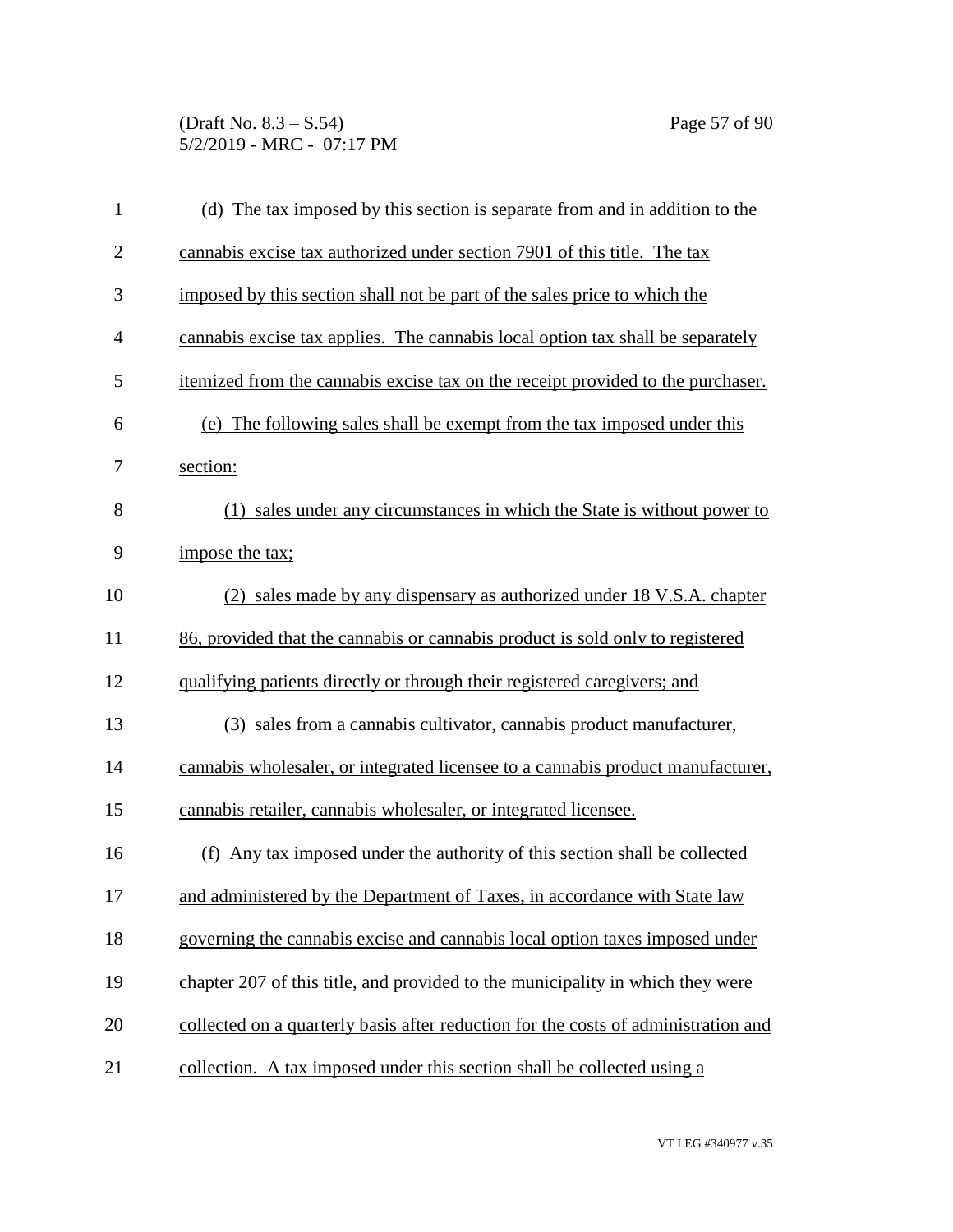(Draft No. 8.3 – S.54) Page 58 of 90 5/2/2019 - MRC - 07:17 PM

| $\mathbf{1}$   | destination basis for taxation. A per-return fee of \$5.96 shall be assessed to    |
|----------------|------------------------------------------------------------------------------------|
| $\overline{2}$ | compensate the Department for the costs of administration and collection,          |
| 3              | which shall be paid by the municipality. The fee shall be subject to the           |
| $\overline{4}$ | provisions of section 605 of this title.                                           |
| 5              | $(g)$ As used in this section, "municipality" means a city, town, or               |
| 6              | incorporated village.                                                              |
| 7              | (h) Nothing in this section shall affect the validity of any existing provision    |
| 8              | of law or municipal charter authorizing a municipality to impose a local option    |
| 9              | tax on anything not subject to the cannabis local option tax.                      |
| 10             | §7903. LIABILITY FOR TAXES                                                         |
| 11             | (a) Any tax collected in accordance with this chapter shall be deemed to be        |
| 12             | held by the retailer or integrated licensee in trust for the State of Vermont.     |
| 13             | Any tax collected under this chapter shall be accounted for separately so as       |
| 14             | clearly to indicate the amount of tax collected and that the same are the          |
| 15             | property of the State of Vermont.                                                  |
| 16             | (b) Every retailer or integrated licensee required to collect and remit tax        |
| 17             | under this chapter to the Commissioner shall be personally and individually        |
| 18             | liable for the amount of such tax together with such interest and penalty as has   |
| 19             | accrued under the provisions of section 3202 of this title. If the retailer or     |
| 20             | integrated licensee is a corporation or other entity, the personal liability shall |
| 21             | extend to any officer or agent of the corporation or entity who as an officer or   |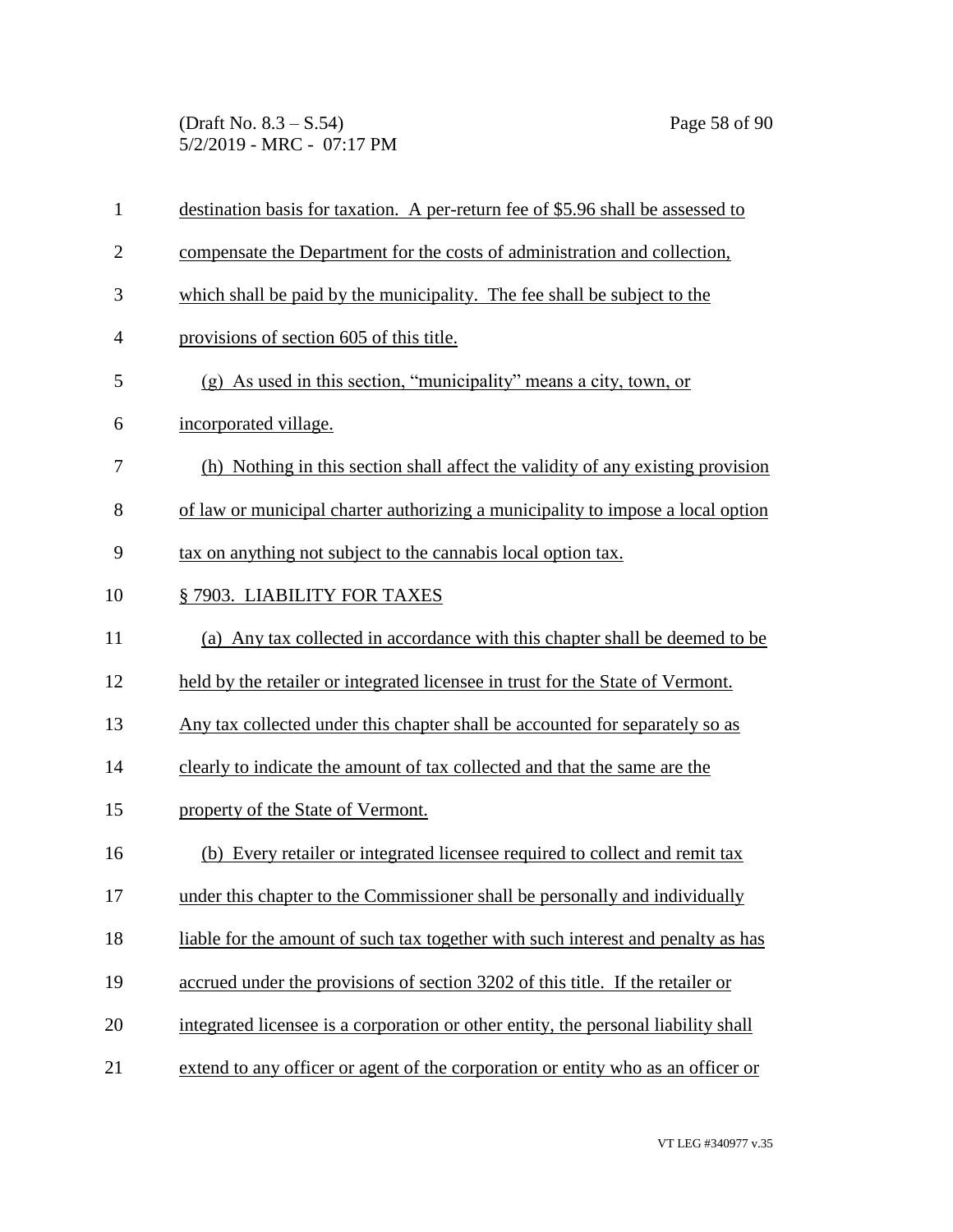(Draft No. 8.3 – S.54) Page 59 of 90 5/2/2019 - MRC - 07:17 PM

| $\mathbf{1}$   | agent of the same has the authority to collect and remit tax to the                |
|----------------|------------------------------------------------------------------------------------|
| $\overline{2}$ | Commissioner of Taxes as required in this chapter.                                 |
| 3              | (c) A retailer or integrated licensee shall have the same rights in collecting     |
| $\overline{4}$ | tax from his or her purchaser or regarding nonpayment of tax by the purchaser      |
| 5              | as if the tax or taxes were a part of the purchase price of cannabis or cannabis   |
| 6              | products and payable at the same time; provided, however, if the retailer or       |
| 7              | integrated licensee required to collect tax has failed to remit any portion of the |
| 8              | tax or taxes to the Commissioner of Taxes, the Commissioner of Taxes shall be      |
| 9              | notified of any action or proceeding brought by the retailer or integrated         |
| 10             | licensee to collect tax and shall have the right to intervene in such action or    |
| 11             | proceeding.                                                                        |
| 12             | (d) A retailer or integrated licensee required to collect tax may also refund      |
| 13             | or credit to the purchaser any tax erroneously, illegally, or unconstitutionally   |
| 14             | collected. No cause of action that may exist under State law shall accrue          |
| 15             | against the retailer or integrated licensee for tax collected unless the purchaser |
| 16             | has provided written notice to a retailer or integrated licensee and the retailer  |
| 17             | or integrated licensee has had 60 days to respond.                                 |
| 18             | § 7904. RETURNS; RECORDS                                                           |
| 19             | (a) Any retailer or integrated licensee required to collect tax imposed by         |
| 20             | this chapter shall, on or before the 25th day of every month, return to the        |
| 21             | Department of Taxes, under oath of a person with legal authority to bind the       |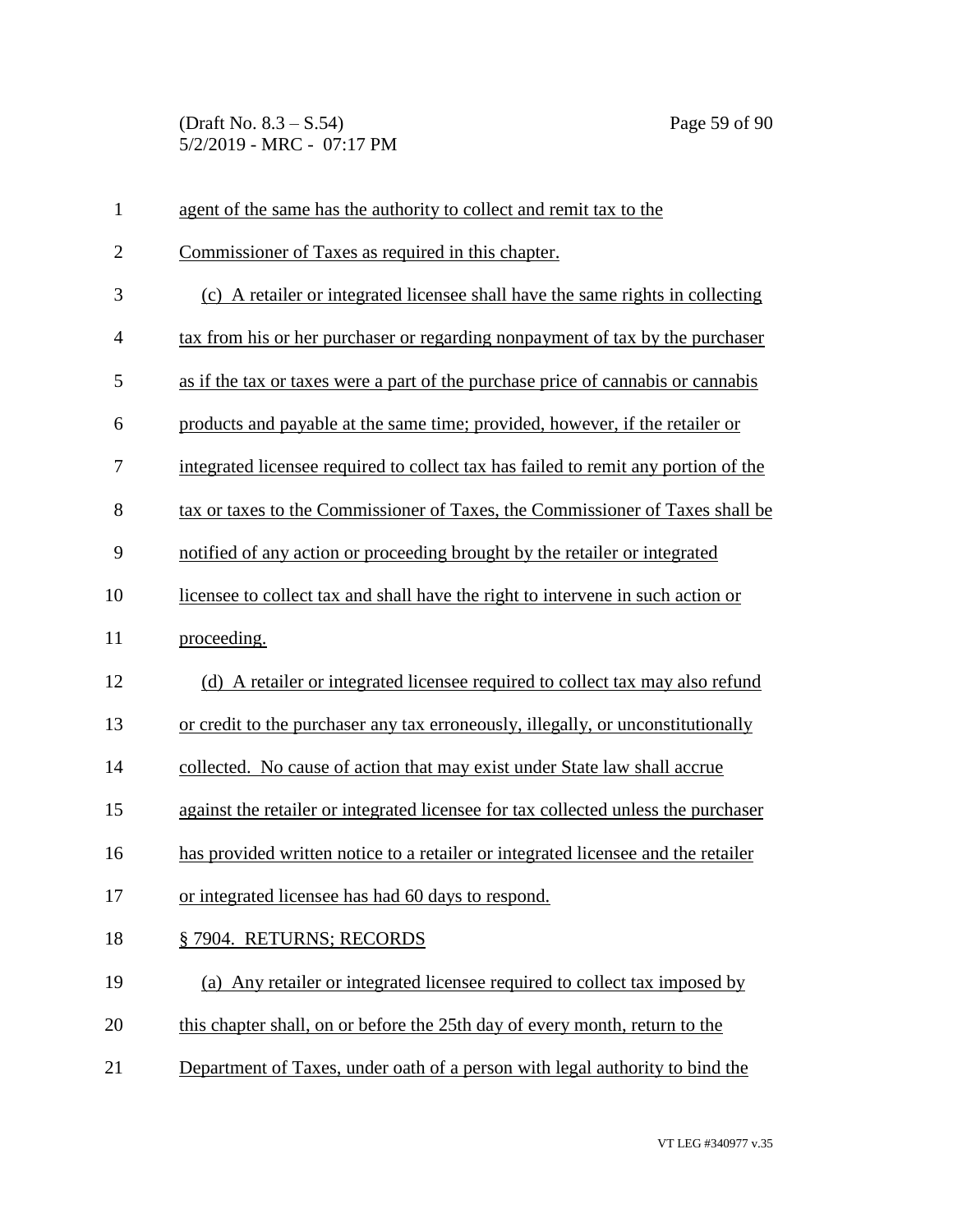(Draft No.  $8.3 - S.54$ ) Page 60 of 90 5/2/2019 - MRC - 07:17 PM

| $\mathbf{1}$   | retailer or integrated licensee, a statement containing its name and place of   |
|----------------|---------------------------------------------------------------------------------|
| $\overline{2}$ | business, the total amount of sales subject to the cannabis excise tax and      |
| 3              | cannabis local option tax, if applicable, made in the preceding month, and any  |
| $\overline{4}$ | information required by the Department of Taxes, along with the total tax due.  |
| 5              | The Commissioner of Taxes may require that returns be submitted                 |
| 6              | electronically and may prohibit the remittance in cash of taxes collected.      |
| 7              | (b) Every retailer and integrated licensee shall maintain, for not less than    |
| 8              | three years, accurate records showing all transactions subject to tax liability |
| 9              | under this chapter. The records are subject to inspection by the Department of  |
| 10             | Taxes at all reasonable times during normal business hours.                     |
| 11             | §7905. BUNDLED TRANSACTIONS                                                     |
| 12             | (a) Except as provided in subsection (b) of this section, a retail sale of a    |
| 13             | bundled transaction that includes cannabis or a cannabis product is subject to  |
| 14             | the cannabis excise tax and cannabis local option tax, where applicable,        |
| 15             | imposed by this chapter on the entire selling price of the bundled transaction. |
| 16             | If there is a conflict with the bundling transaction provisions applicable to   |
| 17             | another tax type, this section shall apply.                                     |
| 18             | (b) If the selling price is attributable to products that are taxable and       |
| 19             | products that are not taxable under this chapter, the portion of the price      |
| 20             | attributable to the products that are nontaxable are subject to the tax imposed |
| 21             | by this chapter unless the retailer or integrated licensee can identify by      |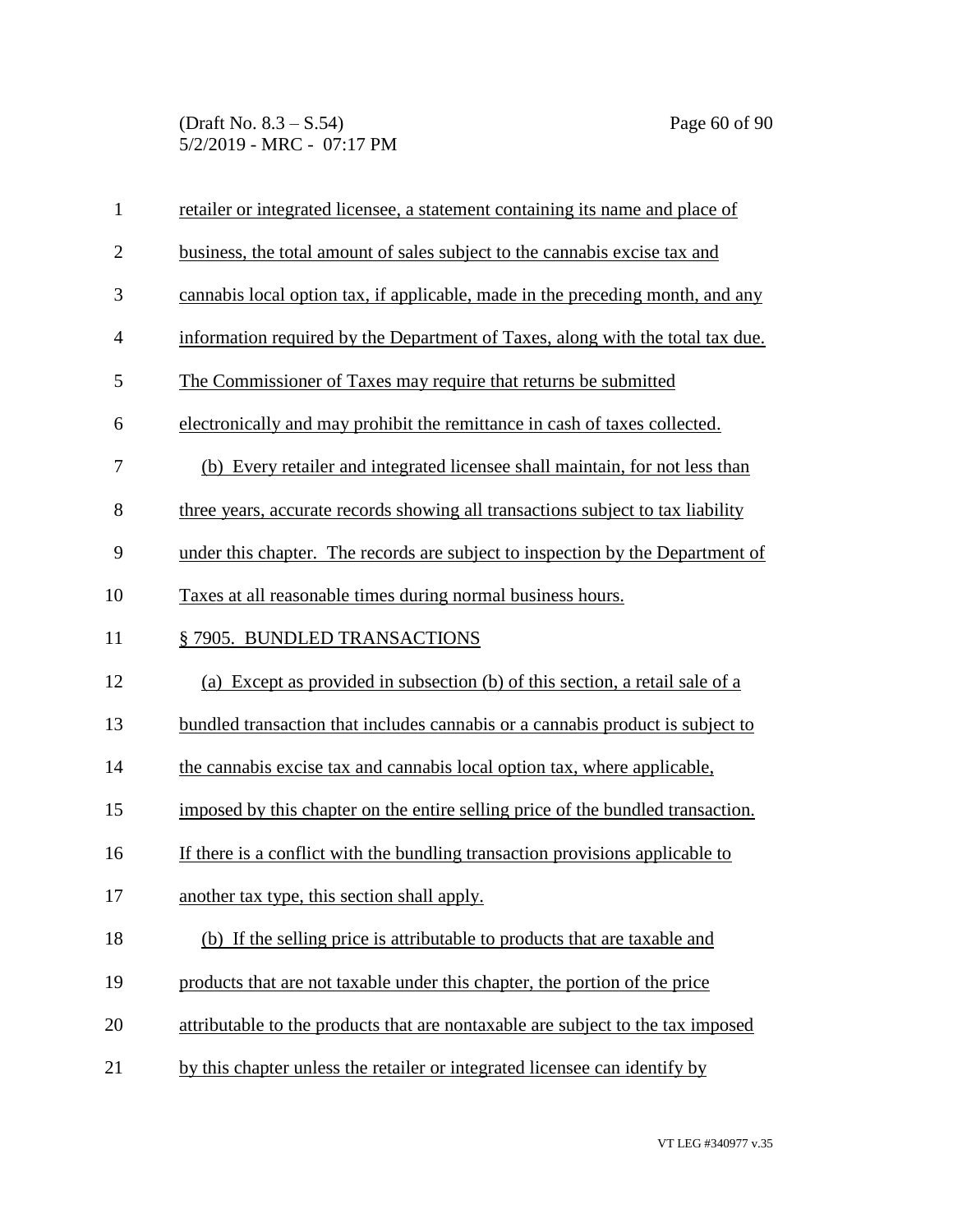(Draft No. 8.3 – S.54) Page 61 of 90 5/2/2019 - MRC - 07:17 PM

| $\mathbf{1}$   | reasonable and verifiable standards the portion that is not subject to tax from |
|----------------|---------------------------------------------------------------------------------|
| $\overline{2}$ | its books and records that are kept in the regular course of business, and any  |
| 3              | discounts applied to the bundle must be attributed to the products that are     |
| $\overline{4}$ | nontaxable under this chapter.                                                  |
| 5              | (c) As used in this section, "bundled transaction" means:                       |
| 6              | (1) the retail sale of two or more products where the products are              |
| 7              | otherwise distinct and identifiable, are sold for one nonitemized price, and at |
| 8              | least one of the products is or contains cannabis; or                           |
| 9              | (2) cannabis or a cannabis product that is provided free of charge with         |
| 10             | the required purchase of another product.                                       |
| 11             | § 7906. LICENSE                                                                 |
| 12             | (a) Any retailer or integrated licensee required to collect tax imposed by      |
| 13             | this chapter must apply for and receive a cannabis retail tax license from the  |
| 14             | Commissioner for each place of business within the State where he or she sells  |
| 15             | cannabis or cannabis products prior to commencing business. The                 |
| 16             | Commissioner shall issue without charge a license, or licenses, empowering      |
| 17             | the retailer or integrated licensee to collect the cannabis excise tax and      |
| 18             | cannabis local option tax, where applicable, provided that a retailer or        |
| 19             | integrated licensee's application is properly submitted and the retailer or     |
| 20             | integrated licensee is otherwise in compliance with applicable laws, rules, and |
| 21             | provisions.                                                                     |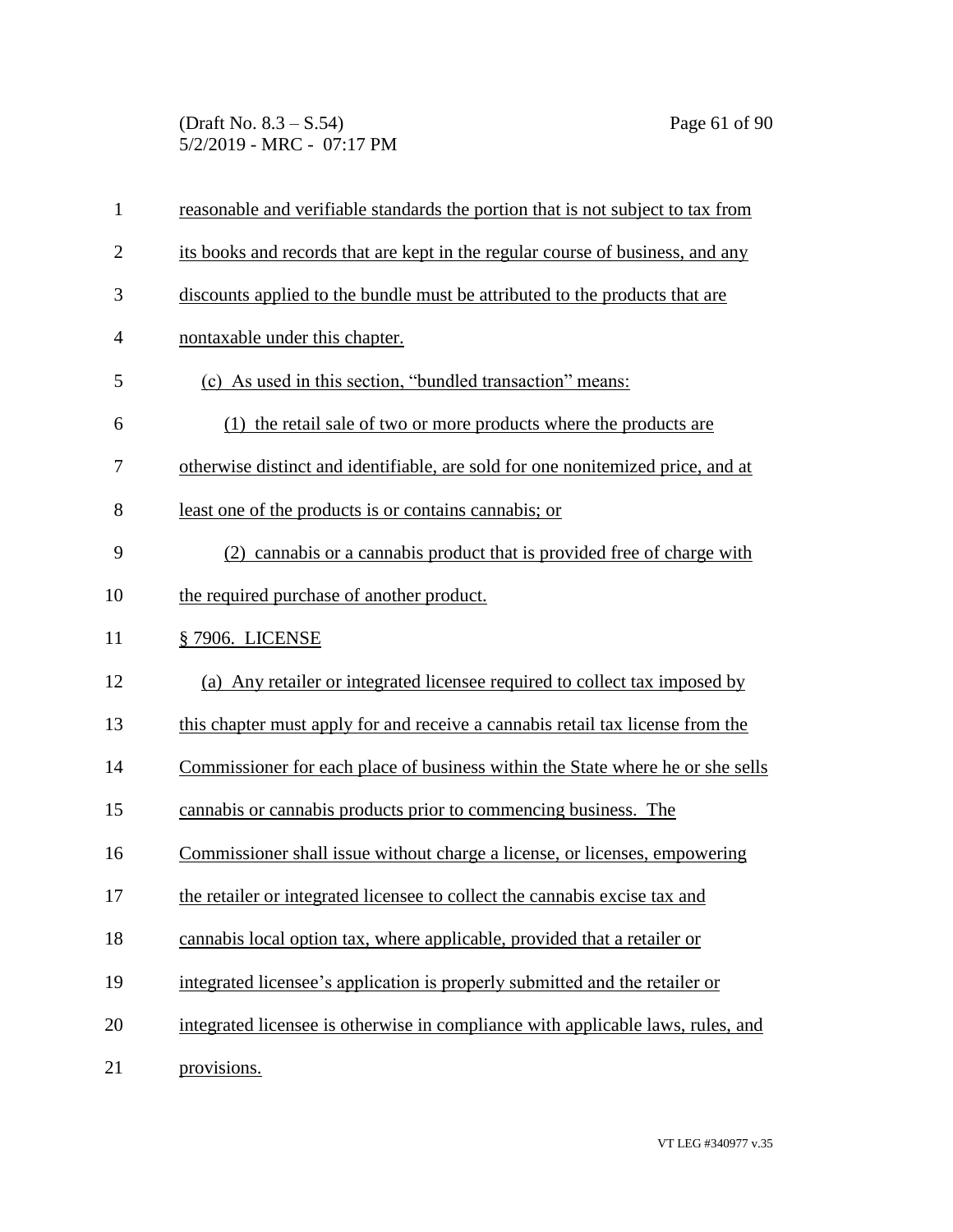(Draft No. 8.3 – S.54) Page 62 of 90 5/2/2019 - MRC - 07:17 PM

| $\mathbf{1}$   | (b) Each cannabis retail tax license shall state the place of business to        |
|----------------|----------------------------------------------------------------------------------|
| $\overline{2}$ | which it is applicable and be prominently displayed in the place of business.    |
| 3              | The licenses shall be nonassignable and nontransferable and shall be             |
| $\overline{4}$ | surrendered to the Commissioner immediately upon the registrant ceasing to       |
| 5              | do business in the place named. A cannabis retail tax license shall be separate  |
| 6              | and in addition to any licenses required by sections 9271 (meals and rooms       |
| 7              | tax) and 9707 (sales and use tax) of this title.                                 |
| 8              | (c) The Cannabis Control Board may require the Commissioner of Taxes to          |
| 9              | suspend or revoke the tax licenses issued under this section for any retailer or |
| 10             | integrated licensee that fails to comply with 7 V.S.A. chapter 33 or any rules   |
| 11             | adopted by the Board.                                                            |
| 12             | §7907. ADMINISTRATION OF CANNABIS TAXES                                          |
| 13             | (a) The Commissioner of Taxes shall administer and enforce this chapter          |
| 14             | and the tax. The Commissioner may adopt rules pursuant to 3 V.S.A. chapter       |
| 15             | 25 to carry out such administration and enforcement.                             |
| 16             | (b) To the extent not inconsistent with this chapter, the provisions for the     |
| 17             | assessment, collection, enforcement, and appeals of the sales and use tax in     |
| 18             | chapter 233 of this title shall apply to the taxes imposed by this chapter.      |
| 19             | §7908. STATUTORY PURPOSES                                                        |
| 20             | (a) The statutory purpose of the exemptions for cannabis and cannabis            |
| 21             | products sold by any dispensary as authorized under 18 V.S.A. chapter 86 in      |
|                |                                                                                  |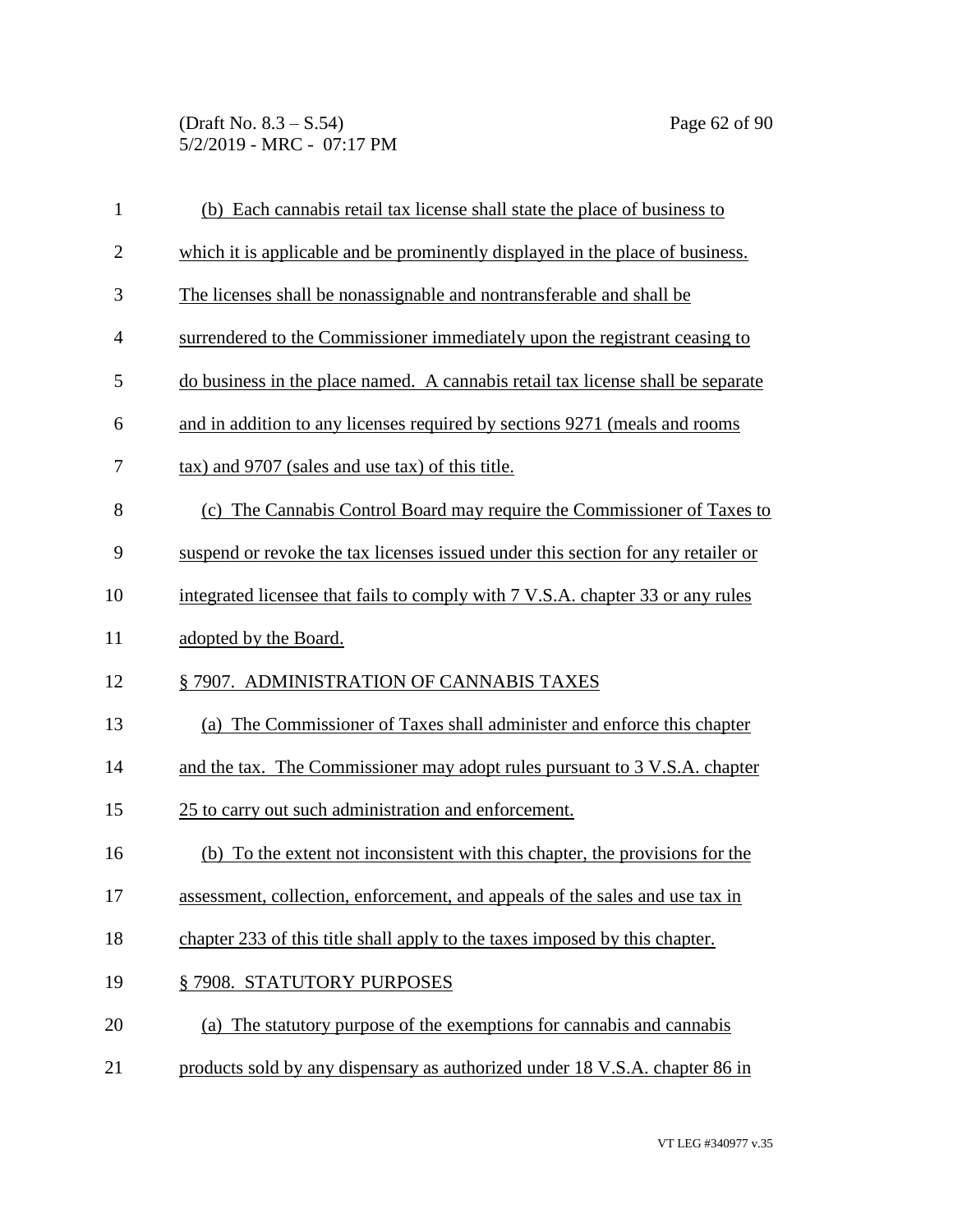(Draft No. 8.3 – S.54) Page 63 of 90 5/2/2019 - MRC - 07:17 PM

| $\mathbf{1}$   | subdivisions $7901(d)(2)$ and $7902(e)(2)$ of this title is to lower the cost of  |
|----------------|-----------------------------------------------------------------------------------|
| $\overline{2}$ | medical products in order to support the health and welfare of Vermont            |
| 3              | residents.                                                                        |
| $\overline{4}$ | (b) The statutory purpose of the exemption for nonretail sales in $7901(d)(3)$    |
| 5              | and $7902(e)(3)$ of this title is to avoid taxation when purchased cannabis or    |
| 6              | cannabis product is intended to be incorporated into a new cannabis product.      |
| $\tau$         | § 7909. ADDITIONAL TAXES DO NOT APPLY                                             |
| 8              | The cannabis excise tax and cannabis local option tax are the only taxes that     |
| 9              | apply to a retail sale of cannabis or cannabis product in this State.             |
| 10             | Sec. 14a. 32 V.S.A. § 3102(d)(3) is amended to read:                              |
| 11             | (3) to any person who inquires, provided that the information is limited to       |
| 12             | whether a person is registered to collect Vermont income withholding, sales       |
| 13             | and use, or meals and rooms, or cannabis excise tax; whether a person is in       |
| 14             | good standing with respect to the payment of these taxes; whether a person is     |
| 15             | authorized to buy or sell property free of tax; or whether a person holds a valid |
| 16             | license under chapter 205 or 239 of this title or 10 V.S.A. § 1942;               |
| 17             | *** Sales Tax Exemption ***                                                       |
| 18             | Sec. 15. 32 V.S.A. § 9701(31) is amended to read:                                 |
| 19             | (31) "Food and food ingredients" means substances, whether in liquid,             |
| 20             | concentrated, solid, frozen, dried, or dehydrated form, that are sold for         |
| 21             | ingestion or chewing by humans and are consumed for their taste or nutritional    |
|                |                                                                                   |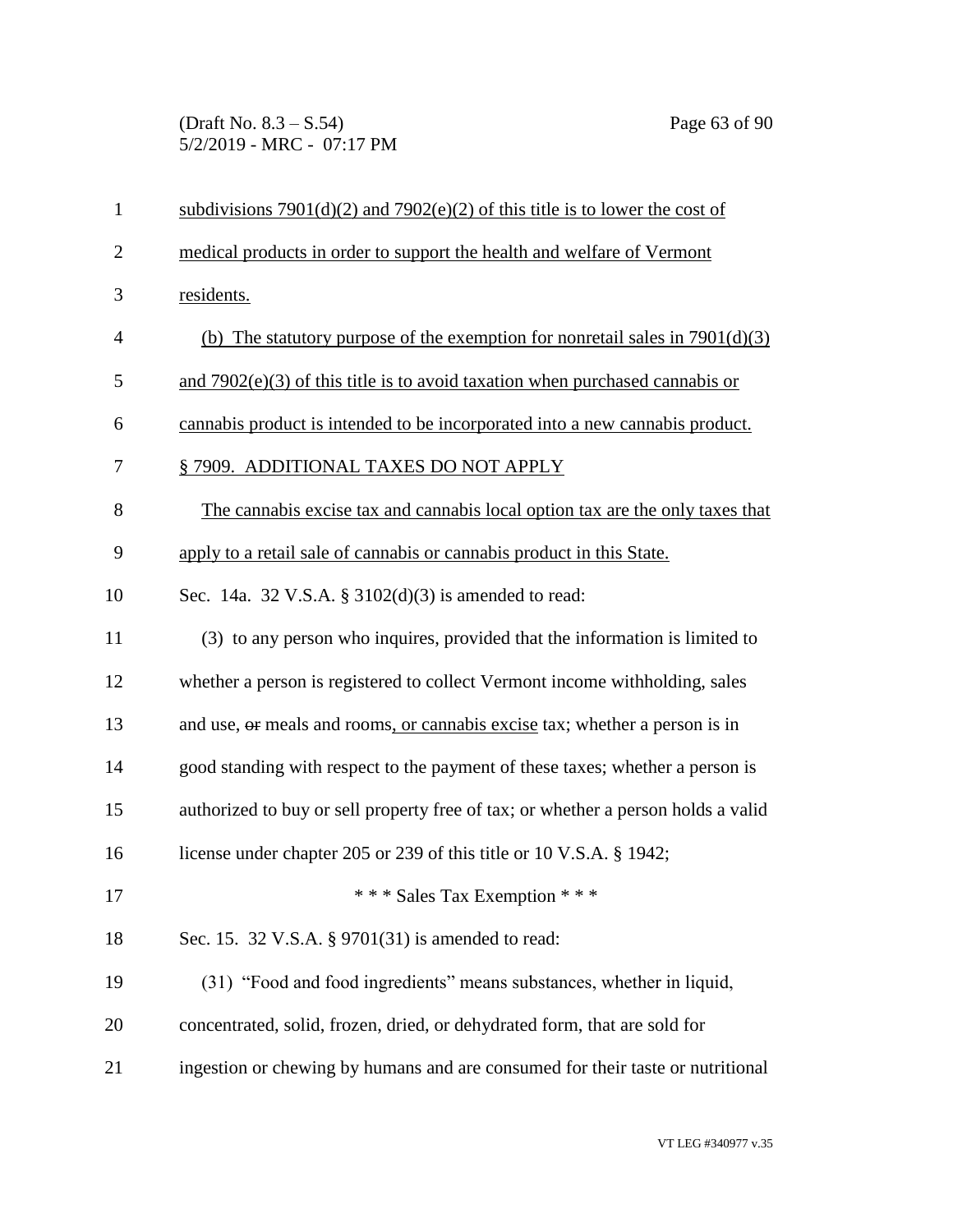## (Draft No. 8.3 – S.54) Page 64 of 90 5/2/2019 - MRC - 07:17 PM

| $\mathbf{1}$   | value. "Food and food ingredients" does not include alcoholic beverages,             |
|----------------|--------------------------------------------------------------------------------------|
| $\overline{2}$ | tobacco, cannabis and cannabis products as defined under 7 V.S.A. § 831, or          |
| 3              | soft drinks.                                                                         |
| 4              | Sec. 16. 32 V.S.A. § 9741(53) is added to read:                                      |
| 5              | (53) Cannabis and cannabis products as defined under 7 V.S.A. § 831.                 |
| 6              | *** Tax Expenditure ***                                                              |
| 7              | Sec. 17. 32 V.S.A. § 9706(mm) is added to read:                                      |
| 8              | (mm) The statutory purpose of the exemption for cannabis and cannabis                |
| 9              | products as defined under 7 V.S.A. § 831 in subdivision 9741(53) of this title       |
| 10             | is to lower the cost of medical products sold by any dispensary as authorized        |
| 11             | under 18 V.S.A. chapter 86 in order to support the health and welfare of             |
| 12             | Vermont residents and avoid having both the sales tax and the cannabis excise        |
| 13             | and cannabis local option taxes apply to cannabis and cannabis products that         |
| 14             | are not sold as a medical product.                                                   |
| 15             | *** Meals and Rooms Tax ***                                                          |
| 16             | Sec. 17a. 32 V.S.A. § 9202(10) is amended to read:                                   |
| 17             | (10) "Taxable meal" means:                                                           |
| 18             | * * *                                                                                |
| 19             | (D) "Taxable meal" shall not include:                                                |
| 20             | (i) Food or beverage, other than that taxable under subdivision                      |
| 21             | $(10)(C)$ of this section, that is a grocery-type item furnished for take-out: whole |
|                |                                                                                      |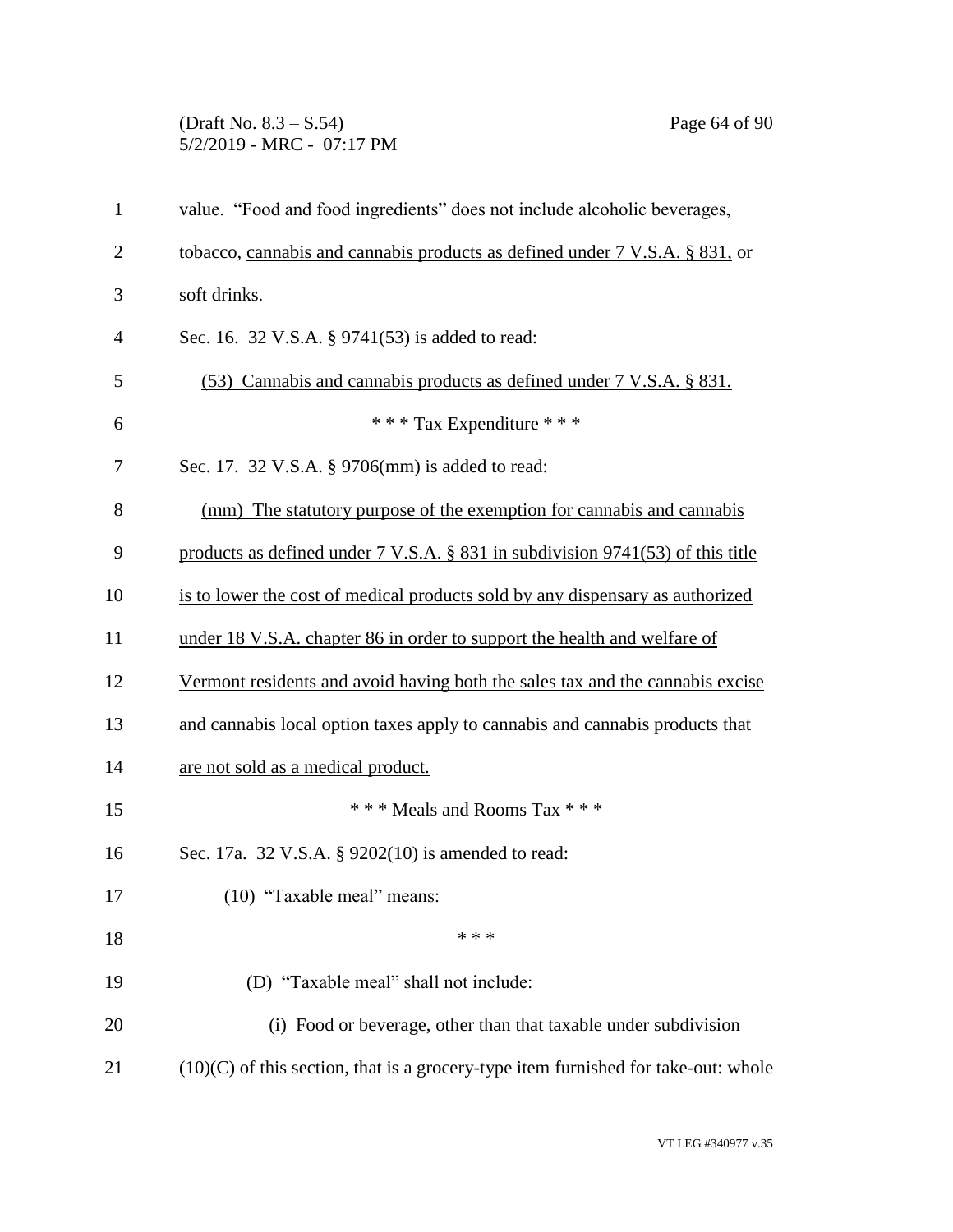## (Draft No. 8.3 – S.54) Page 65 of 90 5/2/2019 - MRC - 07:17 PM

| $\mathbf{1}$   | pies or cakes, loaves of bread; single-serving bakery items sold in quantities of       |
|----------------|-----------------------------------------------------------------------------------------|
| $\overline{2}$ | three or more; delicatessen and nonprepackaged candy sales by weight or                 |
| 3              | measure, except party platters; whole uncooked pizzas; pint or larger closed            |
| $\overline{4}$ | containers of ice cream or frozen confection; eight ounce or larger containers          |
| 5              | of salad dressings or sauces; maple syrup; quart or larger containers of cider or       |
| 6              | milk.                                                                                   |
| 7              | * * *                                                                                   |
| 8              | (iii) Cannabis or cannabis products as defined under 7 V.S.A.                           |
| 9              | \$831.                                                                                  |
| 10             | Sec. 17b. 32 V.S.A. § 9201(n) is added to read:                                         |
| 11             | (n) The statutory purpose for the exemption for cannabis and cannabis                   |
| 12             | products as defined under $7 \text{ V.S.A.}$ § 831 in subdivision $9202(10)(D)(iii)$ of |
| 13             | this title is to avoid having both the meals and rooms tax and the cannabis             |
| 14             | excise tax apply to edible cannabis products.                                           |
| 15             | *** Income Tax Deduction ***                                                            |
| 16             | Sec. 18. 32 V.S.A. § 5811 is amended to read:                                           |
| 17             | § 5811. DEFINITIONS                                                                     |
| 18             | The following definitions shall apply throughout this chapter unless the                |
| 19             | context requires otherwise:                                                             |
| 20             | * * *                                                                                   |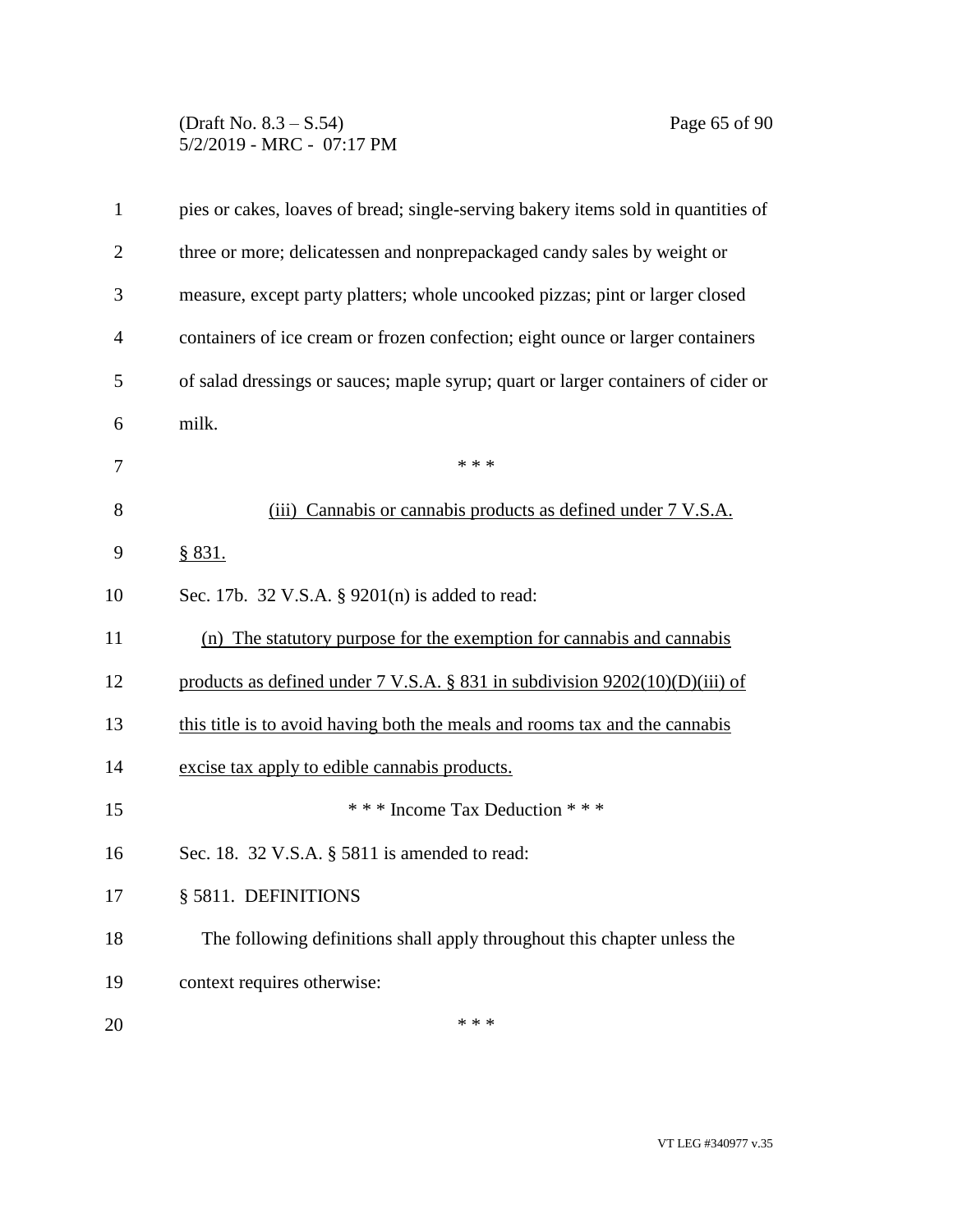# (Draft No. 8.3 – S.54) Page 66 of 90 5/2/2019 - MRC - 07:17 PM

| $\mathbf{1}$   | (18) "Vermont net income" means, for any taxable year and for any                 |
|----------------|-----------------------------------------------------------------------------------|
| $\overline{2}$ | corporate taxpayer:                                                               |
| 3              | (A) the taxable income of the taxpayer for that taxable year under the            |
| 4              | laws of the United States, without regard to 26 U.S.C. § 168(k) of the Internal   |
| 5              | Revenue Code, and excluding income which under the laws of the United             |
| 6              | States is exempt from taxation by the states:                                     |
| 7              | * * *                                                                             |
| 8              | (ii) decreased by:                                                                |
| 9              | (I) the "gross-up of dividends" required by the federal Internal                  |
| 10             | Revenue Code to be taken into taxable income in connection with the               |
| 11             | taxpayer's election of the foreign tax credit; and                                |
| 12             | (II) the amount of income which results from the required                         |
| 13             | reduction in salaries and wages expense for corporations claiming the Targeted    |
| 14             | Job or WIN credits; and                                                           |
| 15             | (III) any federal deduction that the taxpayer would have been                     |
| 16             | allowed for the cultivation, testing, processing, or sale of cannabis or cannabis |
| 17             | products as authorized under 7 V.S.A. chapter 33 or 18 V.S.A. chapter 86, but     |
| 18             | <u>for 26 U.S.C. § 280E.</u>                                                      |
| 19             | * * *                                                                             |
| 20             | (21) "Taxable income" means, in the case of an individual, federal adjusted       |
| 21             | gross income determined without regard to 26 U.S.C. § 168(k) and:                 |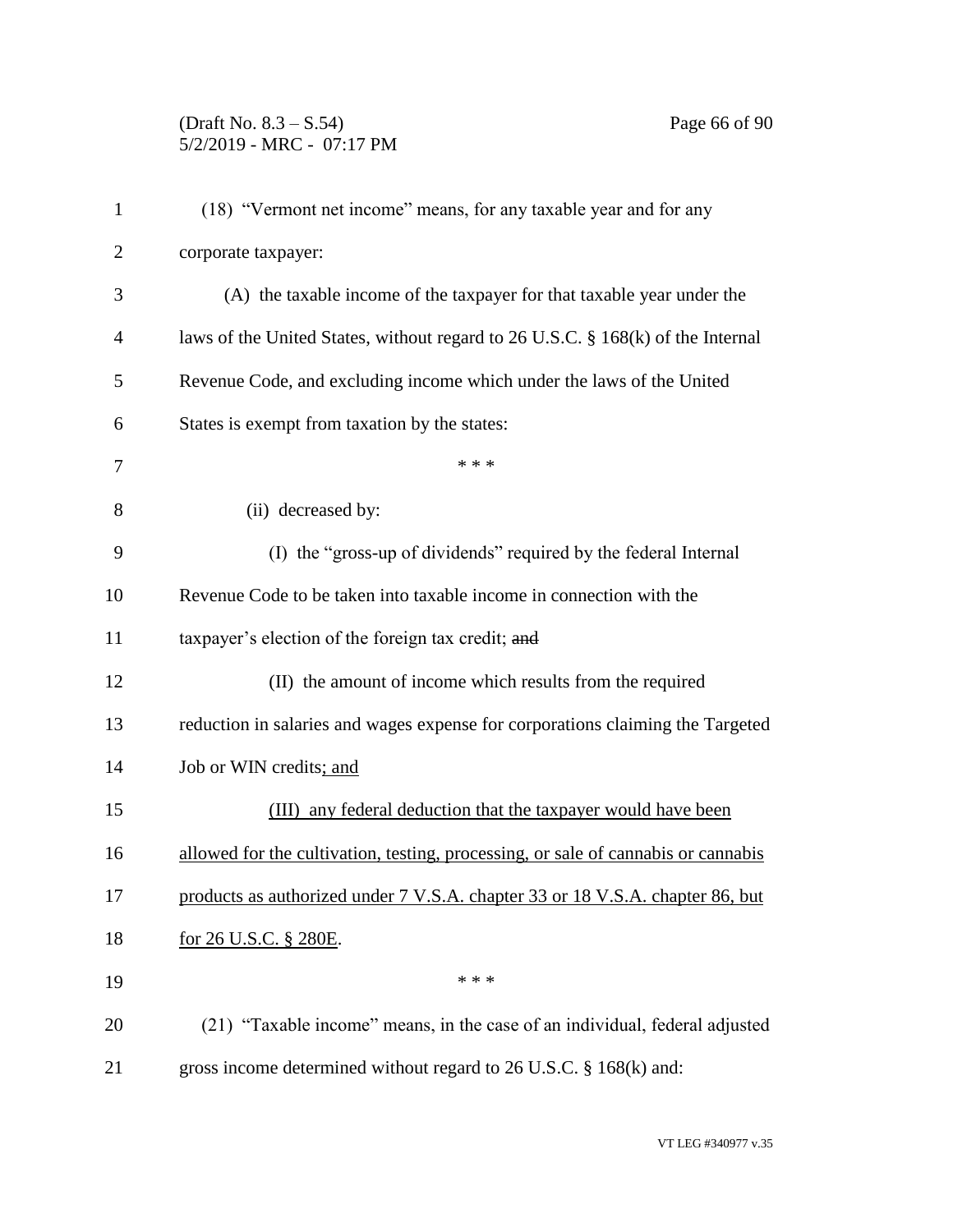# (Draft No. 8.3 – S.54) Page 67 of 90 5/2/2019 - MRC - 07:17 PM

| $\mathbf{1}$   | * * *                                                                               |
|----------------|-------------------------------------------------------------------------------------|
| $\overline{c}$ | (C) Decreased by the following exemptions and deductions:                           |
| 3              | * * *                                                                               |
| 4              | (iii) an additional deduction of \$1,000.00 for each federal deduction              |
| 5              | under 26 U.S.C. § 63(f) that the taxpayer qualified for and received; and           |
| 6              | (iv) the dollar amounts of the personal exemption allowed under                     |
| 7              | subdivision (i) of this subdivision $(21)(C)$ , the standard deduction allowed      |
| 8              | under subdivision (ii) of this subdivision $(21)(C)$ , and the additional deduction |
| 9              | allowed under subdivision (iii) of this subdivision $(21)(C)$ shall be adjusted     |
| 10             | annually for inflation by the Commissioner of Taxes beginning with taxable          |
| 11             | year 2018 by using the Consumer Price Index and the same methodology as             |
| 12             | used for adjustments under 26 U.S.C. $\S$ 1(f)(3); provided, however, that as       |
| 13             | used in this subdivision, "consumer price index" means the last Consumer            |
| 14             | Price Index for All Urban Consumers published by the U.S. Department of             |
| 15             | Labor; and                                                                          |
| 16             | (v) any federal deduction that the taxpayer would have been allowed                 |
| 17             | for the cultivation, testing, processing, or sale of cannabis or cannabis products  |
| 18             | as authorized under 7 V.S.A. chapter 33 or 18 V.S.A. chapter 86, but for            |
| 19             | 26 U.S.C. § 280E.                                                                   |
| 20             | * * *                                                                               |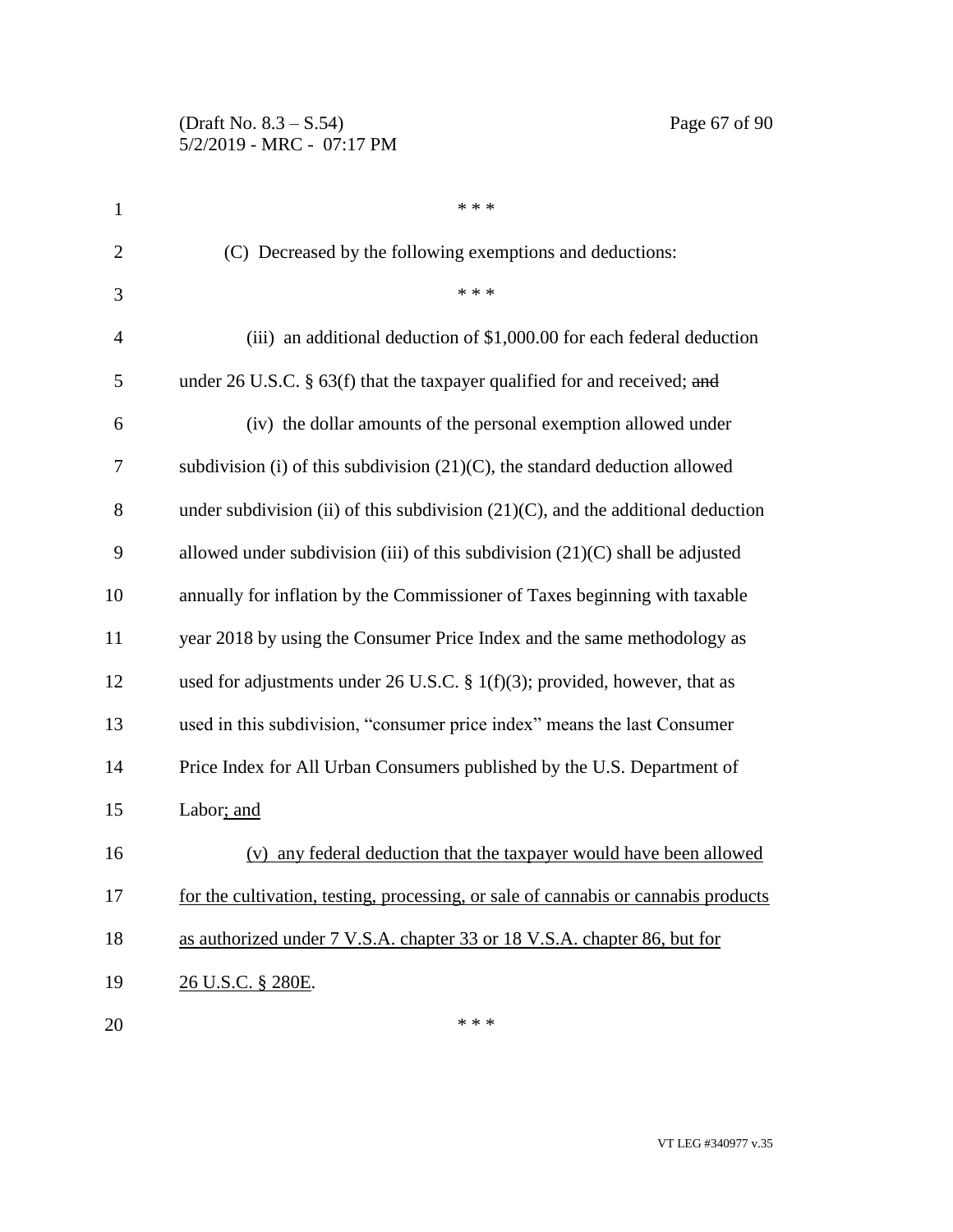(Draft No. 8.3 – S.54) Page 68 of 90 5/2/2019 - MRC - 07:17 PM

| $\mathbf{1}$   | *** Substance Misuse Prevention Fund ***                                     |
|----------------|------------------------------------------------------------------------------|
| $\overline{2}$ | Sec. 18a. 18 V.S.A. chapter 94 is amended to read:                           |
| 3              | <b>CHAPTER 94. DIVISION OF ALCOHOL AND DRUG ABUSE</b>                        |
| $\overline{4}$ | PROGRAMS SUBSTANCE USE DISORDER                                              |
| 5              | * * *                                                                        |
| 6              | §4810. SUBSTANCE MISUSE PREVENTION FUND                                      |
| 7              | (a) The Substance Misuse Prevention Fund is established pursuant to 32       |
| 8              | V.S.A. chapter 7, subchapter 5 for the purpose of funding substance misuse   |
| 9              | prevention programming and for necessary costs incurred in administering the |
| 10             | Fund. The Fund shall be administered by the Commissioner of Health or        |
| 11             | designee.                                                                    |
| 12             | (b) The Fund shall consist of revenues derived from any funds that may be    |
| 13             | dedicated by the General Assembly.                                           |
| 14             | (c) All balances remaining at the end of any fiscal year shall be carried    |
| 15             | forward and remain in the Fund.                                              |
| 16             | (d) The Commissioner of Finance and Management may draw warrants for         |
| 17             | disbursements from this Fund in anticipation of receipts.                    |
| 18             | Sec. 18b. 18 V.S.A. § 4810 is amended to read:                               |
| 19             | § 4810. SUBSTANCE MISUSE PREVENTION FUND                                     |
| 20             | (a) The Substance Misuse Prevention Fund is established pursuant to 32       |
| 21             | V.S.A. chapter 7, subchapter 5 for the purpose of funding substance misuse   |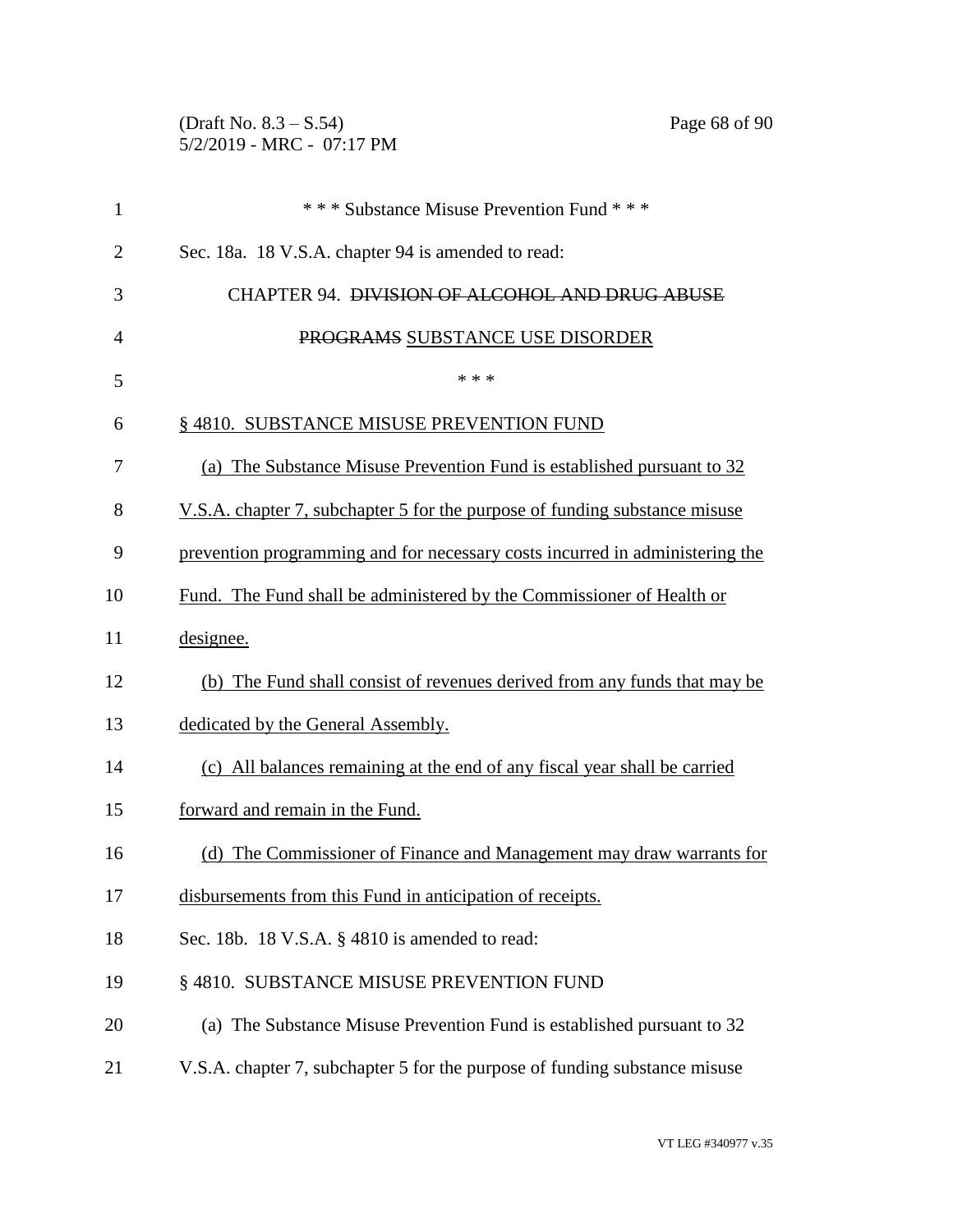## (Draft No. 8.3 – S.54) Page 69 of 90 5/2/2019 - MRC - 07:17 PM

| $\mathbf{1}$   | prevention programming and for necessary costs incurred in administering the |
|----------------|------------------------------------------------------------------------------|
| $\mathbf{2}$   | Fund. The Fund shall be administered by the Commissioner of Health or        |
| 3              | designee.                                                                    |
| $\overline{4}$ | (b) The Fund shall consist of revenues derived from:                         |
| 5              | (1) 30 percent of the revenues raised by the cannabis excise tax imposed     |
| 6              | by 32 V.S.A. § 7901, but not more than \$6 million per fiscal year; and      |
| 7              | (2) any other funds that may be dedicated by the General Assembly.           |
| 8              | (c) All balances remaining at the end of any fiscal year shall be carried    |
| 9              | forward and remain in the Fund.                                              |
| 10             | (d) The Commissioner of Finance and Management may draw warrants for         |
| 11             | disbursements from this Fund in anticipation of receipts.                    |
| 12             | *** Impaired Driving ***                                                     |
| 13             | Sec. 18c. 20 V.S.A. § 2358(f) is added to read:                              |
| 14             | (f) The criteria for all minimum training standards under this section shall |
| 15             | include Advanced Roadside Impaired Driving Enforcement training as           |
| 16             | approved by the Vermont Criminal Justice Training Council. On or before      |
| 17             | December 31, 2020, law enforcement officers shall receive a minimum of       |
| 18             | 16 hours of training as required by this subsection.                         |
| 19             | Sec. 18d. 23 V.S.A. § 1200 is amended to read:                               |
| 20             | § 1200. DEFINITIONS                                                          |
| 21             | As used in this subchapter:                                                  |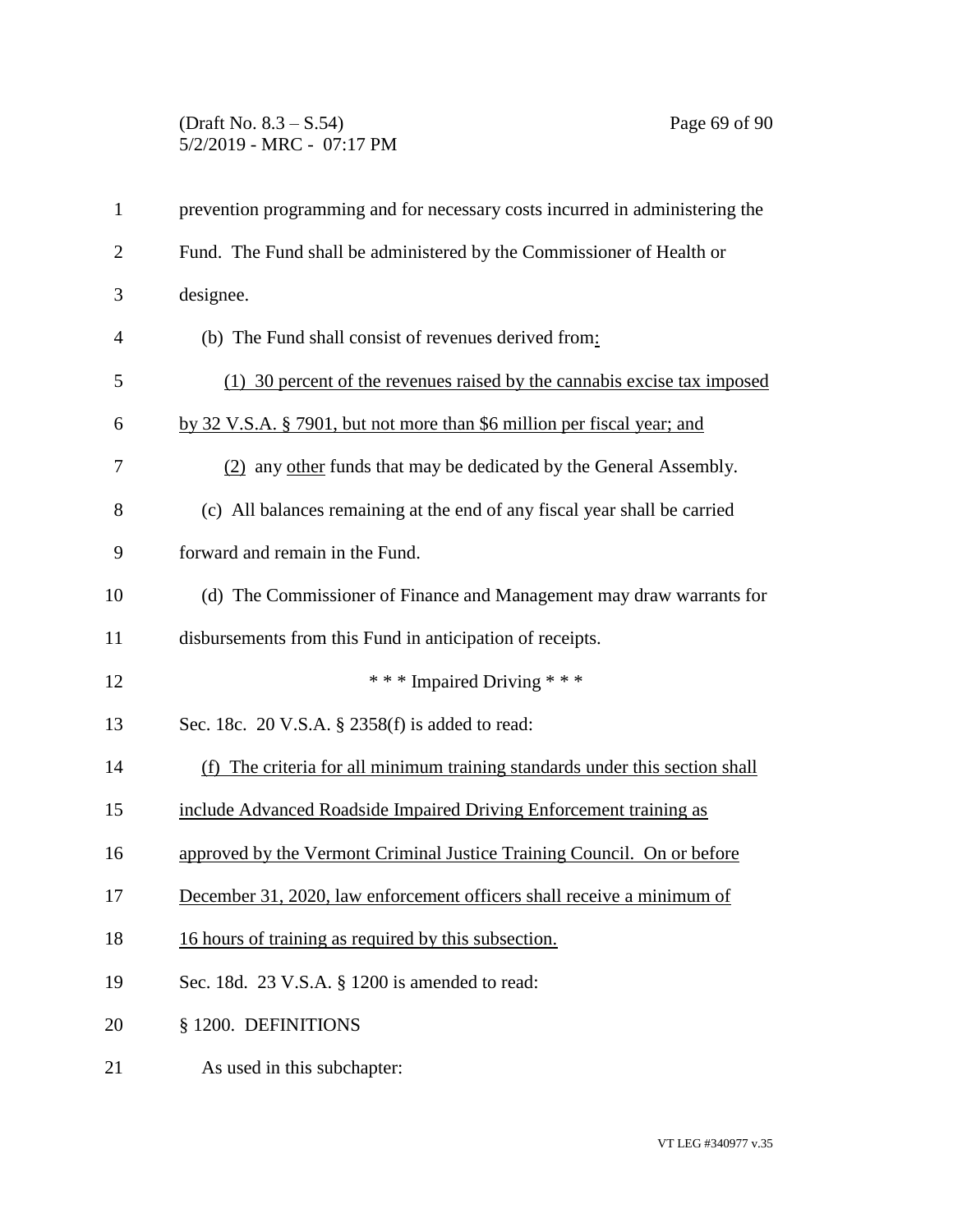| 1              | * * *                                                                          |
|----------------|--------------------------------------------------------------------------------|
| $\overline{2}$ | (3) "Evidentiary test" means a breath, saliva, or blood test which that        |
| 3              | indicates the person's alcohol concentration or the presence of other drug and |
| 4              | which that is intended to be introduced as evidence.                           |
| 5              | * * *                                                                          |
| 6              | Sec. 18e. 23 V.S.A. § 1201 is amended to read:                                 |
| 7              | § 1201. OPERATING VEHICLE UNDER THE INFLUENCE OF                               |
| 8              | ALCOHOL OR OTHER SUBSTANCE; CRIMINAL REFUSAL;                                  |
| 9              | ENHANCED PENALTY FOR BAC OF 0.16 OR MORE                                       |
| 10             | (a) A person shall not operate, attempt to operate, or be in actual physical   |
| 11             | control of any vehicle on a highway:                                           |
| 12             | (1) when the person's alcohol concentration is:                                |
| 13             | $(A)$ 0.08 or more, or                                                         |
| 14             | $(B)$ 0.02 or more if the person is operating a school bus as defined in       |
| 15             | subdivision $4(34)$ of this title; or                                          |
| 16             | $(C)$ 0.04 or more if the person is operating a commercial vehicle as          |
| 17             | defined in subdivision $4103(4)$ of this title; or                             |
| 18             | (2) when the person is under the influence of alcohol; or                      |
| 19             | (3) when the person is under the influence of any other drug or under the      |
| 20             | combined influence of alcohol and any other drug; or                           |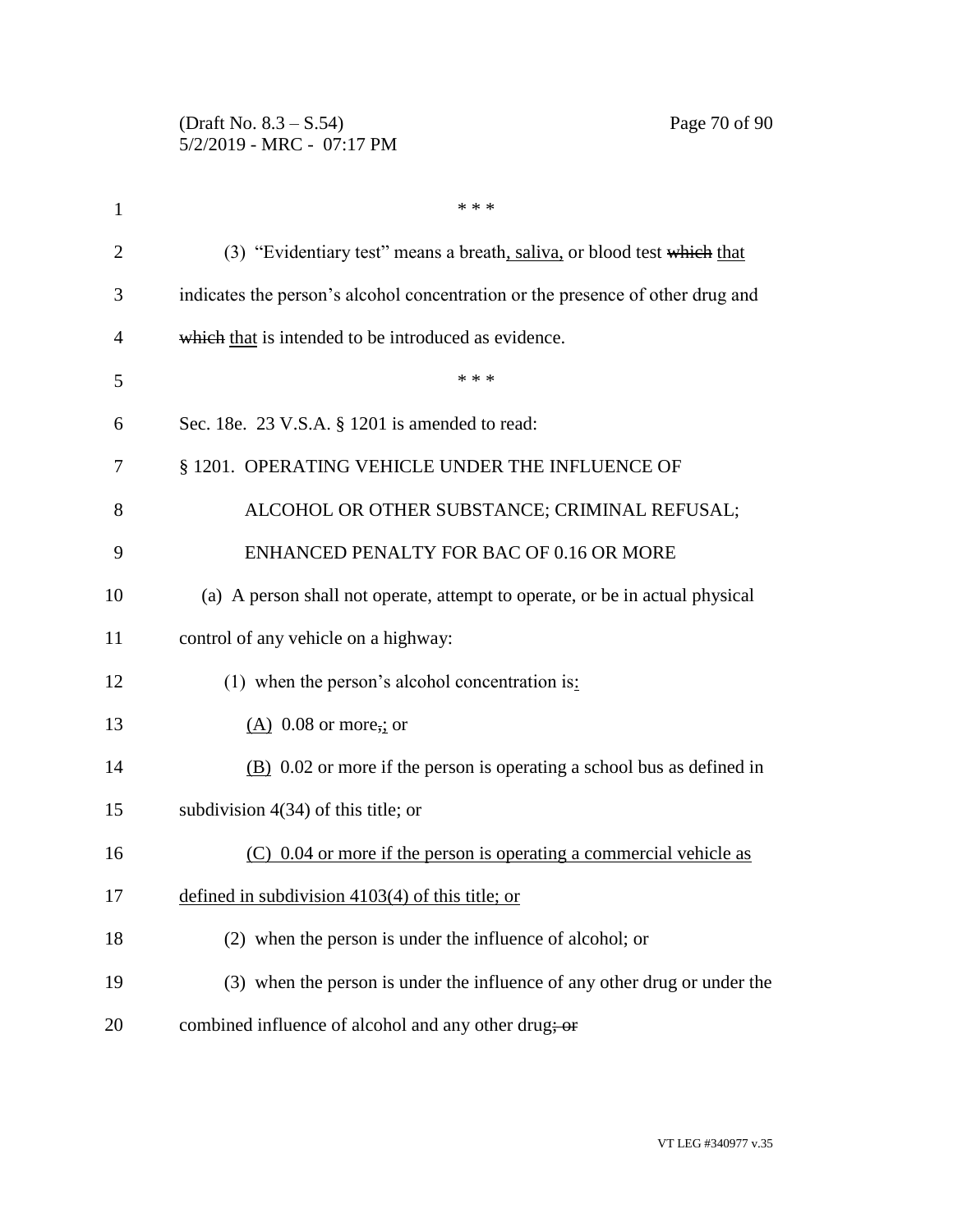## (Draft No. 8.3 – S.54) Page 71 of 90 5/2/2019 - MRC - 07:17 PM

| $\mathbf{1}$   | $(4)$ when the person's alcohol concentration is 0.04 or more if the person        |
|----------------|------------------------------------------------------------------------------------|
| $\overline{2}$ | is operating a commercial motor vehicle as defined in subdivision 4103(4) of       |
| 3              | this title.                                                                        |
| $\overline{4}$ | (b) A person who has previously been convicted of a violation of this              |
| 5              | section shall not operate, attempt to operate, or be in actual physical control of |
| 6              | any vehicle on a highway and refuse a law enforcement officer's reasonable         |
| 7              | request under the circumstances for an evidentiary test where the officer had      |
| 8              | reasonable grounds to believe the person was in violation of subsection (a) of     |
| 9              | this section.                                                                      |
| 10             | (c) A person shall not operate, attempt to operate, or be in actual physical       |
| 11             | control of any vehicle on a highway and be involved in an accident or collision    |
| 12             | resulting in serious bodily injury or death to another and refuse a law            |
| 13             | enforcement officer's reasonable request under the circumstances for an            |
| 14             | evidentiary test where the officer has reasonable grounds to believe the person    |
| 15             | has any amount of alcohol or drugs in the his or her system.                       |
| 16             | * * *                                                                              |
| 17             | (i) Evidence of the results of a standardized field sobriety test conducted by     |
| 18             | a law enforcement officer trained in Advanced Roadside Impaired Driving            |
| 19             | Enforcement or a certified Drug Recognition Expert's systematic evaluation of      |
| 20             | observable signs and symptoms of a person charged with a violation of this         |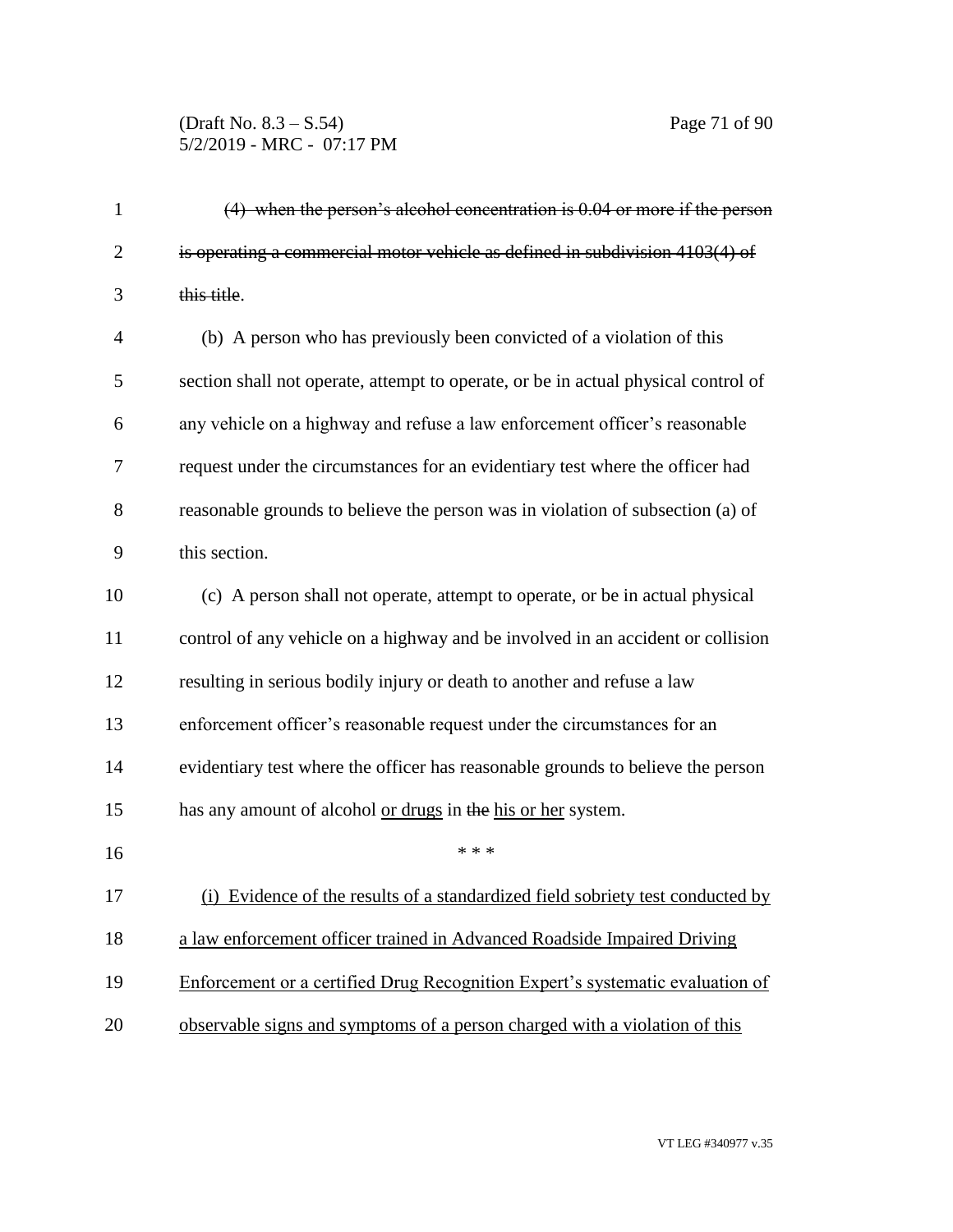(Draft No. 8.3 – S.54) Page 72 of 90 5/2/2019 - MRC - 07:17 PM

| $\mathbf{1}$   | section shall be presumptively admissible at trial to demonstrate whether or not    |
|----------------|-------------------------------------------------------------------------------------|
| $\overline{2}$ | the person was operating under the influence in violation of this section.          |
| 3              | Sec. 18f. 23 V.S.A. § 1202 is amended to read:                                      |
| $\overline{4}$ | § 1202. CONSENT TO TAKING OF TESTS TO DETERMINE BLOOD                               |
| 5              | ALCOHOL CONTENT OR PRESENCE OF OTHER DRUG                                           |
| 6              | $(a)(1)$ Implied consent. Every person who operates, attempts to operate, or        |
| 7              | is in actual physical control of any vehicle on a highway in this State is deemed   |
| 8              | to have given consent to an evidentiary test of that person's breath for the        |
| 9              | purpose of determining the person's alcohol concentration or the presence of        |
| 10             | other drug in the blood. The test shall be administered at the direction of a law   |
| 11             | enforcement officer.                                                                |
| 12             | (2) Blood test. If breath testing equipment is not reasonably available or          |
| 13             | if the officer has reason to believe that the person is unable to give a sufficient |
| 14             | sample of breath for testing or if the law enforcement officer has reasonable       |
| 15             | grounds to believe that the person is under the influence of a drug other than      |
| 16             | alcohol, the person is deemed to have given consent to the taking of an             |
| 17             | evidentiary sample of blood. If in the officer's opinion the person is incapable    |
| 18             | of decision or unconscious or dead, it is deemed that the person's consent is       |
| 19             | given and a sample of blood shall be taken. A blood test sought pursuant to         |
| 20             | this subdivision (2) shall be obtained pursuant to subsection (f) of this section.  |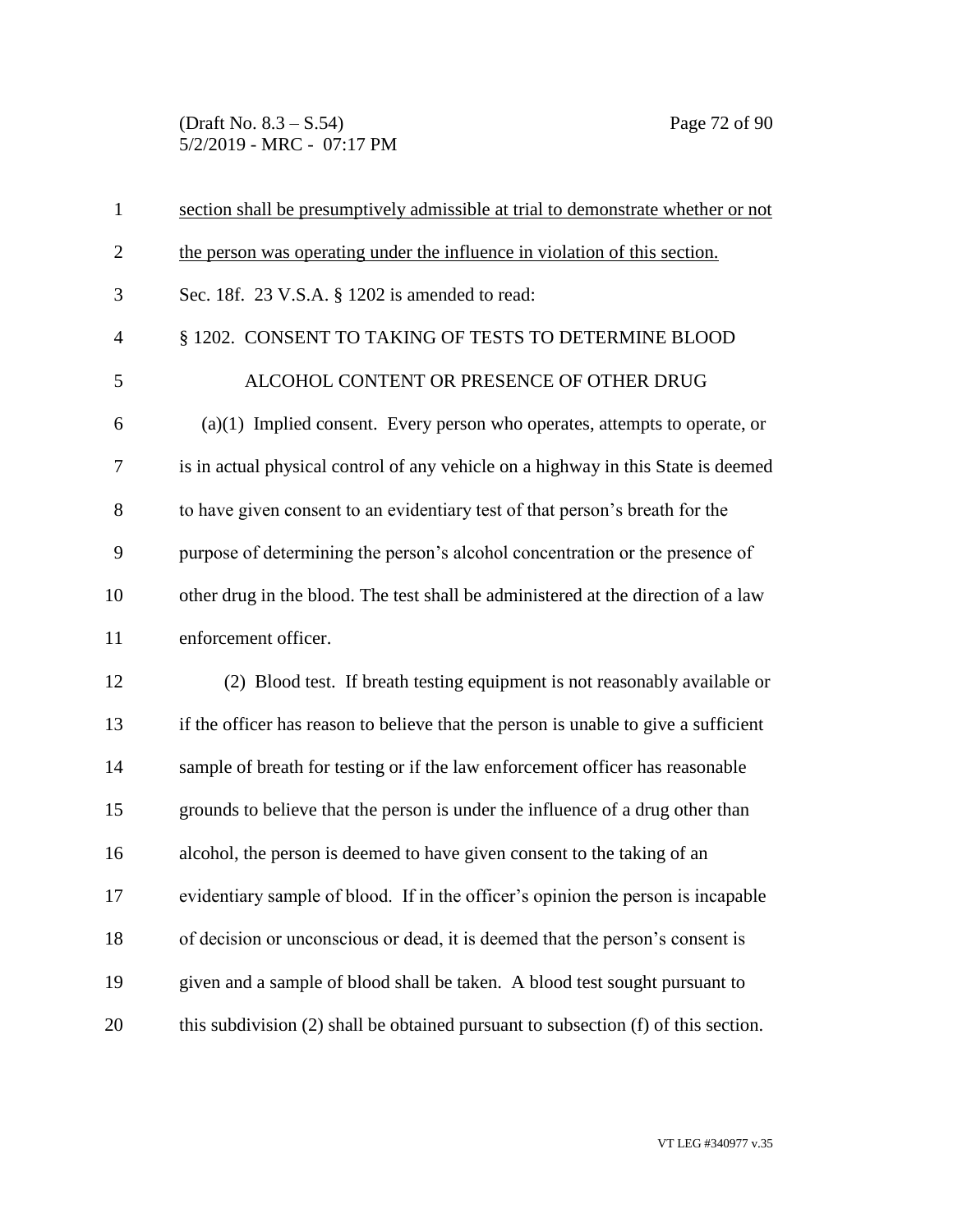(Draft No. 8.3 – S.54) Page 73 of 90 5/2/2019 - MRC - 07:17 PM

| $\mathbf{1}$   | (3) Saliva test. If the law enforcement officer has reasonable grounds to          |
|----------------|------------------------------------------------------------------------------------|
| $\overline{2}$ | believe that the person is under the influence of a drug other than alcohol, or    |
| 3              | under the combined influence of alcohol and a drug, the person is deemed to        |
| $\overline{4}$ | have given consent to providing of an evidentiary sample of saliva. A saliva       |
| 5              | test sought pursuant to this subdivision (3) shall be obtained pursuant to         |
| 6              | subsection (f) of this section. Any saliva test administered under this section    |
| 7              | shall be used only for the limited purpose of detecting the presence of a drug in  |
| $8\,$          | the person's body, and shall not be used to extract DNA information.               |
| 9              | (4) Evidentiary test. The evidentiary test shall be required of a person           |
| 10             | when a law enforcement officer has reasonable grounds to believe that the          |
| 11             | person was operating, attempting to operate, or in actual physical control of a    |
| 12             | vehicle in violation of section 1201 of this title.                                |
| 13             | $(4)(5)$ Fatal collision or incident resulting in serious bodily injury. The       |
| 14             | evidentiary test shall also be required if the person is the surviving operator of |
| 15             | a motor vehicle involved in a fatal incident or collision or an incident or        |
| 16             | collision resulting in serious bodily injury and the law enforcement officer has   |
| 17             | reasonable grounds to believe that the person has any amount of alcohol or         |
| 18             | other drug in his or her system.                                                   |
| 19             | (b) A refusal to take a breath test may be introduced as evidence in a             |
| 20             | criminal proceeding.                                                               |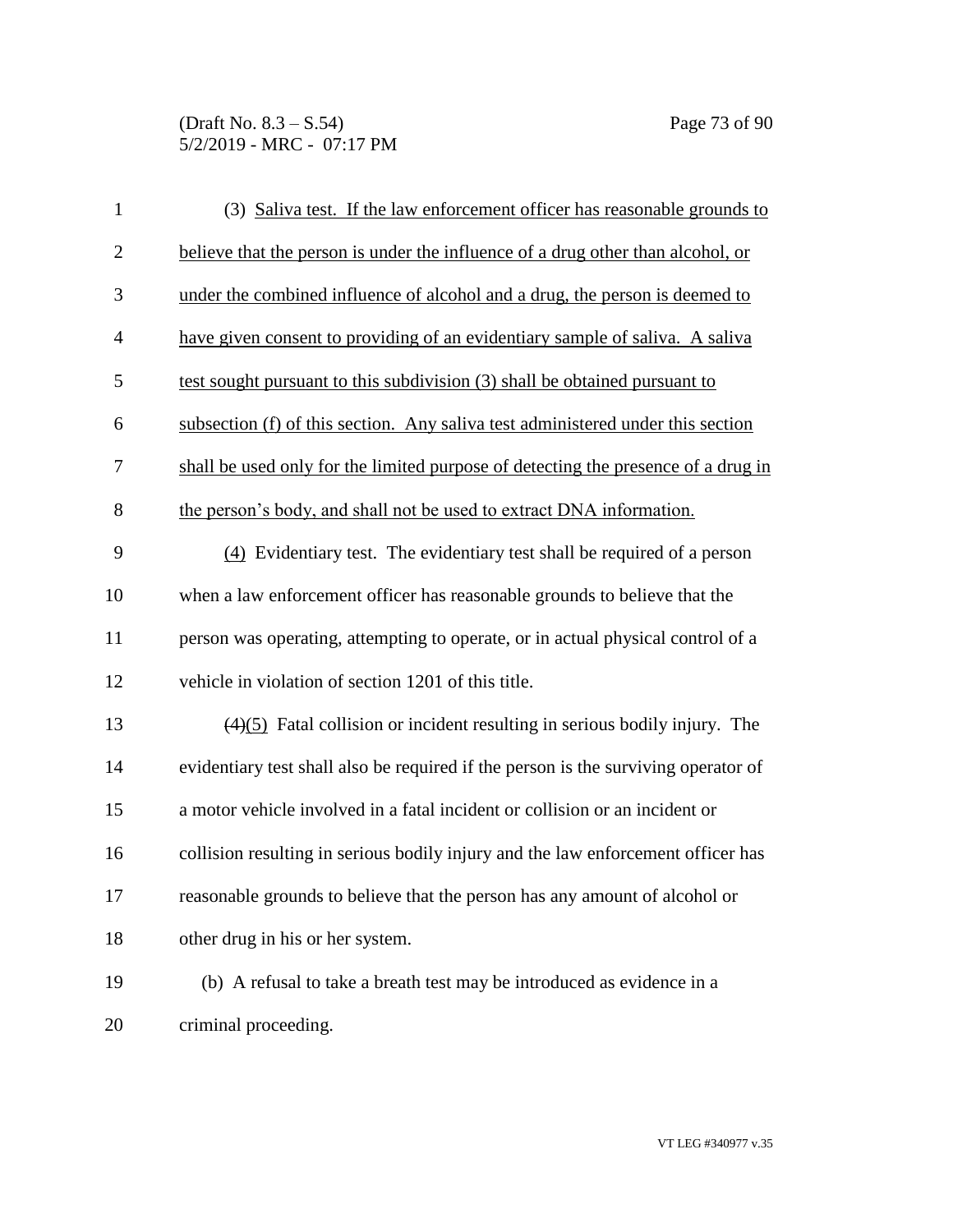### (Draft No. 8.3 – S.54) Page 74 of 90 5/2/2019 - MRC - 07:17 PM

| $\mathbf{1}$   | (c) A person who is requested by a law enforcement officer to submit to an        |
|----------------|-----------------------------------------------------------------------------------|
| $\overline{2}$ | evidentiary test or tests has a right as limited in this subsection to consult an |
| 3              | attorney before deciding whether or not to submit to such a test or tests. The    |
| $\overline{4}$ | person must decide whether or not to submit to the evidentiary test or tests      |
| 5              | within a reasonable time and not later than 30 minutes after the time of the      |
| 6              | initial attempt to contact the attorney. The person must make a decision about    |
| 7              | whether to submit to the test or tests at the expiration of the 30 minutes,       |
| 8              | regardless of whether a consultation took place.                                  |
| 9              | (d) At the time a test is requested, the person shall be informed of the          |
| 10             | following statutory information:                                                  |
| 11             | (1) Vermont law authorizes a law enforcement officer to request a test to         |
| 12             | determine whether the person is under the influence of alcohol or other drug.     |
| 13             | (2) If the officer's request is reasonable and testing is refused, the            |
| 14             | person's license or privilege to operate will be suspended for at least six       |
| 15             | months.                                                                           |
| 16             | (3) If a test is taken and the results indicate that the person is under the      |
| 17             | influence of alcohol or other drug, the person will be subject to criminal        |
| 18             | charges and the person's license or privilege to operate will be suspended for at |
| 19             | least 90 days.                                                                    |
| 20             | (4) A person who is requested by a law enforcement officer to submit to           |
| 21             | an evidentiary test or tests has the limited right to consult an attorney before  |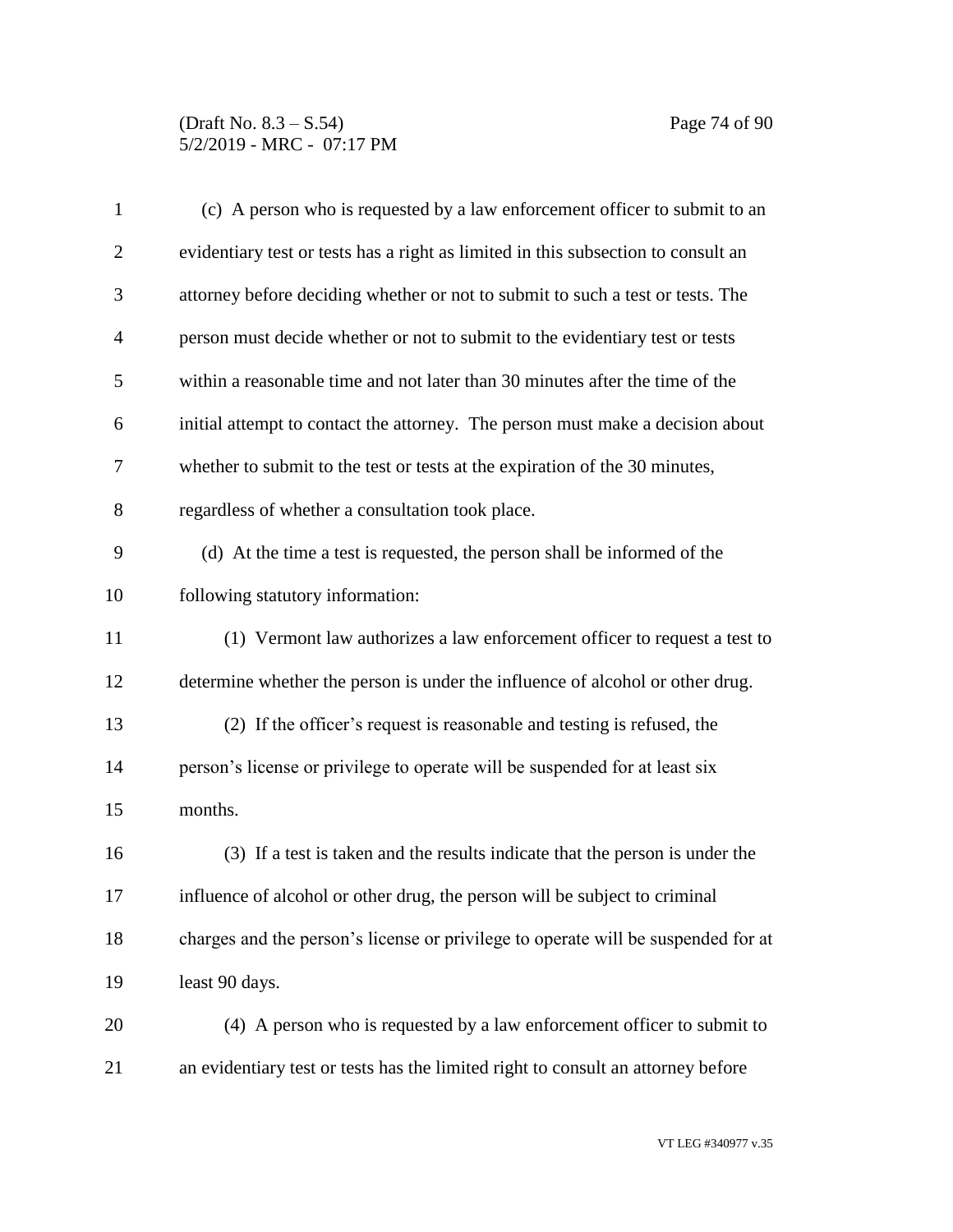### (Draft No. 8.3 – S.54) Page 75 of 90 5/2/2019 - MRC - 07:17 PM

| $\mathbf{1}$   | deciding whether or not to submit to such a test or tests. The person must        |
|----------------|-----------------------------------------------------------------------------------|
| $\overline{c}$ | decide whether or not to submit to the evidentiary test or tests within a         |
| 3              | reasonable time and no later than 30 minutes from the time of the initial         |
| $\overline{4}$ | attempt to contact the attorney, regardless of whether a consultation took place. |
| 5              | The person also has the right to have additional tests made by someone of the     |
| 6              | person's own choosing at the person's own expense. The person shall also be       |
| 7              | informed of the location of one or more facilities available for drawing blood.   |
| 8              | (5) A person who is requested by a law enforcement officer to submit to           |
| 9              | an evidentiary test administered with an infrared breath-testing instrument may   |
| 10             | elect to have a second infrared test administered immediately after receiving     |
| 11             | the results of the first test.                                                    |
| 12             | (6) If the person refuses to take an evidentiary test, the refusal may be         |
| 13             | offered into evidence against the person at trial, whether or not a search        |
| 14             | warrant is sought. The person may be charged with the crime of criminal           |
| 15             | refusal if the person:                                                            |
| 16             | (A) has previously been convicted of a violation of section 1201 of               |
| 17             | this title; or                                                                    |
| 18             | (B) is involved in an accident or collision resulting in serious bodily           |
| 19             | injury or death to another, in which case the court may issue a search warrant    |
| 20             | and order the person to submit to a blood test, the results of which may be       |
| 21             | offered into evidence against the person at trial.                                |

VT LEG #340977 v.35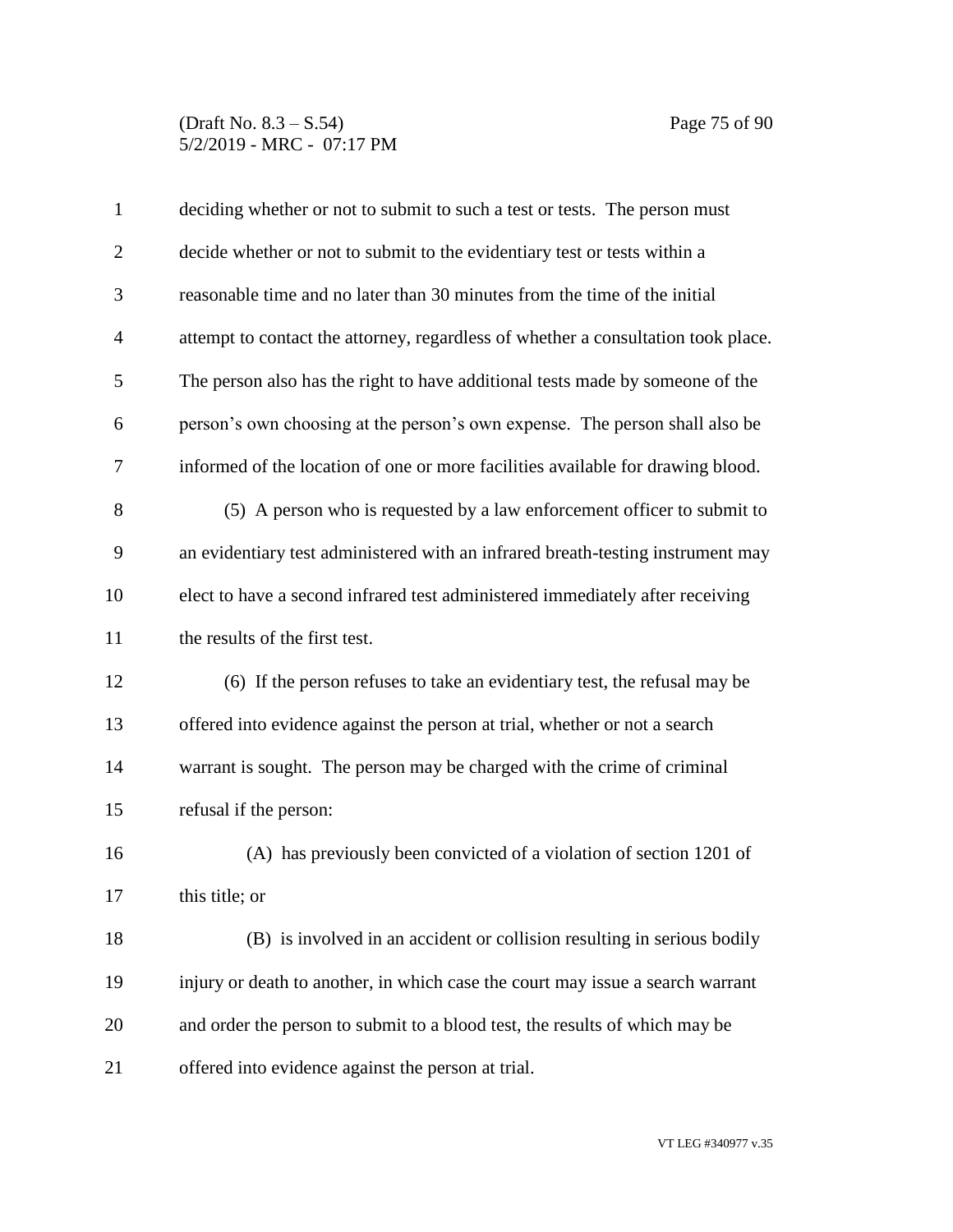| $\mathbf{1}$   | * * *                                                                                |
|----------------|--------------------------------------------------------------------------------------|
| $\overline{2}$ | (f)(1) If a blood test is sought from a person pursuant to subdivision (a)(2)        |
| 3              | of this section, or if a person who has been involved in an accident or collision    |
| $\overline{4}$ | resulting in serious bodily injury or death to another refuses an evidentiary test,  |
| 5              | a law enforcement officer may apply for a search warrant pursuant to Rule 41         |
| 6              | of the Vermont Rules of Criminal Procedure to obtain a sample of blood for an        |
| 7              | evidentiary test. If Pursuant to subsection $(d)(6)$ of this section, if a blood     |
| 8              | sample is obtained by search warrant, the fact of the refusal may still be           |
| 9              | introduced in evidence, in addition to the results of the evidentiary test. Once a   |
| 10             | law enforcement official begins the application process for a search warrant,        |
| 11             | the law enforcement official is not obligated to discontinue the process even if     |
| 12             | the person later agrees to provide an evidentiary breath sample. The limitation      |
| 13             | created by Rule 41(g) of the Vermont Rules of Criminal Procedure regarding           |
| 14             | blood specimens shall not apply to search warrants authorized by this section.       |
| 15             | (2) If an evidentiary saliva test is sought from a person pursuant to                |
| 16             | subdivision (a)(3) of this section, a law enforcement officer may apply for a        |
| 17             | search warrant pursuant Rule 41 of the Vermont Rules of Criminal Procedure           |
| 18             | to obtain a sample of saliva for the evidentiary test. Pursuant to subdivision       |
| 19             | $(d)(6)$ of this section, if a saliva sample is obtained by search warrant, the fact |
| 20             | of the refusal may still be introduced in evidence, in addition to the results of    |
| 21             | the evidentiary test.                                                                |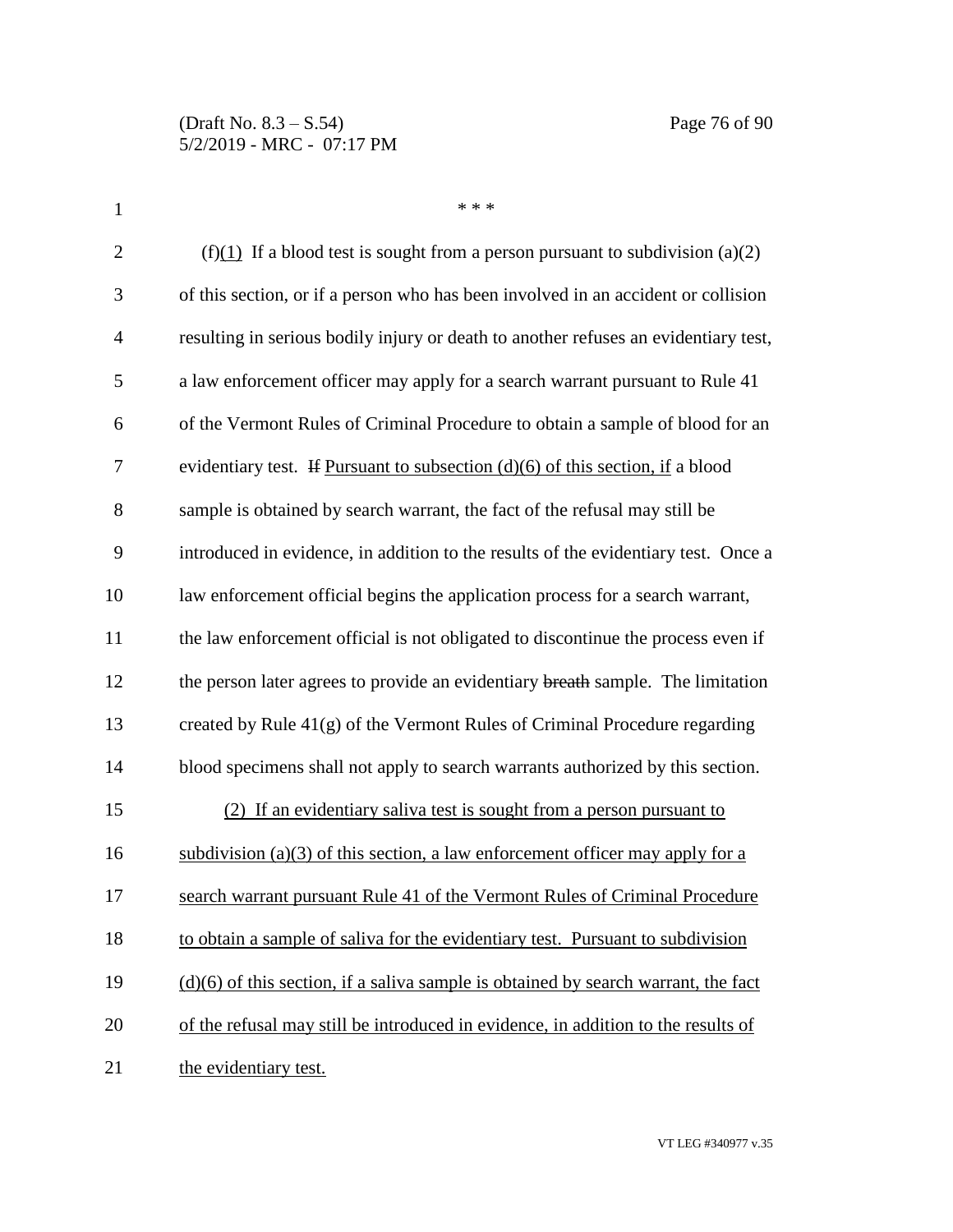### (Draft No. 8.3 – S.54) Page 77 of 90 5/2/2019 - MRC - 07:17 PM

| $\mathbf{1}$   | (g) The Defender General shall provide statewide 24-hour coverage seven            |
|----------------|------------------------------------------------------------------------------------|
| $\overline{2}$ | days a week to assure that adequate legal services are available to persons        |
| 3              | entitled to consult an attorney under this section.                                |
| $\overline{4}$ | Sec. 18g. 23 V.S.A. § 1203 is amended to read:                                     |
| 5              | § 1203. ADMINISTRATION OF TESTS; RETENTION OF TEST AND                             |
| 6              | <b>VIDEOTAPE</b>                                                                   |
| 7              | (a) A breath test shall be administered only by a person who has been              |
| 8              | certified by the Vermont Criminal Justice Training Council to operate the          |
| 9              | breath testing equipment being employed. In any proceeding under this              |
| 10             | subchapter, a person's testimony that he or she is certified to operate the breath |
| 11             | testing equipment employed shall be prima facie evidence of that fact.             |
| 12             | $(b)(1)$ Only a physician, licensed nurse, medical technician, physician           |
| 13             | assistant, medical technologist, or laboratory assistant, intermediate or          |
| 14             | advanced emergency medical technician, or paramedic acting at the request of       |
| 15             | a law enforcement officer may withdraw blood for the purpose of determining        |
| 16             | the presence of alcohol or other another drug. This limitation does Any            |
| 17             | withdrawal of blood shall not be taken at roadside. These limitations do not       |
| 18             | apply to the taking of a breath sample. A medical facility or business may not     |
| 19             | charge more than \$75.00 for services rendered when an individual is brought to    |
| 20             | a facility for the sole purpose of an evidentiary blood sample or when an          |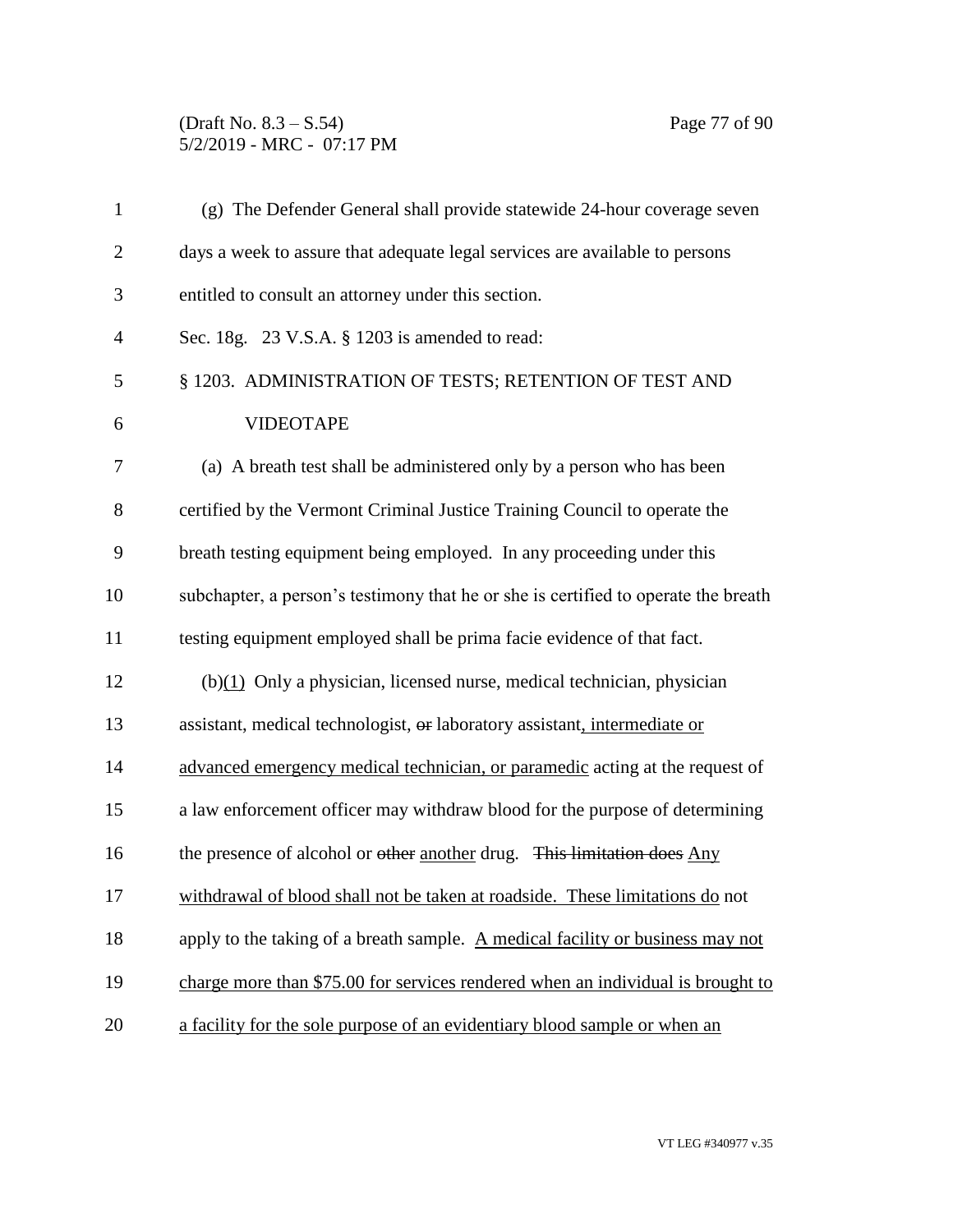| $\mathbf{1}$   | emergency medical technician or paramedic draws an evidentiary blood              |
|----------------|-----------------------------------------------------------------------------------|
| $\overline{2}$ | sample.                                                                           |
| 3              | (2) A saliva sample may be obtained by a person authorized by the                 |
| $\overline{4}$ | Vermont Criminal Justice Training Council to collect a saliva sample for the      |
| 5              | purpose of evidentiary testing to determine the presence of a drug. Any saliva    |
| 6              | sample obtained pursuant to this section shall not be taken at roadside.          |
| 7              | (c) When a breath test which is intended to be introduced in evidence is          |
| 8              | taken with a crimper device or when blood or saliva is withdrawn at an            |
| 9              | officer's request, a sufficient amount of breath saliva or blood, as the case may |
| 10             | be, shall be taken to enable the person to have made an independent analysis of   |
| 11             | the sample, and shall be held for at least 45 days from the date the sample was   |
| 12             | taken. At any time during that period the person may direct that the sample be    |
| 13             | sent to an independent laboratory of the person's choosing for an independent     |
| 14             | analysis. The Department of Public Safety shall adopt rules providing for the     |
| 15             | security of the sample. At no time shall the defendant or any agent of the        |
| 16             | defendant have access to the sample. A preserved sample of breath shall not       |
| 17             | be required when an infrared breath-testing instrument is used. A person tested   |
| 18             | with an infrared breath-testing instrument shall have the option of having a      |
| 19             | second infrared test administered immediately after receiving the results of the  |
| 20             | first test.                                                                       |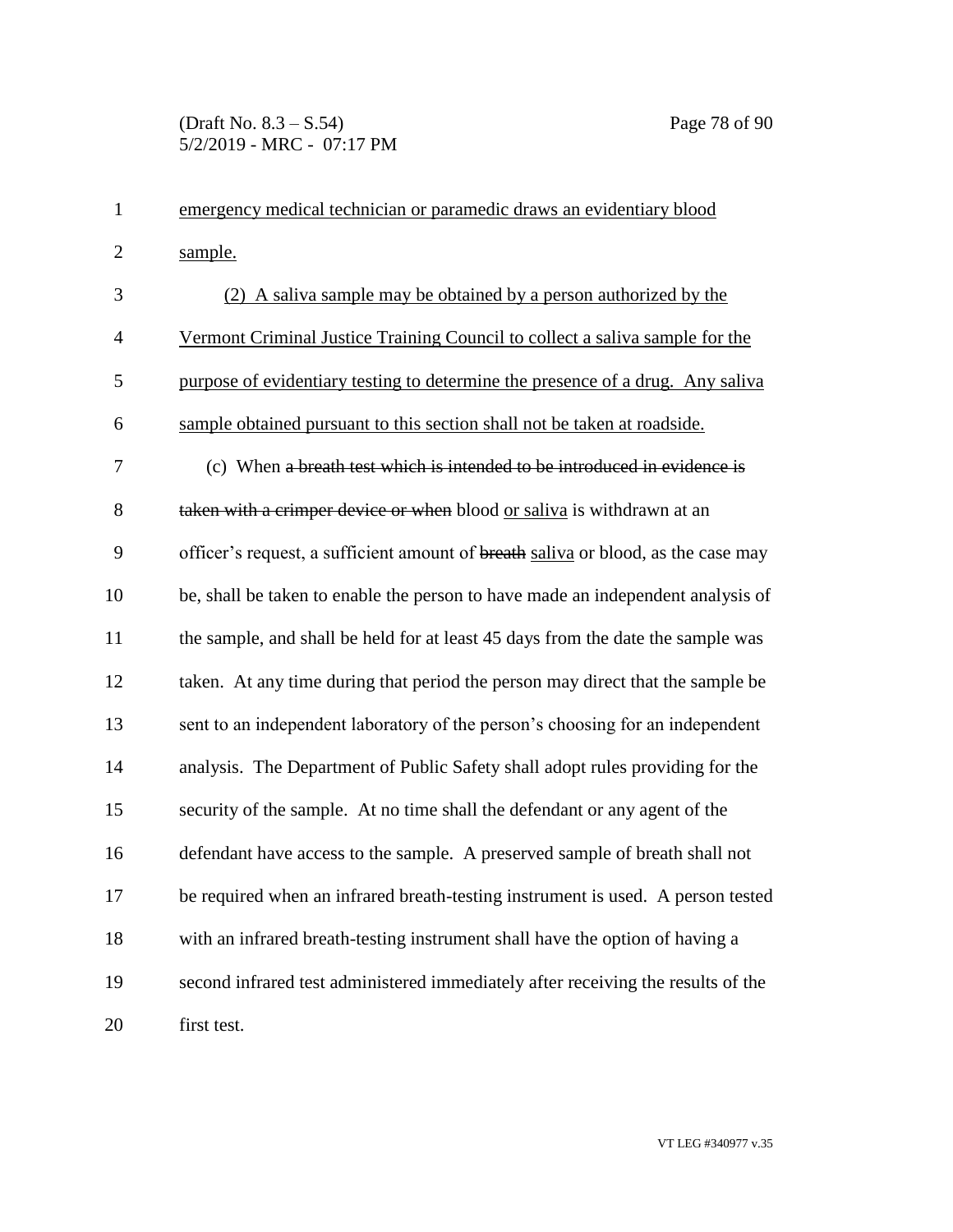| $\mathbf{1}$   | (d) In the case of a breath, saliva, or blood test administered using an           |
|----------------|------------------------------------------------------------------------------------|
| $\overline{2}$ | infrared breath testing instrument, the test shall be analyzed in compliance with  |
| 3              | rules adopted by the Department of Public Safety. The analyses shall be            |
| $\overline{4}$ | retained by the State. A sample is adequate if the infrared breath testing         |
| 5              | instrument analyzes the sample and does not indicate the sample is deficient.      |
| 6              | Analysis An analysis of the person's breath saliva or blood which that is          |
| 7              | available to that person for independent analysis shall be considered valid        |
| 8              | when performed according to methods approved by the Department of Public           |
| 9              | Safety. The analysis performed by the State shall be considered valid when         |
| 10             | performed according to a method or methods selected by the Department of           |
| 11             | Public Safety. The Department of Public Safety shall use rule making               |
| 12             | procedures to select its method or methods. Failure of a person to provide an      |
| 13             | adequate breath or saliva sample constitutes a refusal.                            |
| 14             | (e) [Repealed.]                                                                    |
| 15             | (f) When a law enforcement officer has reason to believe that a person may         |
| 16             | be violating or has violated section 1201 of this title, the officer may request   |
| 17             | the person to provide a sample of breath for a preliminary screening test using    |
| 18             | a device approved by the Commissioner of Public Safety for this purpose. The       |
| 19             | person shall not have the right to consult an attorney prior to submitting to this |
| 20             | preliminary breath alcohol screening test. The results of this preliminary         |
| 21             | screening test may be used for the purpose of deciding whether an arrest           |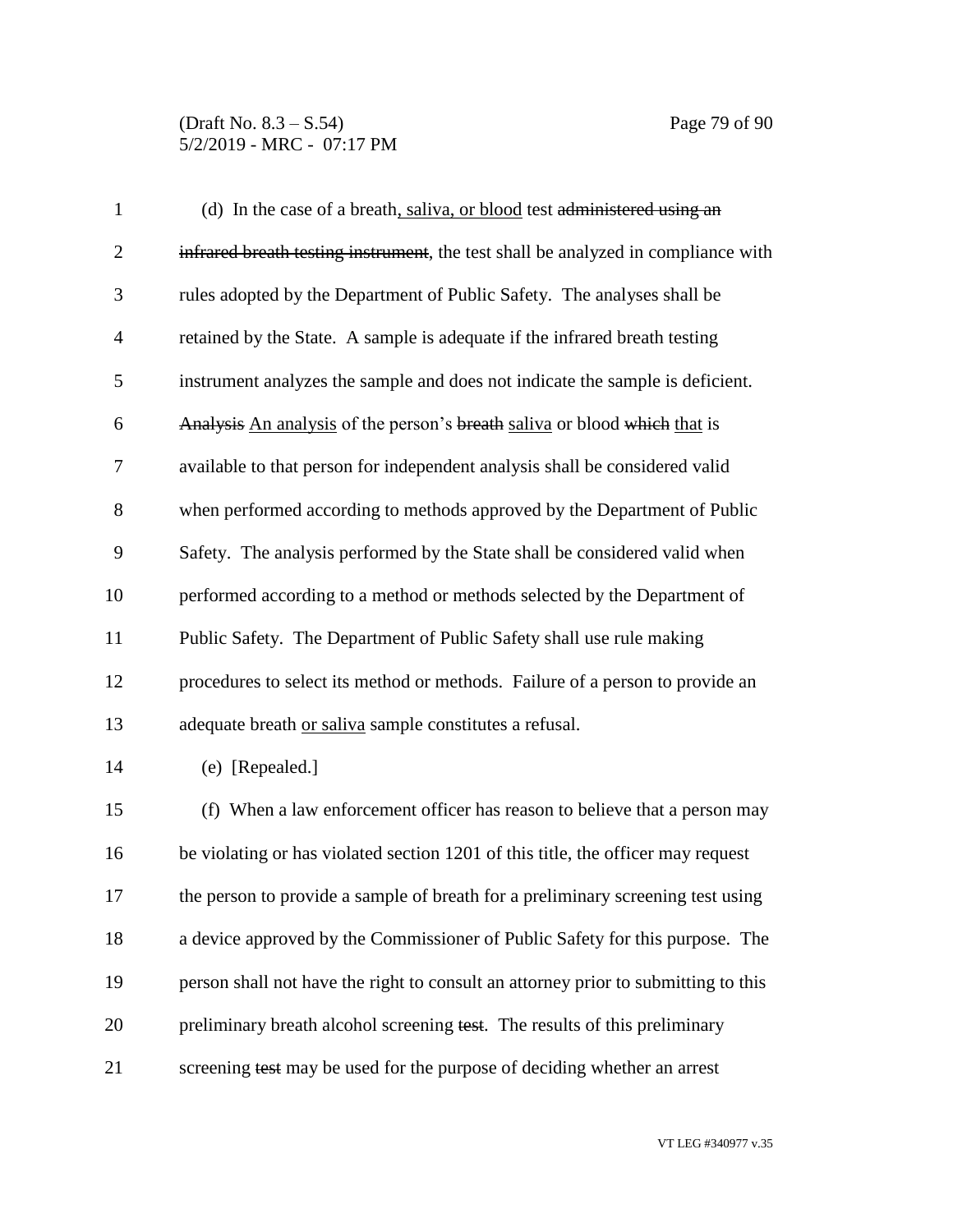### (Draft No. 8.3 – S.54) Page 80 of 90 5/2/2019 - MRC - 07:17 PM

| $\mathbf{1}$   | should be made and whether to request an evidentiary test and shall not be        |
|----------------|-----------------------------------------------------------------------------------|
| $\overline{2}$ | used in any court proceeding except on those issues. Following the screening,     |
| 3              | test additional tests may be required of the operator pursuant to the provisions  |
| $\overline{4}$ | of section 1202 of this title.                                                    |
| 5              | (g) The Office of the Chief Medical Examiner shall report in writing to the       |
| 6              | Department of Motor Vehicles the death of any person as the result of an          |
| 7              | accident involving a vehicle and the circumstances of such accident within five   |
| 8              | days of such death.                                                               |
| 9              | (h) A Vermont law enforcement officer shall have a right to request a             |
| 10             | breath, saliva or blood sample in an adjoining state or country under this        |
| 11             | section unless prohibited by the law of the other state or country. If the law in |
| 12             | an adjoining state or country does not prohibit an officer acting under this      |
| 13             | section from taking a breath, saliva, or blood sample in its jurisdiction,        |
| 14             | evidence of such sample shall not be excluded in the courts of this State solely  |
| 15             | on the basis that the test was taken outside the State.                           |
| 16             | (i) The Commissioner of Public Safety shall adopt emergency rules relating        |
| 17             | to the operation, maintenance, and use of preliminary alcohol screening           |
| 18             | devices for use by law enforcement officers in enforcing the provisions of this   |
| 19             | title. The commissioner Commissioner shall consider relevant standards of the     |
| 20             | National Highway Traffic Safety Administration in adopting such rules. Any        |
| 21             | preliminary alcohol screening device authorized for use under this title shall be |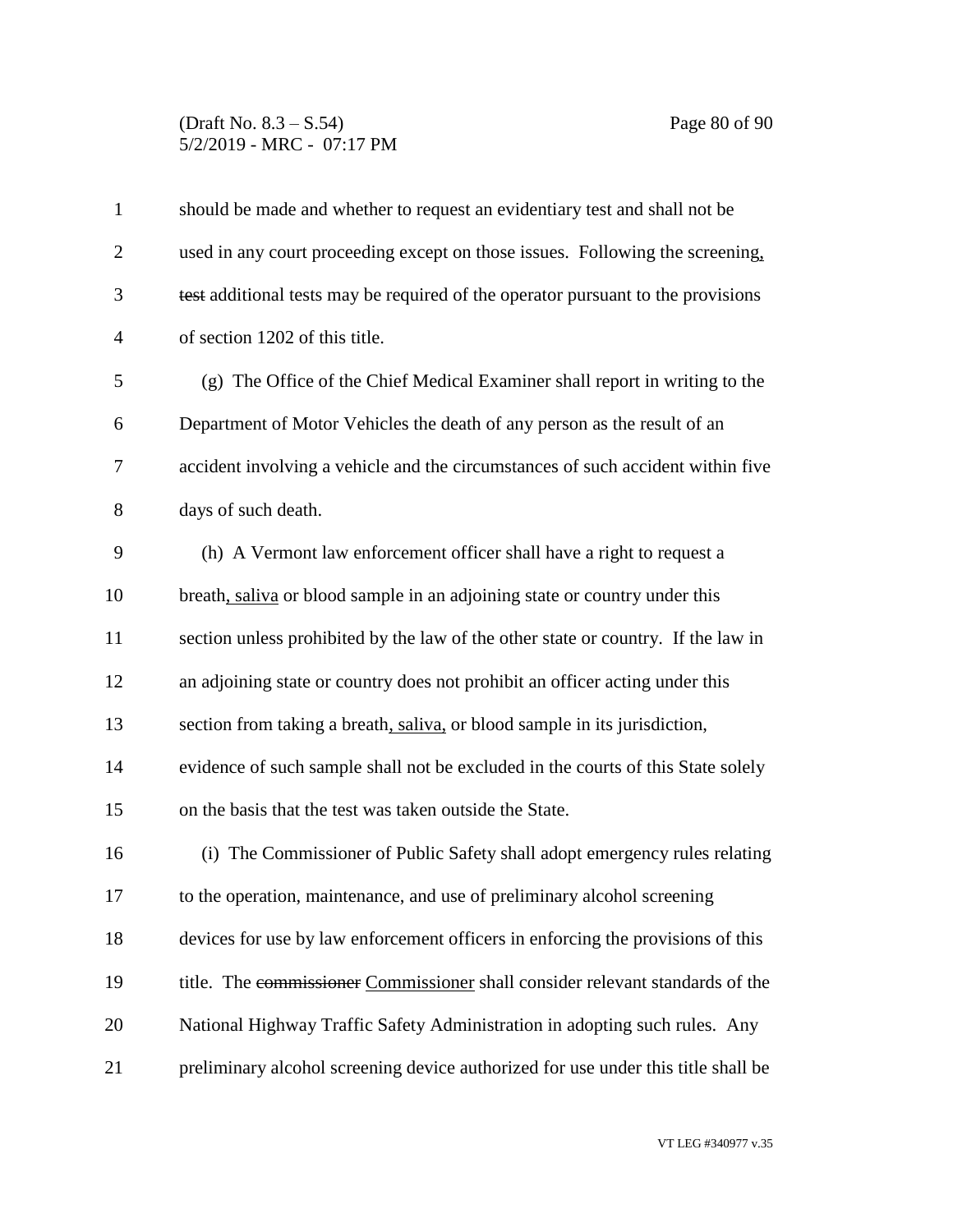# (Draft No. 8.3 – S.54) Page 81 of 90 5/2/2019 - MRC - 07:17 PM

| $\mathbf{1}$   | on the qualified products list of the National Highway Traffic Safety             |
|----------------|-----------------------------------------------------------------------------------|
| $\overline{2}$ | Administration.                                                                   |
| 3              | * * *                                                                             |
| 4              | Sec. 18h. $23$ V.S.A. § 1203a(b) is amended to read:                              |
| 5              | (b) Arrangements for a blood test shall be made by the person submitting to       |
| 6              | the evidentiary breath or saliva test, by the person's attorney, or by some other |
| 7              | person acting on the person's behalf unless the person is detained in custody     |
| 8              | after administration of the evidentiary test and upon completion of processing,   |
| 9              | in which case the law enforcement officer having custody of the person shall      |
| 10             | make arrangements for administration of the blood test upon demand but at the     |
| 11             | person's own expense.                                                             |
| 12             | Sec. 18i. 23 V.S.A. § 1204 is amended to read:                                    |
| 13             | § 1204. PERMISSIVE INFERENCES                                                     |
| 14             | * * *                                                                             |
| 15             | (b) The foregoing provisions shall not be construed as limiting the               |
| 16             | introduction of any other competent evidence bearing upon the question            |
| 17             | whether the person was under the influence of alcohol or under the combined       |
| 18             | influence of alcohol and another drug, nor shall they be construed as requiring   |
| 19             | that evidence of the amount of alcohol or drug in the person's blood, breath,     |
| 20             | urine, or saliva must be presented.                                               |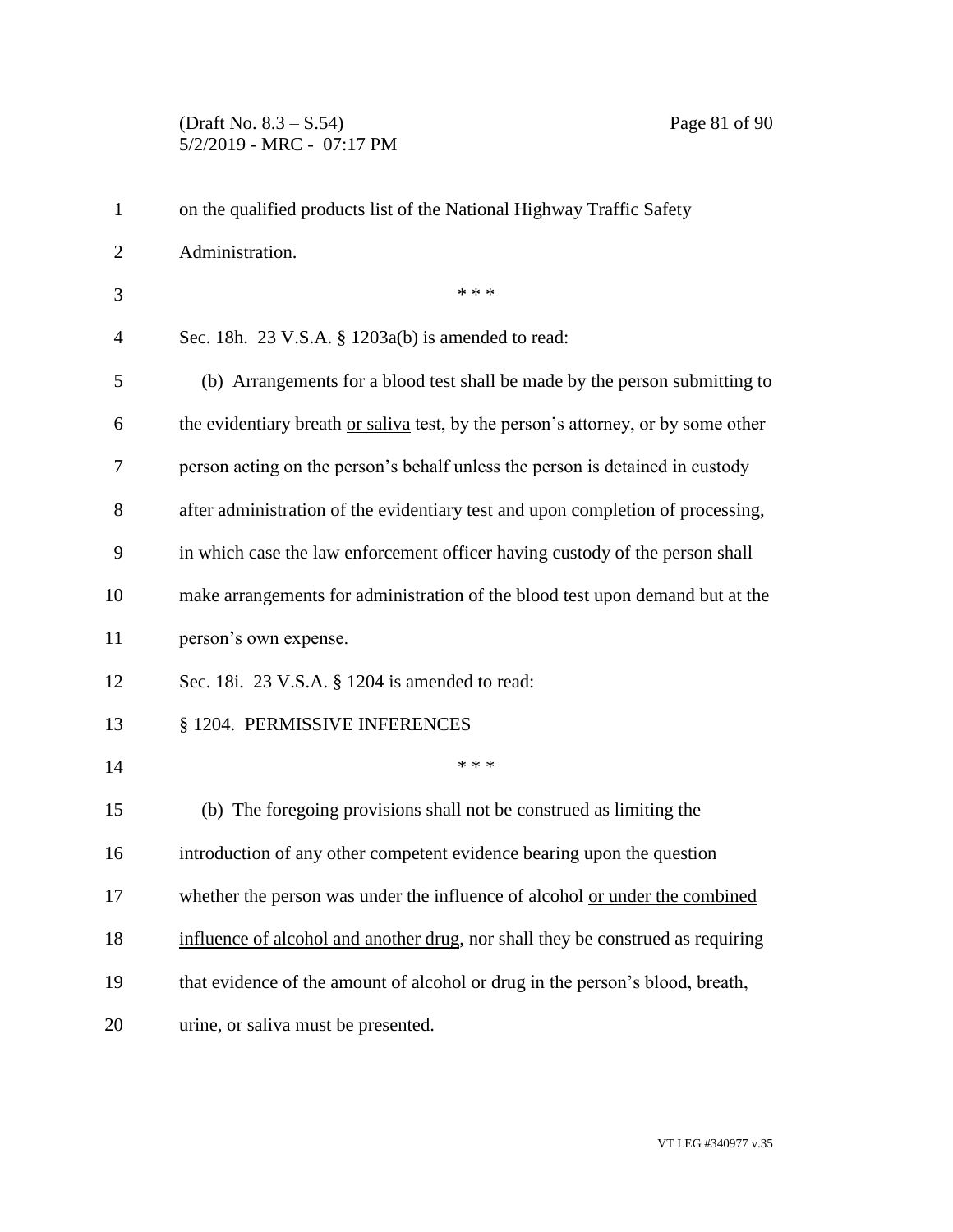(Draft No. 8.3 – S.54) Page 82 of 90 5/2/2019 - MRC - 07:17 PM

| 1              | Sec. 18j. DEPARTMENT OF PUBLIC SAFETY; DRUG RECOGNITION                         |
|----------------|---------------------------------------------------------------------------------|
| $\overline{2}$ | <b>EXPERTS; REPORT</b>                                                          |
| 3              | On or before January 15, 2020, the Department of Public Safety shall report     |
| $\overline{4}$ | to the House and Senate Committees on Judiciary and on Government               |
| 5              | Operations on how to:                                                           |
| 6              | (1) achieve geographic equity in Drug Recognition Expert availability to        |
| 7              | conduct roadside evaluations of drivers suspected of violating 23 V.S.A.        |
| 8              | § 1201 across Vermont; and                                                      |
| 9              | (2) whether to expand the availability of the Drug Recognition Expert           |
| 10             | program beyond law enforcement officers to other public safety officials to the |
| 11             | extent authorized by the national qualification standards of the International  |
| 12             | Association of Chiefs of Police and the National Highway Traffic Safety         |
| 13             | Administration.                                                                 |
| 14             | Sec. 18k. DEPARTMENT OF PUBLIC SAFETY; NATIONAL HIGHWAY                         |
| 15             | TRAFFIC SAFETY ADMINISTRATION APPROVED SALIVA                                   |
| 16             | <b>TESTING DEVICE; REPORT</b>                                                   |
| 17             | Upon the National Traffic Highway Safety Association identifying a              |
| 18             | threshold level of concentration of a psychoactive metabolite of cannabis in a  |
| 19             | person's bloodstream to establish impairment and approving a chemical testing   |
| 20             | device for roadside use capable of demonstrating such a threshold level of      |
| 21             | concentration of such psychoactive metabolite of cannabis in a person's         |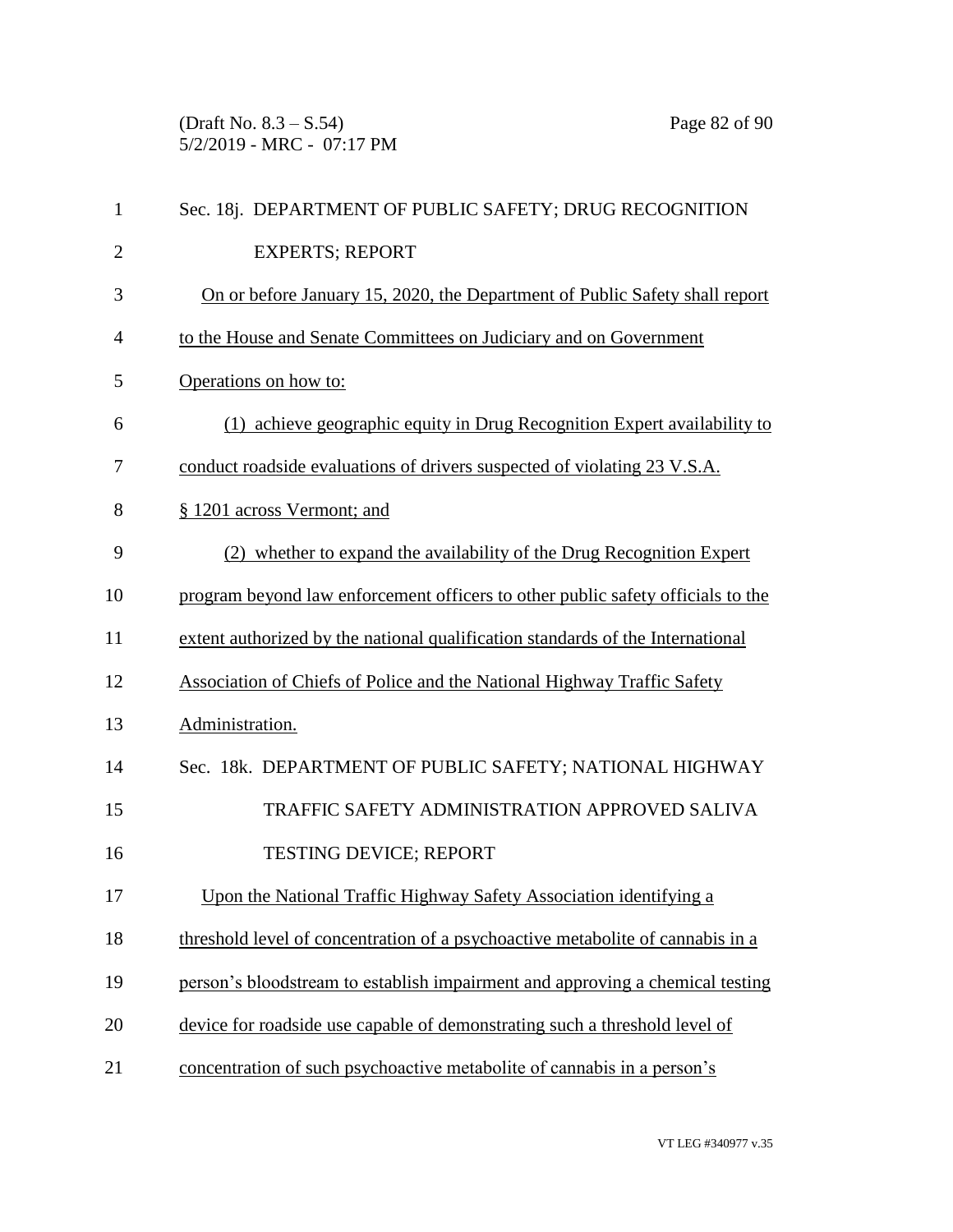(Draft No. 8.3 – S.54) Page 83 of 90 5/2/2019 - MRC - 07:17 PM

| 1              | system, the Department of Public Safety shall report to the House and Senate       |
|----------------|------------------------------------------------------------------------------------|
| $\overline{c}$ | Committees on Judiciary and on Government Operations on a proposal to              |
| 3              | implement the use of such a device to evaluate individuals suspected of            |
| 4              | operating under the influence of marijuana in violation of 23 V.S.A. § 1201.       |
| 5              | *** Safety Belts ***                                                               |
| 6              | Sec. 181. 23 V.S.A. § 1259 is amended to read:                                     |
| 7              | § 1259. SAFETY BELTS; PERSONS AGE 18 YEARS OF AGE OR OVER                          |
| 8              | * * *                                                                              |
| 9              | (e) This section may be enforced only if a law enforcement officer has             |
| 10             | detained the operator of a motor vehicle for another suspected traffic violation.  |
| 11             | An operator shall not be subject to the penalty established in this section unless |
| 12             | the operator is required to pay a penalty for the primary violation. [Repealed.]   |
| 13             | (f) The penalty for violation of this section shall be as follows:                 |
| 14             | $(1)$ \$25.00 \$0.00 for a first violation;                                        |
| 15             | $(2)$ \$50.00 \$25.00 for a second violation;                                      |
| 16             | $(3)$ \$50.00 for a third violation; and                                           |
| 17             | (4) \$100.00 for third fourth and subsequent violations.                           |
| 18             | Sec. 18m. REPORTING BY THE VERMONT CRIMINAL JUSTICE                                |
| 19             | <b>TRAINING COUNCIL</b>                                                            |
| 20             | The Vermont Criminal Justice Training Council, in consultation with law            |
| 21             | enforcement agencies, shall submit a written report to the House and Senate        |
|                |                                                                                    |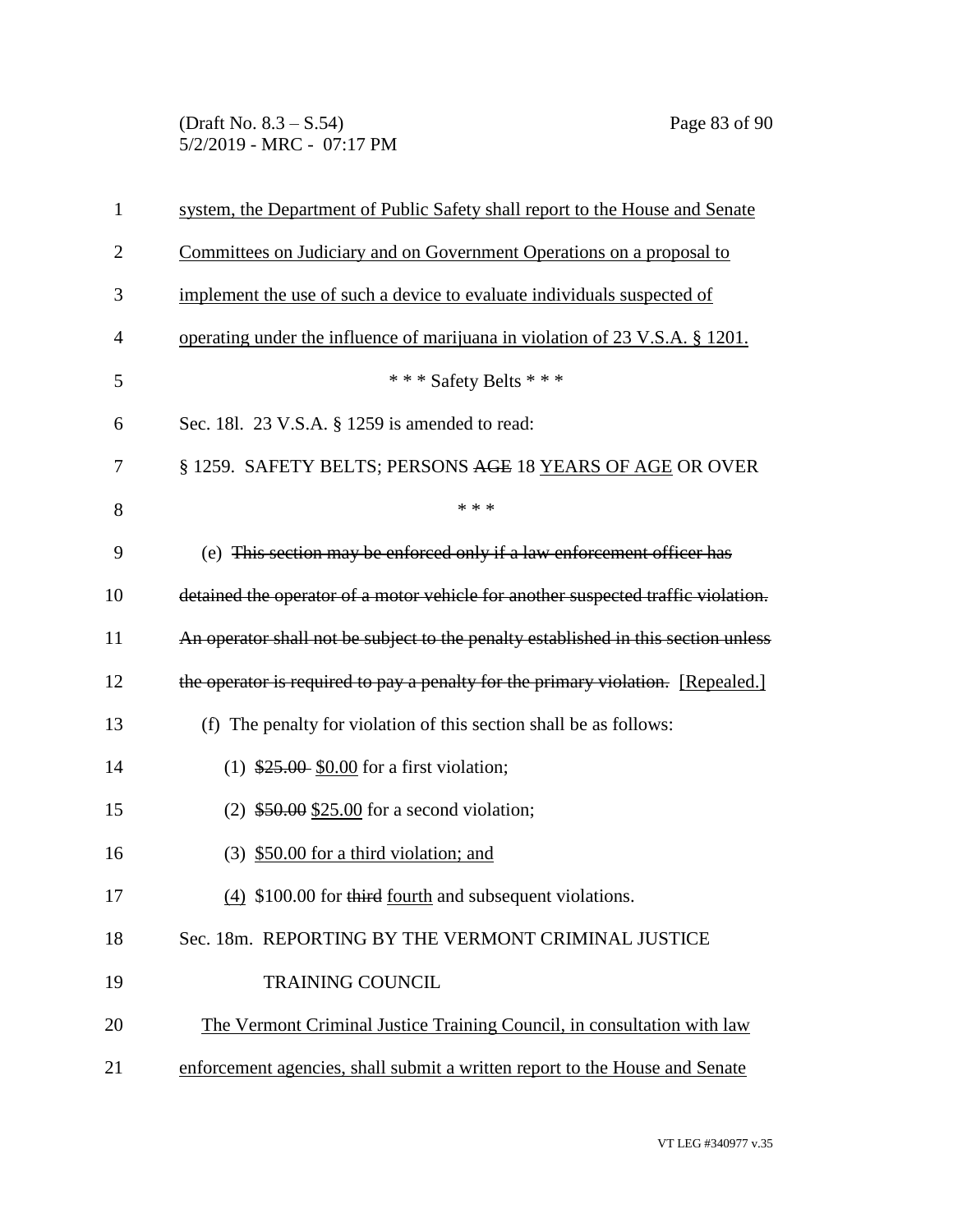(Draft No. 8.3 – S.54) Page 84 of 90 5/2/2019 - MRC - 07:17 PM

| $\mathbf{1}$   | Committees on Transportation and on Judiciary on or before the 15th day of       |
|----------------|----------------------------------------------------------------------------------|
| $\overline{2}$ | January in 2022, 2023, and 2024 containing, for the prior State fiscal year:     |
| 3              | (1) the total number of traffic stops broken out by race of the driver           |
| 4              | involved in the traffic stop; and                                                |
| 5              | (2) the following information for all traffic stops involving safety belts       |
| 6              | not worn by persons 18 years of age or over:                                     |
| 7              | (A) the age, gender, and race of the driver involved in the traffic stop;        |
| 8              | (B) the reason for the traffic stop;                                             |
| 9              | (C) the type of search conducted, if any;                                        |
| 10             | (D) the evidence located, if any;                                                |
| 11             | (E) the outcome of the traffic stop, including whether:                          |
| 12             | (i) a written warning was issued,                                                |
| 13             | (ii) a citation for a civil ticket was issued;                                   |
| 14             | (iii) a citation or arrest for a misdemeanor or a felony occurred; or            |
| 15             | (iv) no subsequent action was taken;                                             |
| 16             | (F) summary data broken out by age, gender, race, and outcome of                 |
| 17             | the traffic stop where the reason for the stop was the primary enforcement of a  |
| 18             | person 18 years of age or over not wearing a safety belt; and                    |
| 19             | (G) summary data broken out by age, gender, race, and outcome of                 |
| 20             | the traffic stop where the reason for the stop was for any reason other than the |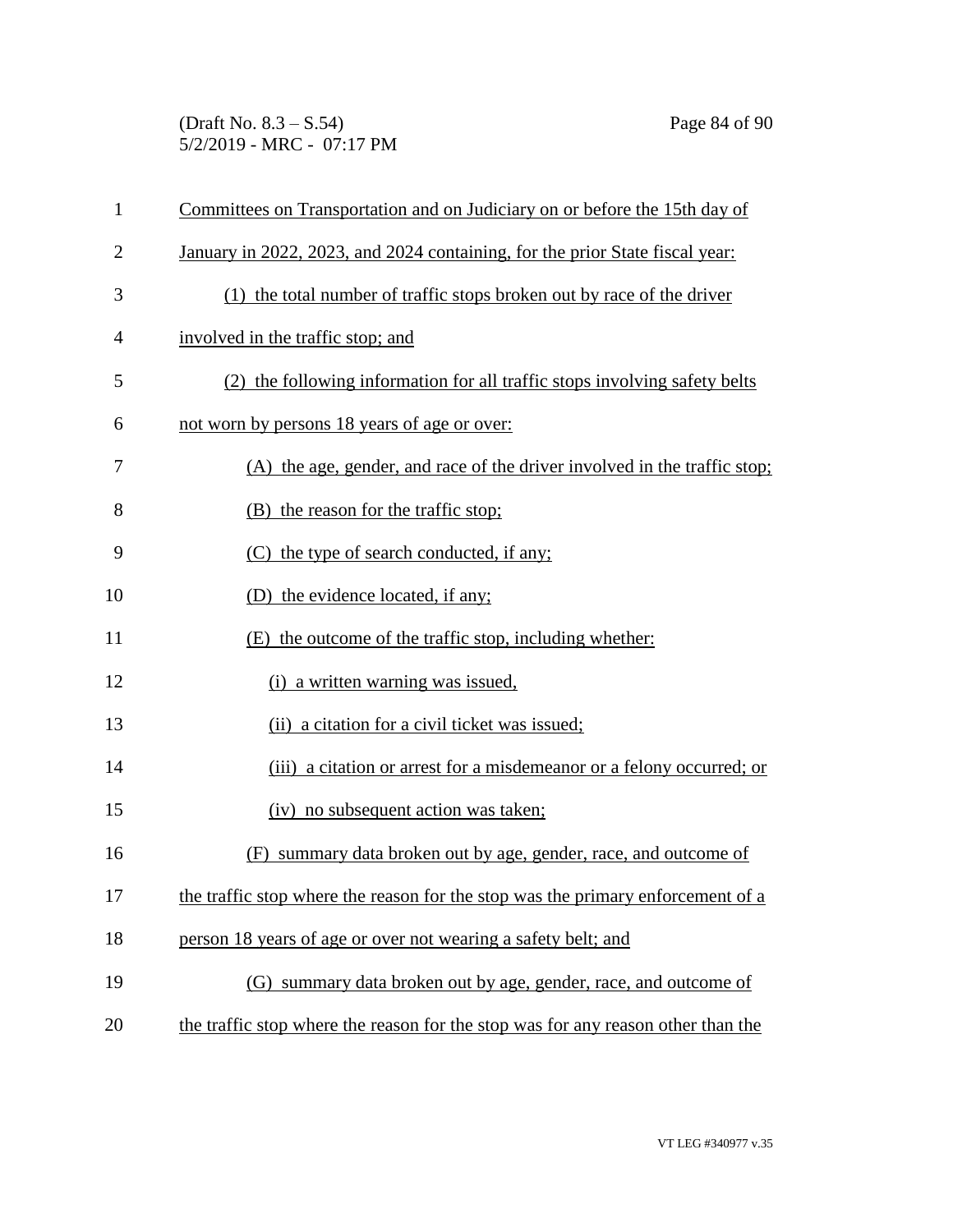# (Draft No. 8.3 – S.54) Page 85 of 90 5/2/2019 - MRC - 07:17 PM

| $\mathbf{1}$   | primary enforcement of a person 18 years of age or over not wearing a safety           |
|----------------|----------------------------------------------------------------------------------------|
| $\overline{2}$ | belt.                                                                                  |
| 3              | *** Miscellaneous Cannabis Provisions ***                                              |
| $\overline{4}$ | Sec. 18n. 6 V.S.A. § 567 is amended to read:                                           |
| 5              | § 567. AGENCY OF AGRICULTURE, FOOD AND MARKETS; TESTING                                |
| 6              | (a) The Agency of Agriculture, Food and Markets shall establish a cannabis             |
| 7              | quality control program for the following purposes:                                    |
| 8              | (1) to develop potency and contaminant testing protocols for hemp, and                 |
| 9              | hemp-infused products, cannabis, and cannabis products as defined in 7 V.S.A.          |
| 10             | § 831;                                                                                 |
| 11             | (2) to verify cannabinoid label guarantees of hemp, and hemp-infused                   |
| 12             | products, cannabis, and cannabis products as defined in 7 V.S.A. § 831;                |
| 13             | (3) to test for pesticides, solvents, heavy metals, mycotoxins, and                    |
| 14             | bacterial and fungal contaminants in hemp, and hemp-infused products,                  |
| 15             | cannabis, and cannabis products as defined in $7 \text{ V.S.A. }$ \$831; and           |
| 16             | (4) to certify testing laboratories that can offer the services in                     |
| 17             | subdivisions $(2)$ and $(3)$ of this section.                                          |
| 18             | (b) For purposes of this section, a laboratory operating under a dispensary            |
| 19             | registration pursuant to 18 V.S.A. chapter 86 that offers the services in              |
| 20             | subdivisions $(2)$ and $(3)$ of subsection $(a)$ of this section on July 1, 2019 shall |
| 21             | be deemed certified by the Agency.                                                     |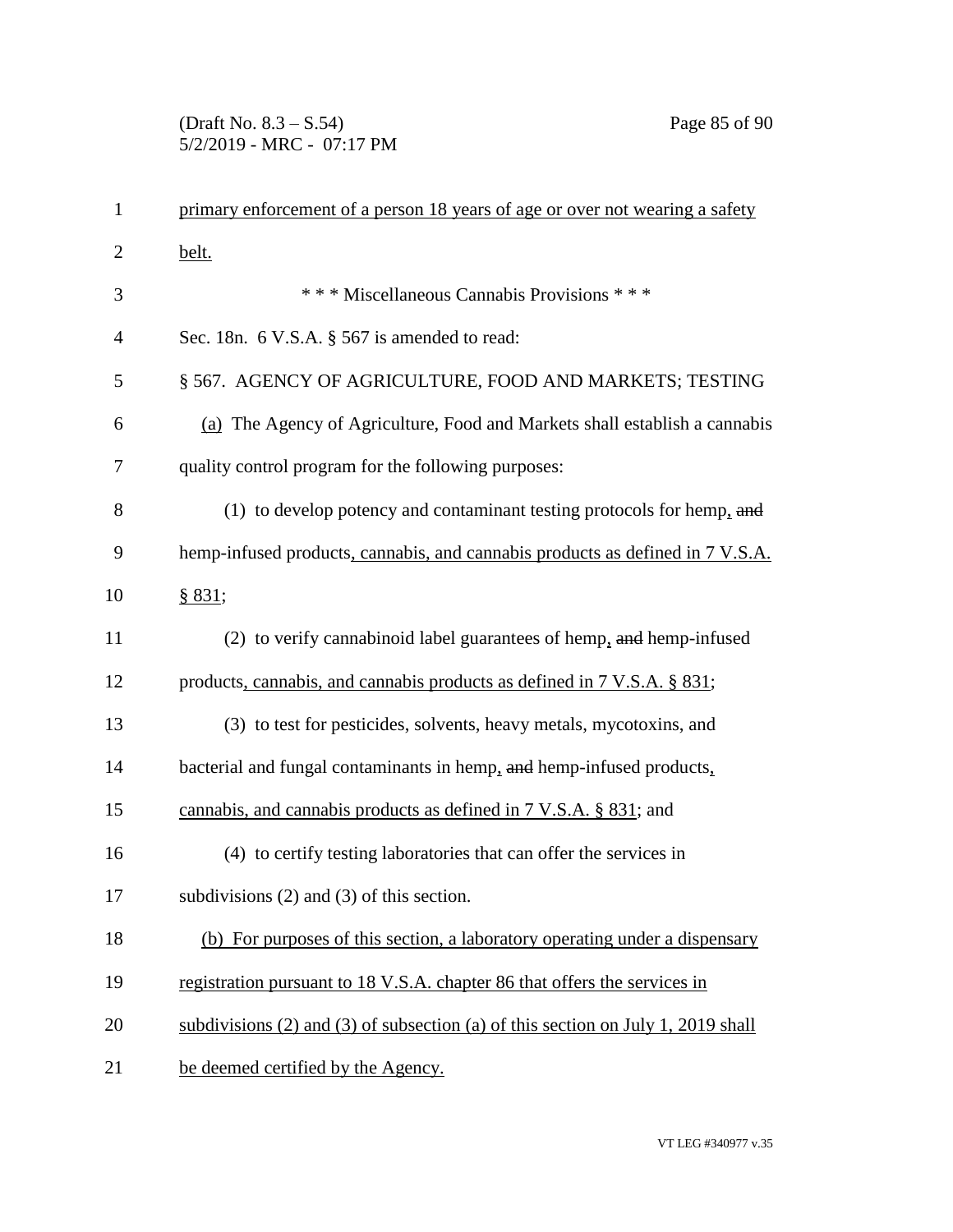(Draft No. 8.3 – S.54) Page 86 of 90 5/2/2019 - MRC - 07:17 PM

| $\mathbf{1}$   | (c) The cost of a test of a product produced at a registered dispensary shall        |
|----------------|--------------------------------------------------------------------------------------|
| $\overline{2}$ | be paid by the Department of Public Safety.                                          |
| 3              | Sec. 19. 18 V.S.A. § 4230a(a)(2)(A) is amended to read:                              |
| $\overline{4}$ | $(2)(A)$ A person shall not consume <del>marijuana</del> cannabis in a public place. |
| 5              | "Public place" means any street, alley, park, sidewalk, public building other        |
| 6              | than individual dwellings, any place of public accommodation as defined in 9         |
| 7              | V.S.A. § 4501, and any place where the use or possession of a lighted tobacco        |
| 8              | product, tobacco product, or tobacco substitute as defined in 7 V.S.A. § 1001 is     |
| 9              | prohibited by law has the same meaning as provided by 7 V.S.A. § 831.                |
| 10             | Sec. 20. 18 V.S.A. § 4230 is amended to read:                                        |
| 11             | §4230. MARIJUANA CANNABIS                                                            |
| 12             | * * *                                                                                |
| 13             | (b) Selling or dispensing.                                                           |
| 14             | (1) A person knowingly and unlawfully selling marijuana cannabis or                  |
| 15             | hashish shall be imprisoned not more than two years or fined not more than           |
| 16             | \$10,000.00, or both.                                                                |
| 17             | (2) A person knowingly and unlawfully selling or dispensing more than                |
| 18             | one ounce of marijuana cannabis or five grams or more of hashish shall be            |
| 19             | imprisoned not more than five years or fined not more than \$100,000.00, or          |
| 20             | both.                                                                                |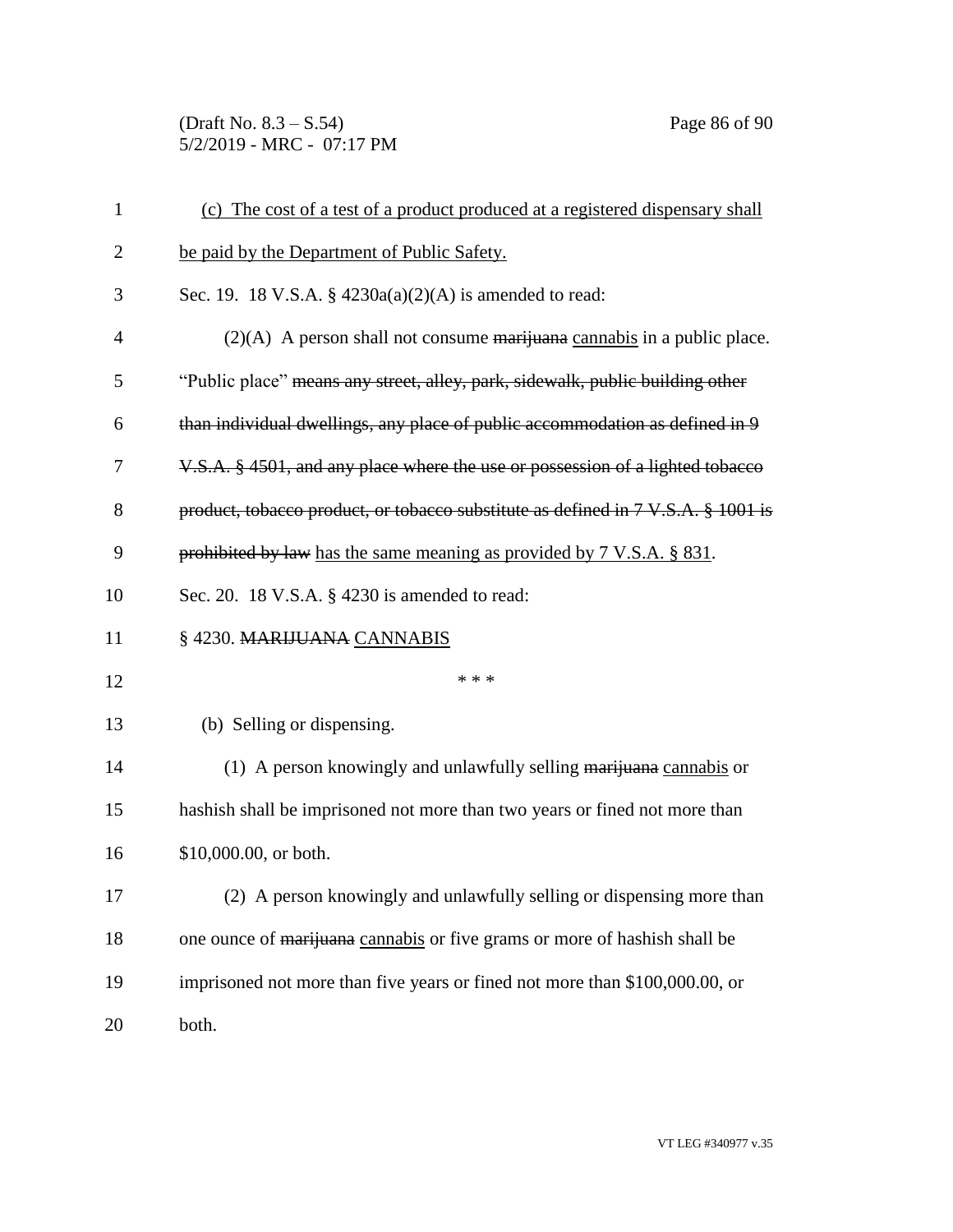### (Draft No. 8.3 – S.54) Page 87 of 90 5/2/2019 - MRC - 07:17 PM

| $\mathbf{1}$   | (3) A person knowingly and unlawfully selling or dispensing one pound           |
|----------------|---------------------------------------------------------------------------------|
| $\overline{2}$ | or more of marijuana cannabis or 2.8 ounces or more of hashish shall be         |
| 3              | imprisoned not more than 15 years or fined not more than \$500,000.00, or       |
| $\overline{4}$ | both.                                                                           |
| 5              | (4) A person 21 years of age or older may dispense one ounce or less of         |
| 6              | cannabis or five grams or less of hashish to another person who is 21 years of  |
| 7              | age or older provided that the dispensing is not advertised or promoted to the  |
| 8              | public.                                                                         |
| 9              | Sec. 20a. 18 V.S.A. § 4474n is added to read:                                   |
| 10             | § 4474n. USE OF U.S. FOOD AND DRUG ADMINISTRATION-                              |
| 11             | APPROVED DRUGS CONTAINING ONE OR MORE                                           |
| 12             | <b>CANNABINOIDS</b>                                                             |
| 13             | (a) Upon approval by the U.S. Food and Drug Administration (FDA) of             |
| 14             | one or more prescription drugs containing one or more cannabinoids, the         |
| 15             | following activities shall be lawful in Vermont:                                |
| 16             | (1) the clinically appropriate prescription for a patient of an FDA-            |
| 17             | approved prescription drug containing one or more cannabinoids by a health      |
| 18             | care provider licensed to prescribe medications in this State and acting within |
| 19             | his or her authorized scope of practice;                                        |
| 20             | (2) the dispensing, pursuant to a valid prescription, of an FDA-approved        |
| 21             | prescription drug containing one or more cannabinoids to a patient or a         |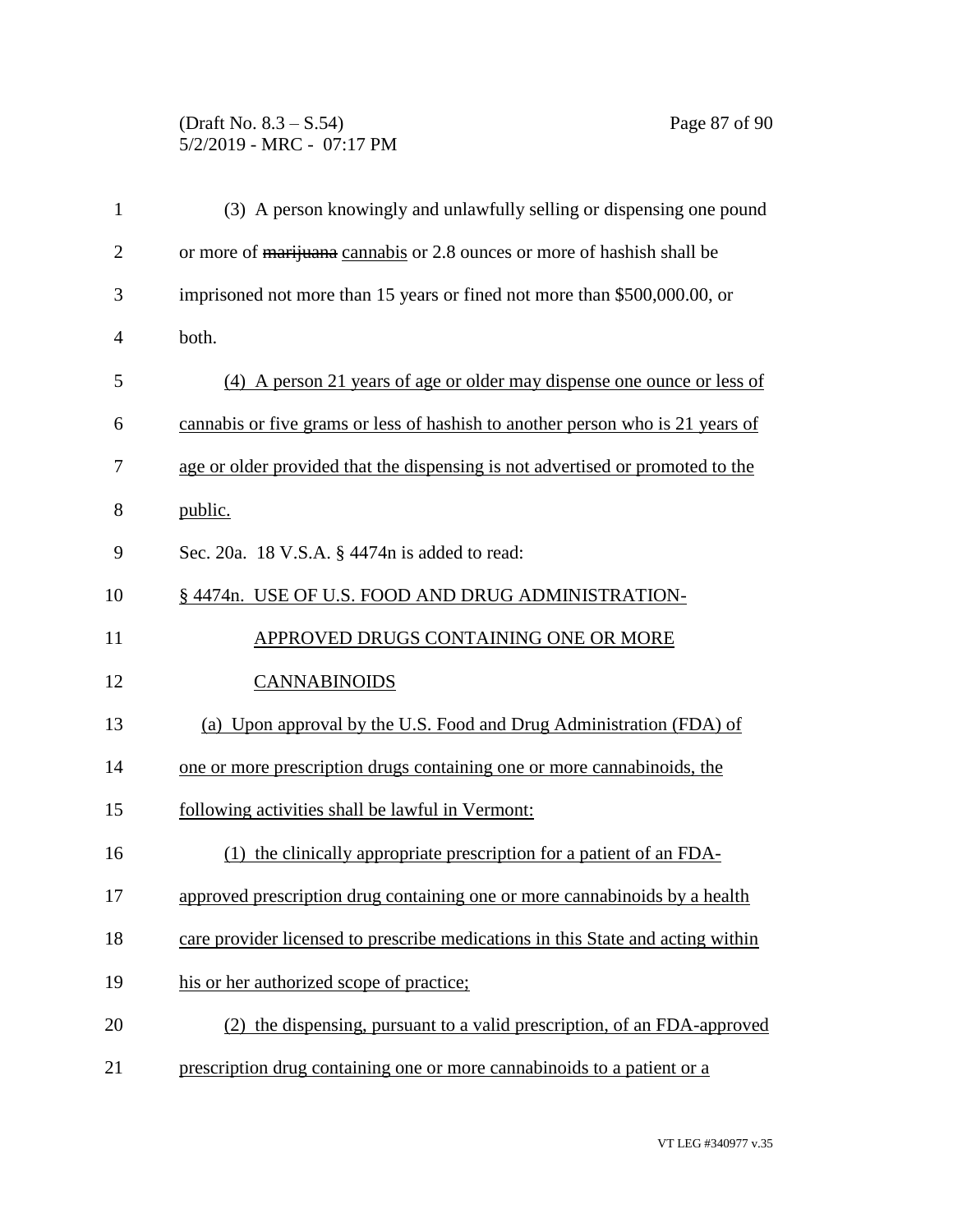(Draft No. 8.3 – S.54) Page 88 of 90 5/2/2019 - MRC - 07:17 PM

| $\mathbf{1}$   | patient's authorized representative by a pharmacist or by another health care     |
|----------------|-----------------------------------------------------------------------------------|
| $\overline{2}$ | provider licensed to dispense medications in this State and acting within his or  |
| 3              | her authorized scope of practice;                                                 |
| $\overline{4}$ | (3) the possession and transportation of an FDA-approved prescription             |
| 5              | drug containing one or more cannabinoids by a patient to whom a valid             |
| 6              | prescription was issued or by the patient's authorized representative;            |
| 7              | (4) the possession and transportation of an FDA-approved prescription             |
| 8              | drug containing one or more cannabinoids by a licensed pharmacy or                |
| 9              | wholesaler in order to facilitate the appropriate dispensing and use of the drug; |
| 10             | and                                                                               |
| 11             | (5) the use of an FDA-approved prescription drug containing one or                |
| 12             | more cannabinoids by a patient to whom a valid prescription was issued.           |
| 13             | provided the patient uses the drug only for legitimate medical purposes in        |
| 14             | conformity with instructions from the prescriber and dispenser.                   |
| 15             | (b) Upon approval by the U.S. Food and Drug Administration of one or              |
| 16             | more prescription drugs containing one or more cannabinoids, the Department       |
| 17             | of Health shall amend its rules to conform to the provisions of subsection (a) of |
| 18             | this section.                                                                     |
| 19             | Sec. 20b. REPEAL                                                                  |
| 20             | 2017 Act and Resolves No. 62, Sec. 8 (use of U.S. Food and Drug                   |
| 21             | Administration-approved drugs containing cannabidiol) is repealed.                |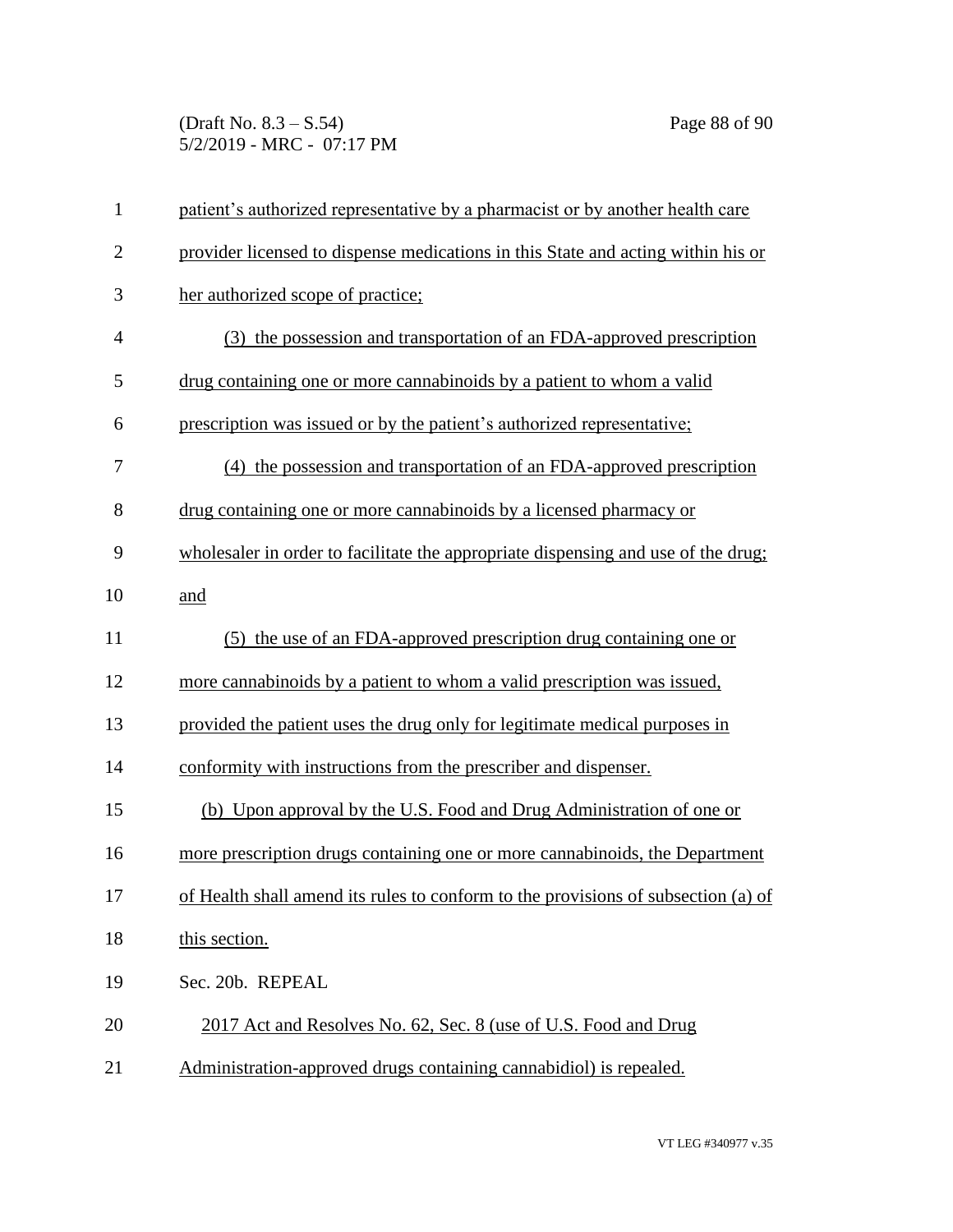(Draft No. 8.3 – S.54) Page 89 of 90 5/2/2019 - MRC - 07:17 PM

| $\mathbf{1}$   | Sec. 21. STATUTORY REVISION AUTHORITY                                        |
|----------------|------------------------------------------------------------------------------|
| $\overline{2}$ | When preparing the Vermont Statutes Annotated for publication, the Office    |
| 3              | of Legislative Council shall replace "marijuana" with "cannabis" throughout  |
| $\overline{4}$ | the statutes as needed for consistency with this act, as long as the         |
| 5              | revisions have no other effect on the meaning of the affected statutes.      |
| 6              | * * * Effective Dates * * *                                                  |
| 7              | Sec. 22. EFFECTIVE DATES                                                     |
| 8              | (a) This section and Secs. 18c (Advanced Roadside Impaired Driving           |
| 9              | Enforcement training), 18j (drug recognition experts report), 18n (Agency of |
| 10             | Agriculture, Food and Markets; testing), 20 (cannabis dispensing), 20a       |
| 11             | (F.D.A.-approved drugs containing one or more cannabinoids), 20b (repeal of  |
| 12             | F.D.A.-approved drugs containing cannabidiol), and 21 (statutory revision    |
| 13             | authority) shall take effect on passage.                                     |
| 14             | (b) Secs. 1 (Title 7 redesignation), 2 (cannabis chapter), 3 (implementation |
| 15             | of the Cannabis Control Board), 4 (implementation of rulemaking by the       |
| 16             | Cannabis Control Board, 5 (Cannabis Control Board; fees), 6 (creation of     |
| 17             | Board positions), 6a (space allocation), 6b (appropriation), 7 (cannabis     |
| 18             | establishments chapter), 8 (implementation of licensing of cannabis          |
| 19             | establishments), 18a (Substance Misuse Prevention Fund), 18i (permissive     |
| 20             | inference), 18k (National Highway Traffic safety Administration-approved     |